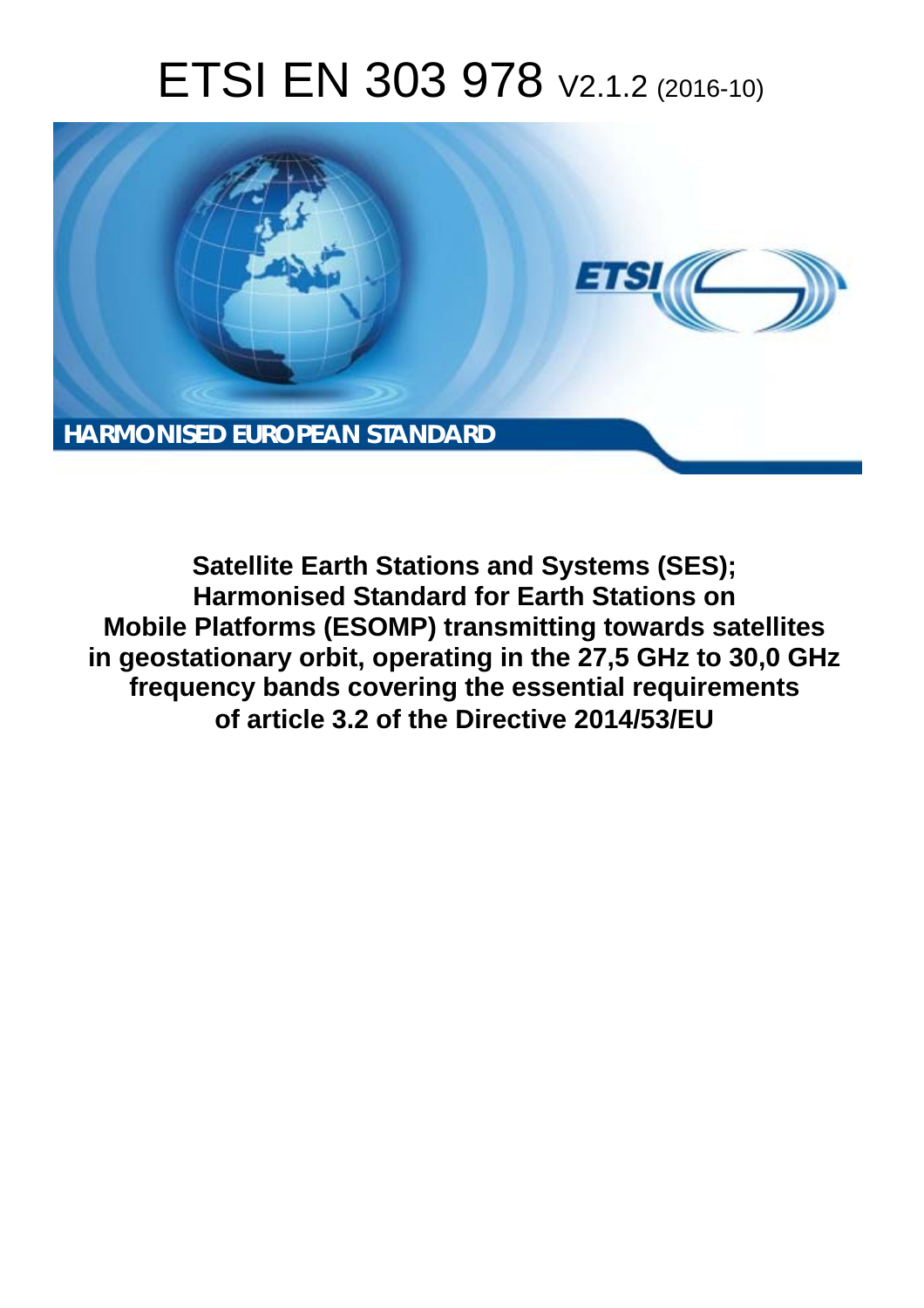Reference REN/SES-00421

Keywords antenna, earth station, GSO, mobile, regulation, satellite

#### *ETSI*

#### 650 Route des Lucioles F-06921 Sophia Antipolis Cedex - FRANCE

Tel.: +33 4 92 94 42 00 Fax: +33 4 93 65 47 16

Siret N° 348 623 562 00017 - NAF 742 C Association à but non lucratif enregistrée à la Sous-Préfecture de Grasse (06) N° 7803/88

#### *Important notice*

The present document can be downloaded from: <http://www.etsi.org/standards-search>

The present document may be made available in electronic versions and/or in print. The content of any electronic and/or print versions of the present document shall not be modified without the prior written authorization of ETSI. In case of any existing or perceived difference in contents between such versions and/or in print, the only prevailing document is the print of the Portable Document Format (PDF) version kept on a specific network drive within ETSI Secretariat.

Users of the present document should be aware that the document may be subject to revision or change of status. Information on the current status of this and other ETSI documents is available at <https://portal.etsi.org/TB/ETSIDeliverableStatus.aspx>

If you find errors in the present document, please send your comment to one of the following services: <https://portal.etsi.org/People/CommiteeSupportStaff.aspx>

#### *Copyright Notification*

No part may be reproduced or utilized in any form or by any means, electronic or mechanical, including photocopying and microfilm except as authorized by written permission of ETSI.

The content of the PDF version shall not be modified without the written authorization of ETSI. The copyright and the foregoing restriction extend to reproduction in all media.

> © European Telecommunications Standards Institute 2016. All rights reserved.

**DECT**TM, **PLUGTESTS**TM, **UMTS**TM and the ETSI logo are Trade Marks of ETSI registered for the benefit of its Members. **3GPP**TM and **LTE**™ are Trade Marks of ETSI registered for the benefit of its Members and of the 3GPP Organizational Partners.

**GSM**® and the GSM logo are Trade Marks registered and owned by the GSM Association.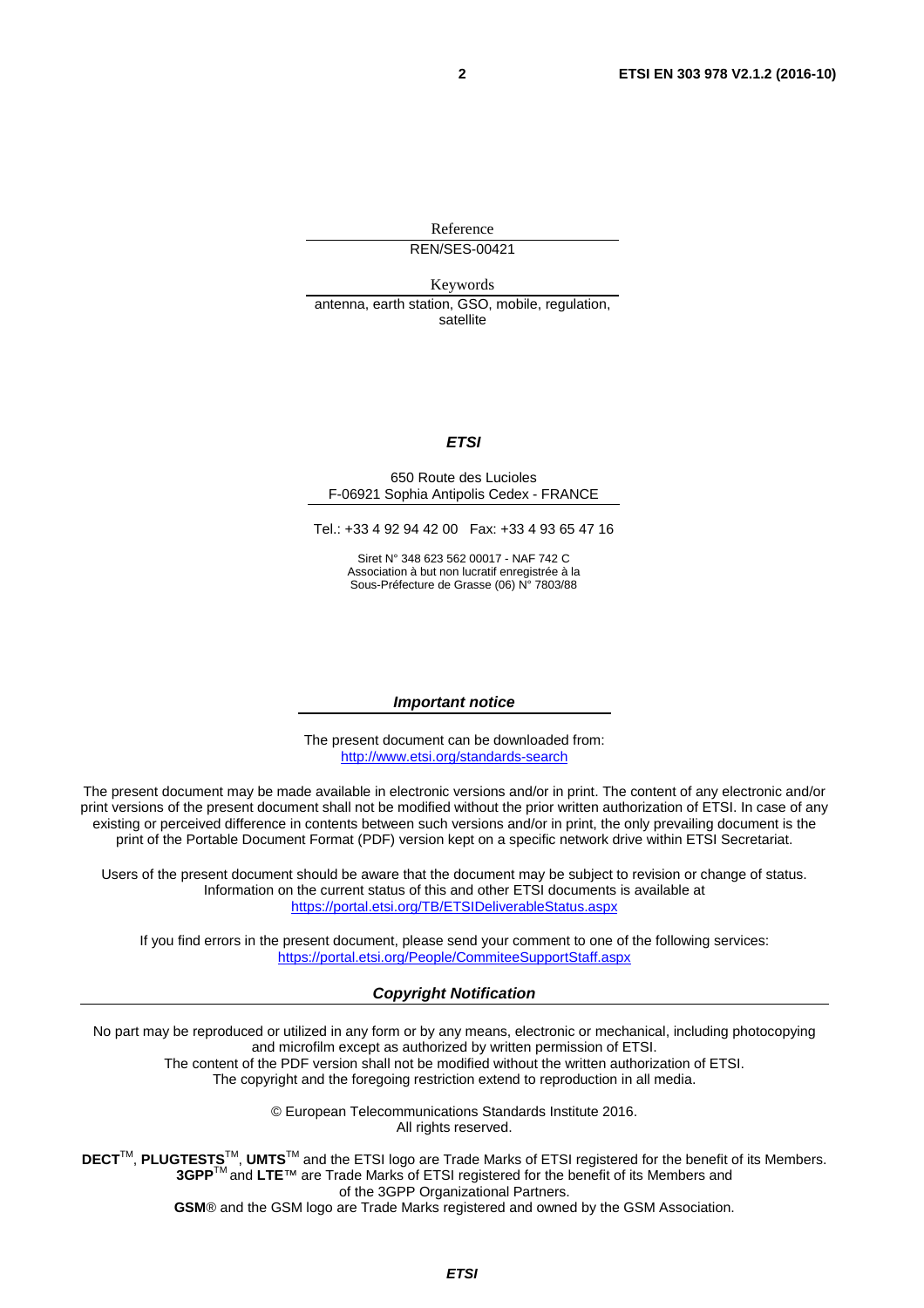## Contents

| 1                    |  |  |  |
|----------------------|--|--|--|
| 2                    |  |  |  |
| 2.1                  |  |  |  |
| 2.2                  |  |  |  |
| 3                    |  |  |  |
| 3.1                  |  |  |  |
| 3.2                  |  |  |  |
| 3.3                  |  |  |  |
| 4                    |  |  |  |
| 4.1                  |  |  |  |
| 4.1.1                |  |  |  |
| 4.1.2                |  |  |  |
| 4.1.3                |  |  |  |
| 4.1.4                |  |  |  |
| 4.1.5                |  |  |  |
| 4.1.6                |  |  |  |
| 4.1.7                |  |  |  |
| 4.2                  |  |  |  |
| 4.2.1                |  |  |  |
| 4.2.1.1              |  |  |  |
| 4.2.1.2              |  |  |  |
| 4.2.1.3              |  |  |  |
| 4.2.2                |  |  |  |
| 4.2.2.1              |  |  |  |
| 4.2.2.2              |  |  |  |
| 4.2.2.2.1            |  |  |  |
| 4.2.2.2.2<br>4.2.2.3 |  |  |  |
| 4.2.3                |  |  |  |
| 4.2.3.0              |  |  |  |
| 4.2.3.1              |  |  |  |
| 4.2.3.2              |  |  |  |
| 4.2.3.3              |  |  |  |
| 4.2.3.4              |  |  |  |
| 4.2.3.5              |  |  |  |
| 4.2.3.6              |  |  |  |
| 4.2.3.7              |  |  |  |
| 4.2.4                |  |  |  |
| 4.2.5                |  |  |  |
| 4.2.5.1              |  |  |  |
| 4.2.5.2              |  |  |  |
| 4.2.5.3              |  |  |  |
| 4.2.6                |  |  |  |
| 4.2.6.1              |  |  |  |
| 4.2.6.1.1            |  |  |  |
| 4.2.6.1.2            |  |  |  |
| 4.2.6.1.3            |  |  |  |
| 4.2.6.1.4            |  |  |  |
| 4.2.6.2              |  |  |  |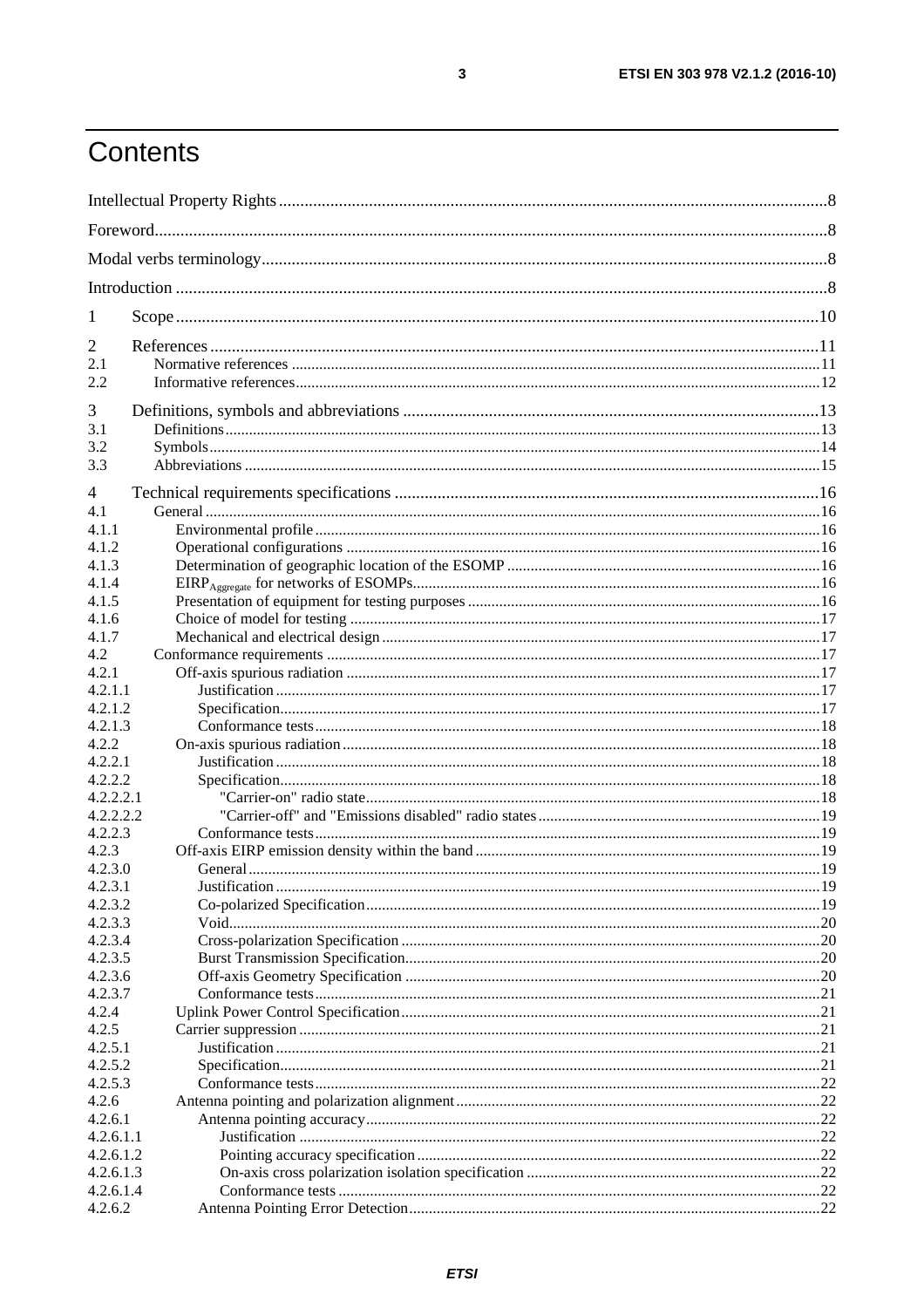| 4.2.6.2.0 |  |
|-----------|--|
| 4.2.6.2.1 |  |
| 4.2.6.2.2 |  |
| 4.2.6.2.3 |  |
| 4.2.7     |  |
| 4.2.7.1   |  |
| 4.2.7.2   |  |
| 4.2.7.2.1 |  |
| 4.2.7.2.2 |  |
| 4.2.7.2.3 |  |
| 4.2.7.2.4 |  |
| 4.2.7.3   |  |
| 4.2.8     |  |
| 4.2.8.1   |  |
| 4.2.8.2   |  |
| 4.2.8.3   |  |
| 4.2.9     |  |
| 4.2.9.1   |  |
| 4.2.9.1.0 |  |
| 4.2.9.1.1 |  |
| 4.2.9.2   |  |
|           |  |
| 4.2.9.2.1 |  |
| 4.2.9.2.2 |  |
| 4.2.9.2.3 |  |
| 4.2.9.3   |  |
| 4.2.9.3.1 |  |
| 4.2.9.3.2 |  |
| 4.2.9.3.3 |  |
| 4.2.9.4   |  |
| 4.2.9.4.1 |  |
| 4.2.9.4.2 |  |
| 4.2.9.4.3 |  |
| 4.2.9.5   |  |
| 4.2.9.5.1 |  |
| 4.2.9.5.2 |  |
| 4.2.9.5.3 |  |
| 4.2.9.6   |  |
| 4.2.9.6.1 |  |
| 4.2.9.6.2 |  |
| 4.2.9.6.3 |  |
| 4.2.9.7   |  |
| 4.2.9.7.1 |  |
| 4.2.9.7.2 |  |
| 4.2.9.7.3 |  |
| 4.2.9.8   |  |
| 4.2.9.8.1 |  |
| 4.2.9.8.2 |  |
| 4.2.9.8.3 |  |
| 4.2.10    |  |
| 4.2.10.1  |  |
| 4.2.10.2  |  |
| 4.2.10.3  |  |
| 4.2.11    |  |
| 4.2.11.1  |  |
|           |  |
| 4.2.11.2  |  |
| 4.2.11.3  |  |
| 4.2.12    |  |
| 4.2.12.1  |  |
| 4.2.12.2  |  |
| 4.2.12.3  |  |
| 5         |  |
|           |  |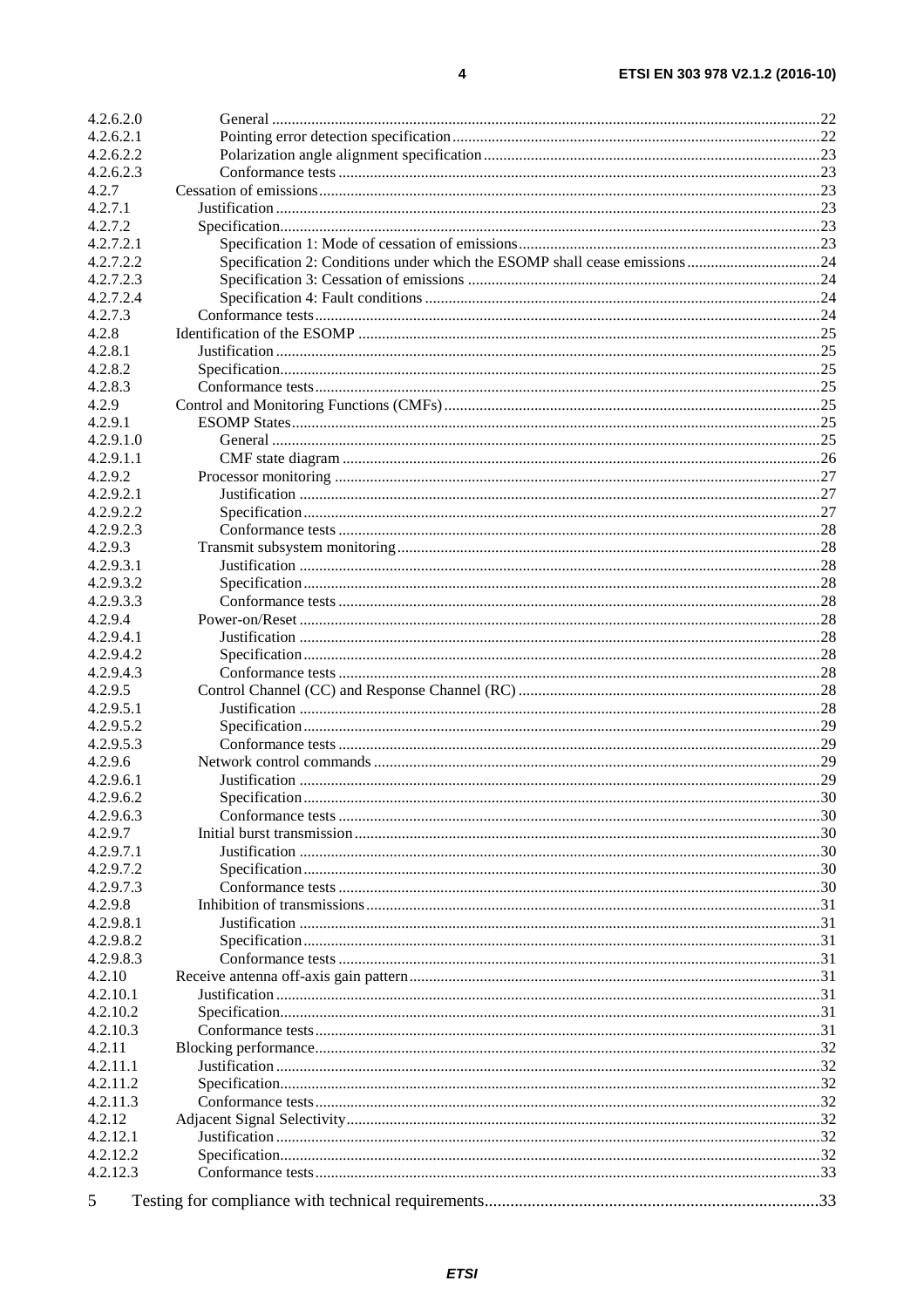| 5.1                    |  |
|------------------------|--|
| 5.2                    |  |
|                        |  |
| 6                      |  |
| 6.1                    |  |
| 6.1.0                  |  |
| 6.1.1                  |  |
| 6.1.2                  |  |
| 6.2                    |  |
| 6.2.0                  |  |
| 6.2.1                  |  |
| 6.2.1.0                |  |
| 6.2.1.1                |  |
| 6.2.1.2                |  |
| 6.2.2                  |  |
| 6.2.2.1                |  |
| 6.2.2.2                |  |
| 6.2.2.3                |  |
| 6.2.3                  |  |
| 6.2.3.0                |  |
| 6.2.3.1                |  |
| 6.2.3.1.1              |  |
| 6.2.3.1.2              |  |
| 6.2.3.2                |  |
|                        |  |
| 6.2.3.2.1<br>6.2.3.2.2 |  |
|                        |  |
| 6.2.3.3                |  |
| 6.2.3.3.1              |  |
| 6.2.3.3.2              |  |
| 6.3                    |  |
| 6.3.1                  |  |
| 6.3.1.0                |  |
| 6.3.1.1                |  |
| 6.3.1.2                |  |
| 6.3.1.2.1              |  |
| 6.3.1.2.2              |  |
| 6.3.1.2.3              |  |
| 6.4                    |  |
| 6.4.1                  |  |
| 6.4.1.0                |  |
| 6.4.1.1                |  |
| 6.4.1.1.1              |  |
| 6.4.1.1.2              |  |
| 6.4.1.1.3              |  |
| 6.4.1.2                |  |
| 6.4.1.2.1              |  |
| 6.4.1.2.2              |  |
| 6.4.1.2.3              |  |
| 6.4.1.3                |  |
| 6.4.1.3.1              |  |
| 6.4.1.3.2              |  |
| 6.4.1.3.3              |  |
|                        |  |
| 6.4.1.3.4              |  |
| 6.4.1.3.5              |  |
| 6.4.1.3.6              |  |
| 6.4.1.3.7              |  |
| 6.4.2                  |  |
| 6.5                    |  |
| 6.5.1                  |  |
| 6.6                    |  |
| 6.6.1                  |  |
| 6.6.2                  |  |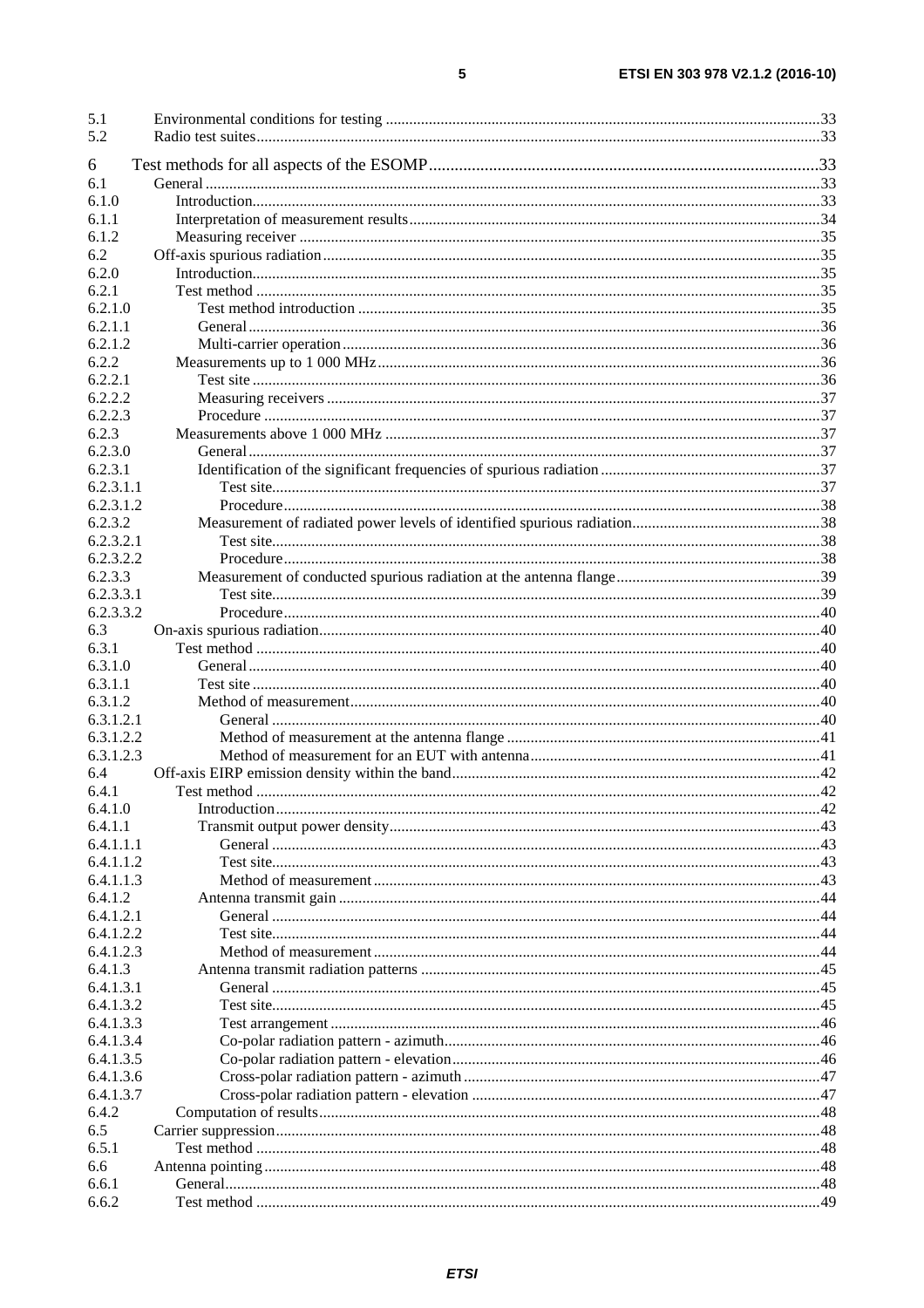| 6.7              |                                                                                             |  |
|------------------|---------------------------------------------------------------------------------------------|--|
| 6.7.0            |                                                                                             |  |
| 6.7.1            |                                                                                             |  |
| 6.8              |                                                                                             |  |
| 6.8.0            |                                                                                             |  |
| 6.8.1            |                                                                                             |  |
| 6.8.1.1          |                                                                                             |  |
| 6.8.1.2          |                                                                                             |  |
| 6.8.1.3          |                                                                                             |  |
| 6.8.1.4          |                                                                                             |  |
| 6.8.1.4.1        |                                                                                             |  |
| 6.8.1.4.2        |                                                                                             |  |
| 6.8.1.5          |                                                                                             |  |
| 6.8.1.6          |                                                                                             |  |
| 6.9              |                                                                                             |  |
| 6.9.1            |                                                                                             |  |
| 6.9.2            |                                                                                             |  |
| 6.10             |                                                                                             |  |
| 6.10.0           |                                                                                             |  |
| 6.10.1           |                                                                                             |  |
| 6.10.2<br>6.10.3 |                                                                                             |  |
| 6.10.4           |                                                                                             |  |
| 6.10.5           |                                                                                             |  |
| 6.10.6           |                                                                                             |  |
| 6.10.7           |                                                                                             |  |
| 6.10.8           |                                                                                             |  |
| 6.11             |                                                                                             |  |
| 6.11.1           |                                                                                             |  |
| 6.11.1.1         |                                                                                             |  |
| 6.11.1.2         |                                                                                             |  |
| 6.11.1.3         |                                                                                             |  |
| 6.12             |                                                                                             |  |
| 6.12.1           |                                                                                             |  |
| 6.13             |                                                                                             |  |
| 6.13.1           |                                                                                             |  |
|                  | Relationship between the present document and the essential<br>Annex A (normative):         |  |
|                  | <b>Annex B</b> (informative):                                                               |  |
|                  |                                                                                             |  |
|                  | <b>Annex C</b> (normative):                                                                 |  |
| C.1              | Test sites and general arrangements for measurements involving the use of radiated fields62 |  |
| C.1.0            |                                                                                             |  |
| C.1.1            |                                                                                             |  |
| C.1.2            |                                                                                             |  |
| C.1.3            |                                                                                             |  |
| C.1.4            |                                                                                             |  |
| C.1.5            |                                                                                             |  |
| C.1.6            |                                                                                             |  |
| C.1.7            |                                                                                             |  |
|                  |                                                                                             |  |
| C.2              |                                                                                             |  |
| C.2.0            |                                                                                             |  |
| C.2.1            |                                                                                             |  |
| C.2.2            |                                                                                             |  |
| C.2.3            |                                                                                             |  |
| C.2.4<br>C.2.5   |                                                                                             |  |
|                  |                                                                                             |  |
|                  |                                                                                             |  |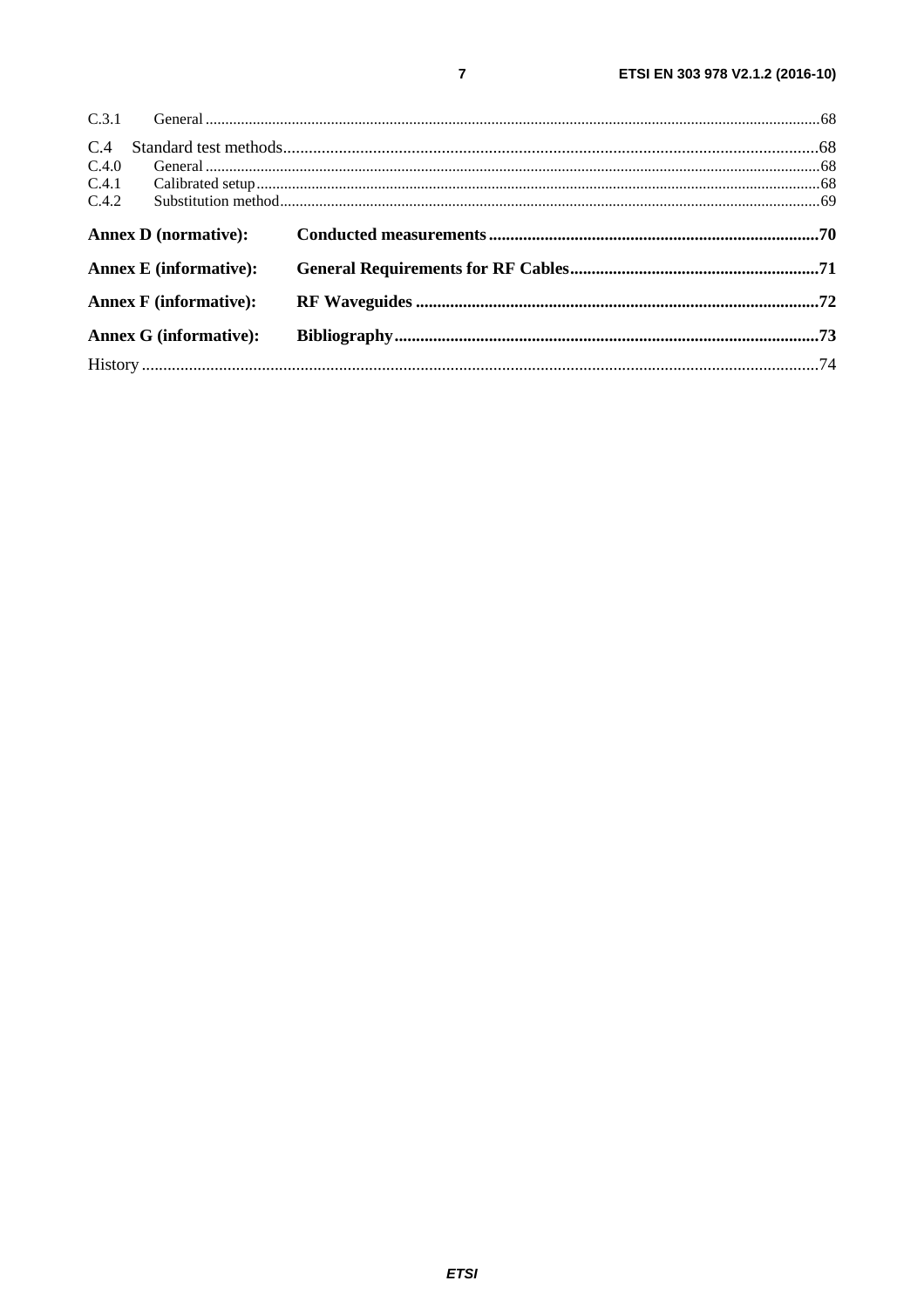## <span id="page-7-0"></span>Intellectual Property Rights

IPRs essential or potentially essential to the present document may have been declared to ETSI. The information pertaining to these essential IPRs, if any, is publicly available for **ETSI members and non-members**, and can be found in ETSI SR 000 314: *"Intellectual Property Rights (IPRs); Essential, or potentially Essential, IPRs notified to ETSI in respect of ETSI standards"*, which is available from the ETSI Secretariat. Latest updates are available on the ETSI Web server [\(https://ipr.etsi.org/](https://ipr.etsi.org/)).

Pursuant to the ETSI IPR Policy, no investigation, including IPR searches, has been carried out by ETSI. No guarantee can be given as to the existence of other IPRs not referenced in ETSI SR 000 314 (or the updates on the ETSI Web server) which are, or may be, or may become, essential to the present document.

## Foreword

This Harmonised European Standard (EN) has been produced by ETSI Technical Committee Satellite Earth Stations and Systems (SES).

The present document has been prepared under the Commission's standardisation request C(2015) 5376 final [\[i.9](#page-11-0)] to provide one voluntary means of conforming to the essential requirements of Directive 2014/53/EU on the harmonisation of the laws of the Member States relating to the making available on the market of radio equipment and repealing Directive 1999/5/EC [\[i.11](#page-11-0)].

Once the present document is cited in the Official Journal of the European Union under that Directive, compliance with the normative clauses of the present document given in table A.1 confers, within the limits of the scope of the present document, a presumption of conformity with the corresponding essential requirements of that Directive, and associated EFTA regulations.

| <b>National transposition dates</b>                                                         |                 |  |
|---------------------------------------------------------------------------------------------|-----------------|--|
| Date of latest announcement of this EN (doa):                                               | 31 January 2017 |  |
| Date of latest publication of new National Standard<br>or endorsement of this $EN$ (dop/e): | 31 July 2017    |  |
| Date of withdrawal of any conflicting National Standard (dow):                              | 31 July 2018    |  |

## Modal verbs terminology

In the present document "**shall**", "**shall not**", "**should**", "**should not**", "**may**", "**need not**", "**will**", "**will not**", "**can**" and "**cannot**" are to be interpreted as described in clause 3.2 of the [ETSI Drafting Rules](https://portal.etsi.org/Services/editHelp!/Howtostart/ETSIDraftingRules.aspx) (Verbal forms for the expression of provisions).

"**must**" and "**must not**" are **NOT** allowed in ETSI deliverables except when used in direct citation.

## Introduction

The present document is part of a set of standards developed by ETSI and is designed to fit in a modular structure to cover all radio equipment within the scope of the Directive 2014/53/EU [\[i.11](#page-11-0)]. The modular structure is shown in ETSI EG 201 399 [\[i.3](#page-11-0)].

The present document is partly based on ETSI EN 301 459 [\[i.6](#page-11-0)] and ETSI EN 301 360 [\[i.7](#page-11-0)].

The present document may also be applicable to the frequency bands 30,0 GHz to 31,0 GHz (Earth-to-space) and 20,2 GHz to 21,2 GHz (space-to-Earth) subject to national regulation.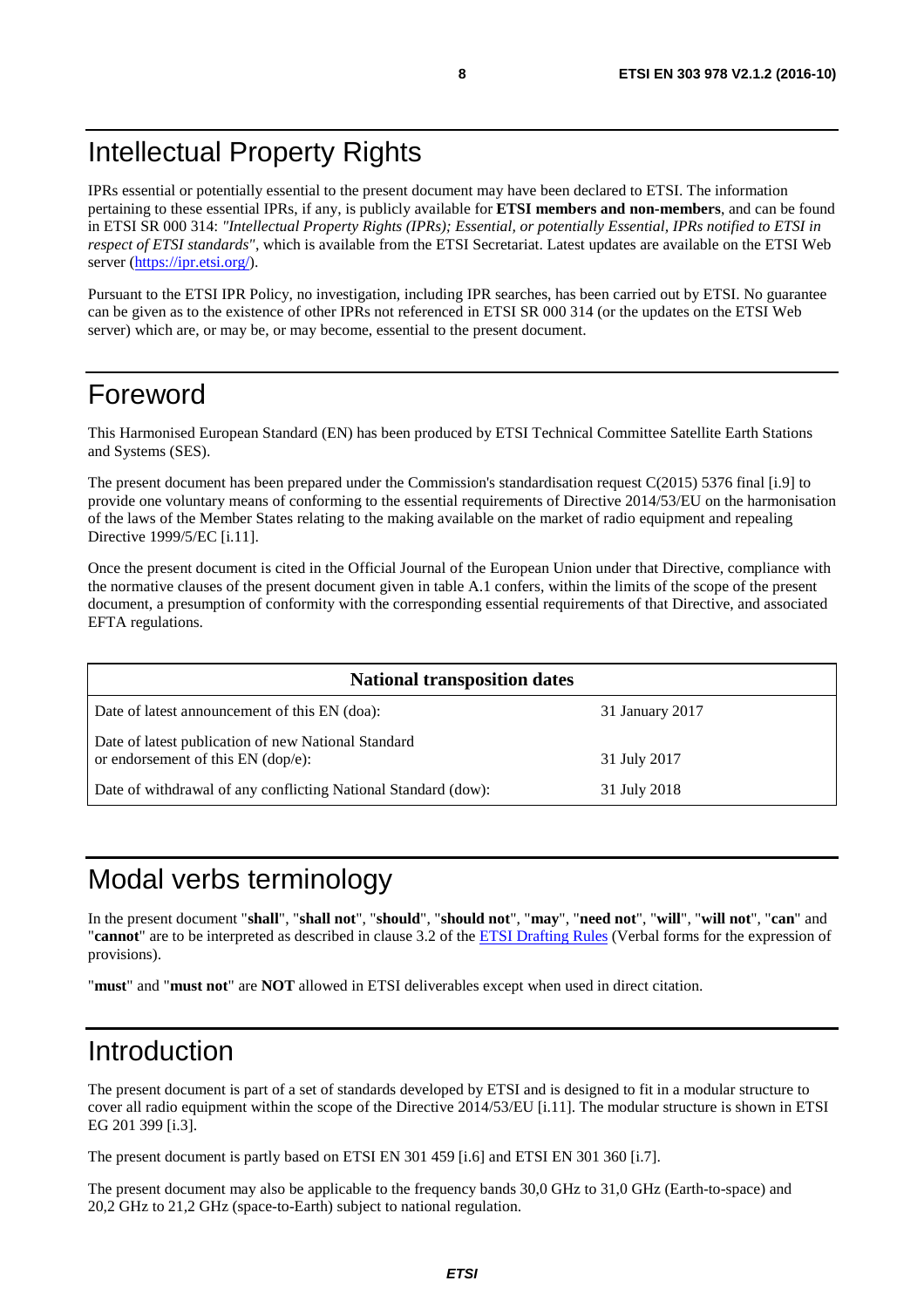Annex A (normative) provides HS Requirements specifications.

Annex B (informative) provides information on Linear Polarization Alignment Error Calculation.

Annex C (normative) provides specifications concerning radiated measurements.

Annex D (normative) provides specifications concerning conducted measurements.

Annex E (informative) provides general information concerning RF cables.

Annex F (informative) provides information concerning RF waveguides.

Annex G (informative) covers other supplementary information.

The present document is intended to cover the provisions of Directive 2014/53/EU [\[i.11](#page-11-0)] (RE Directive) article 3.2 which states that "*….radio equipment shall be so constructed that it both effectively uses and supports the efficient use of radio spectrum in order to avoid harmful interference*".

Recital 10 of Directive 2014/53/EU [\[i.11](#page-11-0)] states that "*in order to ensure that radio equipment uses the radio spectrum effectively and supports the efficient use of radio spectrum, radio equipment should be constructed so that: in the case of a transmitter, when the transmitter is properly installed, maintained and used for its intended purpose it generates radio waves emissions that do not create harmful interference, while unwanted radio waves emissions generated by the transmitter (e.g. in adjacent channels) with a potential negative impact on the goals of radio spectrum policy should be limited to such a level that, according to the state of the art, harmful interference is avoided; and, in the case of a receiver, it has a level of performance that allows it to operate as intended and protects it against the risk of harmful interference, in particular from shared or adjacent channels, and, in so doing, supports improvements in the efficient use of shared or adjacent channels.*"

Recital 11 of Directive 2014/53/EU [\[i.11](#page-11-0)] states that "*although receivers do not themselves cause harmful interference, reception capabilities are an increasingly important factor in ensuring the efficient use of radio spectrum by way of an increased resilience of receivers against harmful interference and unwanted signals on the basis of the relevant essential requirements of Union harmonisation legislation.*"

As a consequence, the present document includes both transmitting and receiving parameters aiming to maximize the efficient use of radio spectrum.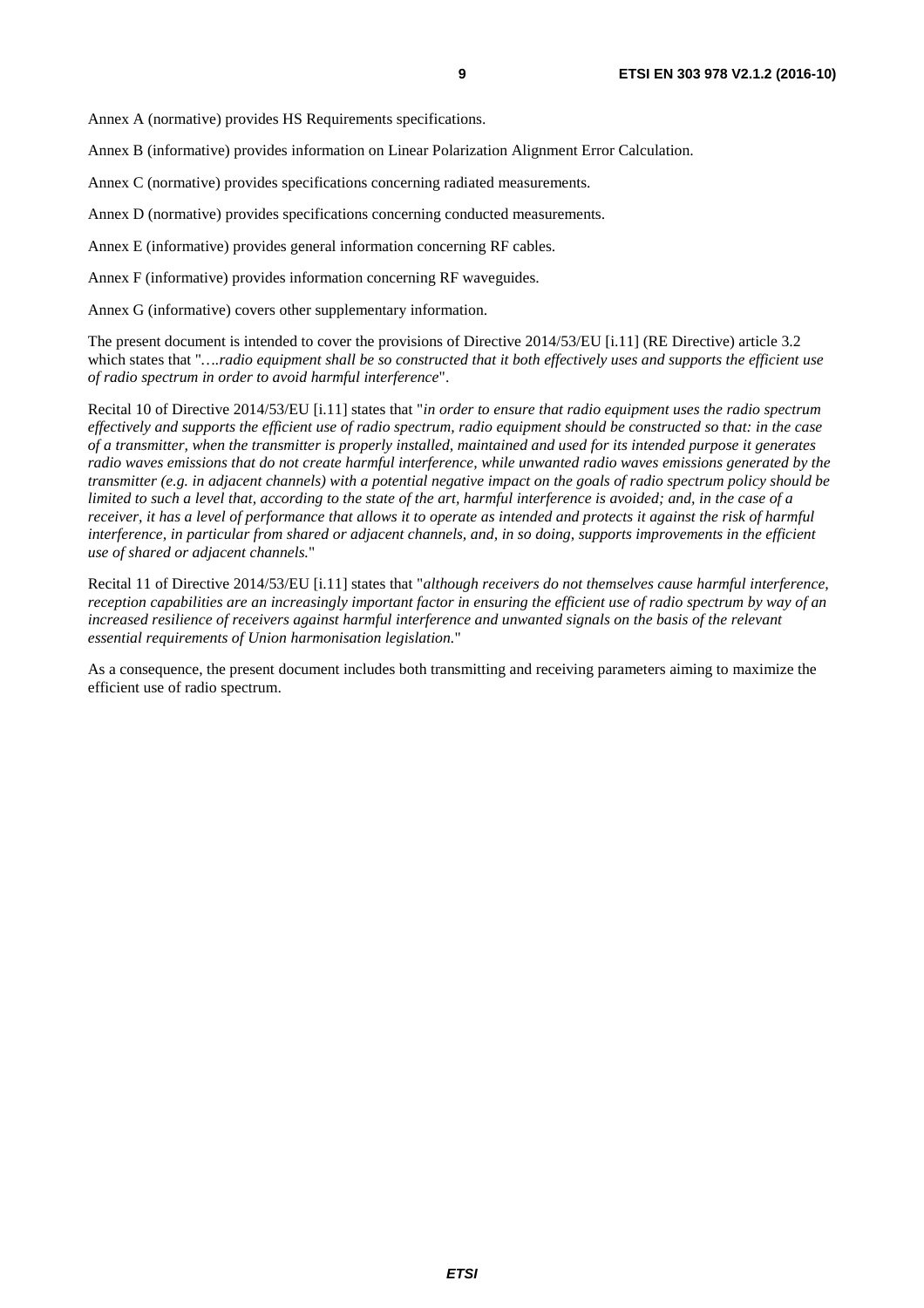### <span id="page-9-0"></span>1 Scope

The present document applies to Earth Stations on Mobile Platforms (ESOMP), which have the following characteristics.

Enclosure / Radome



**Figure 1: ESOMP System Overview** 

- The ESOMP is designed for both mobile and stationary operation.
- The ESOMP operates on various mobile platforms such as trains, maritime vessels, aircraft and other vehicles and, therefore, may be subject to occasional disturbances and interruptions in the satellite link.
- The ESOMP is operating as part of a satellite network (e.g. star, mesh or point-to-point) used for the distribution and/or exchange of information.
- The ESOMP is comprised of all the equipment, electrical and mechanical, from the antenna itself to the interface with other communications equipment on a mobile platform (usually referred to as the terrestrial interface).
- The transmit and receive frequencies are shown in table 1.

#### **Table 1: Frequency bands**

|                           | <b>Frequency Bands/frequencies</b><br>(GHz) |
|---------------------------|---------------------------------------------|
| Transmit (Earth-to-space) | 27,50 to 30,00                              |
| Receive (space-to-Earth)  | 17.30 to 20.20                              |

- The ESOMP transmits within the frequency range from 27,50 GHz to 30,00 GHz, which is a band allocated to the Fixed Satellite Services (FSS) (Earth-to-space) among other services. However, operation of the ESOMP is intended to be restricted to the frequency range 29,50 GHz to 30,00 GHz in and near those countries that have allocated Fixed Service (FS) to the other frequency ranges. Local regulation may permit operation in these frequency ranges.
- The ESOMP receives in one or more frequencies within the range from 17,30 GHz to 20,20 GHz (FSS).
- The ESOMP uses linear or circular polarization.
- The ESOMP operates through a geostationary satellite (or a cluster of co-located geostationary satellites) that is at least  $2^\circ$  away from any other geostationary satellite operating in the same frequencies and over the same coverage area.
- NOTE 1: ESOMPs may operate with satellites that are more closely spaced than 2° with additional operational constraints that are beyond the scope of the present document.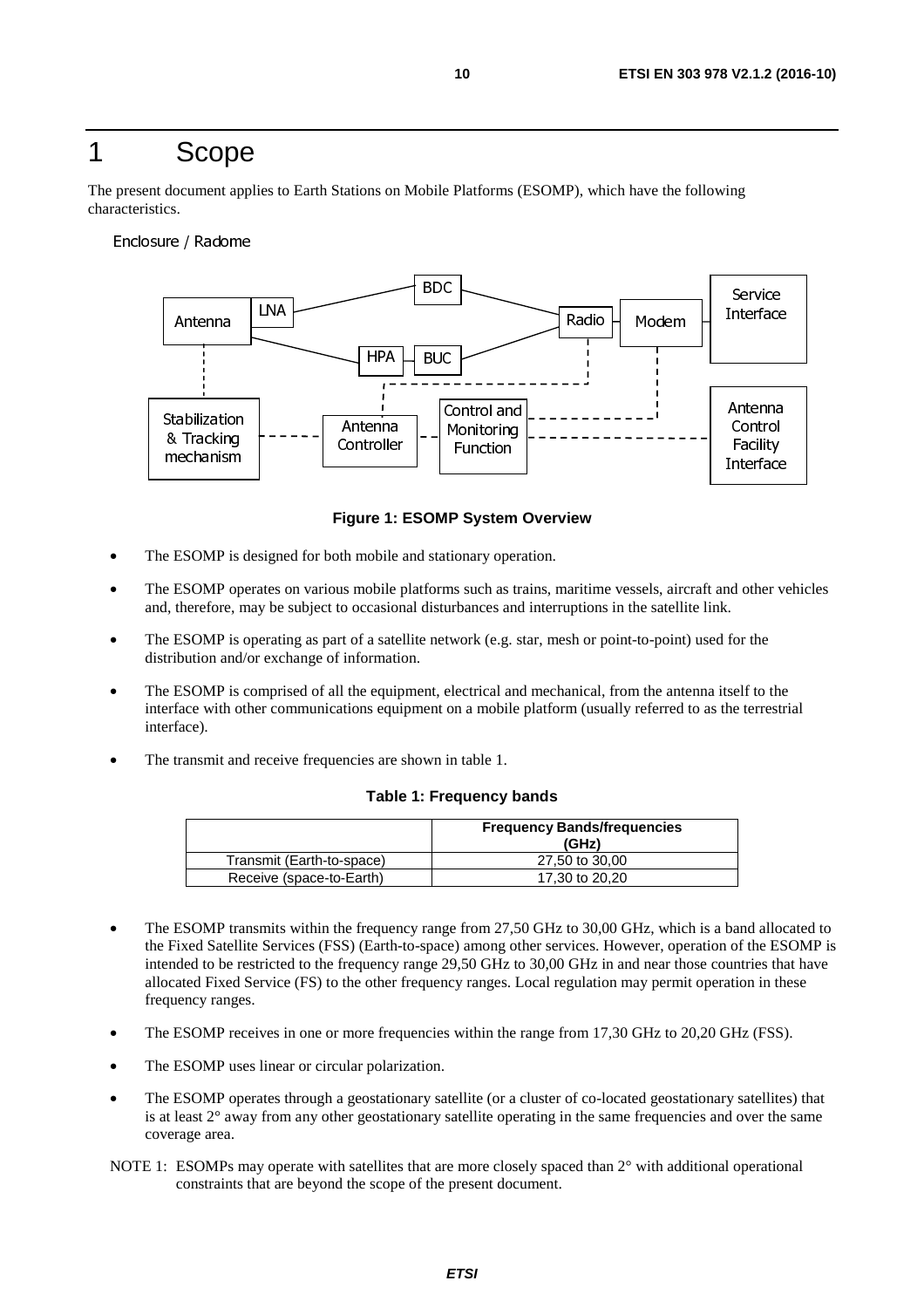- <span id="page-10-0"></span>• The ESOMP is designed for unattended operation.
- The ESOMP is controlled and monitored by a Network Control Facility (NCF). This function may be performed centrally (e.g. for a network of ESOMPs with a central hub) or it could be performed within the ESOMP for autonomous control. The NCF is outside the scope of the present document.

The present document applies to the ESOMP with its ancillary equipment and its various telecommunication ports, and when operated within the boundary limits of the operational environmental profile as declared by the applicant and when installed as required by the applicant's declaration or in the user documentation.

The present document is intended to cover the provisions of Directive 2014/53/EU [\[i.11](#page-11-0)] (RE Directive) article 3.2, which states that "*… radio equipment shall be so constructed that it both effectively uses and supports the efficient use of radio spectrum in order to avoid harmful interference*".

NOTE 2: Operational requirements are defined by national administrations and by relevant ECC Decisions.

In addition to the present document, other ENs that specify technical requirements in respect of essential requirements under other parts of article 3 of the Directive 2014/53/EU [\[i.11](#page-11-0)] may apply to equipment within the scope of the present document.

NOTE 3: A list of such ENs is included on the web site [http://www.newapproach.org/.](http://www.newapproach.org/)

## 2 References

### 2.1 Normative references

References are either specific (identified by date of publication and/or edition number or version number) or non-specific. For specific references, only the cited version applies. For non-specific references, the latest version of the referenced document (including any amendments) applies.

Referenced documents which are not found to be publicly available in the expected location might be found at <http://docbox.etsi.org/Reference>.

NOTE: While any hyperlinks included in this clause were valid at the time of publication, ETSI cannot guarantee their long term validity.

The following referenced documents are necessary for the application of the present document.

| $\lceil 1 \rceil$ | ETSI TR 100 028 (all parts) (V1.4.1) (12-2001): "Electromagnetic compatibility and Radio<br>spectrum Matters (ERM); Uncertainties in the measurement of mobile radio equipment<br>characteristics".                                                         |
|-------------------|-------------------------------------------------------------------------------------------------------------------------------------------------------------------------------------------------------------------------------------------------------------|
| $[2]$             | ETSI TR 102 273 (all parts) (V1.2.1) (12-2001): "Electromagnetic compatibility and Radio<br>spectrum Matters (ERM); Improvement on Radiated Methods of Measurement (using test site) and<br>evaluation of the corresponding measurement uncertainties".     |
| $\lceil 3 \rceil$ | ANSI C63.5 (2006): "American National Standard for Calibration of Antennas Used for Radiated<br>Emission Measurements in Electro Magnetic Interference".                                                                                                    |
| [4]               | CISPR 16-1-1 (2015): "Specification for radio disturbance and immunity measuring apparatus and<br>methods - Part 1-1: Radio disturbance and immunity measuring apparatus - Measuring apparatus".                                                            |
| $[5]$             | CISPR 16-1-4:(2010)+AMD1:2012 CSV: "Specification for radio disturbance and immunity<br>measuring apparatus and methods - Part 1-4: Radio disturbance and immunity measuring<br>apparatus - Antennas and test sites for radiated disturbance measurements". |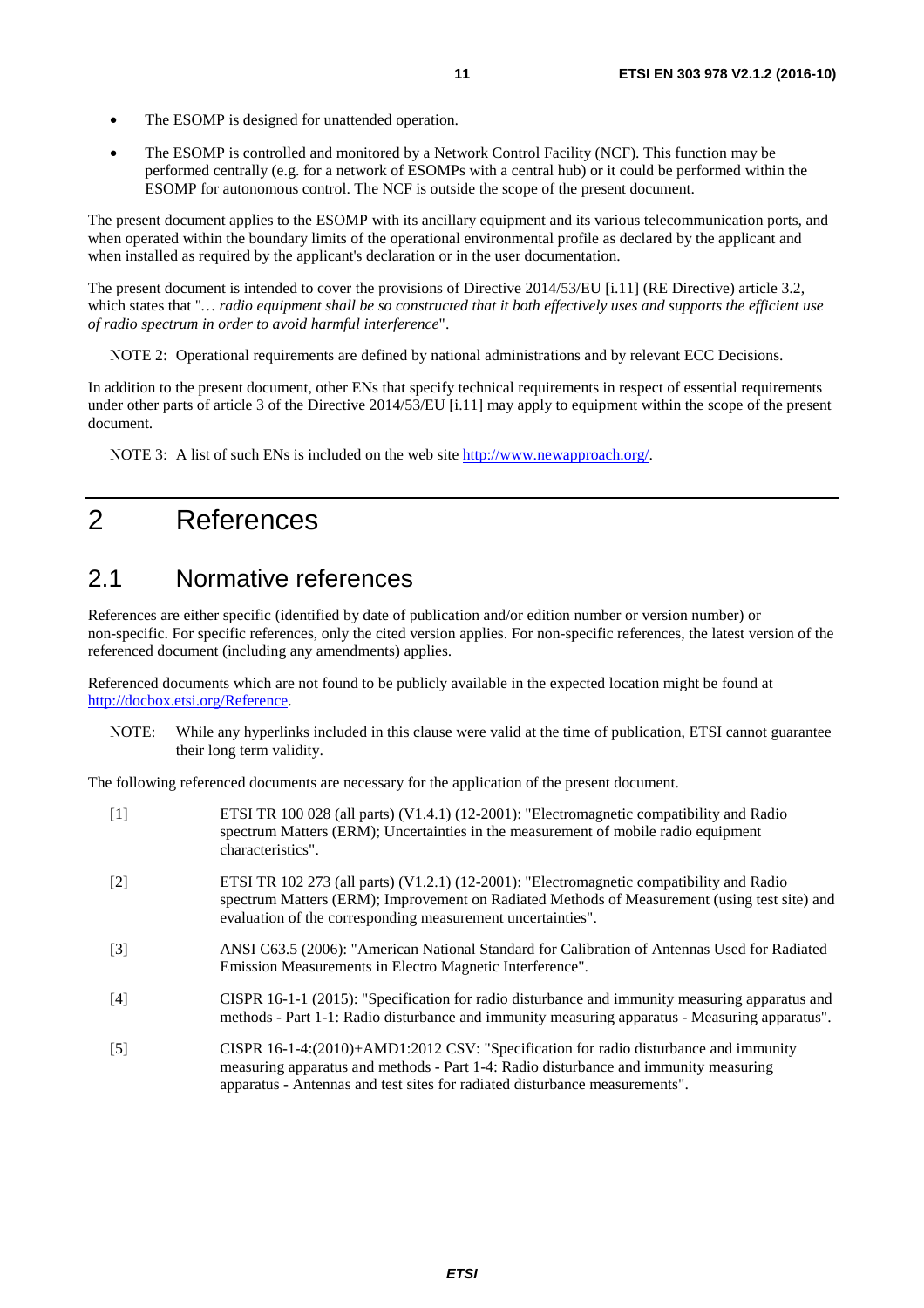## <span id="page-11-0"></span>2.2 Informative references

References are either specific (identified by date of publication and/or edition number or version number) or non-specific. For specific references, only the cited version applies. For non-specific references, the latest version of the referenced document (including any amendments) applies.

NOTE: While any hyperlinks included in this clause were valid at the time of publication, ETSI cannot guarantee their long term validity.

The following referenced documents are not necessary for the application of the present document but they assist the user with regard to a particular subject area.

- [i.1] Void.
- [i.2] Void.
- [i.3] ETSI EG 201 399: "Electromagnetic compatibility and Radio spectrum Matters (ERM); A guide to the production of Harmonized Standards for application under the Radio & Telecommunication Terminal Equipment Directive 1999/5/EC (R&TTE) and a first guide on the impact of the Radio Equipment Directive 2014/53/EU (RED) on Harmonized Standards".
- [i.4] ETSI TR 102 375: "Satellite Earth Stations and Systems (SES); Guidelines for determining the parts of satellite earth station antenna radiation patterns concerned by the geostationary satellite orbit protection".
- [i.5] ETSI TS 103 052: "Electromagnetic compatibility and Radio spectrum Matters (ERM); Radiated measurement methods and general arrangements for test sites up to 100 GHz".
- [i.6] ETSI EN 301 459: "Satellite Earth Stations and Systems (SES); Harmonised Standard for Satellite Interactive Terminals (SIT) and Satellite User Terminals (SUT) transmitting towards satellites in geostationary orbit, operating in the 29,5 GHz to 30,0 GHz frequency bands covering the essential requirements of article 3.2 of the Directive 2014/53/EU".
- [i.7] ETSI EN 301 360: "Satellite Earth Stations and Systems (SES); Harmonised Standard for Satellite Interactive Terminals (SIT) and Satellite User Terminals (SUT) transmitting towards satellites in geostationary orbit, operating in the 27,5 GHz to 29,5 GHz frequency bands covering the essential requirements of article 3.2 of the Directive 2014/53/EU".
- [i.8] Void.
- [i.9] Commission Implementing Decision C(2015) 5376 final of 4.8.2015 on a standardisation request to the European Committee for Electrotechnical Standardisation and to the European Telecommunications Standards Institute as regards radio equipment in support of Directive 2014/53/EU of the European Parliament and of the Council.
- [i.10] IEC 153 (all parts): "Hollow metallic waveguides".
- [i.11] Directive 2014/53/EU of the European Parliament and of the Council of 16 April 2014 on the harmonisation of the laws of the Member States relating to the making available on the market of radio equipment and repealing Directive 1999/5/EC (RE Directive).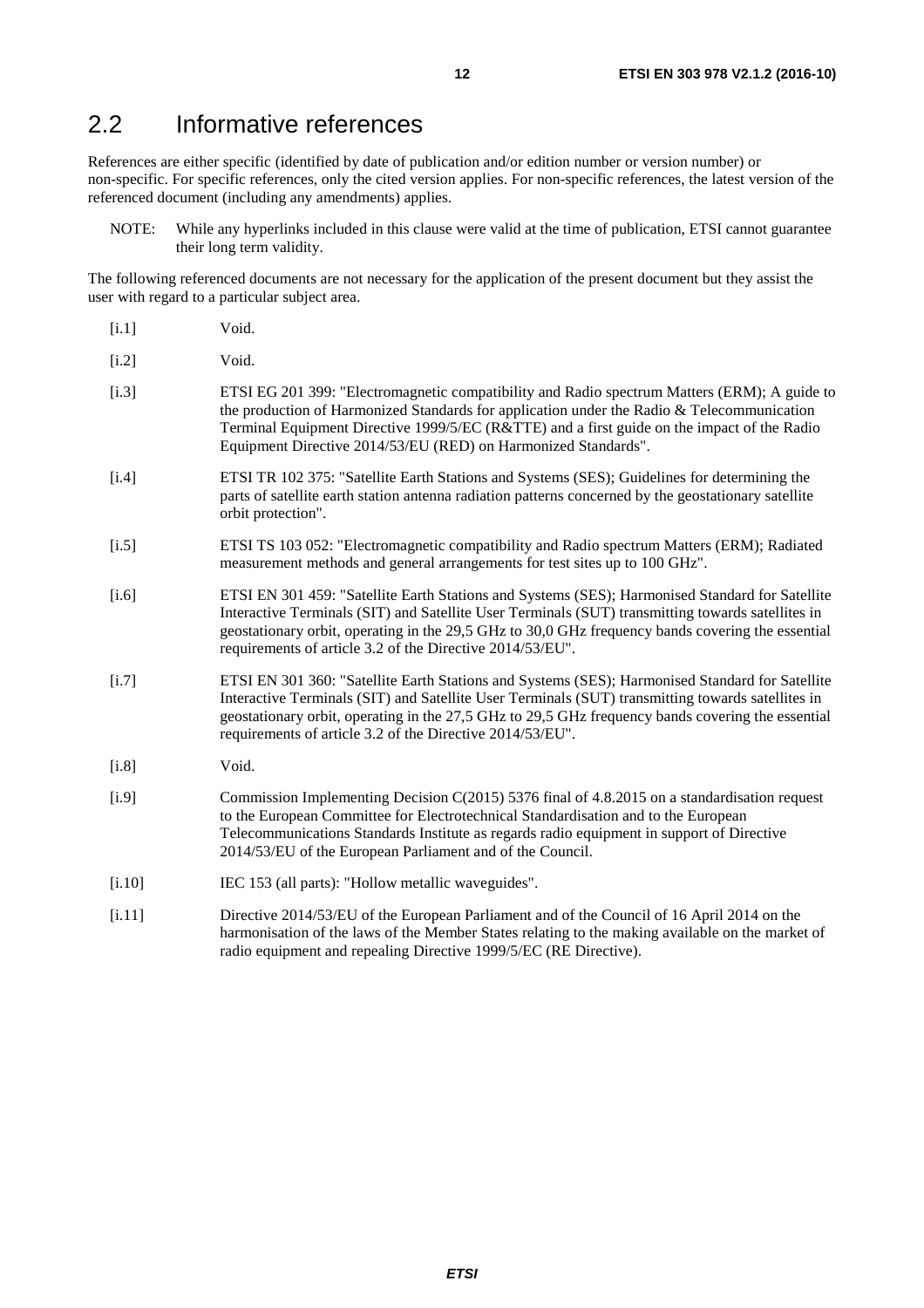## <span id="page-12-0"></span>3 Definitions, symbols and abbreviations

### 3.1 Definitions

For the purposes of the present document, the terms and definitions given in Directive 2014/53/EU [\[i.11](#page-11-0)] and the following apply:

**ancillary equipment:** equipment used in connection with an ESOMP

NOTE: Equipment is considered as ancillary if the three following conditions are met:

- the equipment is intended for use in conjunction with the ESOMP to provide additional operational and/or control features (e.g. to extend control to another position or location); and
- the equipment cannot be used on a stand alone basis, to provide user functions independently of the ESOMP; and
- the absence of the equipment does not inhibit the operation of the ESOMP.

**antenna controller:** equipment used to maintain antenna stabilization and tracking accuracy based on inputs from the Control and Monitoring Function

**applicant:** manufacturer or his authorized representative within the European Community or the person responsible for placing the apparatus on the market

**carrier-off radio state:** radio state in which the ESOMP may transmit and does not transmit any carrier

- NOTE 1: The phrase "the ESOMP may transmit" means that all the conditions for transmission are satisfied (e.g. in a state where transmissions are permitted, no failure detected, and the ESOMP is correctly pointed towards the satellite).
- NOTE 2: The existence of a "Carrier-off" radio state depends on the system of transmission used. For ESOMPs designed for continuous transmission mode there may be no "Carrier-off" state.

**carrier-on radio state:** radio state in which the ESOMP may transmit and transmits a carrier

**Control Channel (CC):** channel or channels by which ESOMPs receive control information from the NCF

**EIRP** Aggregate: sum of the EIRP (Watts) within the nominated bandwidth of the ESOMP network

**EIRP<sub>max</sub>:** maximum EIRP capability of the ESOMP as declared by the applicant

**emissions disabled radio state:** radio state in which the ESOMP is not emitting

NOTE: Examples of cases where the ESOMP is in this radio state: before system monitoring pass, before the control channel is received, when a failure is detected, when an ESOMP is commanded to disable, and when the ESOMP is in a location requiring cessation of emissions.

**external control channel:** control channel which is either:

- i) carried by the ESOMP network via the same or another satellite, but not within the internal protocol of the ESOMP system; or
- ii) carried by any other radio communication system.

**external response channel:** response channel which is either:

- i) carried by the ESOMP network via the same or another satellite, but not within the internal protocol of the ESOMP system; or
- ii) carried by any other radio communication system.

**integral antenna:** antenna which may not be removed during the tests according to the applicant's statement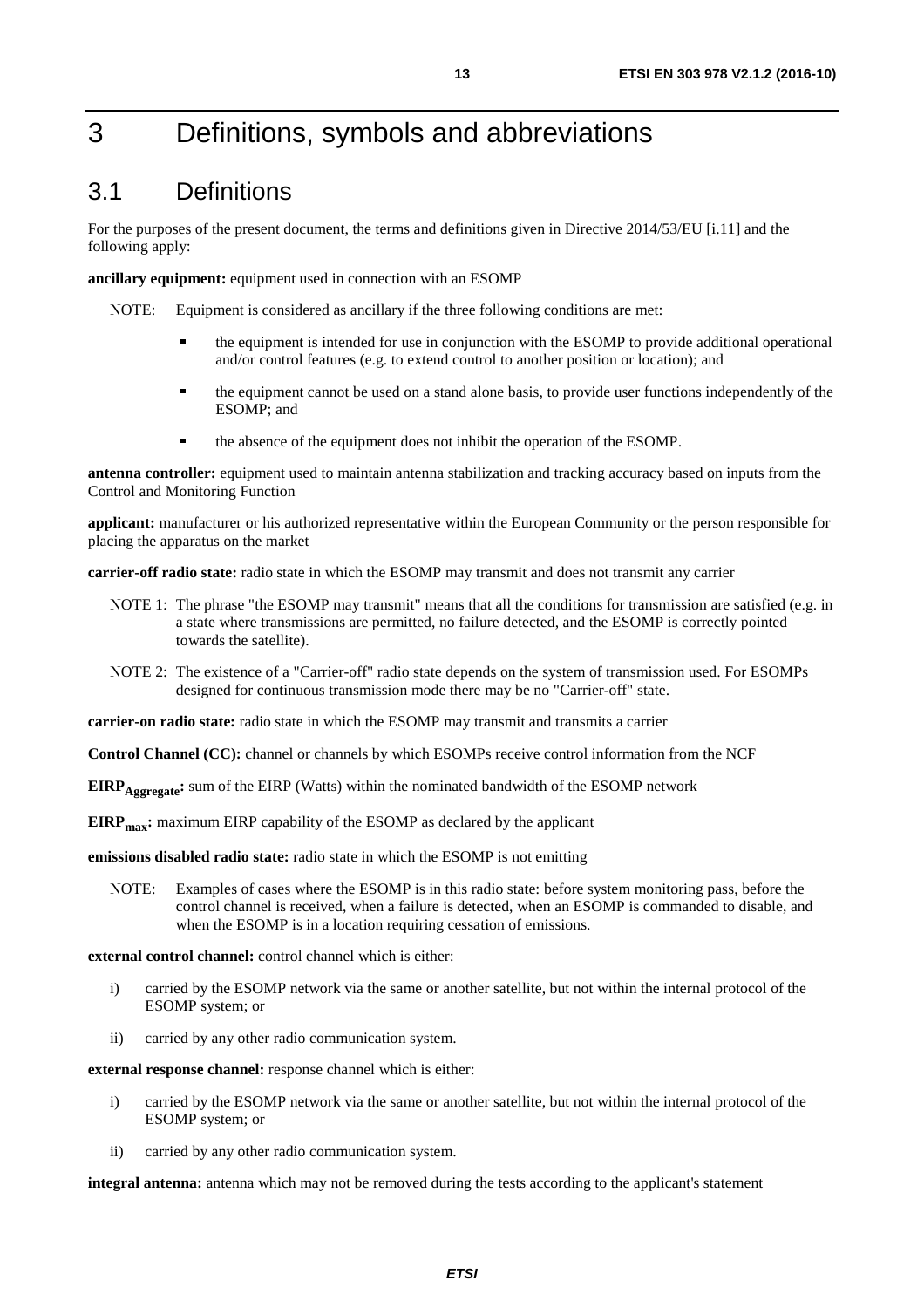<span id="page-13-0"></span>**internal control channel:** control channel which is carried by the ESOMP network via the same satellite as used for transmission of user data and within the internal protocol structure of the ESOMP system

**internal response channel:** response channel which is carried by the ESOMP network via the same satellite as used for transmission of user data and within the internal protocol structure of the ESOMP system

**mobile platform:** any non-stationary platform such as a train, a vessel, an aircraft or other vehicles

**Network Control Facility (NCF):** set of functional entities that, at system level, monitor and control the correct operation of the ESOMP and, if appropriate, all of the ESOMPs in a network

**nominal antenna diameter:** antenna diameter declared by the manufacturer that is a parameter in performance characteristics and that allows reference to a certain performance

- NOTE 1: An antenna with circular aperture of diameter equal to the nominal diameter does typically have the performance specified.
- NOTE 2: Network operators might request antennas of a certain diameter. Then an antenna that is compliant with the requirement for nominal antenna diameter equal to the requested antenna diameter can be used. Manufacturers can mark their equipment with antenna diameters used in the requirements during compliance test.

**nominated bandwidth:** bandwidth of the ESOMP radio frequency transmission nominated by the applicant

- NOTE 1: The nominated bandwidth is centred on the transmit frequency and does not exceed 5 times the occupied bandwidth.
- NOTE 2: The nominated bandwidth is wide enough to encompass all spectral elements of the transmission which have a level greater than the specified spurious radiation limits. The nominated bandwidth is wide enough to take account of the transmit carrier frequency stability. This definition is chosen to allow flexibility regarding adjacent channel interference levels which will be taken into account by operational procedures depending on the exact transponder carrier assignment situation.

**off-axis angle:** angle between the direction of the axis of the antenna main beam and the considered direction

**removable antenna:** antenna which may be removed during the tests according to the applicant's statement

**Response Channel (RC):** channel by which ESOMP transmit monitoring information to the ACF

**spurious radiation:** any radiation outside the nominated bandwidth

**transmission disabled state:** ESOMP is in this state when it is not authorized by the NCF to transmit

**transmission enabled state:** ESOMP is in this state when it is authorized by the NCF to transmit

#### **Wanted signal occupied Bandwidth (BW):**

- for a digital modulation scheme: the width of the signal spectrum 10 dB below the maximum in-band density;
- for an analogue modulation scheme: the width of a frequency band such that, below the lower and above the upper frequency limits, the mean power emitted is equal to 0,5 % of the total mean power of the emission.

### 3.2 Symbols

For the purposes of the present document, the following symbols apply:

| dBc         | ratio expressed in decibels relative to the EIRP of the unmodulated carrier                            |
|-------------|--------------------------------------------------------------------------------------------------------|
| dBi         | ratio of an antenna gain to the gain of an isotropic antenna, expressed in decibels                    |
| dBsd        | ratio expressed in decibels relative to the spectral density                                           |
| dBW         | ratio of a power to 1 watt, expressed in decibels                                                      |
| dBpW        | ratio of a power to 1 picowatt, expressed in decibels                                                  |
| $dB\mu V/m$ | ratio of an electric field to 1 $\mu$ V/m, expressed in decibels (20 log(electric field /1 $\mu$ V/m)) |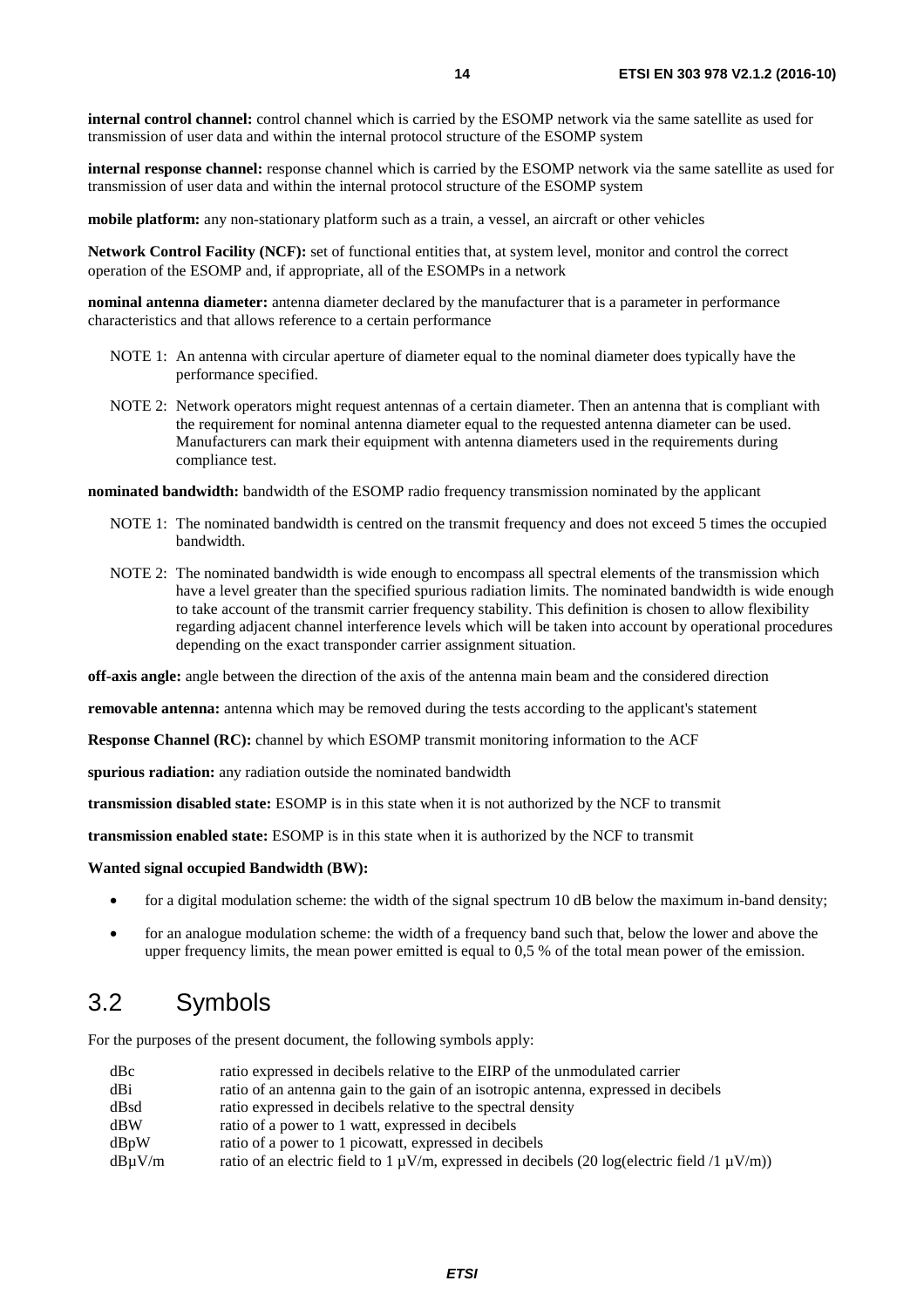## <span id="page-14-0"></span>3.3 Abbreviations

For the purposes of the present document, the following abbreviations apply:

| CC<br>Control Channel<br><b>CCF</b><br>Control Channel reception Failure<br><b>CCR</b><br>Control Channel correctly Received<br><b>CENR</b><br><b>Cessation of Emissions Not Required</b><br><b>CEPT</b><br>Conférence Européenne des Postes et Télécommunications (European Conference of Postal and<br>Telecommunications Administrations)<br><b>CER</b><br><b>Cessation of Emissions Required</b><br><b>CISPR</b><br>Comité International Spécial des Perturbations Radioélectriques (International Special Committee<br>on Radio Interference)<br><b>CMF</b><br><b>Control and Monitoring Functions</b><br>DC<br>Direct Current<br>ECC<br>Electronic Communications Committee (of CEPT)<br>EIA<br><b>Electronic Industries Alliance</b><br><b>EIRP</b><br>Equivalent Isotropically Radiated Power<br><b>EMC</b><br>Electro-Magnetic Compatibility<br>Earth Station On Mobile Platform<br><b>ESOMP</b><br><b>EUT</b><br><b>Equipment Under Test</b><br><b>FEC</b><br><b>Forward Error Correction</b><br>FS<br><b>Fixed Service</b><br><b>FSS</b><br><b>Fixed Satellite Service</b><br><b>GEUT</b><br>Gain of EUT<br>GSO<br>Geostationary Satellite Orbit<br>High Power Amplifier<br><b>HPA</b><br>IDU<br>In Door Unit<br><b>IEC</b><br>International Electrotechnical Commission<br><b>IPR</b><br><b>Intellectual Property Rights</b><br><b>LNB</b><br>Low Noise Block<br>LO<br><b>Local Oscillator</b><br>LV<br>Low Voltage<br><b>NCF</b><br><b>Network Control Facility</b><br><b>OATS</b><br>Open Area Test Site<br><b>OFDM</b><br>Orthogonal Frequency Division Multiplexing<br>R&TTE<br>Radio and Telecommunications Terminal Equipment<br><b>RBW</b><br>Reference BandWidth<br>RC<br><b>Response Channel</b><br><b>RCSC</b><br>Radio Components Standardization Committee<br>RE<br>Radio Equipment<br><b>RED</b><br>Radio Equipment Directive<br>RF<br>Radio Frequency<br><b>RMS</b><br>Root Mean Square<br>SubMiniature version A<br><b>SMA</b><br><b>SMF</b><br><b>System Monitoring Fail</b><br><b>SMP</b><br><b>System Monitoring Pass</b><br><b>STE</b><br>Special Test Equipment<br>Time Division Multiple Access<br><b>TDMA</b><br>TxD<br>Transmission Disable command<br>TxE<br>Transmission Enable command<br><b>VBW</b><br>Video BandWidth<br><b>VSWR</b><br>Voltage Standing Wave Ratio<br>WG<br>Wave Guide<br><b>WR</b><br>Waveguide Rectangular | BW         | Bandwidth                         |
|-----------------------------------------------------------------------------------------------------------------------------------------------------------------------------------------------------------------------------------------------------------------------------------------------------------------------------------------------------------------------------------------------------------------------------------------------------------------------------------------------------------------------------------------------------------------------------------------------------------------------------------------------------------------------------------------------------------------------------------------------------------------------------------------------------------------------------------------------------------------------------------------------------------------------------------------------------------------------------------------------------------------------------------------------------------------------------------------------------------------------------------------------------------------------------------------------------------------------------------------------------------------------------------------------------------------------------------------------------------------------------------------------------------------------------------------------------------------------------------------------------------------------------------------------------------------------------------------------------------------------------------------------------------------------------------------------------------------------------------------------------------------------------------------------------------------------------------------------------------------------------------------------------------------------------------------------------------------------------------------------------------------------------------------------------------------------------------------------------------------------------------------------------------------------------------------------------------------------------------------------------------------------------------------------------------------------------------------------------------------------|------------|-----------------------------------|
|                                                                                                                                                                                                                                                                                                                                                                                                                                                                                                                                                                                                                                                                                                                                                                                                                                                                                                                                                                                                                                                                                                                                                                                                                                                                                                                                                                                                                                                                                                                                                                                                                                                                                                                                                                                                                                                                                                                                                                                                                                                                                                                                                                                                                                                                                                                                                                       |            |                                   |
|                                                                                                                                                                                                                                                                                                                                                                                                                                                                                                                                                                                                                                                                                                                                                                                                                                                                                                                                                                                                                                                                                                                                                                                                                                                                                                                                                                                                                                                                                                                                                                                                                                                                                                                                                                                                                                                                                                                                                                                                                                                                                                                                                                                                                                                                                                                                                                       |            |                                   |
|                                                                                                                                                                                                                                                                                                                                                                                                                                                                                                                                                                                                                                                                                                                                                                                                                                                                                                                                                                                                                                                                                                                                                                                                                                                                                                                                                                                                                                                                                                                                                                                                                                                                                                                                                                                                                                                                                                                                                                                                                                                                                                                                                                                                                                                                                                                                                                       |            |                                   |
|                                                                                                                                                                                                                                                                                                                                                                                                                                                                                                                                                                                                                                                                                                                                                                                                                                                                                                                                                                                                                                                                                                                                                                                                                                                                                                                                                                                                                                                                                                                                                                                                                                                                                                                                                                                                                                                                                                                                                                                                                                                                                                                                                                                                                                                                                                                                                                       |            |                                   |
|                                                                                                                                                                                                                                                                                                                                                                                                                                                                                                                                                                                                                                                                                                                                                                                                                                                                                                                                                                                                                                                                                                                                                                                                                                                                                                                                                                                                                                                                                                                                                                                                                                                                                                                                                                                                                                                                                                                                                                                                                                                                                                                                                                                                                                                                                                                                                                       |            |                                   |
|                                                                                                                                                                                                                                                                                                                                                                                                                                                                                                                                                                                                                                                                                                                                                                                                                                                                                                                                                                                                                                                                                                                                                                                                                                                                                                                                                                                                                                                                                                                                                                                                                                                                                                                                                                                                                                                                                                                                                                                                                                                                                                                                                                                                                                                                                                                                                                       |            |                                   |
|                                                                                                                                                                                                                                                                                                                                                                                                                                                                                                                                                                                                                                                                                                                                                                                                                                                                                                                                                                                                                                                                                                                                                                                                                                                                                                                                                                                                                                                                                                                                                                                                                                                                                                                                                                                                                                                                                                                                                                                                                                                                                                                                                                                                                                                                                                                                                                       |            |                                   |
|                                                                                                                                                                                                                                                                                                                                                                                                                                                                                                                                                                                                                                                                                                                                                                                                                                                                                                                                                                                                                                                                                                                                                                                                                                                                                                                                                                                                                                                                                                                                                                                                                                                                                                                                                                                                                                                                                                                                                                                                                                                                                                                                                                                                                                                                                                                                                                       |            |                                   |
|                                                                                                                                                                                                                                                                                                                                                                                                                                                                                                                                                                                                                                                                                                                                                                                                                                                                                                                                                                                                                                                                                                                                                                                                                                                                                                                                                                                                                                                                                                                                                                                                                                                                                                                                                                                                                                                                                                                                                                                                                                                                                                                                                                                                                                                                                                                                                                       |            |                                   |
|                                                                                                                                                                                                                                                                                                                                                                                                                                                                                                                                                                                                                                                                                                                                                                                                                                                                                                                                                                                                                                                                                                                                                                                                                                                                                                                                                                                                                                                                                                                                                                                                                                                                                                                                                                                                                                                                                                                                                                                                                                                                                                                                                                                                                                                                                                                                                                       |            |                                   |
|                                                                                                                                                                                                                                                                                                                                                                                                                                                                                                                                                                                                                                                                                                                                                                                                                                                                                                                                                                                                                                                                                                                                                                                                                                                                                                                                                                                                                                                                                                                                                                                                                                                                                                                                                                                                                                                                                                                                                                                                                                                                                                                                                                                                                                                                                                                                                                       |            |                                   |
|                                                                                                                                                                                                                                                                                                                                                                                                                                                                                                                                                                                                                                                                                                                                                                                                                                                                                                                                                                                                                                                                                                                                                                                                                                                                                                                                                                                                                                                                                                                                                                                                                                                                                                                                                                                                                                                                                                                                                                                                                                                                                                                                                                                                                                                                                                                                                                       |            |                                   |
|                                                                                                                                                                                                                                                                                                                                                                                                                                                                                                                                                                                                                                                                                                                                                                                                                                                                                                                                                                                                                                                                                                                                                                                                                                                                                                                                                                                                                                                                                                                                                                                                                                                                                                                                                                                                                                                                                                                                                                                                                                                                                                                                                                                                                                                                                                                                                                       |            |                                   |
|                                                                                                                                                                                                                                                                                                                                                                                                                                                                                                                                                                                                                                                                                                                                                                                                                                                                                                                                                                                                                                                                                                                                                                                                                                                                                                                                                                                                                                                                                                                                                                                                                                                                                                                                                                                                                                                                                                                                                                                                                                                                                                                                                                                                                                                                                                                                                                       |            |                                   |
|                                                                                                                                                                                                                                                                                                                                                                                                                                                                                                                                                                                                                                                                                                                                                                                                                                                                                                                                                                                                                                                                                                                                                                                                                                                                                                                                                                                                                                                                                                                                                                                                                                                                                                                                                                                                                                                                                                                                                                                                                                                                                                                                                                                                                                                                                                                                                                       |            |                                   |
|                                                                                                                                                                                                                                                                                                                                                                                                                                                                                                                                                                                                                                                                                                                                                                                                                                                                                                                                                                                                                                                                                                                                                                                                                                                                                                                                                                                                                                                                                                                                                                                                                                                                                                                                                                                                                                                                                                                                                                                                                                                                                                                                                                                                                                                                                                                                                                       |            |                                   |
|                                                                                                                                                                                                                                                                                                                                                                                                                                                                                                                                                                                                                                                                                                                                                                                                                                                                                                                                                                                                                                                                                                                                                                                                                                                                                                                                                                                                                                                                                                                                                                                                                                                                                                                                                                                                                                                                                                                                                                                                                                                                                                                                                                                                                                                                                                                                                                       |            |                                   |
|                                                                                                                                                                                                                                                                                                                                                                                                                                                                                                                                                                                                                                                                                                                                                                                                                                                                                                                                                                                                                                                                                                                                                                                                                                                                                                                                                                                                                                                                                                                                                                                                                                                                                                                                                                                                                                                                                                                                                                                                                                                                                                                                                                                                                                                                                                                                                                       |            |                                   |
|                                                                                                                                                                                                                                                                                                                                                                                                                                                                                                                                                                                                                                                                                                                                                                                                                                                                                                                                                                                                                                                                                                                                                                                                                                                                                                                                                                                                                                                                                                                                                                                                                                                                                                                                                                                                                                                                                                                                                                                                                                                                                                                                                                                                                                                                                                                                                                       |            |                                   |
|                                                                                                                                                                                                                                                                                                                                                                                                                                                                                                                                                                                                                                                                                                                                                                                                                                                                                                                                                                                                                                                                                                                                                                                                                                                                                                                                                                                                                                                                                                                                                                                                                                                                                                                                                                                                                                                                                                                                                                                                                                                                                                                                                                                                                                                                                                                                                                       |            |                                   |
|                                                                                                                                                                                                                                                                                                                                                                                                                                                                                                                                                                                                                                                                                                                                                                                                                                                                                                                                                                                                                                                                                                                                                                                                                                                                                                                                                                                                                                                                                                                                                                                                                                                                                                                                                                                                                                                                                                                                                                                                                                                                                                                                                                                                                                                                                                                                                                       |            |                                   |
|                                                                                                                                                                                                                                                                                                                                                                                                                                                                                                                                                                                                                                                                                                                                                                                                                                                                                                                                                                                                                                                                                                                                                                                                                                                                                                                                                                                                                                                                                                                                                                                                                                                                                                                                                                                                                                                                                                                                                                                                                                                                                                                                                                                                                                                                                                                                                                       |            |                                   |
|                                                                                                                                                                                                                                                                                                                                                                                                                                                                                                                                                                                                                                                                                                                                                                                                                                                                                                                                                                                                                                                                                                                                                                                                                                                                                                                                                                                                                                                                                                                                                                                                                                                                                                                                                                                                                                                                                                                                                                                                                                                                                                                                                                                                                                                                                                                                                                       |            |                                   |
|                                                                                                                                                                                                                                                                                                                                                                                                                                                                                                                                                                                                                                                                                                                                                                                                                                                                                                                                                                                                                                                                                                                                                                                                                                                                                                                                                                                                                                                                                                                                                                                                                                                                                                                                                                                                                                                                                                                                                                                                                                                                                                                                                                                                                                                                                                                                                                       |            |                                   |
|                                                                                                                                                                                                                                                                                                                                                                                                                                                                                                                                                                                                                                                                                                                                                                                                                                                                                                                                                                                                                                                                                                                                                                                                                                                                                                                                                                                                                                                                                                                                                                                                                                                                                                                                                                                                                                                                                                                                                                                                                                                                                                                                                                                                                                                                                                                                                                       |            |                                   |
|                                                                                                                                                                                                                                                                                                                                                                                                                                                                                                                                                                                                                                                                                                                                                                                                                                                                                                                                                                                                                                                                                                                                                                                                                                                                                                                                                                                                                                                                                                                                                                                                                                                                                                                                                                                                                                                                                                                                                                                                                                                                                                                                                                                                                                                                                                                                                                       |            |                                   |
|                                                                                                                                                                                                                                                                                                                                                                                                                                                                                                                                                                                                                                                                                                                                                                                                                                                                                                                                                                                                                                                                                                                                                                                                                                                                                                                                                                                                                                                                                                                                                                                                                                                                                                                                                                                                                                                                                                                                                                                                                                                                                                                                                                                                                                                                                                                                                                       |            |                                   |
|                                                                                                                                                                                                                                                                                                                                                                                                                                                                                                                                                                                                                                                                                                                                                                                                                                                                                                                                                                                                                                                                                                                                                                                                                                                                                                                                                                                                                                                                                                                                                                                                                                                                                                                                                                                                                                                                                                                                                                                                                                                                                                                                                                                                                                                                                                                                                                       |            |                                   |
|                                                                                                                                                                                                                                                                                                                                                                                                                                                                                                                                                                                                                                                                                                                                                                                                                                                                                                                                                                                                                                                                                                                                                                                                                                                                                                                                                                                                                                                                                                                                                                                                                                                                                                                                                                                                                                                                                                                                                                                                                                                                                                                                                                                                                                                                                                                                                                       |            |                                   |
|                                                                                                                                                                                                                                                                                                                                                                                                                                                                                                                                                                                                                                                                                                                                                                                                                                                                                                                                                                                                                                                                                                                                                                                                                                                                                                                                                                                                                                                                                                                                                                                                                                                                                                                                                                                                                                                                                                                                                                                                                                                                                                                                                                                                                                                                                                                                                                       |            |                                   |
|                                                                                                                                                                                                                                                                                                                                                                                                                                                                                                                                                                                                                                                                                                                                                                                                                                                                                                                                                                                                                                                                                                                                                                                                                                                                                                                                                                                                                                                                                                                                                                                                                                                                                                                                                                                                                                                                                                                                                                                                                                                                                                                                                                                                                                                                                                                                                                       |            |                                   |
|                                                                                                                                                                                                                                                                                                                                                                                                                                                                                                                                                                                                                                                                                                                                                                                                                                                                                                                                                                                                                                                                                                                                                                                                                                                                                                                                                                                                                                                                                                                                                                                                                                                                                                                                                                                                                                                                                                                                                                                                                                                                                                                                                                                                                                                                                                                                                                       |            |                                   |
|                                                                                                                                                                                                                                                                                                                                                                                                                                                                                                                                                                                                                                                                                                                                                                                                                                                                                                                                                                                                                                                                                                                                                                                                                                                                                                                                                                                                                                                                                                                                                                                                                                                                                                                                                                                                                                                                                                                                                                                                                                                                                                                                                                                                                                                                                                                                                                       |            |                                   |
|                                                                                                                                                                                                                                                                                                                                                                                                                                                                                                                                                                                                                                                                                                                                                                                                                                                                                                                                                                                                                                                                                                                                                                                                                                                                                                                                                                                                                                                                                                                                                                                                                                                                                                                                                                                                                                                                                                                                                                                                                                                                                                                                                                                                                                                                                                                                                                       |            |                                   |
|                                                                                                                                                                                                                                                                                                                                                                                                                                                                                                                                                                                                                                                                                                                                                                                                                                                                                                                                                                                                                                                                                                                                                                                                                                                                                                                                                                                                                                                                                                                                                                                                                                                                                                                                                                                                                                                                                                                                                                                                                                                                                                                                                                                                                                                                                                                                                                       |            |                                   |
|                                                                                                                                                                                                                                                                                                                                                                                                                                                                                                                                                                                                                                                                                                                                                                                                                                                                                                                                                                                                                                                                                                                                                                                                                                                                                                                                                                                                                                                                                                                                                                                                                                                                                                                                                                                                                                                                                                                                                                                                                                                                                                                                                                                                                                                                                                                                                                       |            |                                   |
|                                                                                                                                                                                                                                                                                                                                                                                                                                                                                                                                                                                                                                                                                                                                                                                                                                                                                                                                                                                                                                                                                                                                                                                                                                                                                                                                                                                                                                                                                                                                                                                                                                                                                                                                                                                                                                                                                                                                                                                                                                                                                                                                                                                                                                                                                                                                                                       |            |                                   |
|                                                                                                                                                                                                                                                                                                                                                                                                                                                                                                                                                                                                                                                                                                                                                                                                                                                                                                                                                                                                                                                                                                                                                                                                                                                                                                                                                                                                                                                                                                                                                                                                                                                                                                                                                                                                                                                                                                                                                                                                                                                                                                                                                                                                                                                                                                                                                                       |            |                                   |
|                                                                                                                                                                                                                                                                                                                                                                                                                                                                                                                                                                                                                                                                                                                                                                                                                                                                                                                                                                                                                                                                                                                                                                                                                                                                                                                                                                                                                                                                                                                                                                                                                                                                                                                                                                                                                                                                                                                                                                                                                                                                                                                                                                                                                                                                                                                                                                       |            |                                   |
|                                                                                                                                                                                                                                                                                                                                                                                                                                                                                                                                                                                                                                                                                                                                                                                                                                                                                                                                                                                                                                                                                                                                                                                                                                                                                                                                                                                                                                                                                                                                                                                                                                                                                                                                                                                                                                                                                                                                                                                                                                                                                                                                                                                                                                                                                                                                                                       |            |                                   |
|                                                                                                                                                                                                                                                                                                                                                                                                                                                                                                                                                                                                                                                                                                                                                                                                                                                                                                                                                                                                                                                                                                                                                                                                                                                                                                                                                                                                                                                                                                                                                                                                                                                                                                                                                                                                                                                                                                                                                                                                                                                                                                                                                                                                                                                                                                                                                                       |            |                                   |
|                                                                                                                                                                                                                                                                                                                                                                                                                                                                                                                                                                                                                                                                                                                                                                                                                                                                                                                                                                                                                                                                                                                                                                                                                                                                                                                                                                                                                                                                                                                                                                                                                                                                                                                                                                                                                                                                                                                                                                                                                                                                                                                                                                                                                                                                                                                                                                       |            |                                   |
|                                                                                                                                                                                                                                                                                                                                                                                                                                                                                                                                                                                                                                                                                                                                                                                                                                                                                                                                                                                                                                                                                                                                                                                                                                                                                                                                                                                                                                                                                                                                                                                                                                                                                                                                                                                                                                                                                                                                                                                                                                                                                                                                                                                                                                                                                                                                                                       |            |                                   |
|                                                                                                                                                                                                                                                                                                                                                                                                                                                                                                                                                                                                                                                                                                                                                                                                                                                                                                                                                                                                                                                                                                                                                                                                                                                                                                                                                                                                                                                                                                                                                                                                                                                                                                                                                                                                                                                                                                                                                                                                                                                                                                                                                                                                                                                                                                                                                                       |            |                                   |
|                                                                                                                                                                                                                                                                                                                                                                                                                                                                                                                                                                                                                                                                                                                                                                                                                                                                                                                                                                                                                                                                                                                                                                                                                                                                                                                                                                                                                                                                                                                                                                                                                                                                                                                                                                                                                                                                                                                                                                                                                                                                                                                                                                                                                                                                                                                                                                       |            |                                   |
|                                                                                                                                                                                                                                                                                                                                                                                                                                                                                                                                                                                                                                                                                                                                                                                                                                                                                                                                                                                                                                                                                                                                                                                                                                                                                                                                                                                                                                                                                                                                                                                                                                                                                                                                                                                                                                                                                                                                                                                                                                                                                                                                                                                                                                                                                                                                                                       |            |                                   |
|                                                                                                                                                                                                                                                                                                                                                                                                                                                                                                                                                                                                                                                                                                                                                                                                                                                                                                                                                                                                                                                                                                                                                                                                                                                                                                                                                                                                                                                                                                                                                                                                                                                                                                                                                                                                                                                                                                                                                                                                                                                                                                                                                                                                                                                                                                                                                                       |            |                                   |
|                                                                                                                                                                                                                                                                                                                                                                                                                                                                                                                                                                                                                                                                                                                                                                                                                                                                                                                                                                                                                                                                                                                                                                                                                                                                                                                                                                                                                                                                                                                                                                                                                                                                                                                                                                                                                                                                                                                                                                                                                                                                                                                                                                                                                                                                                                                                                                       |            |                                   |
|                                                                                                                                                                                                                                                                                                                                                                                                                                                                                                                                                                                                                                                                                                                                                                                                                                                                                                                                                                                                                                                                                                                                                                                                                                                                                                                                                                                                                                                                                                                                                                                                                                                                                                                                                                                                                                                                                                                                                                                                                                                                                                                                                                                                                                                                                                                                                                       |            |                                   |
|                                                                                                                                                                                                                                                                                                                                                                                                                                                                                                                                                                                                                                                                                                                                                                                                                                                                                                                                                                                                                                                                                                                                                                                                                                                                                                                                                                                                                                                                                                                                                                                                                                                                                                                                                                                                                                                                                                                                                                                                                                                                                                                                                                                                                                                                                                                                                                       |            |                                   |
|                                                                                                                                                                                                                                                                                                                                                                                                                                                                                                                                                                                                                                                                                                                                                                                                                                                                                                                                                                                                                                                                                                                                                                                                                                                                                                                                                                                                                                                                                                                                                                                                                                                                                                                                                                                                                                                                                                                                                                                                                                                                                                                                                                                                                                                                                                                                                                       |            |                                   |
|                                                                                                                                                                                                                                                                                                                                                                                                                                                                                                                                                                                                                                                                                                                                                                                                                                                                                                                                                                                                                                                                                                                                                                                                                                                                                                                                                                                                                                                                                                                                                                                                                                                                                                                                                                                                                                                                                                                                                                                                                                                                                                                                                                                                                                                                                                                                                                       |            |                                   |
|                                                                                                                                                                                                                                                                                                                                                                                                                                                                                                                                                                                                                                                                                                                                                                                                                                                                                                                                                                                                                                                                                                                                                                                                                                                                                                                                                                                                                                                                                                                                                                                                                                                                                                                                                                                                                                                                                                                                                                                                                                                                                                                                                                                                                                                                                                                                                                       | <b>XPD</b> | Cross-Polarization Discrimination |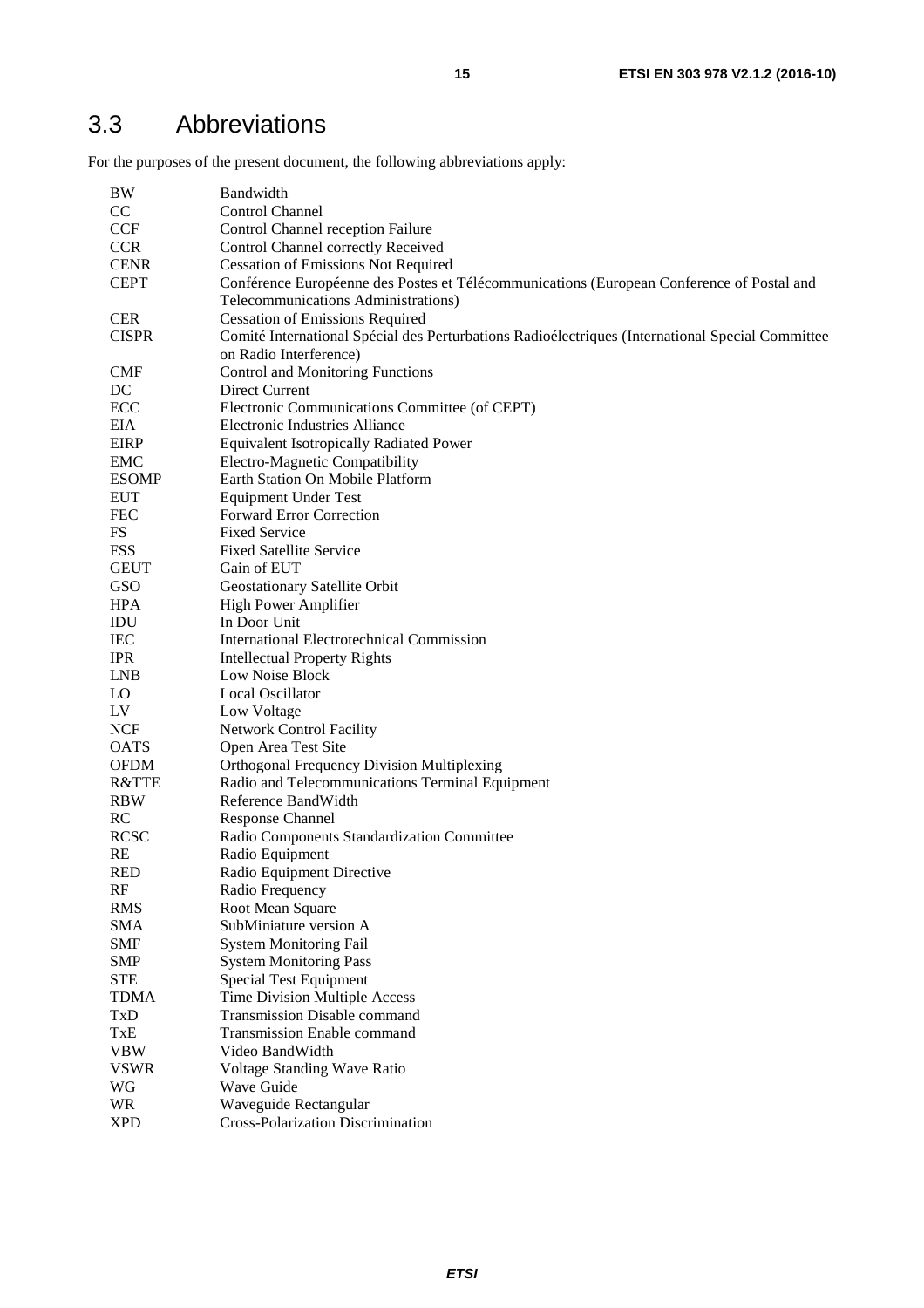## <span id="page-15-0"></span>4 Technical requirements specifications

## 4.1 General

### 4.1.1 Environmental profile

The applicant shall declare the environmental profile of the ESOMP equipment and the environmental standard(s) under which they are compliant. The environmental profile shall include conditions for both survivability and operation. The declared environmental profile shall include, but not be limited to, a statement of conditions regarding: velocity, tangential and longitudinal acceleration, temperature range, damp heat, dry heat, relative humidity stress, shock and vibration, antenna pressure pulses and pressure gradients.

The equipment shall comply with the performance requirements of the present document under all operational environmental conditions. The ESOMP shall not show any sign of permanent distortion that could affect the radiation subsystem after the application of the load under the maximum values declared by the applicant.

### 4.1.2 Operational configurations

Under operational conditions an ESOMP may dynamically change the occupied bandwidth and other transmission parameters (e.g. FEC, modulation, symbol rate) of the transmitted signal. For each declared occupied bandwidth an  $EIRP<sub>max</sub>$  and a nominated bandwidth shall be declared by the applicant. For the purposes of verifying that the ESOMP complies with these specifications, the applicant may declare the worst case combination of transmission parameters. The following specifications apply to the ESOMP for each occupied bandwidth and other transmission parameters.

In the present document, ESOMPs that use OFDM modulation shall be considered as transmitting a single carrier.

The applicant shall declare all operational parameters including the EIRP, modulation and occupied bandwidth.

### 4.1.3 Determination of geographic location of the ESOMP

Internal to the network, the ESOMP shall have a means of determining its geographic location within the accuracy declared by the applicant and sufficient to maintain operation within all of the parameters declared by the applicant.

### 4.1.4 EIRP Aggregate for networks of ESOMPs

For the case where several ESOMPs are transmitting simultaneously on the same carrier frequency, the  $EIRP_{Aggregate}$  is the sum of the EIRP (Watts) within the nominated bandwidth of the ESOMP network.

For ESOMPs designed to operate in an FSS network where the EIRP of each ESOMP is determined by the NCF, the NCF shall insure compliance with the EIRP density requirements in the present document. The applicant shall declare the method(s) used to maintain compliance.

### 4.1.5 Presentation of equipment for testing purposes

ESOMP equipment submitted for testing, where applicable, shall fulfil the requirements of the present document on all frequencies over which it is intended to operate.

The applicant shall submit one or more samples of the equipment as appropriate for testing.

Additionally, technical documentation and operating manuals, sufficient to allow testing to be performed, shall be supplied.

The performance of the ESOMP equipment submitted for testing shall be representative of the performance of the corresponding production model. The applicant shall offer equipment complete with any auxiliary equipment needed for testing.

The applicant shall declare the frequency range(s), the range of operation conditions and power requirements, as applicable, in order to establish the appropriate test conditions.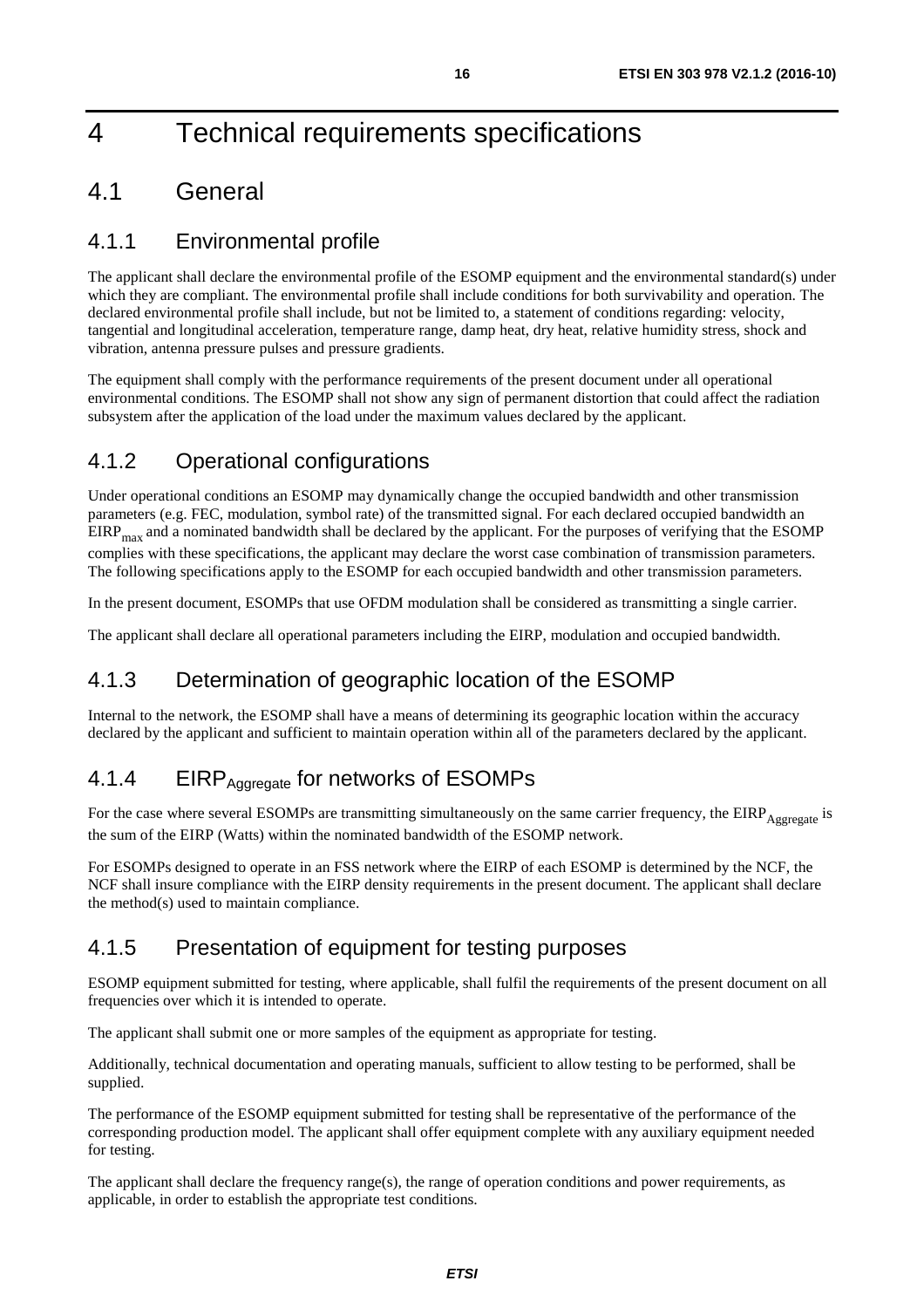### <span id="page-16-0"></span>4.1.6 Choice of model for testing

If an ESOMP equipment has several optional features, considered not to affect the RF parameters then the tests need only to be performed on one sample of the equipment configured with that combination of features considered to create the highest unintentional emissions.

In addition, when a device has the capability of using different dedicated antennas or other features that affect the RF parameters, at least the worst combination of features from an emission point of view as agreed between the applicant and the test laboratory shall be tested.

Where the transmitter is designed with adjustable output power, then all transmitter parameters shall be measured using the highest maximum mean power spectral density level, as declared by the applicant.

The choice of model(s) for testing shall be recorded in the test report.

### 4.1.7 Mechanical and electrical design

The equipment submitted by the applicant shall be designed, constructed and manufactured in accordance with good engineering practice and with the aim of minimizing harmful interference to other equipment and services.

### 4.2 Conformance requirements

### 4.2.1 Off-axis spurious radiation

### 4.2.1.1 Justification

To limit the level of interference to terrestrial and satellite radio services.

### 4.2.1.2 Specification

The following specifications apply to the ESOMP transmitting at equivalent isotropically radiated power (EIRP) values up to and including  $EIRP<sub>max</sub>$ .

1) The electric field strength level of any radiation from the ESOMP in the frequency range from 30 MHz to 1 GHz shall not exceed the limits specified in table 2.

#### **Table 2: Limits of radiated field strength at a test distance of 10 m in a 120 kHz bandwidth**

| <b>Frequency range</b> | <b>Quasi-peak limits</b> |
|------------------------|--------------------------|
| 30 MHz to 230 MHz      | 30 dBµV/m                |
| 230 MHz to 1 000 MHz   | 37 dBµV/m                |

The Quasi Peak detector shall be in accordance with CISPR 16-1-1 [\[4](#page-10-0)].

2) When the ESOMP is in the "Emissions disabled" radio state, the off-axis spurious EIRP from the ESOMP shall not exceed the limits in table 3, for all off-axis angles greater than  $7^\circ$  or greater than the minimum elevation angle declared by the applicant, whichever is lower.

### **Table 3: Limits of spurious EIRP - "Emissions disabled" radio state**

| <b>Frequency band</b> | <b>EIRP limit</b> | <b>Measurement bandwidth</b> |
|-----------------------|-------------------|------------------------------|
| 1,0 GHz to 2,0 GHz    | 52 dBpW           | 1 MHz                        |
| 2.0 GHz to 10.7 GHz   | 58 dBpW           | 1 MHz                        |
| 10.7 GHz to 21.2 GHz  | 64 dBpW           | 1 MH <sub>z</sub>            |
| 21,2 GHz to 60,0 GHz  | 70 dBpW           | 1 MH <sub>z</sub>            |

The lower limits shall apply at the transition frequency.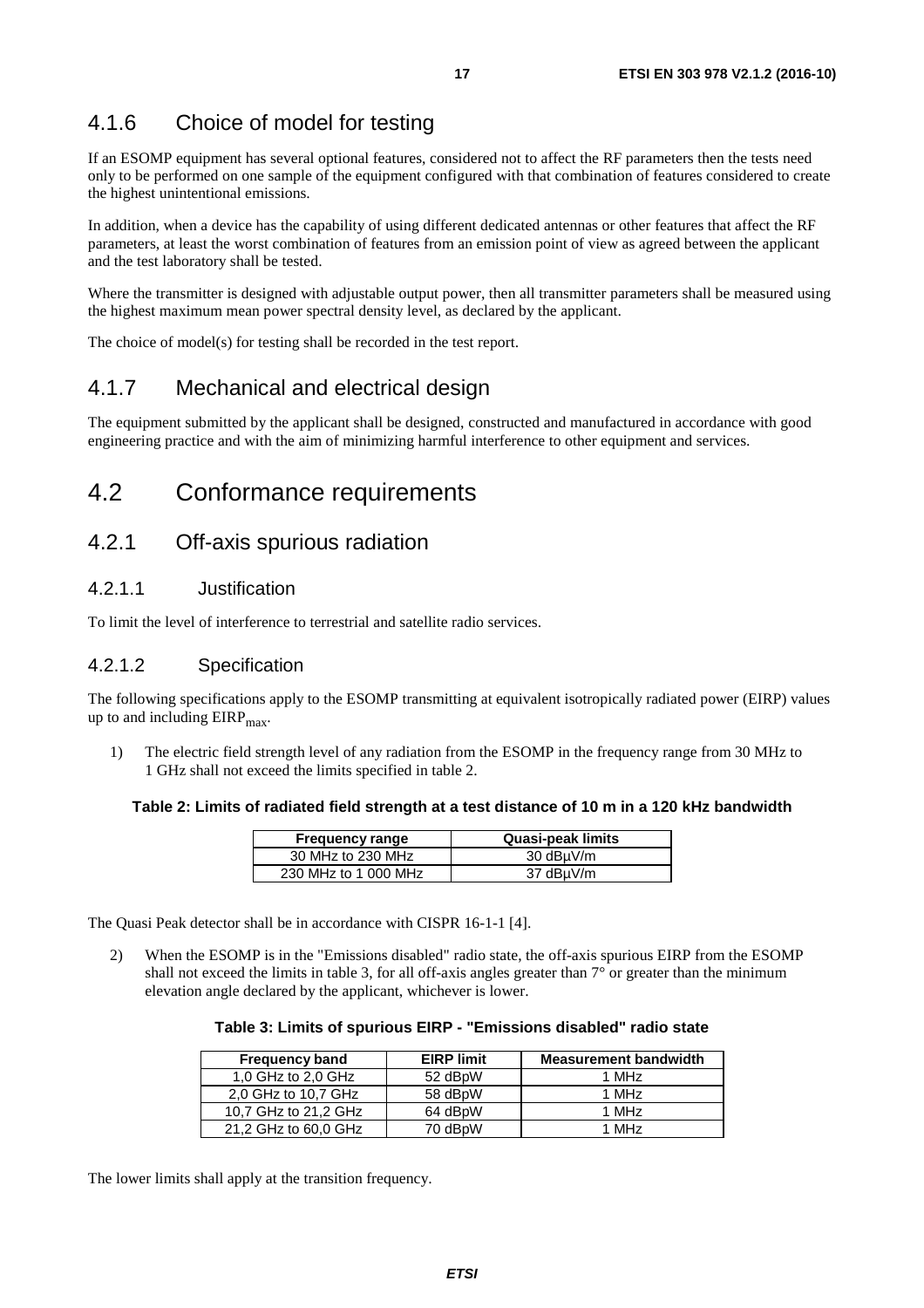<span id="page-17-0"></span>3) The present document applies outside the nominated bandwidth. In the "Carrier-on" and "Carrier-off" radio states, the off-axis spurious EIRP density from the ESOMP, shall not exceed the limits in table 4, for all off-axis angles greater than 7° or greater than the minimum elevation angle declared by the applicant, whichever is lower.

| <b>Frequency band</b>  | <b>EIRP limit</b> | <b>Measurement bandwidth</b> |
|------------------------|-------------------|------------------------------|
| 1,0 GHz to 2,0 GHz     | 53 dBpW           | 1 MHz                        |
| 2,0 GHz to 3,4 GHz     | 59 dBpW           | 1 MHz                        |
| 3,4 GHz to 10,7 GHz    | 65 dBpW           | 1 MHz                        |
| 10,7 GHz to 21,2 GHz   | 71 dBpW           | 1 MHz                        |
| 21,2 GHz to 27,35 GHz  | 77 dBpW           | 1 MHz                        |
| 27,35 GHz to 27,50 GHz | 85 dBpW           | 1 MHz                        |
| 27,50 GHz to 30,00 GHz | 85 dBpW           | 1 MHz                        |
| 30,00 GHz to 31,00 GHz | 85 dBpW           | 1 MHz                        |
| 31,00 GHz to 31,15 GHz | 85 dBpW           | 1 MHz                        |
| 31,15 GHz to 60,0 GHz  | 77 dBpW           | 1 MHz                        |

**Table 4: Limits of spurious EIRP - "Carrier-on" and "Carrier-off" radio states** 

The lower limits shall apply at the transition frequency.

4) These limits are applicable to the complete ESOMP equipment, including cabling between the units.

### 4.2.1.3 Conformance tests

Conformance tests shall be carried out in accordance with clause 6.2.

### 4.2.2 On-axis spurious radiation

### 4.2.2.1 Justification

To limit the level of interference to satellite radio services.

### 4.2.2.2 Specification

### 4.2.2.2.1 "Carrier-on" radio state

The following specification applies to the ESOMP transmitting at EIRP values up to EIRP<sub>max</sub>.

In the 27,5 GHz to 30,0 GHz band the EIRP spectral density of the spurious radiation and outside a bandwidth of 5 times the occupied bandwidth centred on the carrier centre frequency shall not exceed 14 - K dBW in any 1 MHz band. At the network level, the limit shall not be exceeded for more than 0,01 % of the time.

The above limit may be exceeded in a bandwidth of 5 times the occupied bandwidth centred on the carrier centre frequency, in which case the EIRP spectral density of the spurious radiation outside the nominated bandwidth, shall not exceed 28 - K dBW in any 1 MHz band. At the network level, the higher limit shall not be exceeded for more than 0,01 % of the time.

Where K is the factor that accounts for a reduction on the on-axis spurious radiation level in case of multiple ESOMPs operating on the same frequency and the value is given by one the following cases:

- 1) For the case where only one ESOMP transmits at any one time on a given carrier frequency, the value of K is 0.
- 2) For the case where several ESOMPs are expected to transmit simultaneously on a given carrier frequency at the same EIRP then  $K = 10 \log(N)$  where N is the maximum number of these ESOMPs. The value of N and the operational conditions of the system shall be declared by the applicant.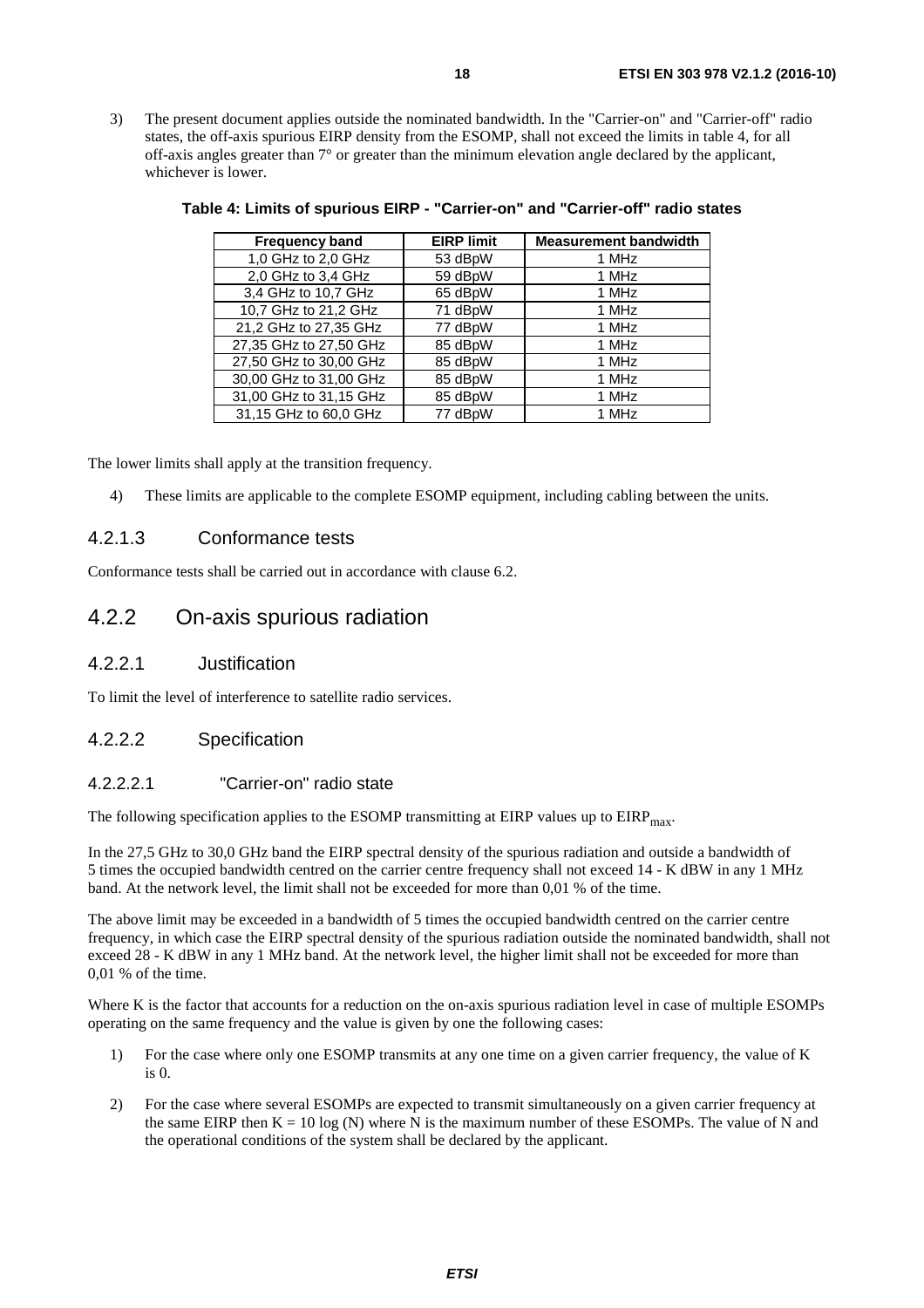- <span id="page-18-0"></span>3) For the case where several ESOMPs are expected to transmit simultaneously on a given carrier frequency at different EIRP levels then  $K = 10 \log (EIRP_{Aggregate}/EIRP_{term})$ , where:
	- $EIRP_{term}$  is the on-axis EIRP (Watts) of the ESOMP within the nominated bandwidth.

The value of EIRP<sub>Aggregate</sub> and the operational conditions of the ESOMP network shall be declared by the applicant.

- NOTE 1: The on-axis spurious radiations, outside the 27,5 GHz to 30,0 GHz band, are limited by clause 4.2.1.2.
- NOTE 2: Intermodulation limits inside the band of 27,5 GHz to 30,0 GHz are to be determined by system design and are subject to satellite operator specifications.

For ESOMPs designed to transmit several carriers on different frequencies simultaneously (multicarrier operation), the above limits only apply to each individual carrier when transmitted alone.

### 4.2.2.2.2 "Carrier-off" and "Emissions disabled" radio states

In the 27,5 GHz to 30,0 GHz band the EIRP spectral density of the spurious radiation outside the nominated bandwidth shall not exceed -11 dBW in any 1 MHz band.

### 4.2.2.3 Conformance tests

Conformance tests shall be carried out in accordance with clause 6.3.

### 4.2.3 Off-axis EIRP emission density within the band

### 4.2.3.0 General

The present clause deals with the off-axis EIRP emission density (co-polarization and cross-polar) within the band of 27,5 GHz to 30,0 GHz.

### 4.2.3.1 Justification

Protection of other satellite (uplink) systems.

### 4.2.3.2 Co-polarized Specification

The following specifications apply to the ESOMP transmitting at EIRP values up to  $EIRP<sub>mav</sub>$ .

The maximum EIRP in any 40 kHz band within the nominated bandwidth of the co-polarized component in any direction φ degrees from the antenna main beam axis shall not exceed the following limits for more than 0,01 % of the time:

|  |  | $\leq 7.0^{\circ}$ ;                                                                                                                                                                                                 |
|--|--|----------------------------------------------------------------------------------------------------------------------------------------------------------------------------------------------------------------------|
|  |  |                                                                                                                                                                                                                      |
|  |  | $\leq 48^{\circ}$ ;                                                                                                                                                                                                  |
|  |  |                                                                                                                                                                                                                      |
|  |  | $19 - 25 \log \phi - K dBW$ for $2.0^{\circ} \le \phi$<br>$-2-K$ dBW for $7.0^{\circ} < \phi \le 9.2^{\circ}$ ;<br>$22 - 25 \log \phi - K dBW$ for $9,2^{\circ} < \phi$<br>dBW for $48 \leq \phi \leq 180^{\circ}$ ; |

where:

- φ is the angle, in degrees, between the main beam axis and the direction considered; and
- $K$  is as defined in clause 4.2.2.2.1.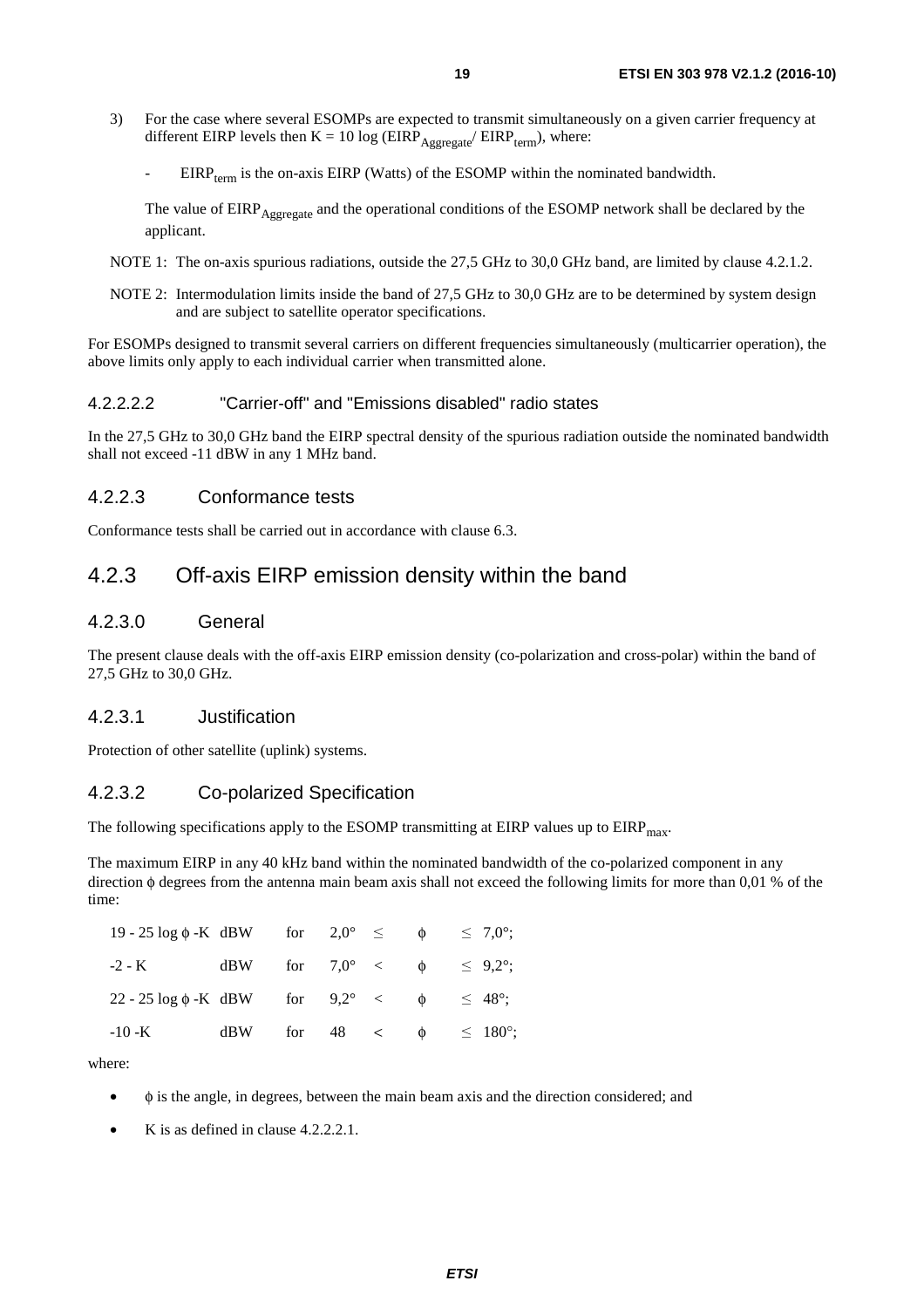<span id="page-19-0"></span>ESOMPs with low elevation angles may exceed the levels defined in clause 4.2.3.2 by the following amount:

| Elevation angle to Satellite $(\epsilon)$ | Increase in EIRP density (dB) |
|-------------------------------------------|-------------------------------|
| $s < 5^{\circ}$                           |                               |
| $5^\circ < \epsilon \leq 30^\circ$        | $3 - 0.1 \epsilon$            |
|                                           |                               |

NOTE: ESOMPs at lower elevation angles should be allowed to use higher EIRP levels relative to the same terminals at higher elevation angles to compensate for the combined effect of increased distance and atmospheric absorption. This will ensure same power flux-densities (pfds) at the Satellite for ESOMPs at lower elevation angles as for ESOMPs at higher elevation.

4.2.3.3 Void

### 4.2.3.4 Cross-polarization Specification

The maximum EIRP in any 40 kHz band within the nominated bandwidth of the cross-polarized component in any direction φ degrees from the antenna main beam axis shall not exceed the following limits for more than 0,01 % of the time:

| $9 - 25 \log \phi$ -K dBW for $2.0^{\circ} \le \phi \le 7.0^{\circ}$ ; |                                                 |  |  |  |
|------------------------------------------------------------------------|-------------------------------------------------|--|--|--|
| $-12 - K$                                                              | dBW for $7.0^{\circ} < \phi \leq 9.2^{\circ}$ ; |  |  |  |

where:

- $\phi$  is as defined in clause 4.2.3.2; and
- $K$  is as defined in clause 4.2.2.2.1.

#### 4.2.3.5 Burst Transmission Specification

For non-continuous transmission, the limits in clauses 4.2.3.2 and 4.2.3.4 may not apply for a specific portion of each burst as declared by the applicant. This excluded portion shall not exceed 50 µsec or 10 % of the burst, whichever is the smaller.

The excluded portion shall have characteristics similar to the remaining part of the burst:

- same symbol rate and modulation; and
- same or lower maximum amplitude.
- NOTE 1: The specification above is intended to take account of the spectrum of the preamble of bursts in TDMA systems.
- NOTE 2: The satellite operator may require lower off-axis EIRP limits in compliance with FSS intersystem coordination agreements. In all cases, off-axis EIRP emissions are subject to compliance with national regulations and the relevant FSS intersystem coordination agreements.

#### 4.2.3.6 Off-axis Geometry Specification

Any antenna off-axis direction may be defined by a pair of values  $(\alpha, \phi)$  where  $\phi$  is the off-axis angle of that direction with the antenna main beam axis and  $\alpha$  is the angle of the plane defined by that direction and the antenna main beam axis with any arbitrary plane containing the antenna main beam axis.

The range of values of  $\varphi$  and  $\alpha$  is from  $\phi_{\text{min}}$  -  $\delta\varphi$  to 180° for  $\varphi$ , and from -180° to +180° for  $\alpha$ .

where:

- $\phi_{\text{min}}$  is the minimum elevation angle declared by the applicant; and
- δφ is antenna pointing accuracy as defined in clause 4.2.6.1.2.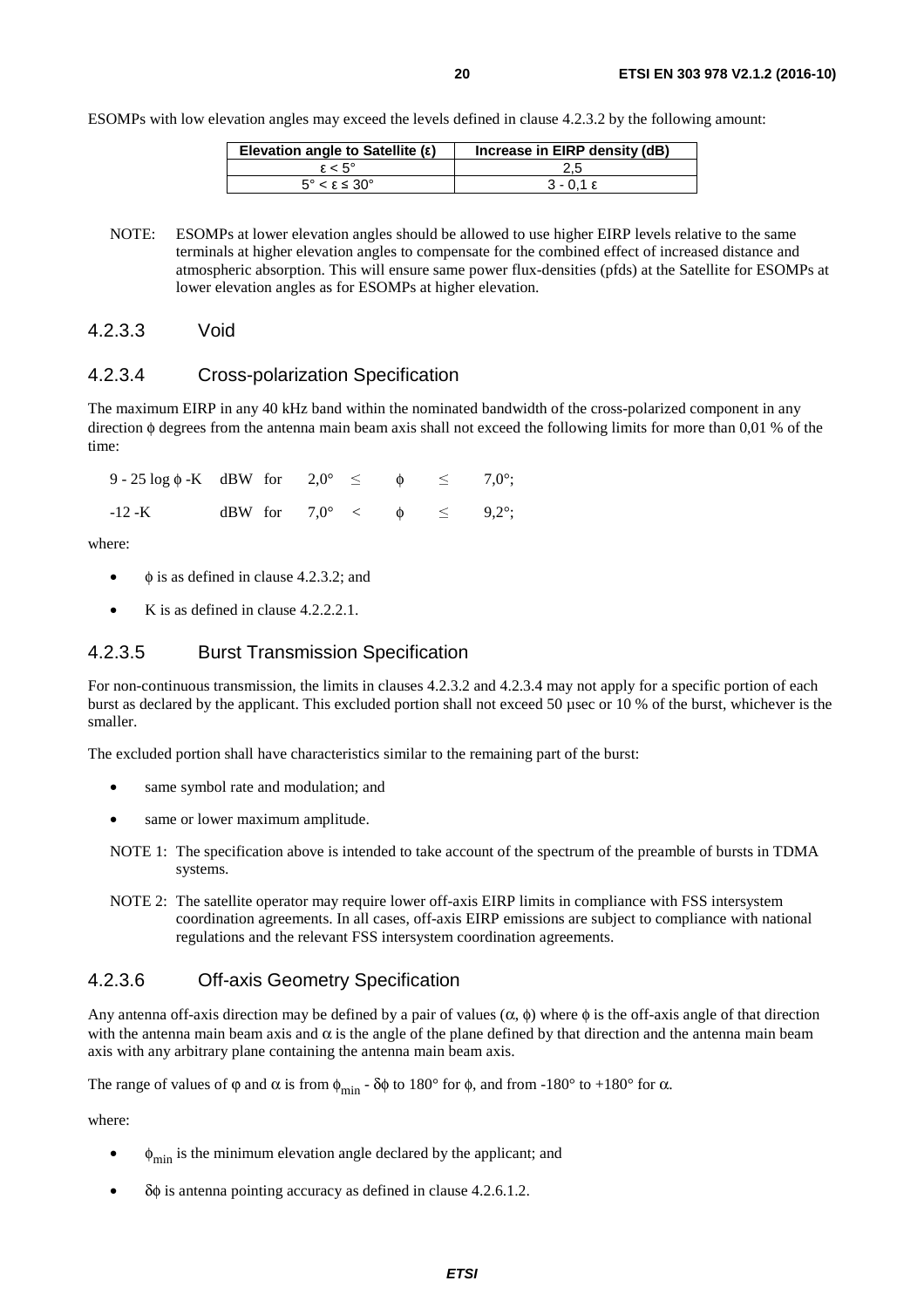<span id="page-20-0"></span>The limits in clauses 4.2.3.2, 4.2.3.3 and 4.2.3.4 apply to any off-axis direction  $(\alpha, \phi)$  within  $\pm 3^{\circ}$  of the visible part of the GSO and may be exceeded up to 3 dB in any other direction.

The limits in clauses 4.2.3.2 and 4.2.3.4 may also be exceeded by up to 3 dB for  $\phi$  greater than 10° and within  $\pm 3^{\circ}$  of the visible part of the GSO provided that the total angular range over which this occurs does not exceed 20° when measured along both sides of the geostationary orbit.

The concerned off-axis direction ( $\alpha$ ,  $\phi$ ) within  $\pm 3^{\circ}$  of the visible part of the GSO under all operational conditions declared by the applicant shall be any direction within the  $(\alpha, \phi)$  domain unless it can be demonstrated by documentary evidence that only a limited subset of the  $(\alpha, \phi)$  domain is concerned. Outside this subset the +3 dB relaxation applies.

The determination of the  $(\alpha, \phi)$  subset shall take into account the operational conditions for which the ESOMP is designed, as declared by the applicant or indicated within the user documentation. These conditions shall include:

- the range of latitudes of the ESOMP;
- the minimum elevation pointing angle;
- the type of antenna mount (e.g. with azimuth and elevation axes or equatorial);
- the maximum static and dynamic alignment errors of the antenna mount axes;
- the maximum static and dynamic alignment errors of the antenna major axis with respect to the GSO arc;
- the range of adjustment for the major axis of the antenna for antennas with asymmetric main beam;
- the direction of the electric field radiated by the satellite with respect to the Earth's axis, when the electric field is used for the antenna alignment.

The alignment errors shall not exceed the declared maximum values when applying the alignment method declared by the applicant or indicated within the user documentation.

NOTE: ETSI TR 102 375 [\[i.4](#page-11-0)] gives guidance for the determination of the concerned subset within the  $(\alpha, \phi)$ domain.

### 4.2.3.7 Conformance tests

Conformance tests shall be carried out in accordance with clause 6.4.1 with the results being computed in accordance with clause 6.4.2.

### 4.2.4 Uplink Power Control Specification

In the case of ESOMPs employing uplink power density control, the above limits for co-polar and cross-polar components shall apply under clear-sky conditions and these limits include all additional margins above the minimum clear-sky level necessary for the implementations of uplink power density control. For ESOMPs implementing uplink power density control, the above limits may be exceeded by up to A dB during fade conditions, where A is the attenuation of the transmit signal relative to clear sky conditions. The above limits shall not be exceeded by more than 20 dB.

The applicant shall declare the method and accuracy of uplink power control.

### 4.2.5 Carrier suppression

### 4.2.5.1 Justification

To allow for the satisfactory suppression of transmissions of the ESOMP by the NCF, under any fault condition and under any cessation of emissions condition (see clause 4.2.7 for definition).

### 4.2.5.2 Specification

In the "Carrier-off" and in the "Emissions disabled" radio states the on-axis EIRP density shall not exceed 14 dBW in any 1 MHz band within the nominated bandwidth.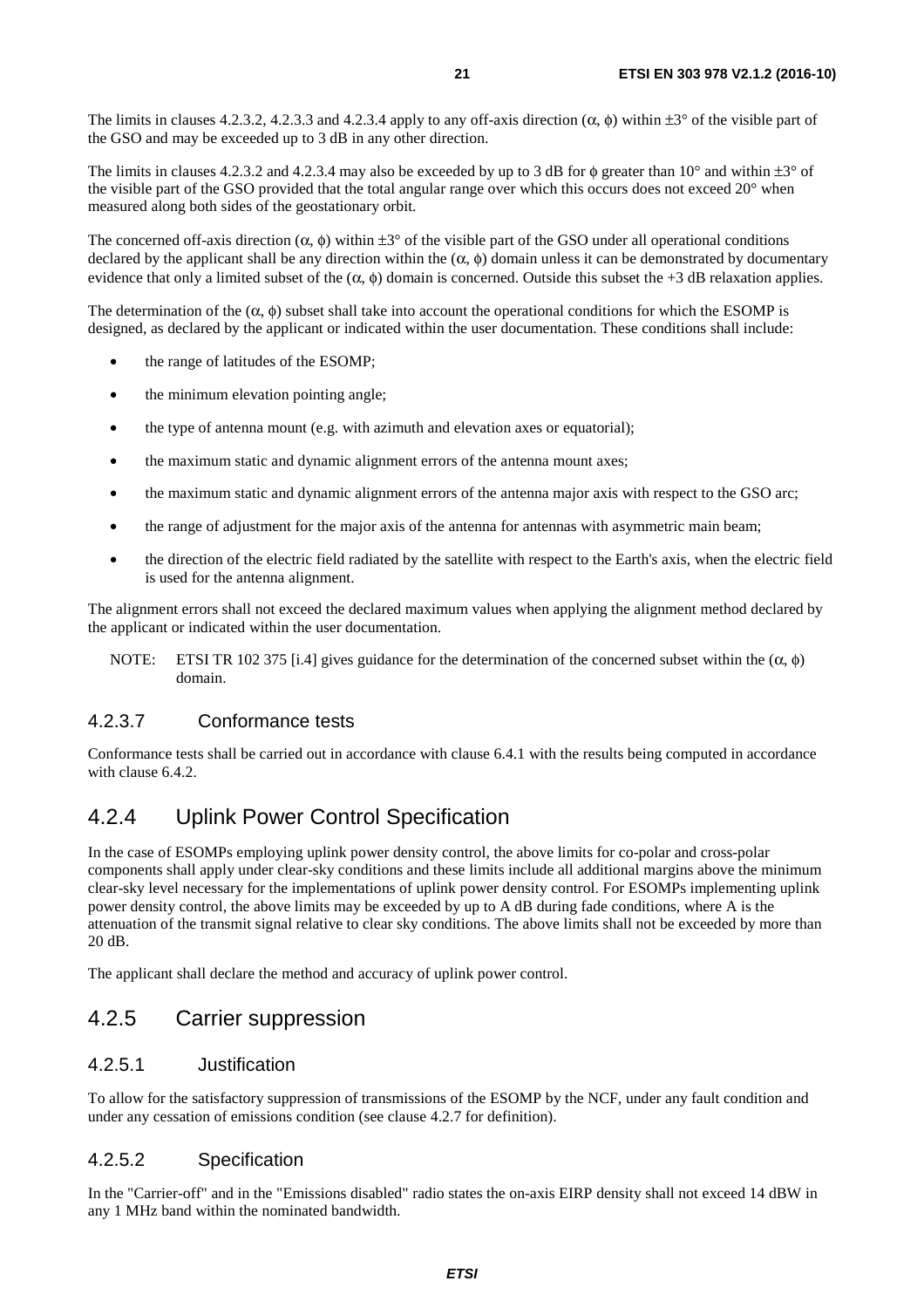### <span id="page-21-0"></span>4.2.5.3 Conformance tests

Conformance tests shall be carried out in accordance with clause 6.5.

### 4.2.6 Antenna pointing and polarization alignment

### 4.2.6.1 Antenna pointing accuracy

### 4.2.6.1.1 Justification

Protection of transmissions to adjacent satellites and cross-polarized transponders on the same satellite.

### 4.2.6.1.2 Pointing accuracy specification

The applicant shall declare the peak pointing accuracy  $(\delta \phi)$  and the associated statistical basis.

The antenna shall maintain the declared peak pointing accuracy  $(\delta\phi)$ , such that the off-axis EIRP emission density pattern projected onto the geostationary arc remains within the mask specified in clause 4.2.3.2 when shifted by an angle of  $\pm(\delta\phi^\circ)$ , taking into account the following factors:

- the worst case operational environmental conditions;
- maximum ESOMP dynamics; and
- the range of latitude, longitude and altitude relative to the satellite orbital position.

### 4.2.6.1.3 On-axis cross polarization isolation specification

For linearly polarized ESOMPs, the following specification is required. The applicant shall declare the on-axis cross polarization isolation of the ESOMP:

- The polarization angle shall be continuously adjustable within the operational range as declared by the applicant.
- It shall be possible to fix the transmit antenna polarization angle with an accuracy of at least 1°.
- When linear polarization is used for both transmission and reception, the angle between the receive and corresponding transmit polarization planes shall not deviate by more than 1° from the nominal value declared by the applicant.

For circularly polarized ESOMPs, the applicant shall declare the voltage axial ratio.

### 4.2.6.1.4 Conformance tests

Conformance tests shall be carried out in accordance with clause 6.6 for pointing accuracy and clause 6.7 for polarization alignment.

### 4.2.6.2 Antenna Pointing Error Detection

#### 4.2.6.2.0 General

Protection of transmissions to adjacent satellites and cross-polarized transponders on the same satellite.

#### 4.2.6.2.1 Pointing error detection specification

Pointing error detection:

The applicant shall declare ranges of values for  $\delta\phi$  as functions of on-axis EIRP spectral density such that the EIRP density limits in clause 4.2.3.2 are not exceeded.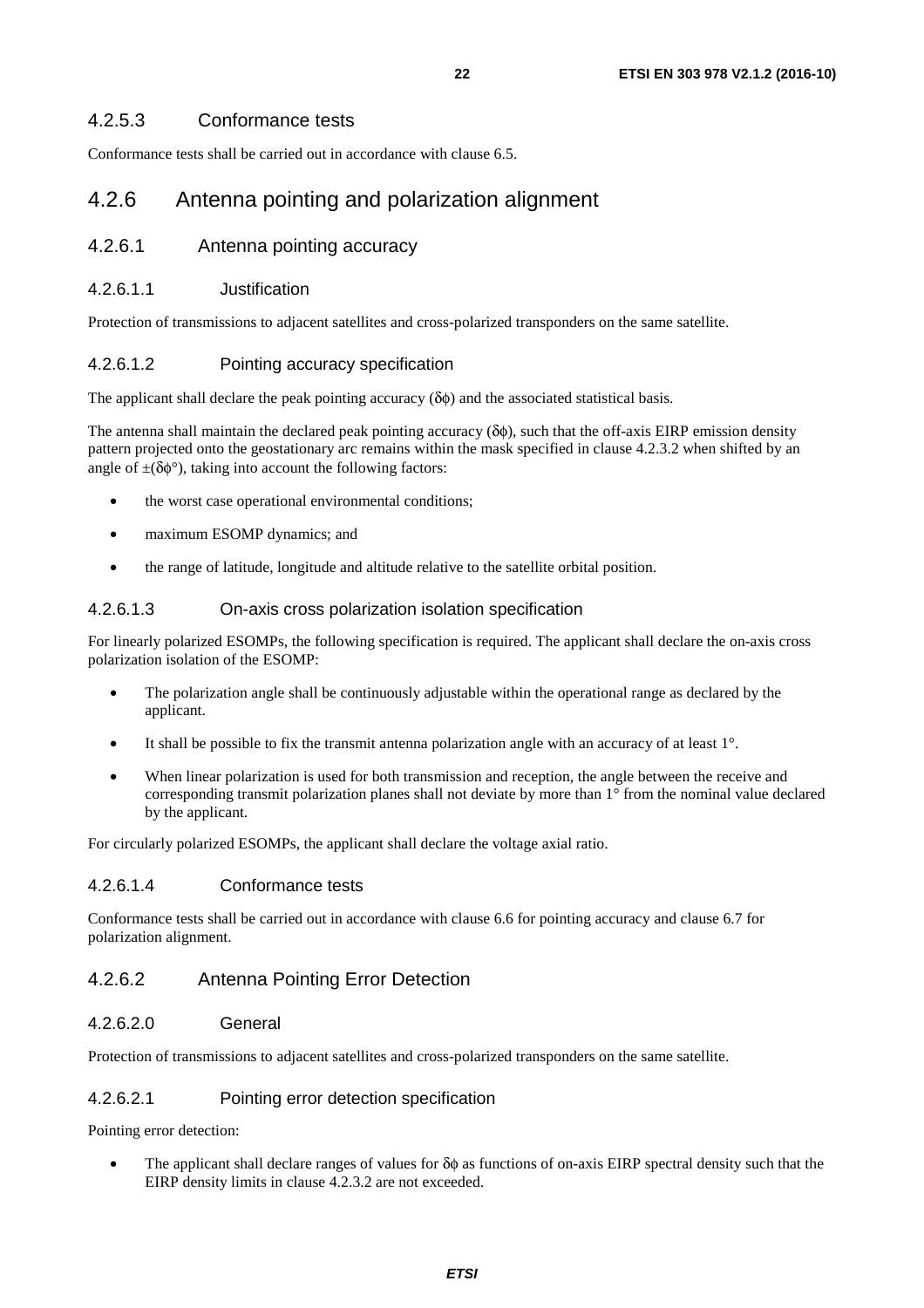- <span id="page-22-0"></span>• The ESOMP shall be able to detect the pointing error. The ESOMP, when in the "Carrier-on" radio state, shall enter the "Carrier-off" radio state when the instantaneous pointing error exceeds the pointing error threshold,  $\delta\phi_{\text{max}}$ , relative to the direction of the wanted satellite at its actual position, within T seconds. The values of δφmax and T shall be declared by the applicant and the value of T shall not exceed 2 seconds. The ESOMP shall not re-enter the "Carrier-on" radio state until the instantaneous pointing error is within  $\delta\phi_{\text{max}}$  for a period of  $2 \times T$  seconds.
- The applicant shall declare the maximum inhibit time  $(IT<sub>max</sub>)$  that the ESOMP can remain in "Transmission enabled" state and "Carrier off" radio state (see also clause 4.2.9.8). If the pointing error threshold is exceeded for more than  $IT_{\text{max}}$  then the ESOMP shall enter the "Initial phase" state.

### 4.2.6.2.2 Polarization angle alignment specification

For linearly polarized ESOMPs, the following applies:

- The polarization angle shall be adjustable over the range declared by the applicant. For a range lower than 90°, the applicant shall also declare the geographical region (latitude and longitude) relative to the satellite orbital position for which the ESOMP is designed to operate, taking into account the inclination of the electric field radiated by the satellite.
- The alignment error, α, of the transmit antenna polarization is the sum of the alignment errors due to the tracking process plus, for ESOMPs that set the transmit polarization by tracking the receive polarization, the alignment error of the transmit polarization plane relative to the receive polarization plane. The alignment error,  $\alpha$ , shall not exceed the maximum polarization alignment error,  $\alpha_{\text{max}}$ , declared by the applicant. See annex B for a calculation method of the maximum polarization alignment error for linearly polarized systems.

For circularly polarized ESOMPs, the applicant shall declare the voltage axial ratio.

### 4.2.6.2.3 Conformance tests

Conformance tests shall be carried out in accordance with clauses 6.7 and 6.10.

### 4.2.7 Cessation of emissions

### 4.2.7.1 Justification

Cessation of emissions of the ESOMP where the ESOMP is not allowed to transmit.

### 4.2.7.2 Specification

#### 4.2.7.2.1 Specification 1: Mode of cessation of emissions

The following three modes of cessation of emissions shall be implemented:

- a) the NCF determines that the ESOMP shall cease emissions;
- b) the ESOMP autonomously determines that it shall cease emissions;
- c) a "single-action" means (e.g. operating a switch) by which a local operator may disable the ESOMP and thereby cease emissions.

The applicant shall declare the ESOMP interfaces involved in the cessation of emissions:

- the list of relevant parameters which are collected by the ESOMP or the NCF for determination as to whether the ESOMP should cease emissions;
- the list of these relevant parameters which are used by the ESOMP;
- the list of these relevant parameters which are transmitted by the ESOMP to the NCF;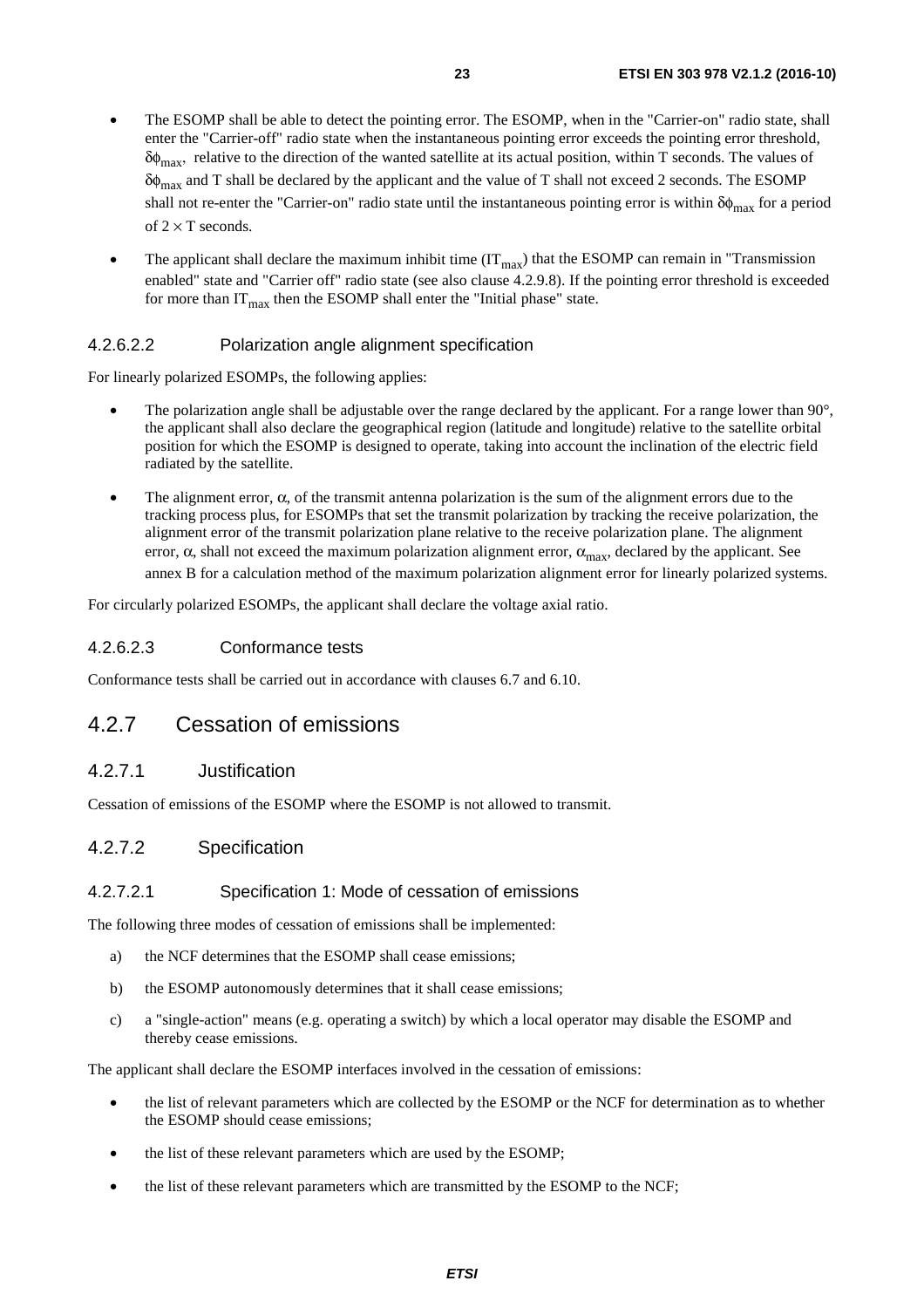- <span id="page-23-0"></span>the list of the relevant parameters which are received by the ESOMP from the NCF;
- for the collected relevant parameters, the ESOMP interface (s), including the protocols, the timing, the ranges of the values, the speed of the variations and the required accuracies;
- for the relevant parameters transmitted to the NCF, the ESOMP interface with the NCF, including the protocols and the timing;
- for the transmission parameter received from the NCF, the ESOMP interface with the NCF, including the protocols and the timing.

These declared ESOMP interfaces shall be in accordance with the user documentation.

#### 4.2.7.2.2 Specification 2: Conditions under which the ESOMP shall cease emissions

The relevant parameters and the exchange of information between the ESOMP and the NCF shall be sufficient to cease emissions within the accuracy declared by the applicant.

The conditions for cessation of emissions shall take into account at least the following parameters:

- the location of the ESOMP and the boundaries of the authorized operating area so that cessation of emissions occurs prior to entering any exclusionary zone including any inaccuracy in determination of the geographic location of the ESOMP;
- the operating parameters specified in clauses 4.2.1 through 4.2.6;
- the carrier frequency and the authorized frequency bands.

### 4.2.7.2.3 Specification 3: Cessation of emissions

A condition requiring cessation of emissions occurs either when the ESOMP receives the command from the NCF at its input or when the ESOMP determines autonomously on the need to cease emissions.

When in the "Transmission enabled" state a condition requiring cessation of emissions occurs, the ESOMP shall cease transmissions and enter the "Initial Phase" state.

When in the "Transmission disabled" state, the ESOMP shall not leave that state for the "Transmission enable" state as long as a condition requiring cessation of emissions exists or the last CC command received from the NCF is a transmission disable command.

When in the "Initial phase-BurstOn" or "Initial phase-BurstOff" substate a condition requiring cessation of emissions occurs, the ESOMP shall cease transmissions and enter the "Initial phase-Standby" substate.

When in the "Initial phase-Standby" substate, the ESOMP shall not leave that state for the "Initial phase-BurstOn" or the "Transmission enabled" states as long as a condition requiring cessation of emissions exists.

The time for transition in any state from the occurrence of a condition requiring cessation of emissions to the "Emissions disabled" radio state shall not exceed 1 second.

#### 4.2.7.2.4 Specification 4: Fault conditions

Any collection of the relevant parameters by the ESOMP or transmission of these parameters to the NCF, which have not been completed correctly within the required delay(s) as declared by the applicant, shall be considered as a fault condition.

Any transmission parameter not received or not correctly received from the NCF within the required delay declared by the applicant shall be considered as a fault condition.

These fault conditions shall be processed as conditions requiring cessation of emissions.

### 4.2.7.3 Conformance tests

Conformance tests shall be carried out in accordance with clause 6.8.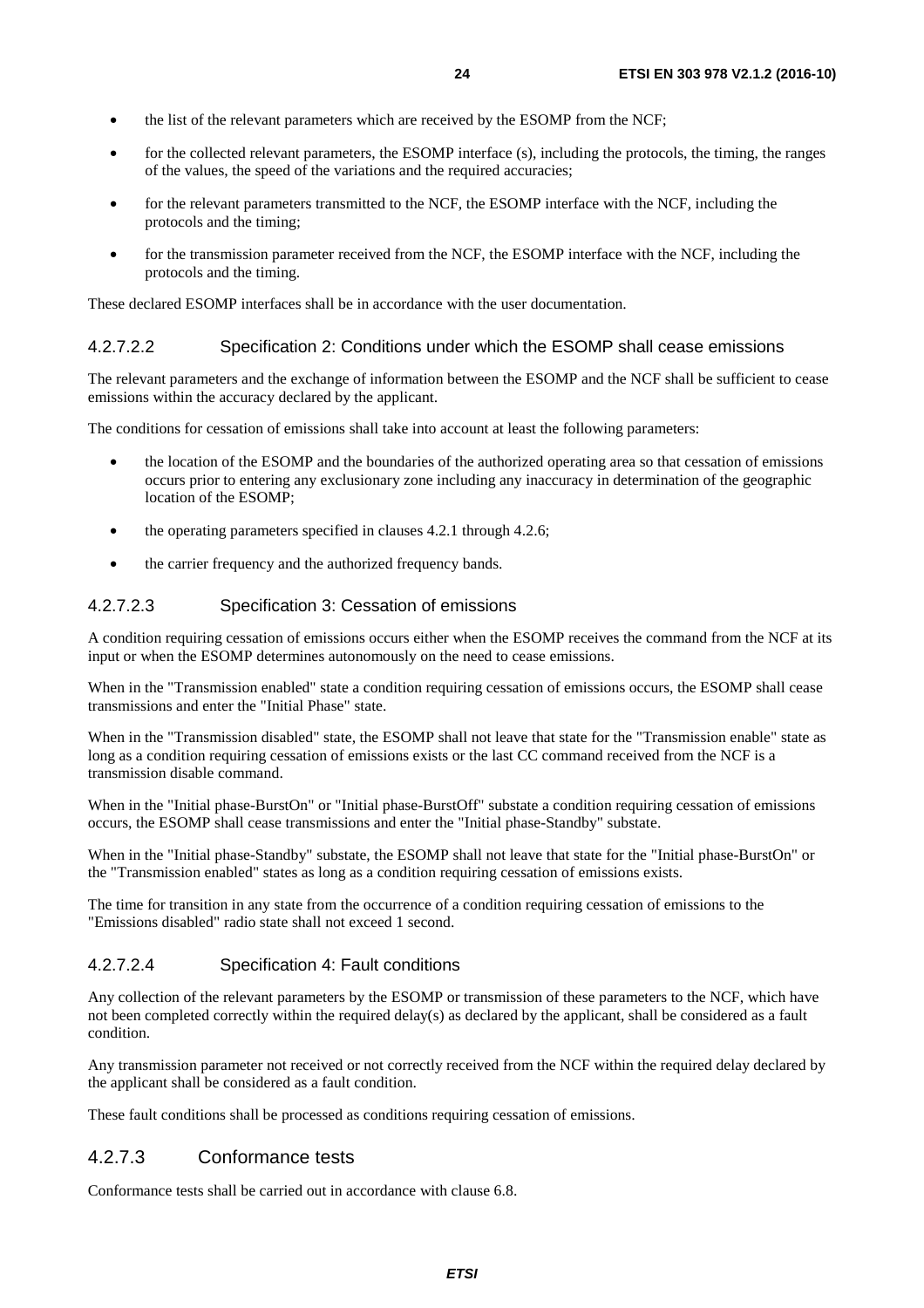### <span id="page-24-0"></span>4.2.8 Identification of the ESOMP

### 4.2.8.1 Justification

To fulfil the requirements for identification of individual ESOMP units whether operated in a point-to-point fashion or in a network and for potential use by duly authorized entities.

### 4.2.8.2 Specification

The ESOMP shall be designed such that it is possible for the NCF to identify which ESOMPs are transmitting in a given geographic area. The ESOMP shall report location with at least 100 m resolution. The applicant shall declare the means by which identification of ESOMPs is accomplished and the location reporting interval. In the case where an external system is required, the applicant shall declare which additional means are necessary for identification of the **ESOMP** 

### 4.2.8.3 Conformance tests

Conformance tests shall be carried out in accordance with clause 6.9.

### 4.2.9 Control and Monitoring Functions (CMFs)

### 4.2.9.1 ESOMP States

### 4.2.9.1.0 General

For the purpose of the present document the following four ESOMP states are defined, without presuming the effective implementation of the ESOMP state machine:

- "Non valid":
- "Initial phase";
- "Transmission disabled"; and
- "Transmission enabled".

The four ESOMP states are represented on figure 2, State Transition Diagram of the Control and Monitoring Functions (CMFs).

In the "Non-valid" state and in the "Transmission disabled" state the ESOMP is not allowed to transmit. In the "Transmission-enabled" state the ESOMP is allowed to transmit. In the "Initial phase" state the ESOMP is only allowed to transmit initial bursts or is waiting for a transmit enable/disable command.

The "Initial phase" is divided into three substates:

- "Initial phase-Standby" prior to the transmission of the first initial burst or when no initial bursts are transmitted;
- "Initial phase-BurstOn" during the transmission of the initial bursts;
- "Initial phase-BurstOff" between initial bursts.
- NOTE: ESOMPs which do not transmit initial bursts have no "Initial phase-BurstOn" state and no "Initial phase-BurstOff" state.

The ESOMP is allowed to transmit when the following conditions for transmission are satisfied:

- in a state where transmissions are permitted;
- no failure detected;
- correctly pointed towards the satellite; and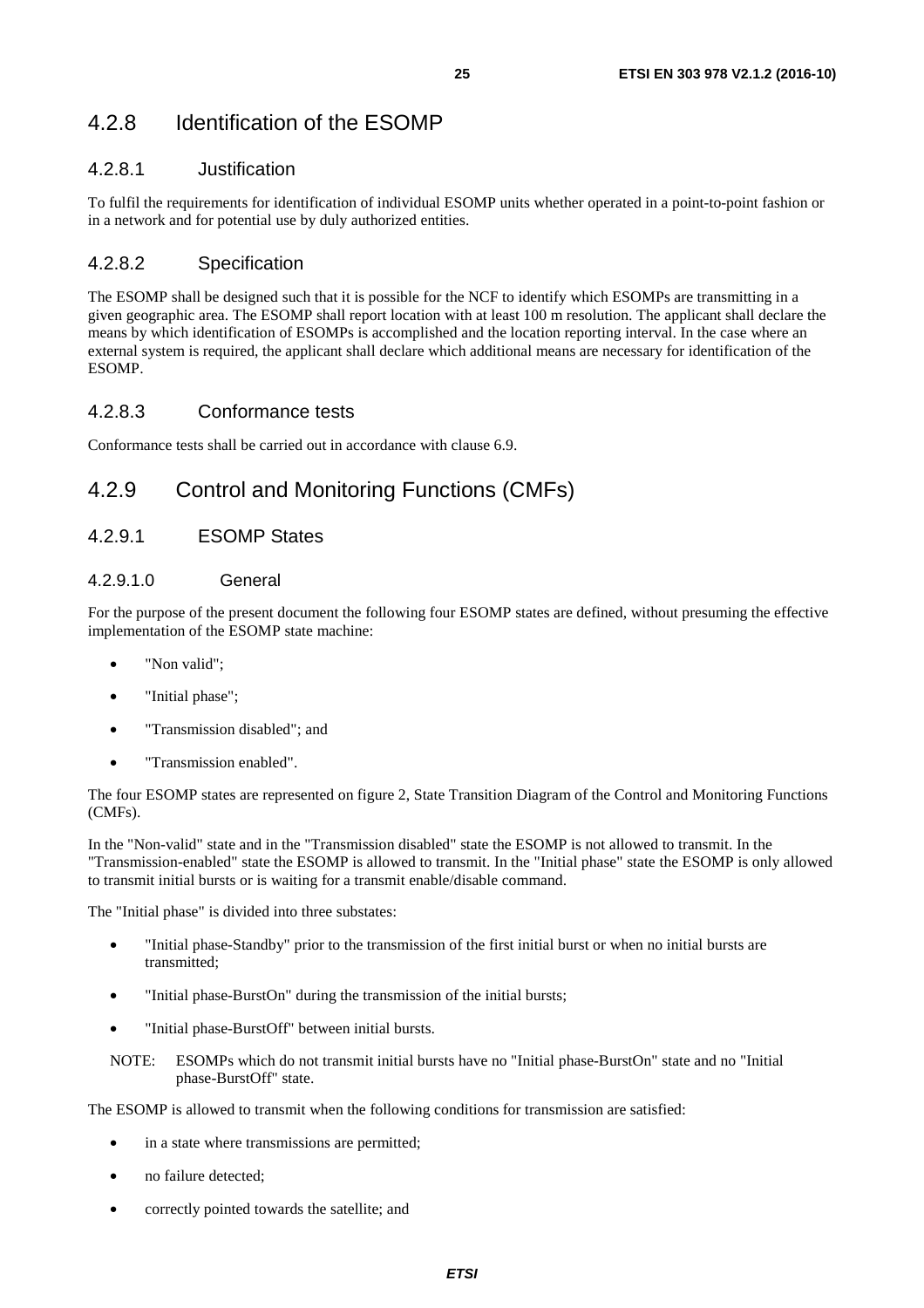<span id="page-25-0"></span>• there is no requirement for cessation of emissions.

The following radio states of the ESOMP are defined:

- "Emissions disabled" when the ESOMP shall not transmit any carrier;
- "Carrier-off" when the ESOMP may transmit and does not transmit any carrier;
- "Carrier-on" when the ESOMP may transmit and transmits a carrier.

Table 5 gives the only possible combinations of the ESOMP states and radio states which shall apply, with some examples of associated events.

| <b>ESOMP</b> states and<br>substates | <b>Radio states</b>      | <b>Examples of events</b>                                                                                                                                                    |
|--------------------------------------|--------------------------|------------------------------------------------------------------------------------------------------------------------------------------------------------------------------|
| "Non valid"                          | "Emissions"<br>disabled" | After-power on; or<br>After any fault; or                                                                                                                                    |
|                                      |                          | During the checking phase.                                                                                                                                                   |
| "Initial phase"                      |                          | When waiting for a transmission enable or disable<br>command from the NCF.                                                                                                   |
| "Initial phase-Standby"              | "Emissions<br>disabled"  | Before the first initial burst transmissions; or<br>In locations where no transmission is allowed.                                                                           |
| "Initial phase-BurstOn"              | "Carrier-on"             | During the transmission of each initial burst, and<br>the pointing is correct.                                                                                               |
| "Initial phase-BurstOff"             | "Carrier-off"            | Between initial bursts; or<br>When the pointing threshold is exceeded.                                                                                                       |
| "Transmission enabled"               | "Carrier-off"            | When no carrier is transmitted; or<br>When receive synchronization is lost; or<br>When the pointing threshold is exceeded.                                                   |
|                                      | "Carrier-on"             | During transmission of carrier(s), and the pointing<br>is correct.                                                                                                           |
| "Transmission disabled"              | "Emissions<br>disabled"  | When a disable command from the NCF has been<br>received and waiting for a transmission enable<br>command from the NCF; or<br>In locations where no transmission is allowed. |

**Table 5: ESOMP states and radio states of the ESOMP** 

### 4.2.9.1.1 CMF state diagram

The following minimum set of CMFs shall be implemented in ESOMPs in order to minimize the probability that they originate unwanted transmissions that may give rise to harmful interference to other systems.

In the "Non-valid" state and in the "Transmission disabled" state the ESOMP shall not transmit. In the "Transmission-enabled" state the ESOMP is allowed to transmit. In the "Initial phase" state the ESOMP is only allowed to transmit initial bursts.

NOTE 1: The restrictions in the "Initial phase" state are for the protection of other systems when the ESOMP is entering the system after a power-on or a reset. These initial burst restrictions do not apply to the ESOMP transmissions in the "Transmission-enabled" state and once a transmission enable command has been received by the ESOMP the ESOMP may transmit or not transmit as required.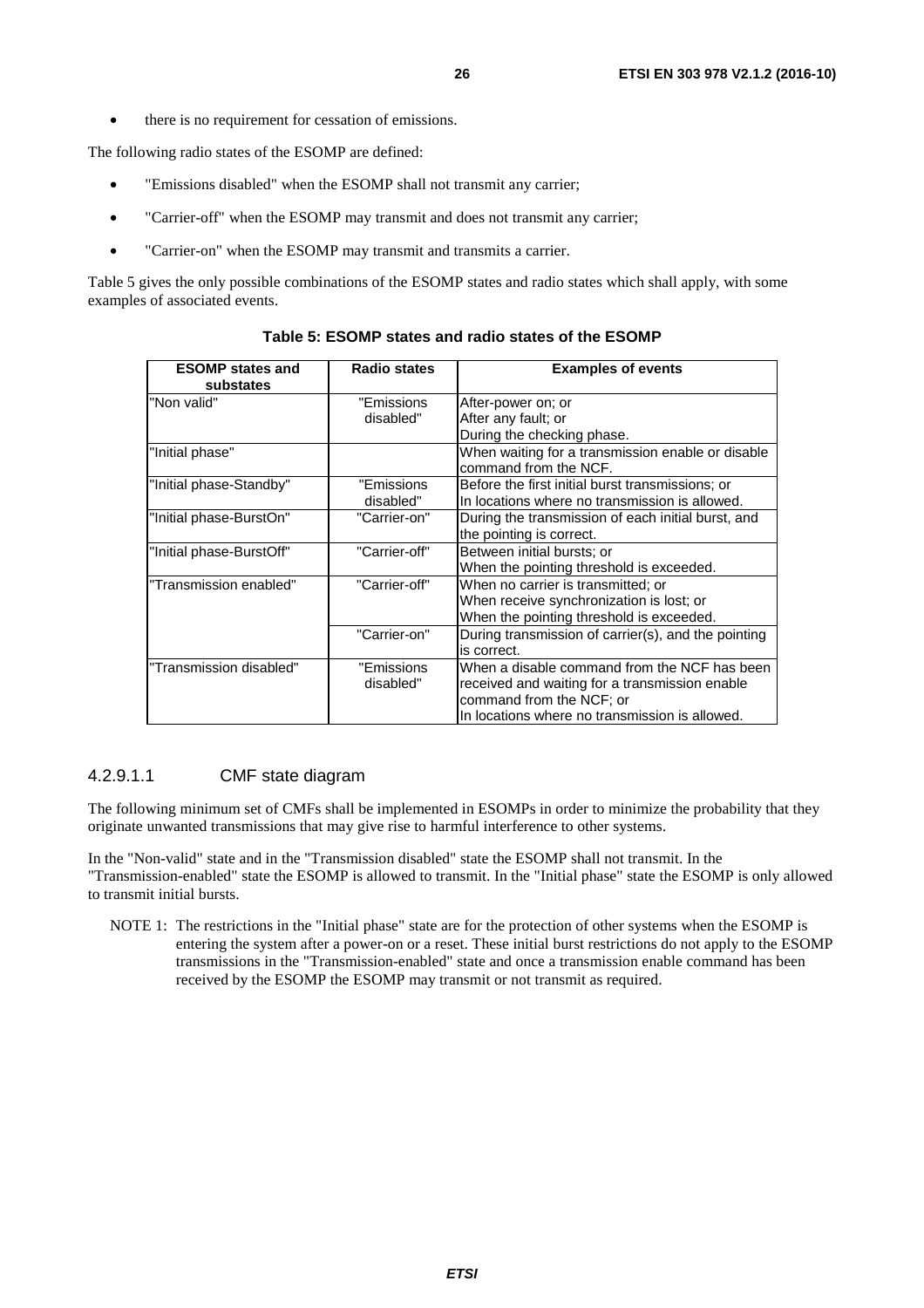<span id="page-26-0"></span>

CER: Cessation of Emissions Required;<br>CENR: Cessation of Emissions Not Requi

- Cessation of Emissions Not Required;
- SMP: System Monitoring Pass;
- SMF: System Monitoring Fail;
- 
- TxE: Transmission Enable command;<br>TxD: Transmission Disable command: Transmission Disable command:
- CCR: Control Channel correctly Received;<br>CCF: Control Channel reception Failure.
- Control Channel reception Failure.

#### **Figure 2: State transition diagram of the control and monitoring function of an ESOMP**

NOTE 2: From "Transmission disabled" state a TxE command may also result in a transition towards the "Initial phase" state.

When the ESOMP transmits several carriers having different frequencies, an ESOMP state machine as described above may be associated with each carrier or each set of carriers. The events then apply to the subsystem associated with the specific carrier or the specific set of carriers, rather than the whole ESOMP.

### 4.2.9.2 Processor monitoring

### 4.2.9.2.1 Justification

To ensure that the ESOMP can suppress its transmissions in the event of a processor sub-system failure.

### 4.2.9.2.2 Specification

The ESOMP shall incorporate a processor monitoring function for each of its processors involved in maintaining the performance requirements of the present document and in Control and Monitoring Functions (CMF).

The processor monitoring function shall detect failures of these processors' hardware and software.

In the "Transmission enabled" state, the ESOMP shall enter the "Non valid" state or the "Carrier-off" radio state no later than 1 second after any fault condition occurs. In all states, the ESOMP shall enter the "Non valid" state within a maximum of 30 seconds after the occurrence of any persistent fault condition. Once in the "Non Valid" state, the ESOMP shall remain in the "Non Valid" state until the processor monitoring function has determined that all fault conditions have been cleared.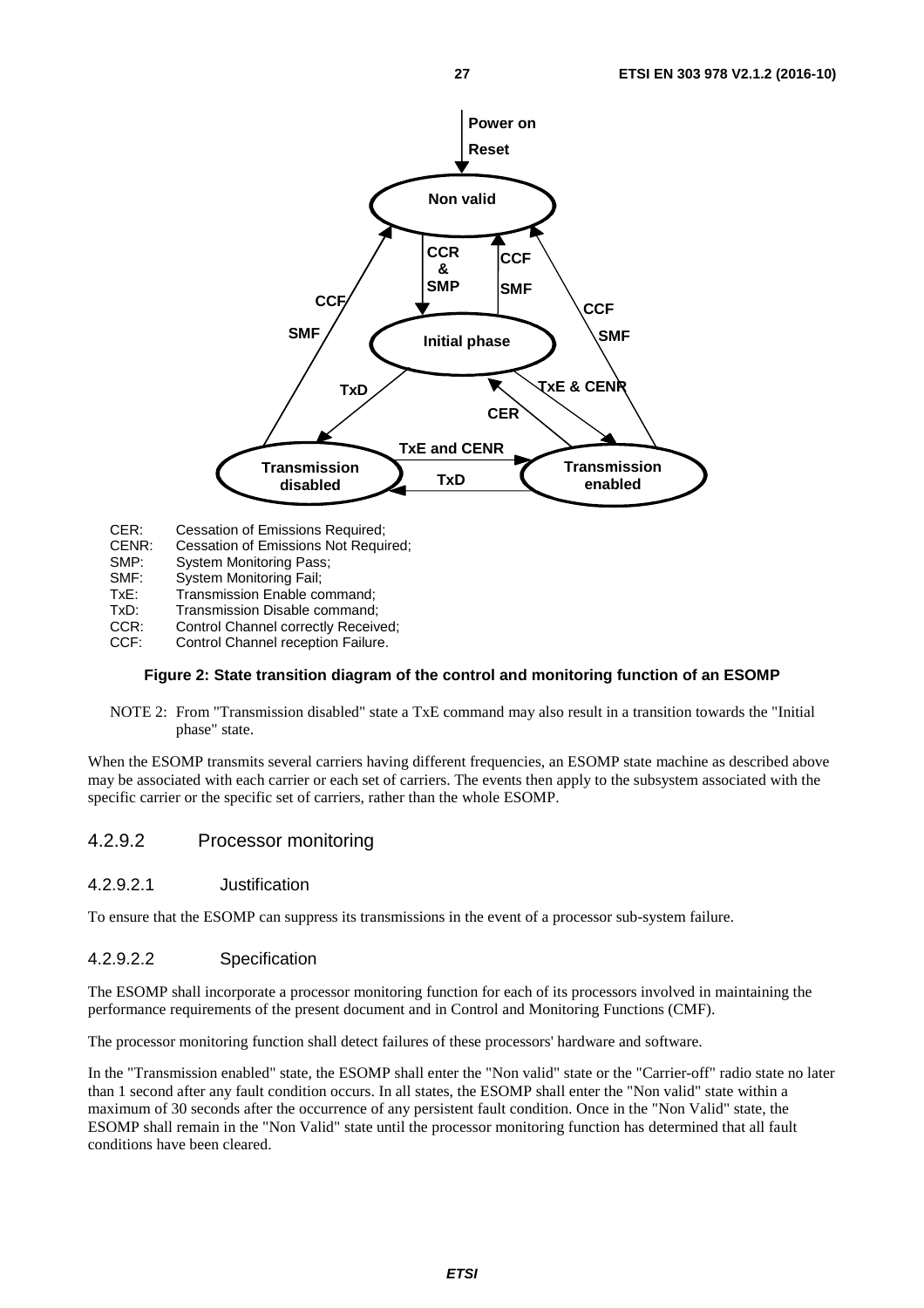### <span id="page-27-0"></span>4.2.9.2.3 Conformance tests

Conformance tests shall be carried out in accordance with clause 6.10.2.

### 4.2.9.3 Transmit subsystem monitoring

#### 4.2.9.3.1 Justification

To ensure the inhibition of transmissions that are potentially harmful to other systems in the event of incorrect operation of the transmit frequency generation sub-system.

### 4.2.9.3.2 Specification

The ESOMP shall monitor the operation of its transmit frequency generation sub-system and shall be able to detect:

- a) loss of frequency lock; or
- b) absence of Local Oscillator (LO) output signal.

No later than 1 second after any of these fault conditions of the transmit frequency generation sub-system occurs, the ESOMP shall enter the "Non-valid" state or the "Carrier-off" radio state until the transmit sub-system monitoring function has determined that all fault conditions have been cleared (see clause 4.2.9.2.2 for detailed specification).

### 4.2.9.3.3 Conformance tests

Conformance tests shall be carried out in accordance with clause 6.10.3.

### 4.2.9.4 Power-on/Reset

### 4.2.9.4.1 Justification

To demonstrate that the ESOMP achieves a controlled non-transmitting state following the powering of the unit, or the occurrence of a reset made by a local operator.

### 4.2.9.4.2 Specification

During and following a reset the ESOMP shall remain in the "Non-valid" state until all the conditions for entering "Initial phase" have been satisfied.

### 4.2.9.4.3 Conformance tests

Conformance tests shall be carried out in accordance with clause 6.10.4.

### 4.2.9.5 Control Channel (CC) and Response Channel (RC)

### 4.2.9.5.1 Justification

To ensure that the ESOMP cannot transmit unless it correctly receives the CC messages from the NCF.

Control Channels (CC) are used by ESOMPs to receive control information from the NCF and Response Channels (RCs) to respond to the NCF. For an ESOMP designed to operate within networks where the NCF determines that the ESOMP shall cease emissions, then the CCs and RCs are also used for the dialogue with the NCF.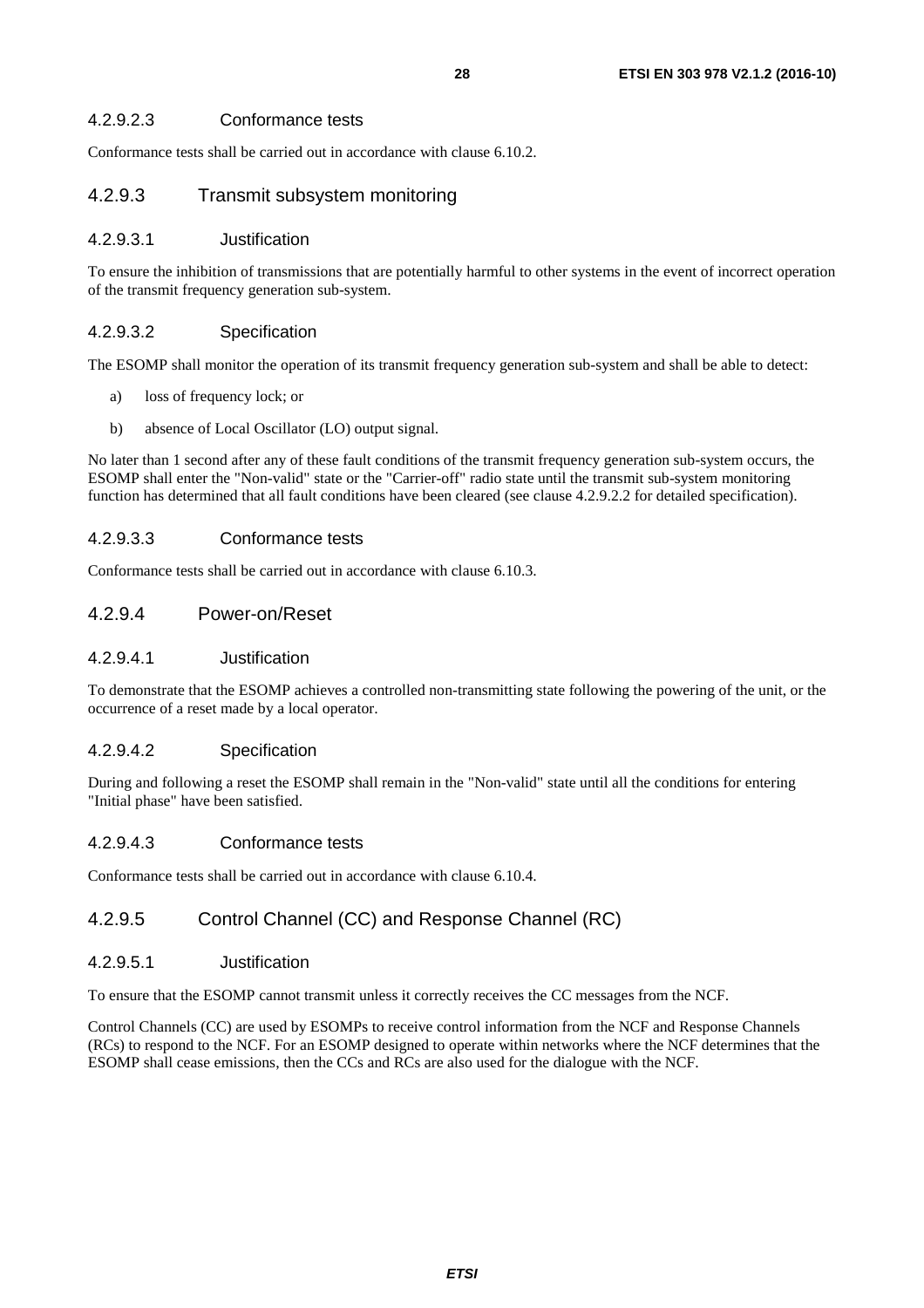#### <span id="page-28-0"></span>4.2.9.5.2 Specification

- 4.2.9.5.2.1 Specification 1: types of CCs and RCs
	- a) The ESOMP shall have at least one CC from the NCF. If exchange of information with the NCF is necessary for operation of the ESOMP then the ESOMP shall have at least one RC to the NCF (see clause 4.2.7). Each CC and each RC may be internal or external.

The types (internal or external) of each CC and each RC shall be declared by the applicant.

- NOTE 1: The availability of the network carrying the external CC(s) and RC(s) and the numbers of external CC(s) and RC(s) are not within the scope of the present document.
- NOTE 2: Some satellite operators may require that internal CC(s) and or RC(s) are available.
- b) The connection between the NCF and the ESOMP via the CCs and RCs shall be either permanent or shall be set up on a call by call basis through a switched network. In case of connection through a switched network the ESOMP shall be able to receive calls from the NCF and to initiate calls towards the NCF in order to set up the CCs and RCs.
- c) The ESOMP with an external CC shall not transmit without receiving an appropriate signal from the NCF indicating to the ESOMP that the NCF is alive and insuring that the ESOMP is pointing to the target satellite.

#### 4.2.9.5.2.2 Specification 2: CC Reception

- a) The ESOMP shall enter the "Non-valid" state if it does not correctly receive the CC from the NCF within a period not to exceed 30 seconds. This event is called a "CC disruption":
	- In the case of external CCs and RCs without permanent connection of the NCF with the ESOMP, the ability to receive CC messages from the NCF is the ability at any time to receive calls and messages within the timing requirements of the present document from the network through which is connected the NCF.
	- The inability to receive CC messages from the NCF may be due to the following various causes but not limited to them: no received signal from the NCF or from the network, a too low level received signal, no network accessible, the inability to lock onto the received carrier frequency, to demodulate, to decode, to receive calls and/or messages, a hardware failure or power off.
- b) The ESOMP shall remain in the "Non-valid" state as long as the ESOMP is unable to receive CC messages from the NCF.
- c) From the "Non-valid" state the ESOMP may enter the "Initial phase" state if the following conditions are met:
	- the ESOMP is able to receive CC messages from the NCF; and
	- no fault conditions are present.

#### 4.2.9.5.3 Conformance tests

Conformance tests shall be carried out in accordance with clause 6.10.5.

#### 4.2.9.6 Network control commands

#### 4.2.9.6.1 Justification

These requirements ensure that the ESOMP is capable of:

- a) retaining a unique identification in the network;
- b) receiving commands from the NCF through its CC(s) and executing those commands.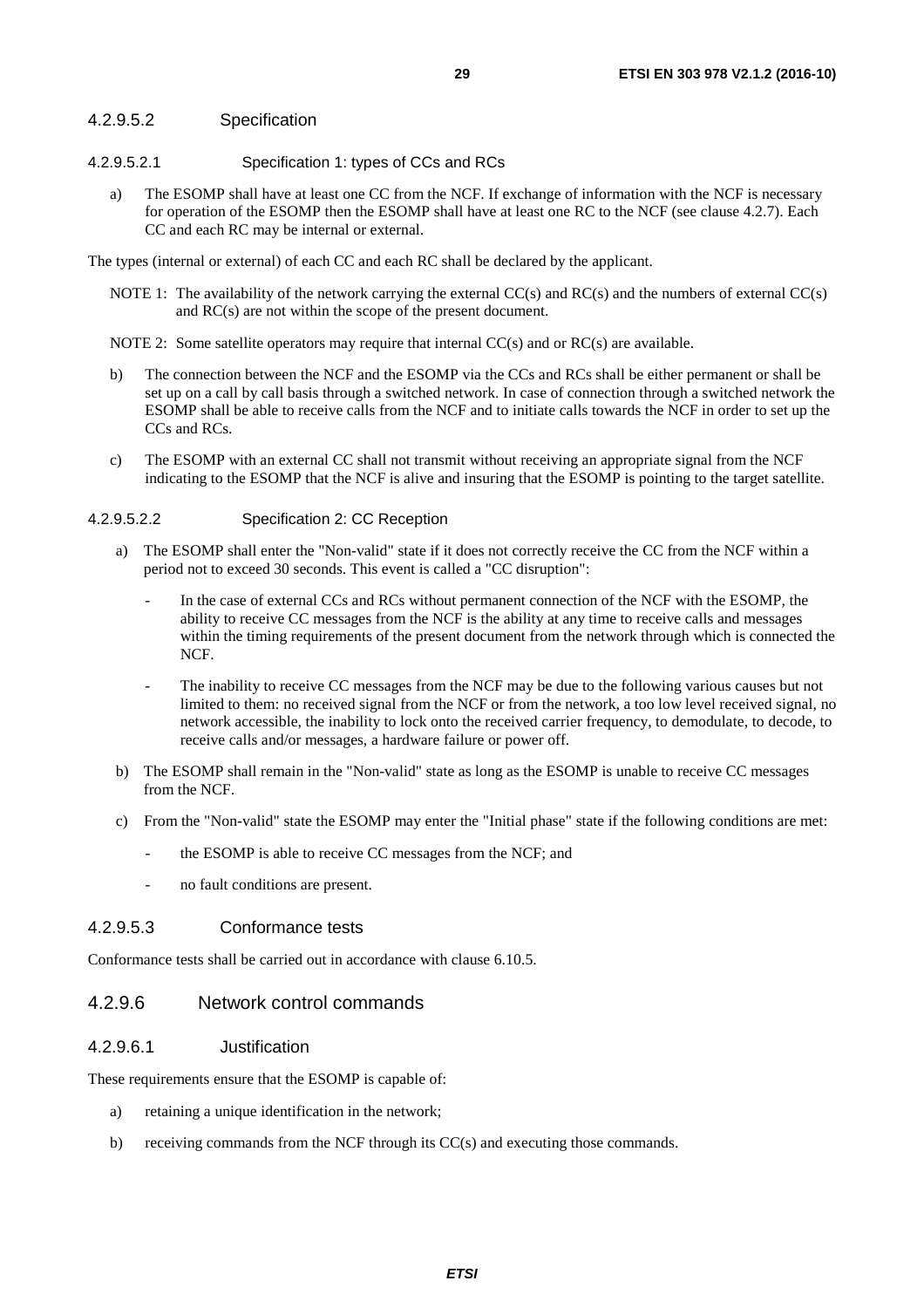### <span id="page-29-0"></span>4.2.9.6.2 Specification

The ESOMP shall hold, in non-volatile memory, its unique identification code in the network.

The ESOMP shall be capable of receiving through its CCs dedicated messages (addressed to the ESOMP) from the NCF, and which contain:

- Transmission Enable commands (TxE);
- Transmission Disable commands (TxD).

When in the "Initial phase" or "Transmission enabled" states, once a transmission disable command is received, within 1 second the ESOMP shall enter into, and shall remain in the "Transmission disabled" state until the transmission disable command is superseded by a subsequent transmission enable command (see also clause 4.2.7).

When in the "Initial phase" or "Transmission disabled" states, once a transmission enable command is received, the ESOMP may enter into the "Transmission enabled" state.

When entering the "Initial phase" from the "Non-valid" state, the last TxE or TxD command received from the NCF may be used by the ESOMP to enter the "Transmission enabled" state or the "Transmission disabled" state, respectively, if since the time of reception of that command no "CC disruption" has occurred.

NOTE: The physical unit in charge of the reception of the CCs, of the transmissions of the RCs and of the CC commands reception may be a separate and independent unit from the other units of the ESOMP or it may be common to several ESOMPs.

#### 4.2.9.6.3 Conformance tests

Conformance tests shall be carried out in accordance with clause 6.10.6.

### 4.2.9.7 Initial burst transmission

#### 4.2.9.7.1 Justification

Restrictions on the initial burst transmissions are necessary to limit disturbance to other services.

#### 4.2.9.7.2 Specification

For systems where no transmission enable command is foreseen without request from the ESOMP, in the "Initial phase" state the ESOMP may transmit initial bursts:

- a) The ESOMP shall only transmit initial bursts after confirming that no cessation of emission applies where the ESOMP is located. This confirmation shall be obtained either by local means (see clause 4.2.7) or from the NCF via an external control channel.
- b) The duty cycle of the initial burst transmission shall not exceed 0,2 %, where the duty cycle is defined as the ratio of burst duration to the duration between two successive bursts.
- c) The initial burst shall be transmitted at an EIRP no greater than  $EIRP<sub>max</sub>$ .
- d) The duration between two successive bursts shall not be less than the required NCF response time as declared by the applicant. This response time is defined as the duration, measured at the ESOMP, between an initial burst transmission and the reception and processing of a transmission enable or disable command from the NCF which is never exceeded during 99 % of the cases under normal conditions in the system for which the ESOMP is designed, as declared by the applicant.

#### 4.2.9.7.3 Conformance tests

Conformance tests shall be carried out in accordance with clause 6.10.7.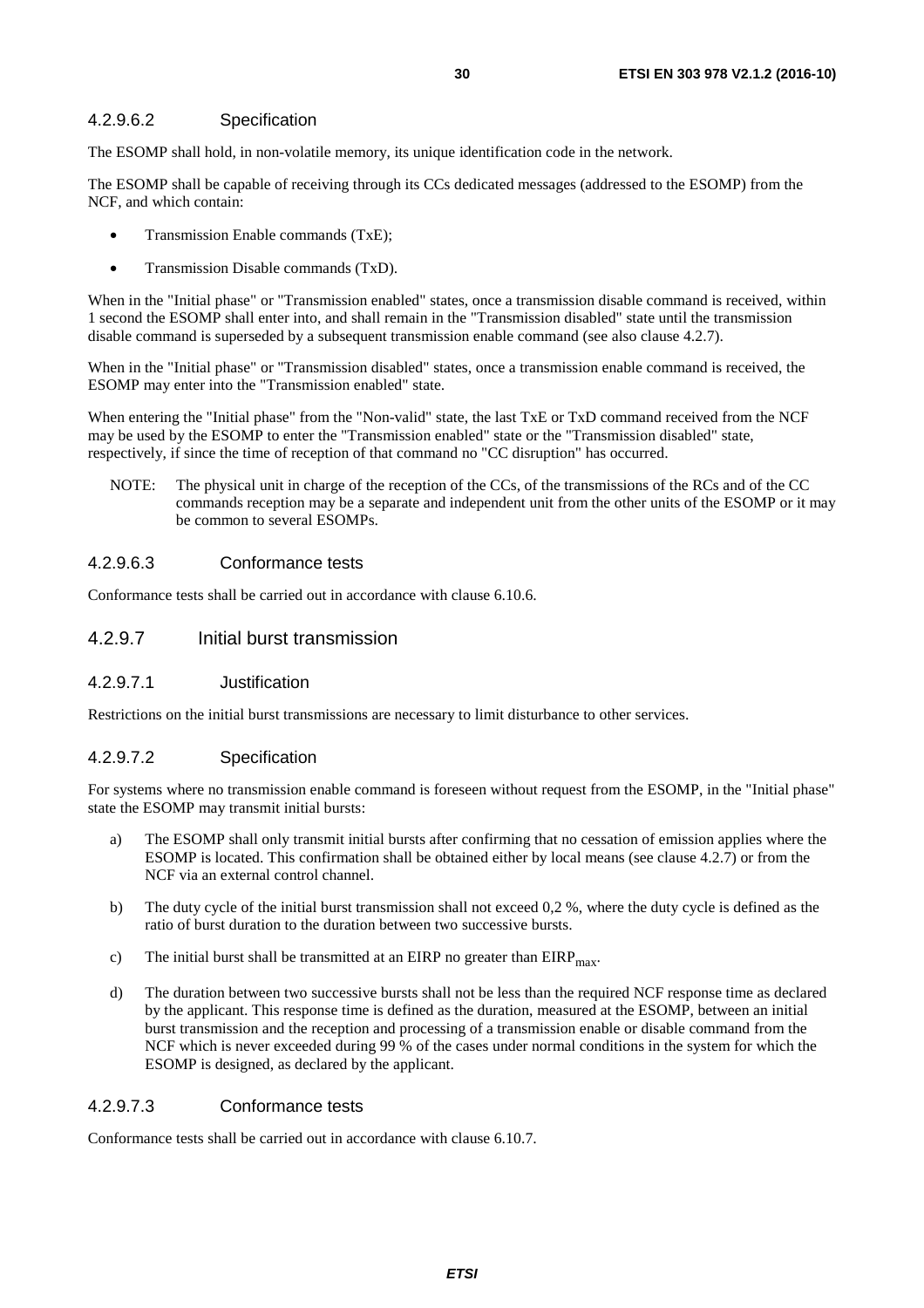### <span id="page-30-0"></span>4.2.9.8 Inhibition of transmissions

### 4.2.9.8.1 Justification

To ensure the correct inhibition of transmissions that are potentially harmful to other systems and persons in the event of signal blockage.

#### 4.2.9.8.2 Specification

ESOMP shall enter the "Carrier-off" radio state within a period not exceeding 1 second, whenever there is a loss of receive carrier (e.g. synchronization or signal level), and shall remain in this radio state until the receiver carrier has been restored.

If the receive carrier is not restored within  $IT_{max}$  (see clause 4.2.6.2), then the ESOMP shall transition to the "Initial phase" state.

The applicant shall declare the time to transition from "Carrier off" to "Carrier on" radio state  $(T_{trans})$  when in "Transmission enabled" state after the receive carrier is restored within  $IT<sub>max</sub>$ .

#### 4.2.9.8.3 Conformance tests

Conformance tests shall be carried out in accordance with clause 6.10.8.

### 4.2.10 Receive antenna off-axis gain pattern

### 4.2.10.1 Justification

To protect the wanted signals from interference from terrestrial services and from other satellite services.

### 4.2.10.2 Specification

The maximum antenna gain of each of the co-polarized components in any direction  $\varphi$  degrees from the antenna main beam axis shall not exceed the following limits:

|  | $G = 32 - 25 \log \varphi \, dB$ for $\varphi_{min} \le \varphi < 48^{\circ}$ |                                              |
|--|-------------------------------------------------------------------------------|----------------------------------------------|
|  | $G = -10$ dBi                                                                 | for $48^{\circ} \le \phi \le 85^{\circ}$     |
|  | $G = 0$ dBi                                                                   | for $85^{\circ} \le \varphi \le 180^{\circ}$ |

where:

- $\varphi_{min} = 1^{\circ}$  or 100  $\lambda/D$  degrees, whichever is the greater, for  $D/\lambda \ge 50$ .
- $\varphi_{\text{min}} = 2^{\circ}$  or 114 (D/ $\lambda$ )<sup>-1.09</sup> degrees, whichever is the greater, for  $D/\lambda < 50$ .
- D is the nominal diameter of the antenna.

In addition the maximum antenna gain of each of the cross-polarized components in any direction φ degrees from the antenna main beam axis shall not exceed the following limits:

$$
G_x(\varphi) = 23 - 20 \log \varphi \, \text{dBi} \quad \text{for} \quad \varphi_r \le \varphi \le 7^\circ
$$

where:

 $\Phi_r = 1^\circ$  or 100  $\lambda/D$ , whichever is greater.

### 4.2.10.3 Conformance tests

Conformance tests shall be carried out in accordance with clause 6.11.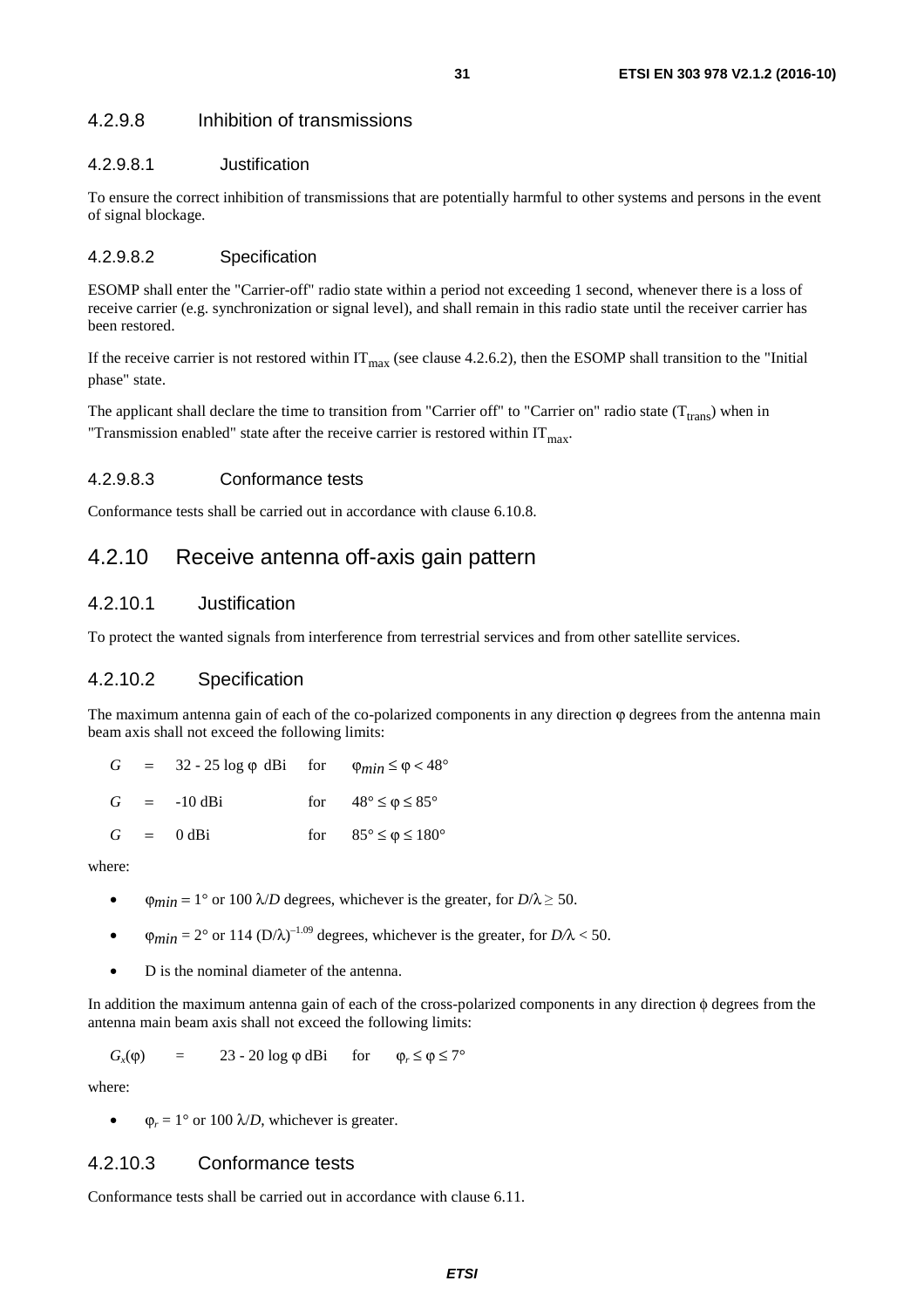### <span id="page-31-0"></span>4.2.11 Blocking performance

### 4.2.11.1 Justification

To prevent high power signals outside the receive frequency band from blocking the reception of signals inside the receive frequency band.

### 4.2.11.2 Specification

Receiver blocking is characterized here through gain compression for a signal inside the receive frequency band that is caused by another signal outside the receive frequency band at high power. The level of the other signal is compared to the level of a signal inside the receive frequency band that would cause the same gain compression.

Receiver blocking rejection at a particular frequency is defined as the level of a second signal at this frequency that causes a certain gain compression to a first signal inside the receive frequency band, minus the level of a second signal at a frequency inside the receive frequency band that causes the same gain compression.

The first signal shall be at the centre frequency of the receive frequency band and have a level in the operational range. The second signal shall cause a gain compression for the first signal of 1 dB.

The rejection shall comply with table 6.

|       | <b>Frequency</b> | <b>Minimum rejection</b>                                                       |
|-------|------------------|--------------------------------------------------------------------------------|
|       | below 14 GHz     | 20dB                                                                           |
|       | 14 to 16 GHz     | 10dB                                                                           |
|       | 24 to 27,5 GHz   | 10dB                                                                           |
|       | Above 27,5 GHz   | 20dB                                                                           |
| NOTE: |                  | In the frequency ranges 16 to 17,5 GHz and 21,2 to 24 GHz, the rejection needs |
|       | further studies. |                                                                                |

#### **Table 6: Receiver blocking rejection**

### 4.2.11.3 Conformance tests

Conformance tests shall be carried out in accordance with clause 6.12.

### 4.2.12 Adjacent Signal Selectivity

### 4.2.12.1 Justification

To enable reception of a wanted signal in presence of other signals on adjacent frequencies which are transmitted with high EIRP density from target satellite orbital positions.

NOTE: The power level of signals transmitted from the same orbital position are under control of the satellite operator. Signals transmitted from an adjacent orbital position that is not near-by are suppressed by the antenna gain pattern.

### 4.2.12.2 Specification

Adjacent Signal Selectivity is a measure of a receiver's ability to receive a signal at its assigned channel frequency in the presence of an adjacent signal at a given frequency offset from the centre frequency of the assigned channel. The adjacent signal shall occupy the same bandwidth as the wanted signal. Frequency offset and relative power level of the adjacent signal compared to the wanted signal shall take the value given in table 7. BW is the wanted signal occupied bandwidth.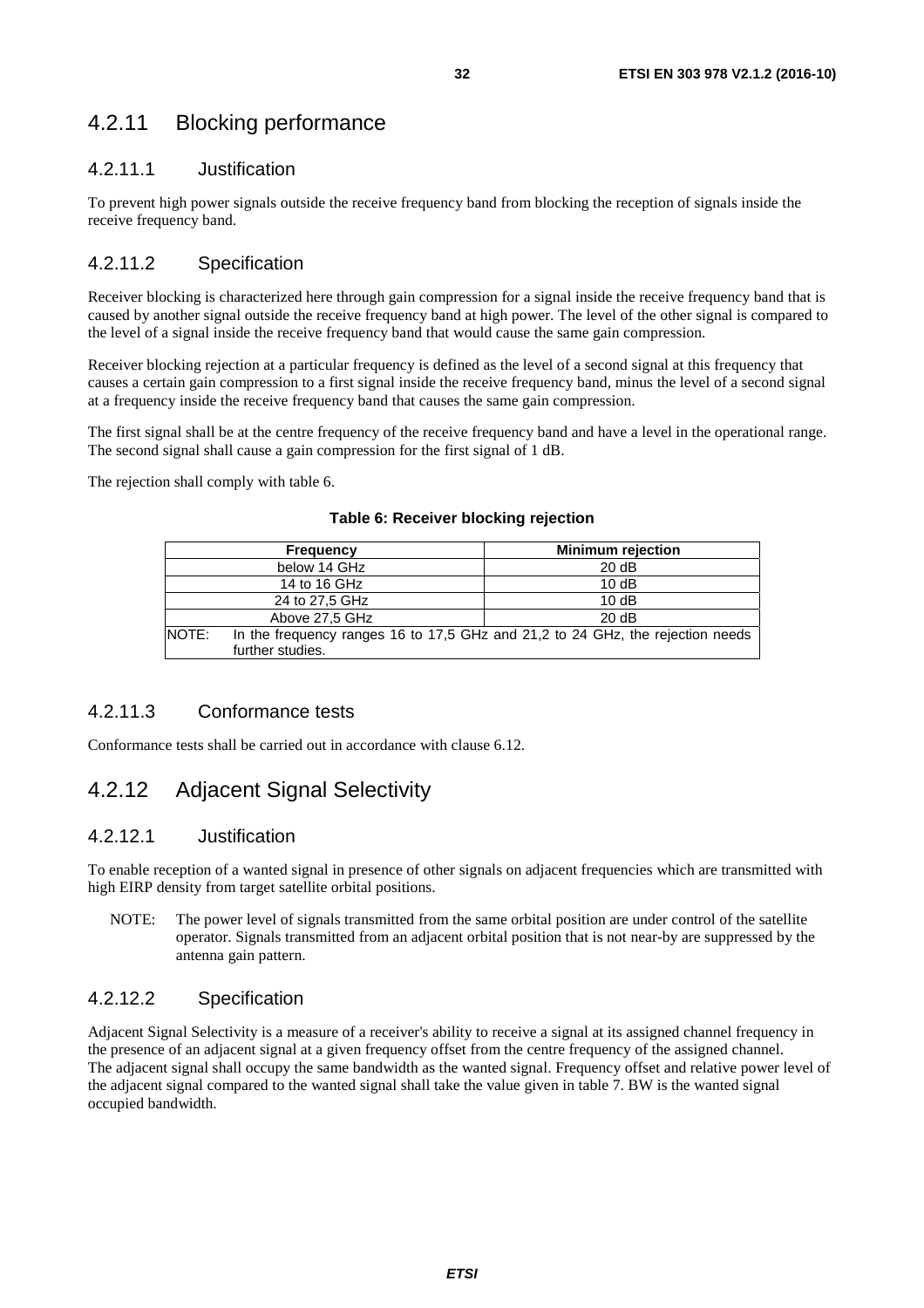<span id="page-32-0"></span>

| Signal                  | <b>Centre frequency offset</b><br>from wanted signal | <b>Power level relative</b><br>to wanted signal |
|-------------------------|------------------------------------------------------|-------------------------------------------------|
| <b>Adjacent Carrier</b> | <b>BW</b>                                            | 7 dBsd                                          |

The decrease in the required signal to noise ratio in the presence of an adjacent signal shall be no more than 0,5 dB.

### 4.2.12.3 Conformance tests

Conformance tests shall be carried out in accordance with clause 6.13.

## 5 Testing for compliance with technical requirements

### 5.1 Environmental conditions for testing

Survivability testing shall be carried out prior to tests on the radiation and stabilization subsystems.

Tests defined in the present document shall be carried out at representative points within the boundary limits of the declared operational environmental profile.

## 5.2 Radio test suites

The essential radio test suites for a complete ESOMP are given in clause 6.

## 6 Test methods for all aspects of the ESOMP

### 6.1 General

### 6.1.0 Introduction

The present clause describes the general requirements for verifying that the performance of the EUT complies with the specifications. However, the specific testing methodology to be used for measuring performance is left to the applicant in order to allow the methodology to be matched to the EUT. The applicant shall maintain documentary evidence of the results obtained in performing the essential radio tests. At a minimum, the documentary evidence shall include:

- test setup (configurations, test equipment and calibration status);
- test conditions (environmental and operational parameters);
- method of testing;
- results of measurements, measurement resolution and uncertainty; and
- statement of compliance with technical specifications of the present document.

The test conditions for each test shall be representative of the intended operational environment and be noted in the test report where it has a significant effect on the measurement results.

The type, termination and length of each cable used shall be representative of the intended installation and recorded in the test report. For maximum cable lengths longer than 10 m, as declared by the applicant, the tests shall be performed with cables no shorter than 10 m.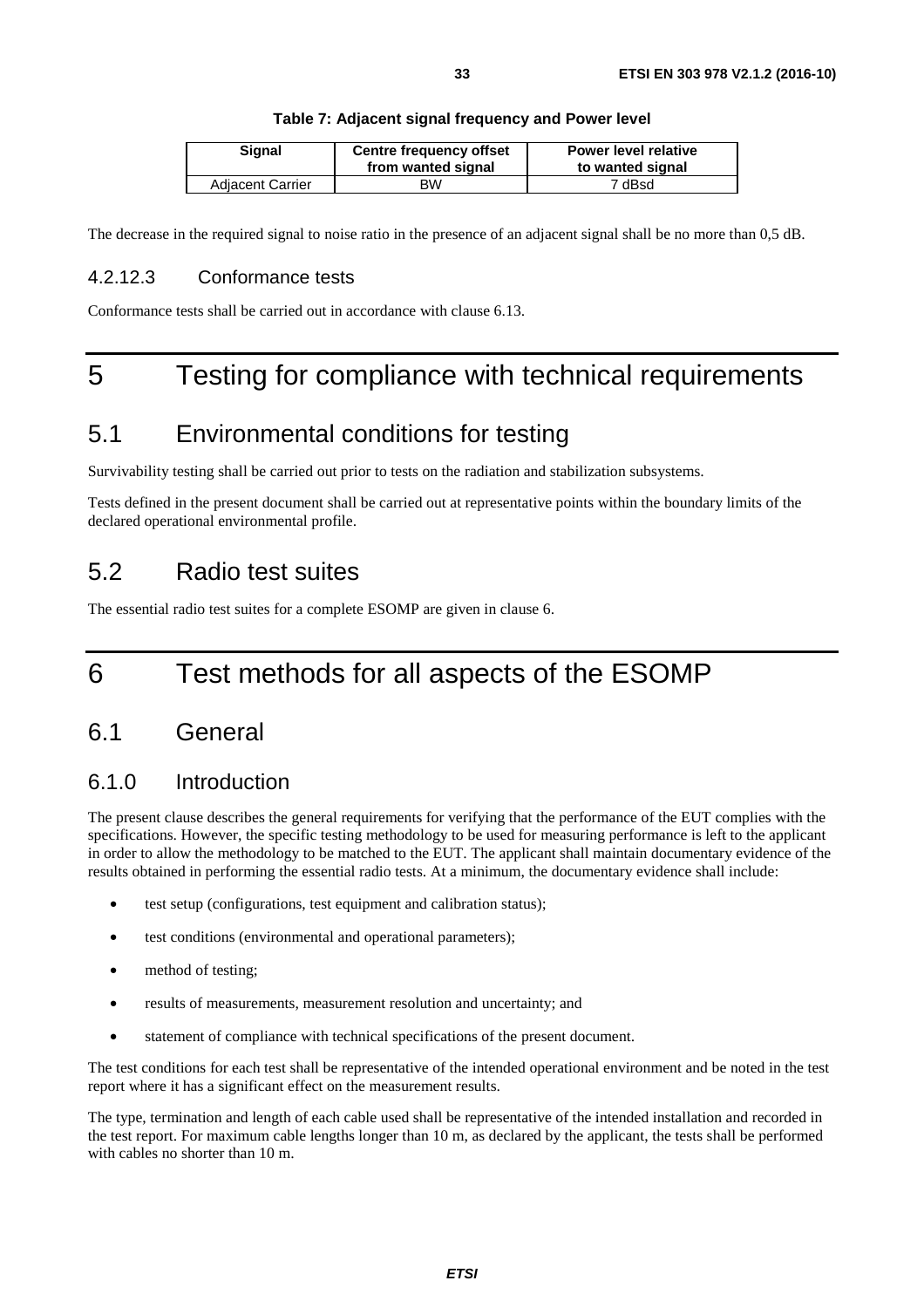### <span id="page-33-0"></span>6.1.1 Interpretation of measurement results

The interpretation of the results for the measurements described in the present document shall be as follows:

- the measured value related to the corresponding limit shall be used to decide whether an equipment meets the requirements of the present document;
- the measurement uncertainty value for the measurement of each parameter shall be recorded;
- the recorded value of the measurement uncertainty shall be wherever possible, for each measurement, equal to or lower than the figures in table 8.

For the test methods, according to the present document, the measurement uncertainty figures shall be calculated in accordance with the guidance provided in ETSI TR 100 028 [\[1](#page-10-0)] and shall correspond to an expansion factor (coverage factor)  $k = 1,96$  or  $k = 2$  (which provide confidence levels of respectively 95 % and 95,45 % in the case where the distributions characterizing the actual measurement uncertainties are normal (Gaussian)).

Table 8 is based on such expansion factors.

| <b>Parameter</b>                      | Maximum expanded measurement<br>Uncertainty |
|---------------------------------------|---------------------------------------------|
| Radio frequency                       | $±1 \times 10^{-7}$                         |
| Radiated RF power (up to 40 GHz)      | $±6$ dB                                     |
| Radiated RF power (above 40 GHz)      | $±8$ dB                                     |
| Conducted Measurements (up to 18 GHz) | $±1,5$ dB                                   |
| Conducted Measurements (up to 40 GHz) | $\pm 2.5$ dB                                |
| Conducted Measurements (above 40 GHz) | $±4$ dB                                     |
| Temperature                           | ±1 °C                                       |
| Humidity                              | ±5%                                         |
| DC and low frequency voltages         | ±3%                                         |

#### **Table 8: Maximum measurement uncertainties**

"Standard" measurement equipment is available up to a frequency range of around 66 GHz with a sensitivity of -72 dBm at 18 GHz down to around -64 dBm at 40 GHz (1 MHz RBW, 3 MHz VBW, 100 MHz span). For higher frequencies the sensitivity will further decrease.

The measurement uncertainty of measurements in the range above 40 GHz (millimetre domain) will be clearly above the initially assumed 6 dB for radiated measurements below 40 GHz. A value of 8 dB seems to be more adequate. Precise values of measurement uncertainty require calibration, and there are limitations.

This maximum uncertainty value above 40 GHz is also dependent upon the maximum dimensions of the antenna of the equipment under test and is also dependent upon gain specifications of antennae.

Additional information on radiated measurements up to 100 GHz is available in ETSI TS 103 052 [\[i.5](#page-11-0)].

The test site and the method of measurement shall also be in accordance with CISPR 16-1-4 [\[5](#page-10-0)] as applicable.

Where a radome is required in operation, the tests should be conducted with the radome in place or, if testing with the radome in place is impractical, then an appropriate analytic technique shall be used to compensate for the absence of the radome.

To enable the performance tests to be carried out the use of an NCF or a Special Test Equipment (STE), made available by the applicant or system provider, may be necessary. Since this STE will be specific for the particular system, it is not possible to provide detailed specifications in the present document. However, the following baseline is provided:

- if the ESOMP requires to receive a modulated carrier from the satellite in order to transmit, then special test arrangements are required to simulate the satellite signal, thus enabling the ESOMP to transmit allowing measurement of transmission parameters;
- any characteristic of these special test arrangements which may have direct or indirect effects on the parameters to be measured shall be clearly stated by the applicant.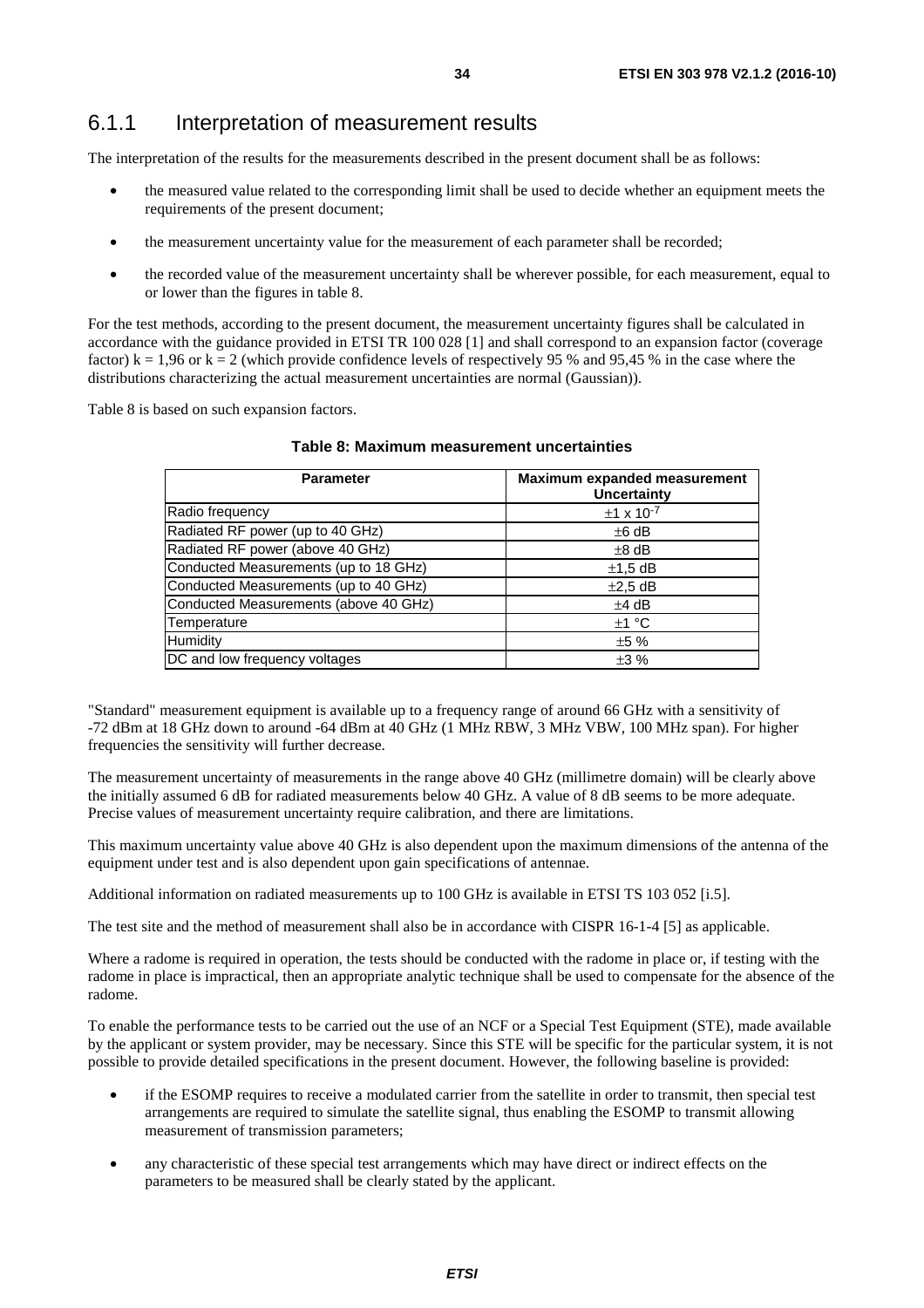<span id="page-34-0"></span>All tests with carrier-on shall be undertaken with the transmitter operating at  $EIRP<sub>max</sub>$ , as per the specific requirement, and with the normal radio operating parameters, as declared by the applicant.

If the Equipment Under Test (EUT) is an ESOMP that requires hardware and/or software modification(s) performed by the applicant for these tests then full documentation of such modification(s) shall be provided to demonstrate that the modification(s) will simulate the required test condition, without its main characteristics being changed.

### 6.1.2 Measuring receiver

The term "measuring receiver" refers to a frequency-selective voltmeter or a spectrum analyser. In order to obtain the required sensitivity, a narrower measurement bandwidth may be necessary. In such cases, this shall be stated in the test report form. The bandwidth of the measuring receiver and the deployed detectors shall be as given in table 9.

#### **Table 9: Measurement receiver parameters**

| Frequency range: (f)                                                                       | Measuring receiver bandwidth                                                                          | <b>Detector</b>       |  |  |
|--------------------------------------------------------------------------------------------|-------------------------------------------------------------------------------------------------------|-----------------------|--|--|
| 30 MHz $\leq$ f $\leq$ 1 000 MHz                                                           | 100 kHz or 120 kHz                                                                                    | peak/RMS (see note 1) |  |  |
| 1 000 MHZ < $f \le 40$ GHz                                                                 | 1 MHz                                                                                                 | peak/RMS              |  |  |
| $f > 40$ GHz                                                                               | 1 MHz (see note 2)                                                                                    | peak/RMS              |  |  |
|                                                                                            | NOTE 1: With the values from the peak and the RMS detector the quasi peak value can be calculated for |                       |  |  |
| particular measurement applications.                                                       |                                                                                                       |                       |  |  |
| NOTE 2: The actual frequency accuracy shall be taken into account to determine the minimum |                                                                                                       |                       |  |  |
| measurement bandwidth possible.                                                            |                                                                                                       |                       |  |  |

In case a narrower measurement bandwidth was used, the following conversion formula has to be applied:

$$
B = A + 10 \log \frac{BWref}{BW \text{ MEASURED}}
$$

Where:

- A is the value at the narrower measurement bandwidth;
- B is the value referred to the reference bandwidth; or
- use the measured value, A, directly if the measured spectrum is a discrete spectral line. (A discrete spectrum line is defined as a narrow peak with a level of at least 6 dB above the average level inside the measurement bandwidth.)

### 6.2 Off-axis spurious radiation

### 6.2.0 Introduction

The tests for the ESOMP specification in clause 4.2.1.2 shall be conducted in "Carrier on", "Carrier off" and "Emissions disabled" radio states as required. The tests in "Carrier on" radio state shall be undertaken with the transmitter operating at  $EIRP<sub>max</sub>$ .

### 6.2.1 Test method

### 6.2.1.0 Test method introduction

The applicant shall declare the test methods used to identify frequencies of off-axis spurious radiation and to measure (or calculate) the radiated power levels of identified spurious radiations.

NOTE: For the purposes of this procedure, the measuring antenna is aligned to the polarization which produces the largest response between the EUT and the measuring antenna.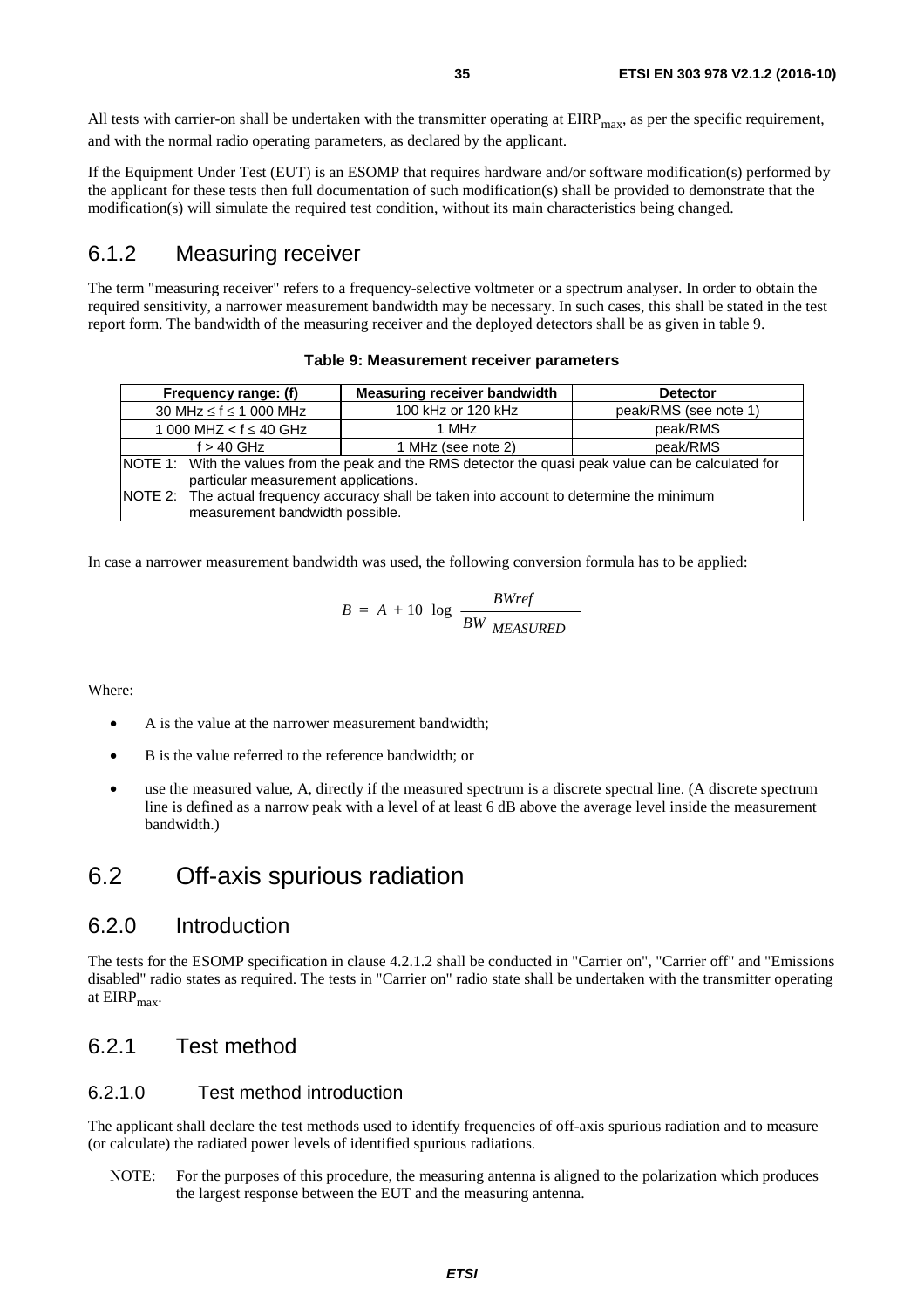### <span id="page-35-0"></span>6.2.1.1 General

The tests for the specification in clause 4.2.1.2 shall be limited to the "Carrier-on" radio state. The tests shall be undertaken with the transmitter operating at  $EIRP<sub>max</sub>$ .

The ESOMP may be tested with or without antenna. An "EUT with antenna" is an ESOMP with integral antenna. An "EUT without antenna" is an ESOMP with the removable antenna removed.

In the case where the ESOMP antenna is remotely mounted from the associated electronics, the connecting cable shall be of the same type and length as specified by the applicant in the installation manual. If the cable is normally longer than 10 m, a cable of 10 m in length may be used for the test. The type and length of cable used shall be entered in the test report.

The EUT shall be terminated with matched impedance at the terrestrial ports if recommended by the applicant in the user documentation and if there is no associated equipment connected to each port.

For frequencies up to 80 MHz the measuring antenna shall be a balanced dipole with a length equal to the 80 MHz resonant length and shall be matched to the feeder by a suitable balanced transforming device. Measurements with broad band antennas are also possible provided that the test site has been validated according to CISPR 16-1-4 [\[5](#page-10-0)].

For frequencies between 80 MHz and 1 000 MHz the measuring antenna shall be a balanced dipole which shall be resonant in length. Measurements with broadband antennas are also possible provided that the test site has been validated according to CISPR 16-1-4 [\[5](#page-10-0)].

For frequencies above 1 000 MHz the antenna shall be a horn radiator of known gain/frequency characteristics. When used for reception the antenna and any associated amplification system shall have an amplitude/frequency response within  $\pm 2$  dB of the combined calibration curves across the measurement frequency range considered for the antenna. The antenna is mounted on a support capable of allowing the antenna to be used in either horizontal or vertical polarization and at the specified height.

### 6.2.1.2 Multi-carrier operation

For ESOMPs designed to transmit simultaneously several carriers the verification up to 1 000 MHz shall be performed with one or more carriers and the verification above 1 000 MHz shall be repeated for each combination of carriers declared by the applicant.

For each combination of carriers the applicant shall declare the carriers' centre frequencies and characteristics, the maximum value of the total on-axis EIRP of the carriers and the relative levels of the carriers (in dBs) at the input or output of the HPA or antenna.

In the case of combinations of carriers with identical characteristics and when the power at the input of the HPA does not exceed the maximum input power with two carriers, the verification may be limited to the case with two carriers and with the maximum frequency separation between them.

In any other case, the number of configurations to be verified above may be limited to the cases which can be proven by the applicant, by documentary evidence or demonstration, to generate the maximum EIRP density level of the out-of-band emissions due to inter-modulation products.

### 6.2.2 Measurements up to 1 000 MHz

### 6.2.2.1 Test site

The test shall be performed either in an open area test site, a semi-anechoic chamber or an anechoic chamber. Ambient noise levels shall be at least 6 dB below the applicable unwanted emissions limit.

The open area test site shall be flat, free of overhead wires and nearby reflecting structures, sufficiently large to permit aerial placement at the specified measuring distance and provide adequate separation between aerial, test unit and reflecting structures, according to CISPR 16-1-4 [\[5](#page-10-0)].

For both the open area test site and the semi-anechoic chamber a metal ground plane shall be inserted on the natural ground plane and it shall extend at least 1 m beyond the perimeter of the EUT at one end and at least 1 m beyond the measurement antenna at the other end.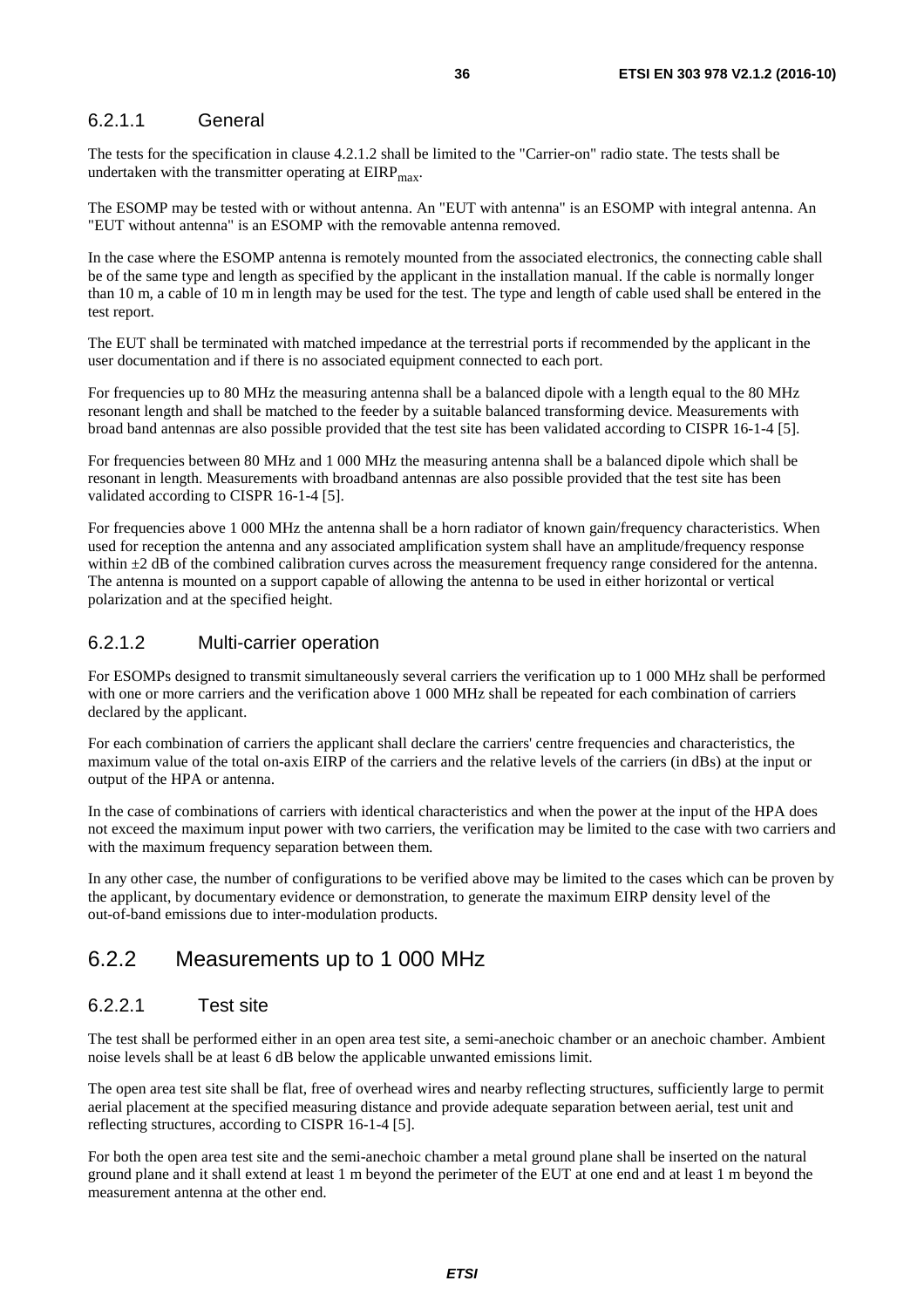The distance between the EUT and the measuring antenna should be 10 m. For measurements at a different distance an inverse proportionality factor of 20 dB per decade shall be used to normalize the measured data to the specified distance for determining compliance. Care should be taken in measurement of large test units at 3 m at frequencies near 30 MHz due to near field effects.

### 6.2.2.2 Measuring receivers

Measuring receivers shall conform to the following characteristics:

- the response to a constant amplitude sine wave signal shall remain within  $\pm 1$  dB across the frequency range of interest;
- quasi-peak detection shall be used in a -6 dB bandwidth of 120 kHz;
- the receiver shall be operated below the 1 dB compression point.

### 6.2.2.3 Procedure

- a) The EUT shall be an EUT with antenna or, preferably, without antenna but with the antenna flange terminated by a dummy load.
- b) The EUT shall be in the "Carrier-on" radio state.
- c) The EUT shall be rotated through 360° and, except in an anechoic chamber, the measuring antenna shall be rotated and height varied from 1 m to 4 m above the ground plane to determine the maximum emission.
- d) All identified spurious radiation shall be measured and noted in frequency and level.

### 6.2.3 Measurements above 1 000 MHz

### 6.2.3.0 General

The spectrum analyser resolution bandwidth shall be set to the specified measuring bandwidth or as close as possible. If the resolution bandwidth is different from the specified measuring bandwidth, bandwidth correction shall be performed for the noise-like wideband spurious.

For an EUT with antenna the tests shall be performed in two stages for both the "Carrier-on" and "Carrier-off" radio states:

- Procedure a): Identification of the significant frequencies of spurious radiation.
- Procedure b): Measurement of radiated power levels of identified spurious radiation.

For an EUT without antenna the tests shall be performed in three stages for both the "Carrier-on" and "Carrier-off" radio states:

- Procedure a): Identification of the significant frequencies of spurious radiation.
- Procedure b): Measurement of radiated power levels of identified spurious radiation.
- Procedure c): Measurement of conducted spurious radiation radiated through the antenna flange.

### 6.2.3.1 Identification of the significant frequencies of spurious radiation

#### 6.2.3.1.1 Test site

The identification of frequencies emitting from the EUT shall be performed either in an anechoic chamber, an open area test site or a semi-anechoic chamber with the test antenna close to the EUT and at the same height as the volume centre of the EUT.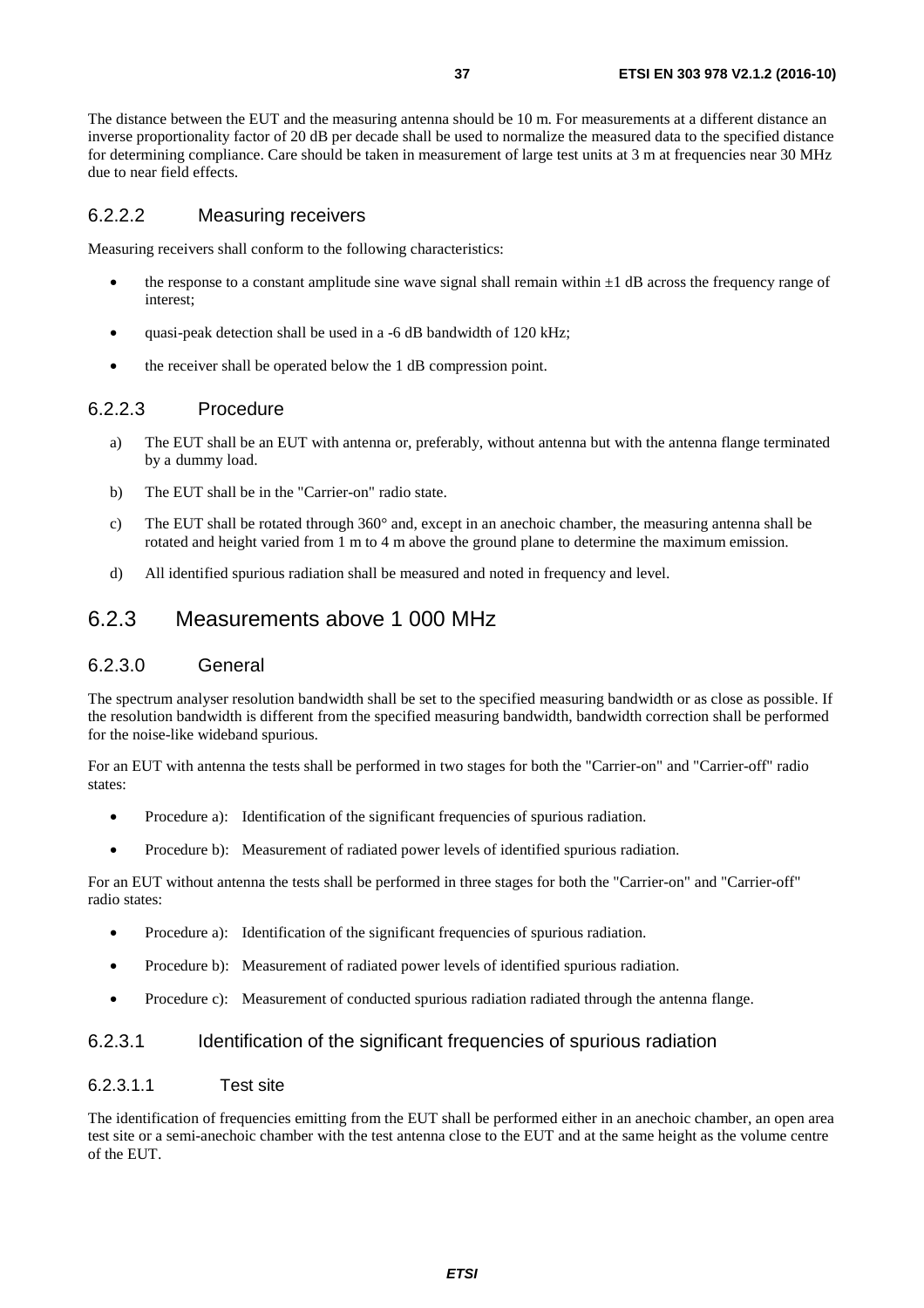### 6.2.3.1.2 Procedure

- a) The EUT shall be in the "Carrier-off" radio state.
- b) For an EUT with antenna the main beam of the antenna shall have an angle of elevation corresponding to 8 dBi antenna gain, and, for an EUT without antenna the antenna flange shall be terminated by a dummy load.
- c) The receivers shall scan the frequency band while the EUT revolves.
- d) The EUT shall be rotated though 360° and the frequency of any spurious signals noted for further investigation.
- e) For an EUT with antenna the test shall be repeated with the test antenna being in the opposite polarization.
- f) The test shall be repeated in the "Carrier-on" radio state while transmitting one modulated carrier at maximum power.

### 6.2.3.2 Measurement of radiated power levels of identified spurious radiation

### 6.2.3.2.1 Test site

The measurement of each spurious radiation noted during procedure a) of the test shall be performed on a test site that is free from reflecting objects, i.e. either an open-area test site, a semi-anechoic chamber or an anechoic chamber.

#### 6.2.3.2.2 Procedure



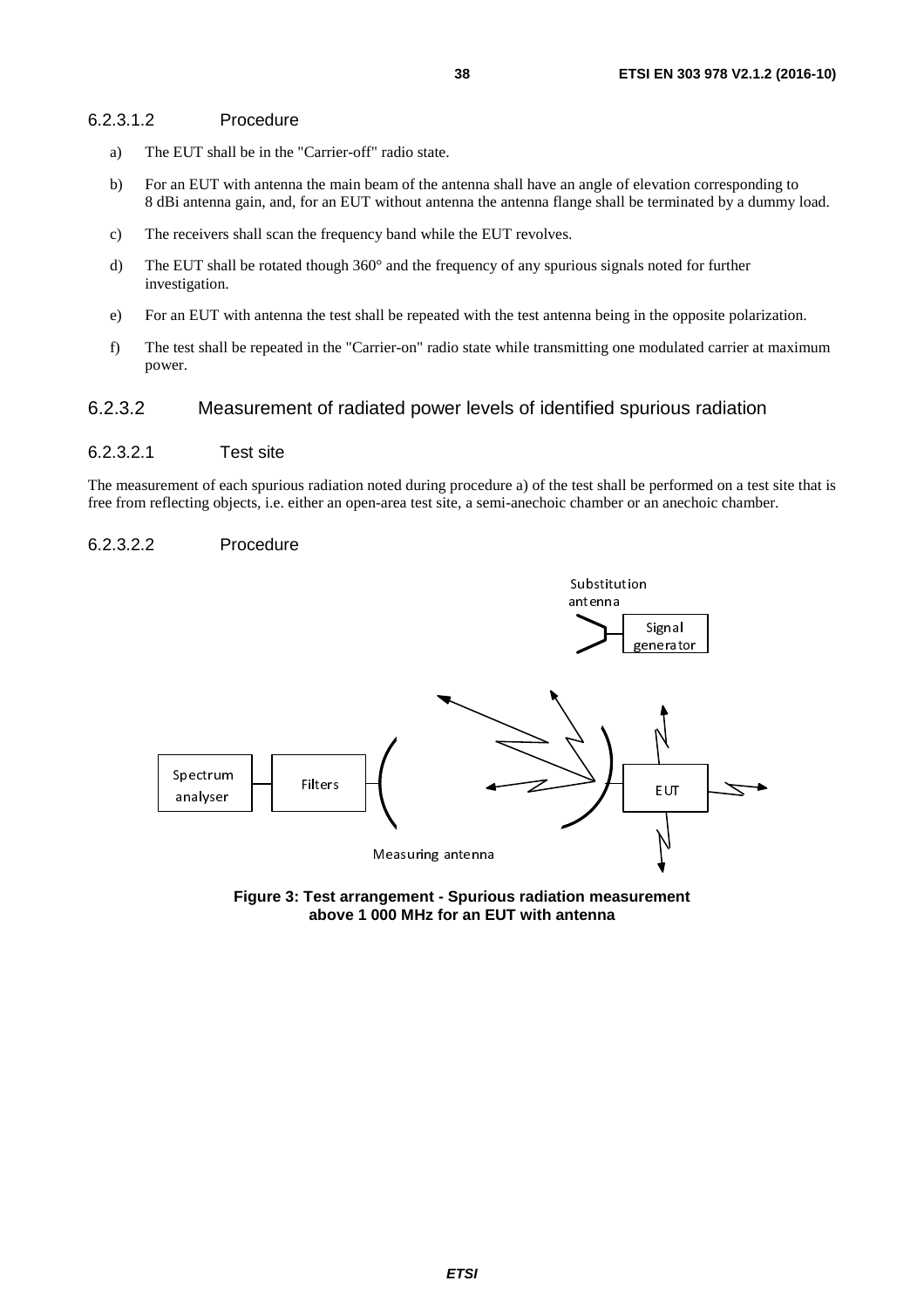

#### **Figure 4: Test arrangement - spurious radiation measurements above 1 000 MHz for an EUT without antenna**

- a) The test arrangement shall be as shown in figure 3 or 4.
- b) The EUT shall be installed at a height between 0,5 m and 1,0 m on a non-metallic turntable. For an EUT with separable components, the components shall be separated by 1 m to 2 m . For the test arrangement shown in figure 3 the main beam of the antenna shall have an angle of elevation sufficient to achieve a peak gain of 8 dBi in the direction the test receiver. The Geostationary Satellite Orbit (GSO) shall be protected from EUT emissions during the test procedure.
- c) The measuring antenna shall be positioned at a distance from the EUT (e.g. 3 m, 5 m, 10 m) relevant to the applied test site. The measuring antenna shall be adjusted in height and the EUT rotated, while the EUT is in the appropriate carrier condition, for a maximum response on the associated spectrum analyser at each spurious frequency previously identified, this response level shall be noted. The adjustment in height of the measuring antenna does not apply when an anechoic chamber is being used. The measuring antenna shall never enter the 8 dBi off-axis cone around the main beam direction.
- d) The investigation shall be repeated with the measuring antenna in the opposite polarization and the response level similarly noted.
- e) The EUT shall be replaced by the substitution antenna to which is connected a signal generator. The main beam axes of the measuring and substitution antennas shall be aligned. The distance between these antennas shall be the distance determined under test c).
- f) The substitution and measuring antennas shall be aligned in the polarization which produced the larger response between the EUT and the test antenna in steps c) and d).
- g) The output of the generator shall be adjusted so that the received level is identical to that of the previously noted largest spurious radiation.
- h) The output level of the signal generator shall be noted. The EIRP of the spurious radiation is the sum, in dB, of the signal generator output plus the substitution antenna isotropic gain minus the interconnection cable loss.

### 6.2.3.3 Measurement of conducted spurious radiation at the antenna flange

### 6.2.3.3.1 Test site

There are no requirements for the test site to be used for this test.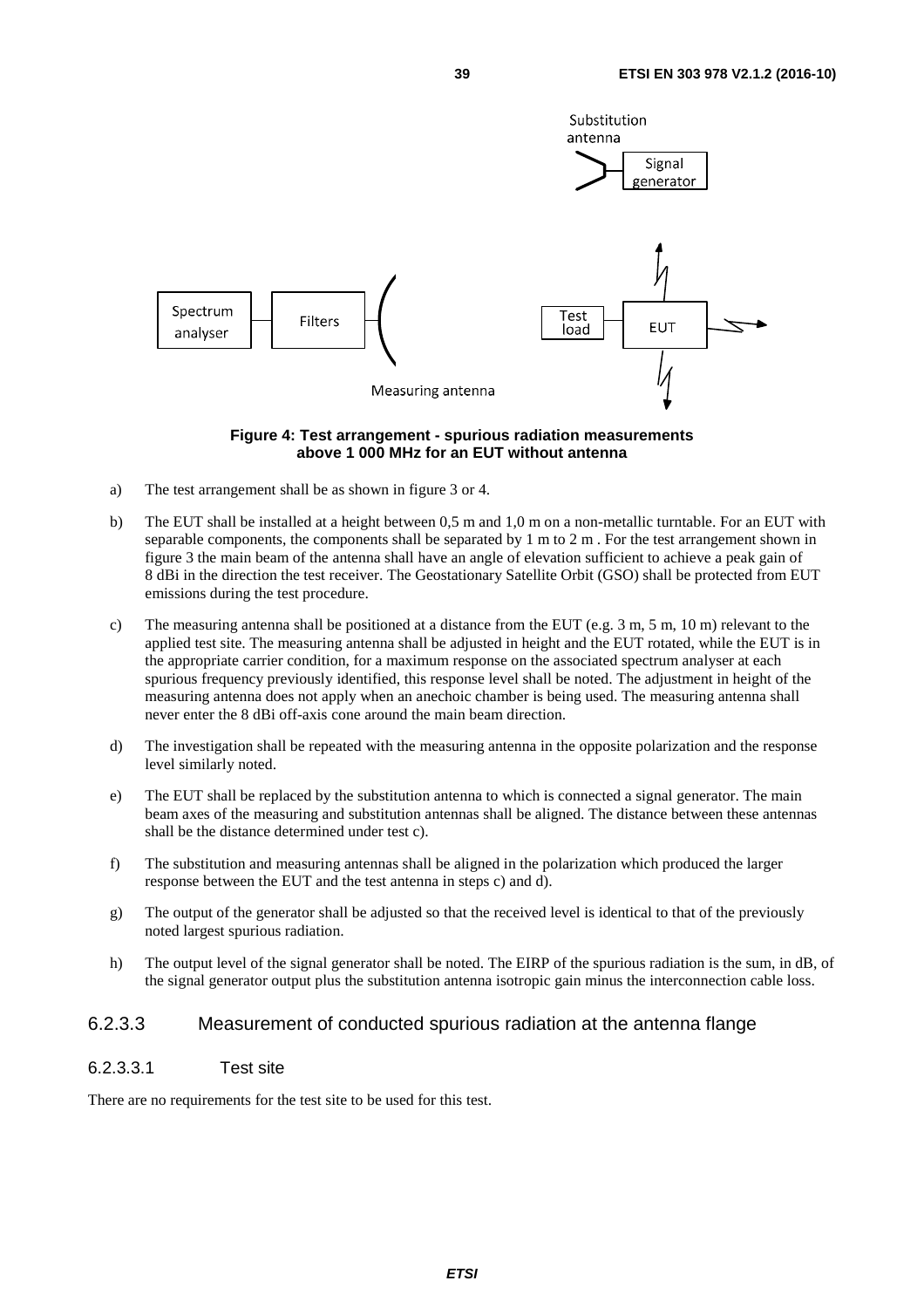### 6.2.3.3.2 Procedure



#### **Figure 5: Test arrangement - conducted spurious radiation above the cut-off frequency**

- a) The test arrangement shall be as shown in figure 5 with the notch filter being optional. In order to protect the spectrum analyser while ensuring the necessary measurement accuracy, particularly close to the carrier, if a notch filter is used it shall be tuned to the transmit carrier frequency.
- b) The frequency range from the cut-off frequency of the waveguide of the EUT to 60 GHz shall be investigated for spurious radiation while in the "Carrier-on" radio state with the carrier being at maximum power and normally modulated.
- c) To obtain the off-axis spurious EIRP the maximum measured antenna transmit gain, measured at the frequency of the identified unwanted emission, for off-axis angles greater than 7°, shall be added to the measured power density and any correction or calibration factors summated with the result. If agreed by the applicant, it shall be acceptable that the worst case value assumed (i.e. 8 dBi for off-axis angles greater than 7°) is used in place of the maximum off-axis antenna gain at the frequency of the identified unwanted emission.
- d) The test shall be repeated in the "Carrier-off" radio state.

## 6.3 On-axis spurious radiation

## 6.3.1 Test method

### 6.3.1.0 General

The tests shall be undertaken with the transmitter operating at  $EIRP<sub>max</sub>$ .

### 6.3.1.1 Test site

There are no requirements for the test site to be used for this test.

### 6.3.1.2 Method of measurement

### 6.3.1.2.1 General

For ESOMP equipment for which measurements at the antenna flange are possible and agreed by the applicant, the measurements shall be performed at the antenna flange.

For ESOMP equipment for which measurements at the antenna flange are not possible or not agreed by the applicant, the measurements shall be performed with a test antenna.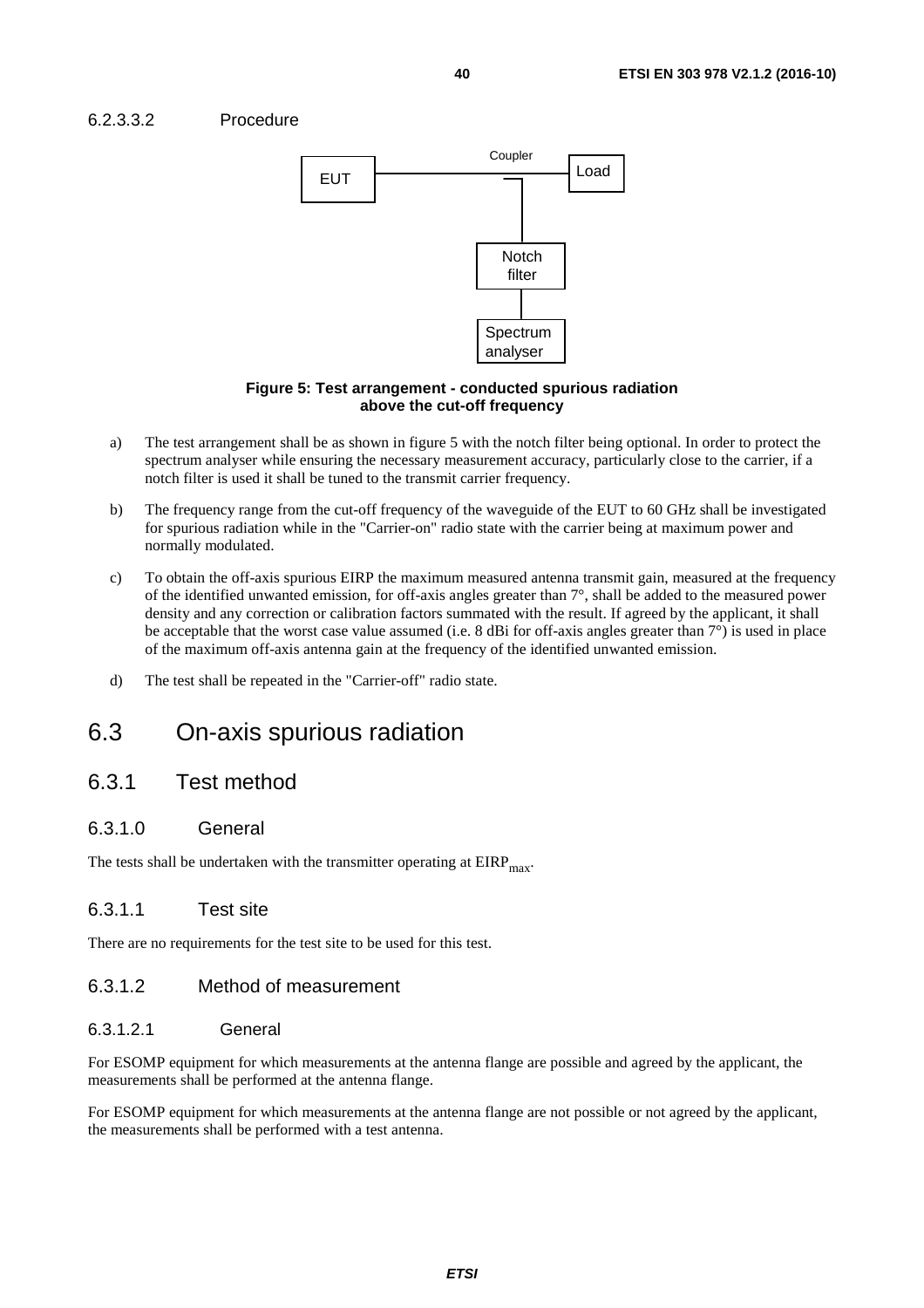### 6.3.1.2.2 Method of measurement at the antenna flange

- a) The test arrangement shall be as shown in figure 5 with the notch filter being optional. In order to protect the spectrum analyser while ensuring the necessary measurement accuracy, particularly close to the carrier, if a notch filter is used it shall be tuned to the transmit carrier frequency.
- b) The EUT shall transmit one modulated carrier continuously, or at its maximum burst rate where applicable, centred on a frequency as close to the lower limit of the operating frequency band of the EUT as possible. The EUT shall be operated at  $EIRP<sub>max</sub>$ . The frequency range 27,50 GHz to 30,00 GHz shall be investigated.
- c) Due to the proximity of the carrier the spectrum analyser resolution bandwidth shall be set to a measurement bandwidth of 3 kHz, or as close as possible. If the measurement bandwidth is different from the specified measurement bandwidth, bandwidth correction shall be performed for noise-like wideband spurious radiation.
- d) To obtain the on-axis spurious EIRP, the antenna transmit gain shall be added to any figure obtained in the above measurement and any correction or calibration factor summated with the result. The antenna gain shall be as measured in clause 6.4.1.2 at the closest frequency to the spurious frequency.
- e) The tests in b) to e) shall be repeated with a transmit frequency in the centre of the operating frequency band.
- f) The tests in b) to e) shall be repeated with a transmit frequency as close to the upper limit of the operating frequency band of the EUT as possible.
- g) The tests in b) to f) shall be repeated in the "Carrier-off" radio state.

### 6.3.1.2.3 Method of measurement for an EUT with antenna



#### Measuring antenna

#### **Figure 6: Test arrangement - on-axis spurious radiation measurements for an EUT with antenna**

- a) The test arrangement shall be as shown in figure 6 with the notch filter being optional.
- b) The EUT shall be installed such that the units are separated by 1 m to 2 m with the indoor unit at a height between 0,5 m and 1,0 m on a non-metallic turntable.
- c) The spectrum analyser resolution bandwidth shall be set to the specified measuring bandwidth or as close as possible. If the resolution bandwidth is different from the specified measuring bandwidth, bandwidth correction shall be performed for noise-like wideband spurious radiation.
- d) The EUT shall transmit one modulated carrier continuously, or at its maximum burst rate where applicable, centred on a frequency as close to the lower limit of the operating frequency band of the EUT as possible. The EUT shall be operated at  $EIRP<sub>max</sub>$ . The frequency range 27,50 GHz to 30,00 GHz shall be investigated and each spurious frequency shall be noted.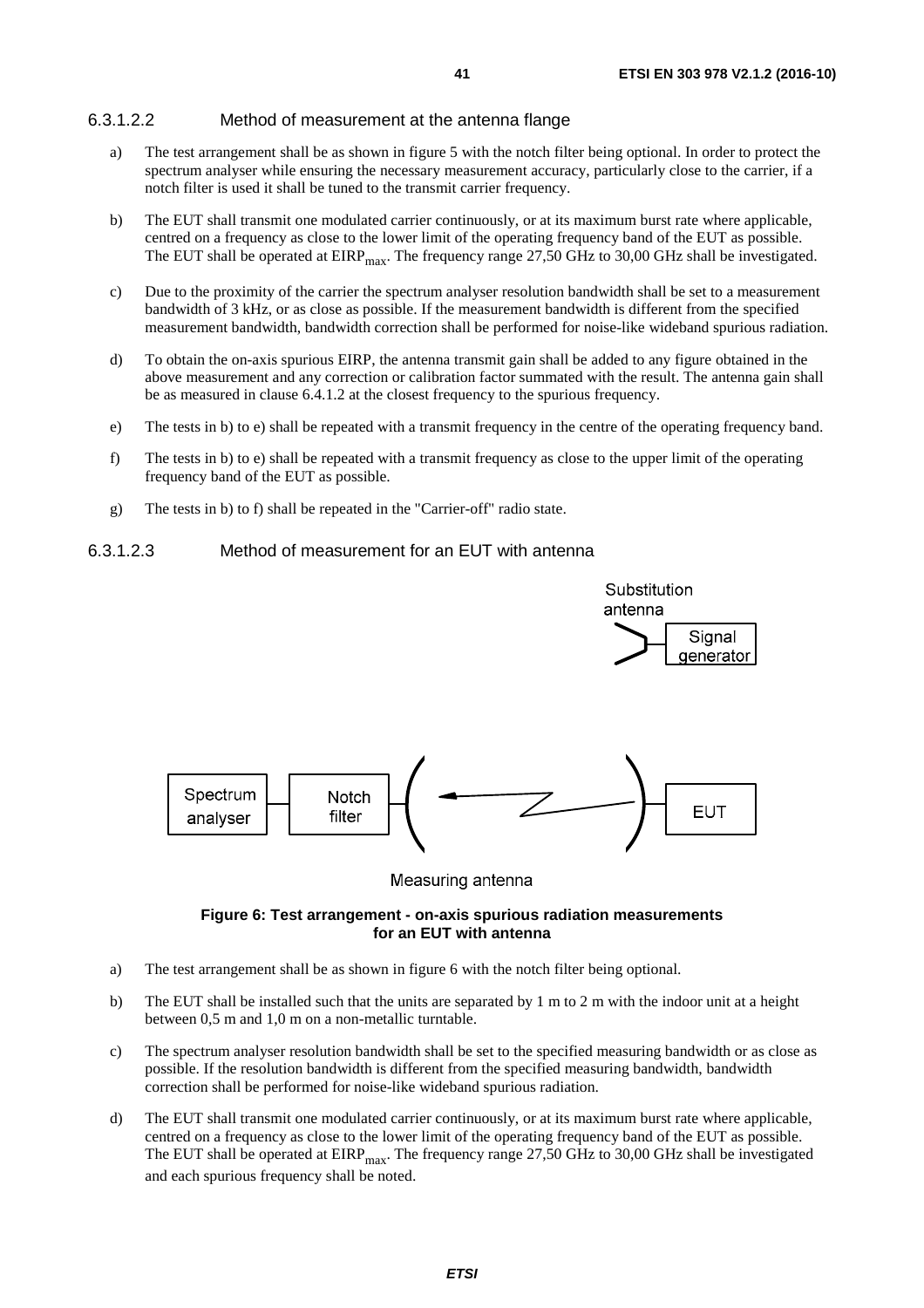- e) Due to the proximity of the carrier the spectrum analyser resolution bandwidth shall be set to a measurement bandwidth of 3 kHz, or lower. If the measurement bandwidth is different from the specified measurement bandwidth, bandwidth correction shall be performed for noise-like wideband spurious radiation.
- f) The measuring antenna shall be positioned at a distance from the EUT (e.g. 3 m, 5 m, 10 m) relevant to the applied test site and shall be aligned with the EUT antenna for the transmit frequency. The measuring antenna shall be adjusted in height, while the EUT is in the appropriate carrier condition, for a maximum response on the associated spectrum analyser at each spurious frequency previously identified, this response level shall be noted. The adjustment in height of the measuring antenna does not apply when an anechoic chamber is being used.
- g) The EUT shall be replaced by a representative substitution antenna to which a signal generator is connected. The main beam axes of the measuring and substitution antennas shall be aligned. The distance between these antennas shall be the distance determined under test f).
- h) The substitution and measuring antennas shall be aligned to that polarization which produced the largest response between the EUT and the test antenna.
- i) The output of the generator shall be adjusted so that the received level is identical to that of the previously noted largest spurious radiation.
- j) The output level of the signal generator shall be noted. The EIRP of the on-axis spurious radiation is the sum, in dB, of the signal generator output plus the substitution antenna isotropic gain minus the interconnection cable loss.
- k) The tests in d) to j) shall be repeated with a transmit frequency in the centre of the operating frequency band.
- l) The tests in d) to j) shall be repeated with a transmit frequency as close to the upper limit of the operating frequency band of the EUT as possible.
- m) The tests in b) to l) shall be repeated in the "Carrier-off" radio state.

## 6.4 Off-axis EIRP emission density within the band

### 6.4.1 Test method

### 6.4.1.0 Introduction

The measurement shall be made at the occupied bandwidth and  $EIRP<sub>max</sub>$  that produces the highest operational emission density in the frequency band. The selected configuration(s) shall be recorded in the test report.

If the test is to be carried out with an STE, then the STE shall provide all the signals needed by the ESOMPs under normal operation (e.g. a radio beacon if it is expected to be received by the satellite).

For ESOMPs with uplink power density control capability the compliance of the ESOMP with the specification of clause 4.2.4 during fading conditions shall be demonstrated by documentary evidence from the applicant.

The EIRP density is determined from the measurements of the antenna copolar and crosspolar gain patterns, and of the power density at the antenna flange. The EIRP density shall be compared to the specified mask, taking into account the applicant declared pointing accuracy  $\delta \phi$  as defined in clause 4.2.6.1.2, if applicable.

To ascertain the off-axis EIRP it is necessary to know the transmit power density and antenna transmit radiation pattern. To ascertain the radiation pattern it is necessary to know the antenna transmit gain.

The following three measurement procedures shall be performed:

- a) transmit output power density (dBW/40 kHz);
- b) antenna transmit gain (dBi);
- c) antenna transmit radiation patterns (dBi).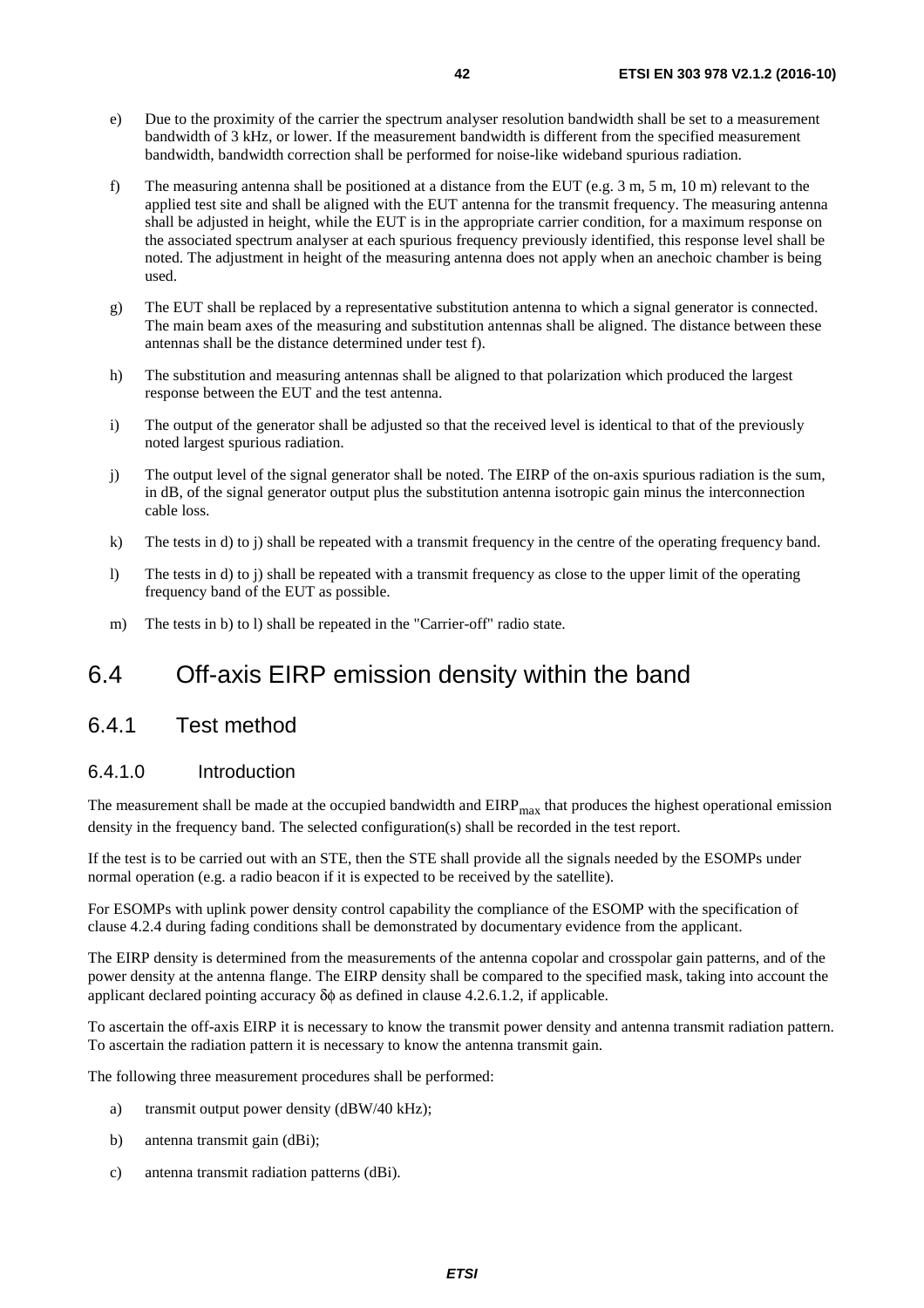### 6.4.1.1 Transmit output power density

### 6.4.1.1.1 General

For the purpose of this test the EUT is defined as the ESOMP up to the antenna flange.

The EUT output power shall be set to the power corresponding to  $EIRP<sub>max</sub>$ .

### 6.4.1.1.2 Test site

There are no requirements for the test site to be used for this test.

### 6.4.1.1.3 Method of measurement



### **Figure 7: Test arrangement - transmit output power density measurement**

- a) The test arrangement shall be as shown in figure 7.
- b) The EUT shall transmit one carrier modulated with data. For burst mode transmission the EUT shall transmit at its maximum burst rate. The power density supplied to the antenna flange shall be measured in dBW/40 kHz. The coupling factor of the test coupler at the test frequency and the attenuation of any necessary waveguide adapter shall be taken into account.

The spectrum analyser shall be operated under the following conditions:

| frequency span:       | as required for the complete nominated bandwidth;                                                                                                                                                                                                                |  |  |  |
|-----------------------|------------------------------------------------------------------------------------------------------------------------------------------------------------------------------------------------------------------------------------------------------------------|--|--|--|
| resolution bandwidth: | the resolution bandwidth of the spectrum analyser shall be set as close as<br>possible to the specified measuring bandwidth of 40 kHz. If the resolution<br>bandwidth is different from the specified bandwidth then bandwidth<br>correction shall be performed; |  |  |  |
|                       | display/video bandwidth: equal to the resolution bandwidth;                                                                                                                                                                                                      |  |  |  |
| averaging:            | yes;                                                                                                                                                                                                                                                             |  |  |  |
| max hold:             | as required by the applicant.                                                                                                                                                                                                                                    |  |  |  |

For an ESOMP operating in a continuous carrier mode, the measurement time shall be sufficient to ensure that at any frequency the difference between any two measurement results is less than 1 dB.

For an ESOMP operating in a non-continuous carrier mode, the average measurement shall be performed over the transmitted burst and the measurements from a series of bursts shall be combined as follows:

each measurement may exclude a specific portion of each burst. The excluded portion shall not exceed 50 μsec or 10 % of the burst, whichever is the smaller. The excluded portion shall be declared by the applicant;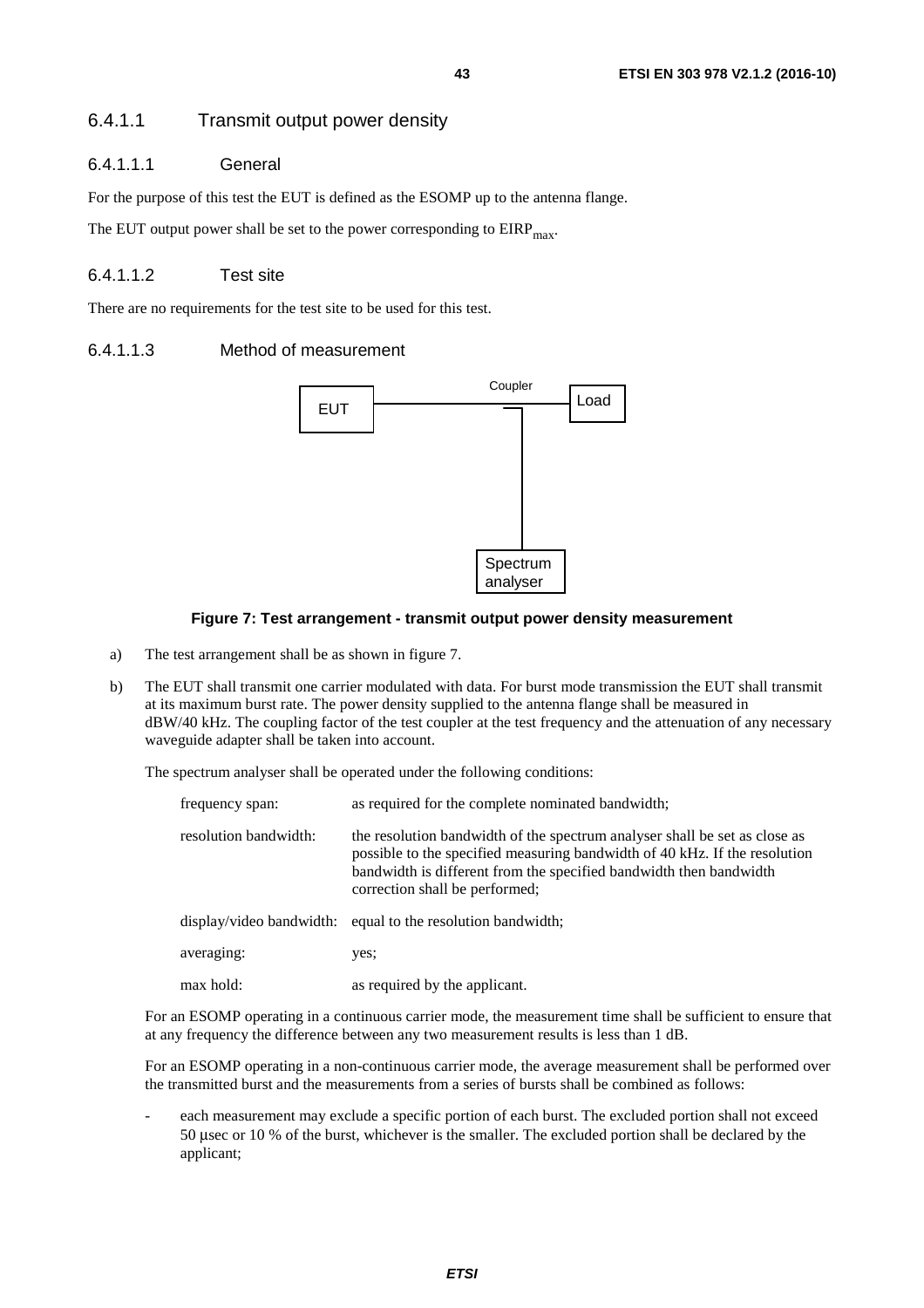- the measurements from several bursts shall be averaged to give a final measurement result. The number of bursts that are averaged shall be sufficient to ensure that the difference between any two final measurement results is less than 1 dB.
- c) The measurement shall be made at the occupied bandwidth and  $EIRP<sub>max</sub>$  that produces the highest emission density in the frequency band. The selected configuration(s) shall be recorded in the test report.

### 6.4.1.2 Antenna transmit gain

#### 6.4.1.2.1 General

For the purpose of the present document, the antenna transmit gain is defined as the ratio, expressed in decibels (dBi), of the power that would have to be supplied to the reference antenna, i.e. an isotropic radiator isolated in space, to the power supplied to the antenna being considered, so that they produce the same field strength at the same distance in the same direction. Unless otherwise specified the gain is for the direction of maximum radiation.

For the purpose of this test the EUT is defined as the antenna and its flange. The antenna may include the reflector(s), feed, support struts and an enclosure of equal weight/distribution to any electrical equipment normally housed with the feed at the antenna focal point.

The applicant shall declare the operating frequency range of the EUT. For the tests in this clause the following test frequencies shall be defined:

- Test Frequency A the low test frequency shall be the middle of the lowest carrier in operating frequency range;
- Test Frequency B the mid-range test frequency shall be the middle of the carrier that includes (or is adjacent to) the middle of the operating range; and
- Test Frequency C the high test frequency shall be the middle of the highest carrier in the operating range.

### 6.4.1.2.2 Test site

This test shall be performed on either an outdoor far-field test site, compact test range or near-field scanner.

### 6.4.1.2.3 Method of measurement



**Figure 8: Test arrangement - antenna transmit gain measurement** 

a) The test arrangement shall be as shown in figure 8 with the EUT connected to the test receiver. A signal proportional to the angular position from the servo mechanism shall be applied to the X-axis and the signal level from the test receiver shall be applied to the Y-axis of the plotter.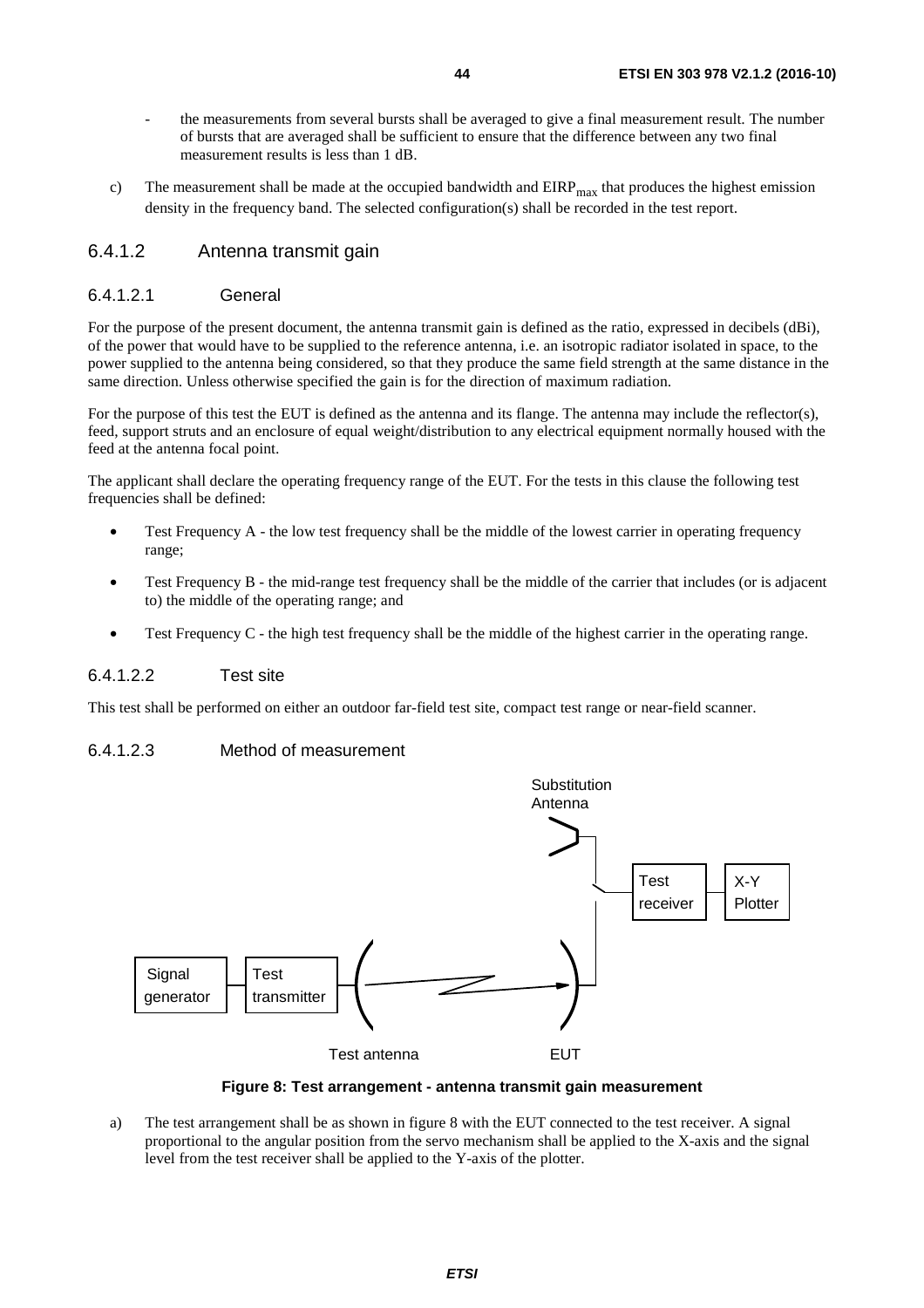- b) A test signal at Test Frequency B shall be transmitted by the test transmitter through the test antenna. The E-plane shall be vertical. The EUT antenna main beam axis shall be aligned with the main beam axis of the test transmitter. The polarizer of the EUT antenna shall be rotated and adjusted such that the E-plane coincides with the E-plane of the test transmitter.
- c) The EUT shall be aligned to maximize the received signal and the X-Y plotter adjusted to give the maximum reading on the chart.
- d) The EUT shall be driven in azimuth in one direction through 10°.
- e) The pattern measurement is then obtained by driving the EUT in azimuth back through boresight to  $10^{\circ}$  the other side with the plotter recording the results.
- f) The EUT shall be replaced by the substitution antenna and the received signal level maximized.
- g) This level shall be recorded on the X-Y plotter.
- h) The substitution antenna shall be driven in azimuth as in d) and e).
- i) The gain of the EUT shall be calculated from:

$$
G_{EUT} = L_1 - L_2 + C
$$

where:

 $G<sub>EUT</sub>$  is the gain of the EUT (dBi);

 $L_1$  is the peak level obtained with the EUT (dB);

 $L<sub>2</sub>$  is the peak level obtained with the substitution antenna (dB);

C is the calibrated gain of the substituted antenna at the test frequency (dBi).

- j) The tests in c) to i) shall be repeated with the frequency changed to Test Frequency A.
- k) The tests in c) to i) shall be repeated with the frequency changed to Test Frequency C.
- l) The tests in b) to k) may be performed simultaneously.

### 6.4.1.3 Antenna transmit radiation patterns

### 6.4.1.3.1 General

For the purposes of the present document, the antenna transmit radiation patterns are diagrams relating field strength to the angle of the direction pointed by the antenna at a constant large distance from the antenna.

For the purpose of this test, the EUT is defined as the antenna and its flange. The antenna includes the reflector(s), feed, support struts and an enclosure of equal weight/distribution to any electrical equipment normally housed with the feed at the antenna focal point.

#### 6.4.1.3.2 Test site

This test shall be performed on either an outdoor far-field test site, compact test range or near-field scanner.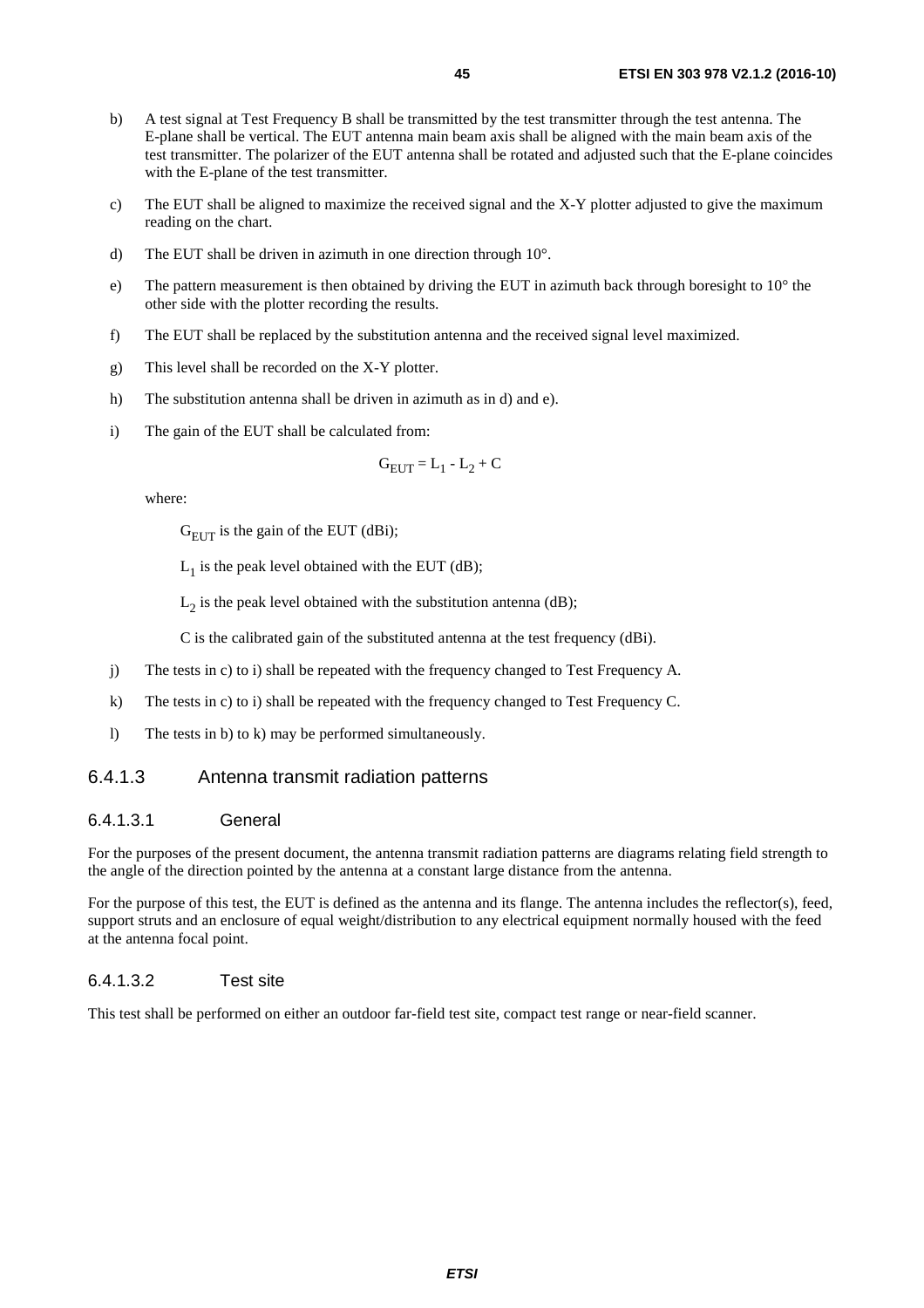



#### **Figure 9: Test arrangement - antenna transmit radiation pattern measurement**

#### 6.4.1.3.4 Co-polar radiation pattern - azimuth

- a) The test arrangement shall be as shown in figure 9 with the EUT connected to the test receiver. A signal proportional to the angular position from the servo mechanism shall be applied to the X-axis and the signal level from the test receiver shall be applied to the Y-axis of the plotter.
- b) The frequency of the test signal shall be set to Test Frequency B.
- c) The initial E-plane of the test signal radiated by the test transmitter through its antenna shall be vertical for linear polarization or left hand for circular polarization antennas. The EUT antenna main beam axis shall be aligned with the main beam axis of the test transmitter. For linear polarization the polarizer of the EUT antenna shall be rotated and adjusted such that its E-plane coincides with the E-plane of the test transmitter. Precise co-polar peaking of the polarization shall be done by observing the cross-polar minimum (fine adjustment).
- d) The EUT shall be aligned to maximize the received signal and the X-Y plotter adjusted to give the maximum reading on the chart.
- e) The EUT shall be driven in azimuth to -180°.
- f) The transmit pattern measurement is then obtained by driving the EUT in azimuth from  $-180^\circ$  to  $+180^\circ$  with the plotter recording the results.
- g) The tests in d) to f) shall be repeated with the frequency changed to Test Frequency A.
- h) The tests in d) to f) shall be repeated with the frequency changed to Test Frequency C.
- i) The tests in b) to h) may be performed simultaneously.
- j) The tests in d) to i) shall be repeated with the E-plane of the test signal being horizontal or right hand circular as appropriate. The frequency of the test signal shall be set to Test Frequency B. For linear polarization the polarizer of the EUT antenna shall be rotated and adjusted such that its E-plane coincides with the E-plane of the test transmitter (giving the minimum cross-polar receive signal). Precise co-polar peaking of the polarization shall be done by observing the cross-polar minimum.

#### 6.4.1.3.5 Co-polar radiation pattern - elevation

- a) The test arrangement shall be as shown in figure 9 with the EUT connected to the test receiver. A signal proportional to the angular position from the servo mechanism shall be applied to the X-axis and the signal level from the test receiver shall be applied to the Y-axis of the plotter.
- b) The frequency of the test signal shall be set to Test Frequency B.
- c) The initial E-plane of the test signal radiated by the test transmitter through its antenna shall be vertical for linear polarization or left-hand for circular polarization antennas. The EUT antenna main beam axis shall be aligned with the main beam axis of the test transmitter. For linear polarization the polarizer of the EUT antenna shall be rotated and adjusted such that its E-plane coincides with the E-plane of the test transmitter. Precise co-polar peaking of the polarization shall be done by observing the cross-polar minimum (fine adjustment).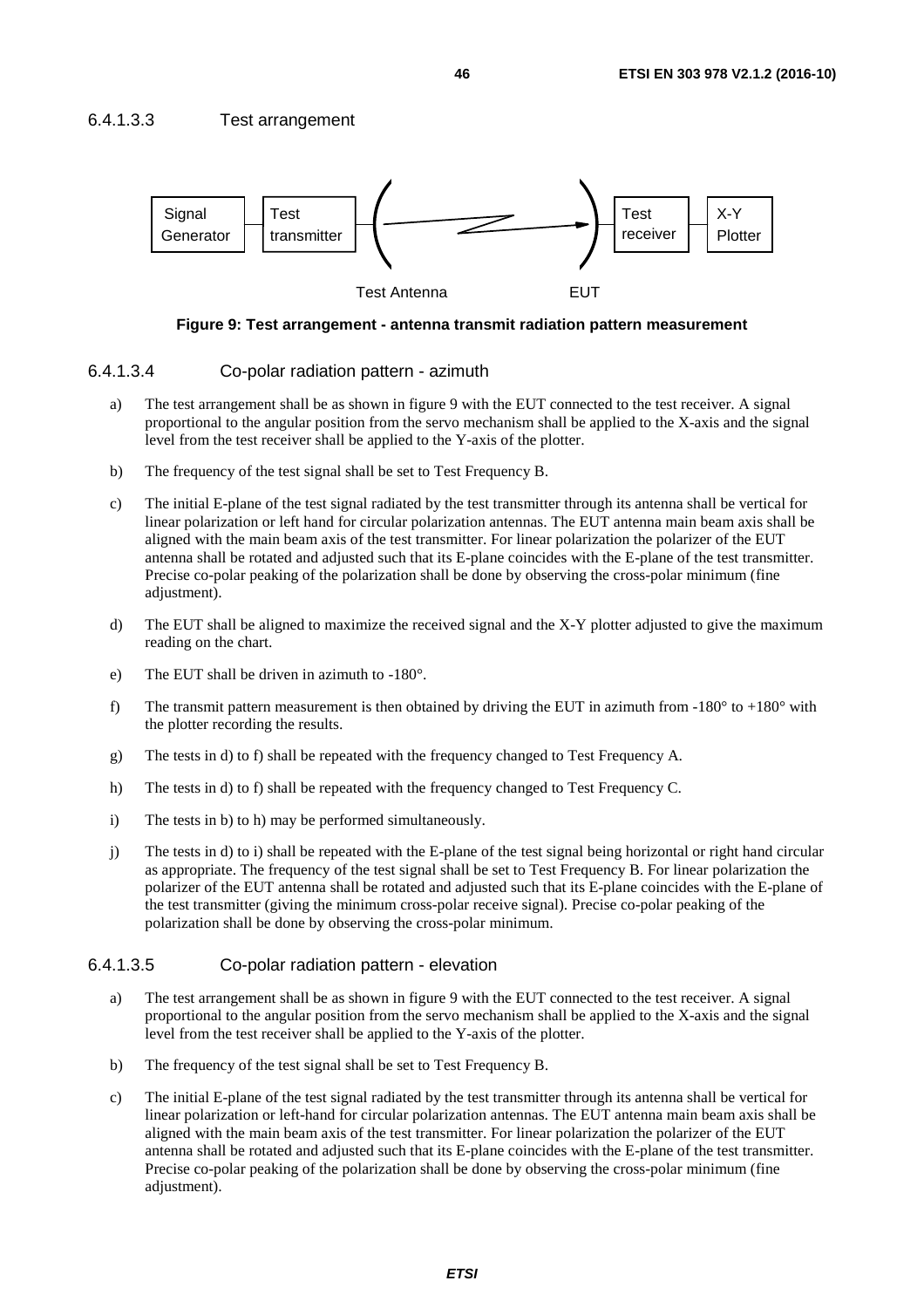- d) The EUT shall be aligned to maximize the received signal and the X-Y plotter adjusted to give the maximum reading on the chart.
- e) The EUT shall be driven in elevation to -1°.
- f) The transmit pattern measurement is then obtained by driving the EUT in elevation from  $-1^\circ$  to a maximum elevation angle which is equal or less than 70° as declared by the applicant with the plotter recording the results.
- g) The tests in d) to f) shall be repeated with the frequency changed to Test Frequency A.
- h) The tests in d) to f) shall be repeated with the frequency changed to Test Frequency C.
- i) The tests in b) to h) may be performed simultaneously.
- j) The tests in d) to i) shall be repeated with the E-plane of the test signal being horizontal. The frequency of the test signal shall be set to Test Frequency B. For linear polarization the polarizer of the EUT antenna shall be rotated and adjusted such that its E-plane coincides with the E-plane of the test transmitter. The EUT antenna main beam axis shall be aligned with the main beam axis of the test transmitter. Precise co-polar peaking of the polarization plane shall be done by observing the cross-polar minimum.

#### 6.4.1.3.6 Cross-polar radiation pattern - azimuth

- a) The test arrangement shall be as shown in figure 9 with the EUT connected to the test receiver. A signal proportional to the angular position from the servo mechanism shall be applied to the X-axis and the signal level from the test receiver shall be applied to the Y-axis of the plotter.
- b) The frequency of the test signal shall be set to Test Frequency B.
- c) The initial E-plane of the test signal radiated by the test transmitter through its antenna shall be vertical for linear polarization or left-hand for circular polarization antennas. The EUT antenna main beam axis shall be aligned with the main beam axis of the test transmitter. For linear polarization the polarizer of the EUT antenna shall be rotated and adjusted such that its E-plane is orthogonal to the E-plane of the test transmitter. Precise fine adjustment of the polarization plane shall be done by observing the cross-polar minimum.
- d) In order to adjust the X-Y plotter giving the maximum reading on the chart the boresight co-polar receive signal shall be used.
- e) The EUT shall be driven in azimuth to  $-10^{\circ}$ .
- f) The transmit pattern measurement is then obtained by driving the EUT in azimuth from  $-10^{\circ}$  to  $+10^{\circ}$  with the plotter recording the results.
- g) The tests in d) to f) shall be repeated with the frequency changed to Test Frequency A.
- h) The tests in d) to f) shall be repeated with the frequency changed to Test Frequency C.
- i) The tests in b) to h) may be performed simultaneously.
- j) The tests in d) to i) shall be repeated with the E-plane of the test signal being horizontal or right hand circular as appropriate. The frequency of the test signal shall be set to Test Frequency B. The EUT antenna main beam axis shall be aligned with the main beam axis of the test transmitter. For linear polarization the polarizer of the EUT antenna shall be rotated and adjusted such that its E-plane is orthogonal with the E-plane of the test transmitter. Precise fine adjustment of the polarization plane shall be done by observing the cross-polar minimum.

### 6.4.1.3.7 Cross-polar radiation pattern - elevation

- a) The test arrangement shall be as shown in figure 9 with the EUT connected to the test receiver. A signal proportional to the angular position from the servo mechanism shall be applied to the X-axis and the signal level from the test receiver shall be applied to the Y-axis of the plotter.
- b) The frequency of the test signal shall be set to Test Frequency B.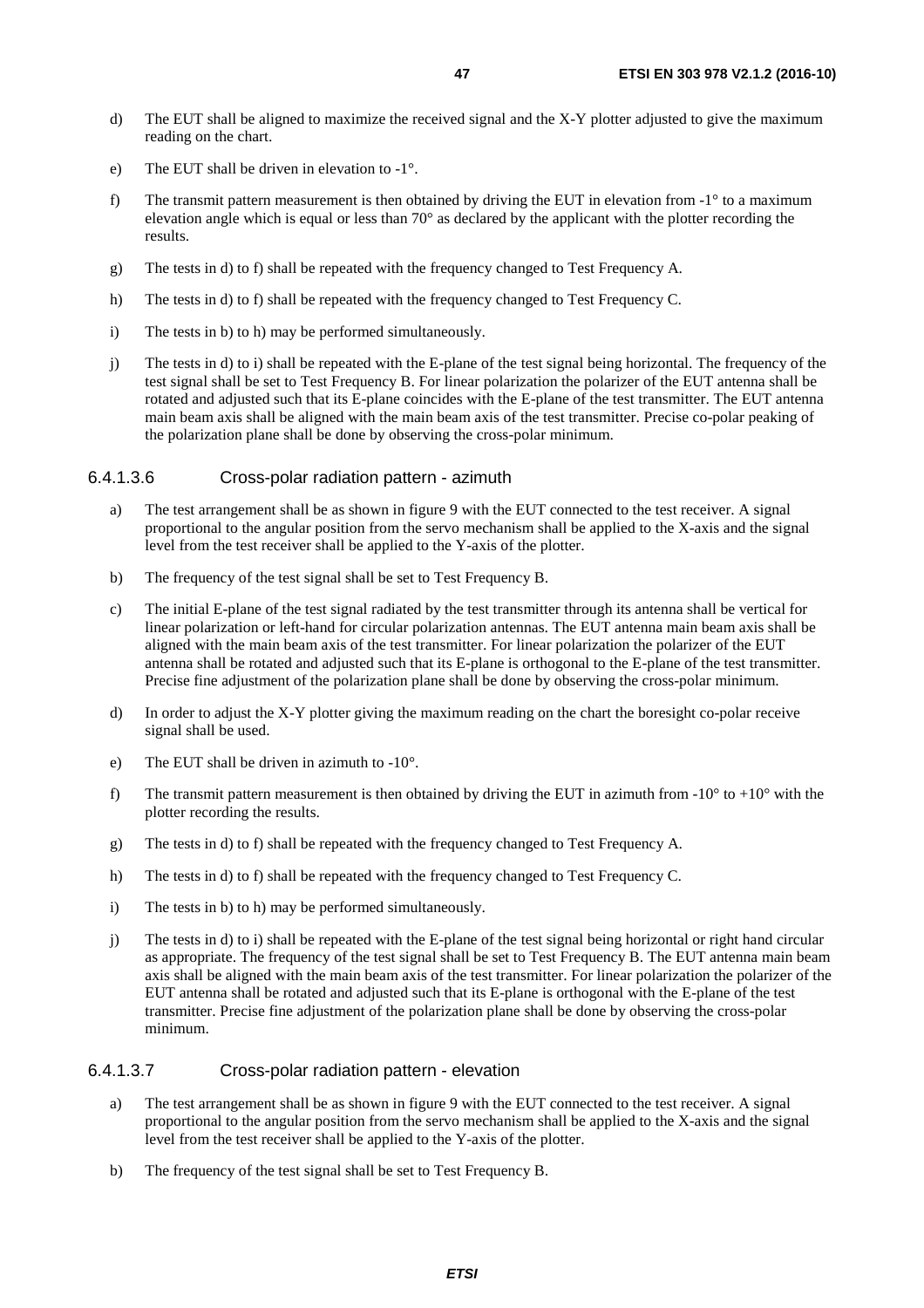- c) The initial E-plane of the test signal radiated by the test transmitter through its antenna shall be vertical for linear polarization or left hand for circular polarization antennas. The EUT antenna main beam axis shall be aligned with the main beam axis of the test transmitter. For linear polarization the polarizer of the EUT antenna shall be rotated and adjusted such that its E-plane is orthogonal to the E-plane of the test transmitter. Precise fine adjustment of the polarization plane shall be done by observing the cross-polar minimum.
- d) In order to adjust the X-Y plotter giving the maximum reading on the chart the boresight co-polar receive signal shall be used.
- e) The EUT shall be driven in elevation to -1°.
- f) The transmit pattern measurement is then obtained by driving the EUT in elevation from  $-1^\circ$  to  $+10^\circ$  with the plotter recording the results.
- g) The tests in d) to f) shall be repeated with the frequency changed to Test Frequency A.
- h) The tests in d) to f) shall be repeated with the frequency changed to Test Frequency C.
- i) The tests in b) to h) may be performed simultaneously.
- j) The tests in d) to i) shall be repeated with the E-plane of the test signal being horizontal or right hand circular as appropriate. The frequency of the test signal shall be set to Test Frequency B. The EUT antenna main beam axis shall be aligned with the main beam axis of the test transmitter. The polarizer of the EUT antenna shall be rotated and adjusted such that its E-plane is orthogonal with the E-plane of the test transmitter. Precise fine adjustment of the polarization plane shall be done by observing the cross-polar minimum.

## 6.4.2 Computation of results

The results shall be computed by producing a "mask" to the specified limits with the reference level being equal to the sum of the transmitter output power density and the gain of the antenna. This reference shall then be placed on the maximum point of the plots obtained from the transmit radiation pattern measurements, so as to ascertain that the off-axis EIRP density is within the mask, and thus conforming to the present document.

## 6.5 Carrier suppression

## 6.5.1 Test method

For the purposes of this test, the EUT shall transmit one carrier modulated continuously, or at its maximum burst rate where applicable, centred on the middle frequency of the operating frequency band as declared by the applicant. The "transmission disabled state" shall be obtained by use of the NCF or an STE, if required. For conducted measurements the maximum residual carrier power density within the nominated bandwidth shall be measured and added to the antenna on-axis gain. For radiated measurements the maximum residual EIRP density within the nominated bandwidth shall be measured and recorded. If the results obtained are within the limit given in clause 4.2.5.2, then the EUT shall be declared compliant with the requirements.

## 6.6 Antenna pointing

### 6.6.1 General

The antenna pointing test method is designed to verify the ability of the EUT to detect and correctly respond to pointing errors that exceed the threshold,  $\delta\phi_{\rm max}$ , declared by the applicant as required in clauses 4.2.6.1 and 4.2.6.2.

For the purpose of these tests the EUT is the ESOMP with its antenna.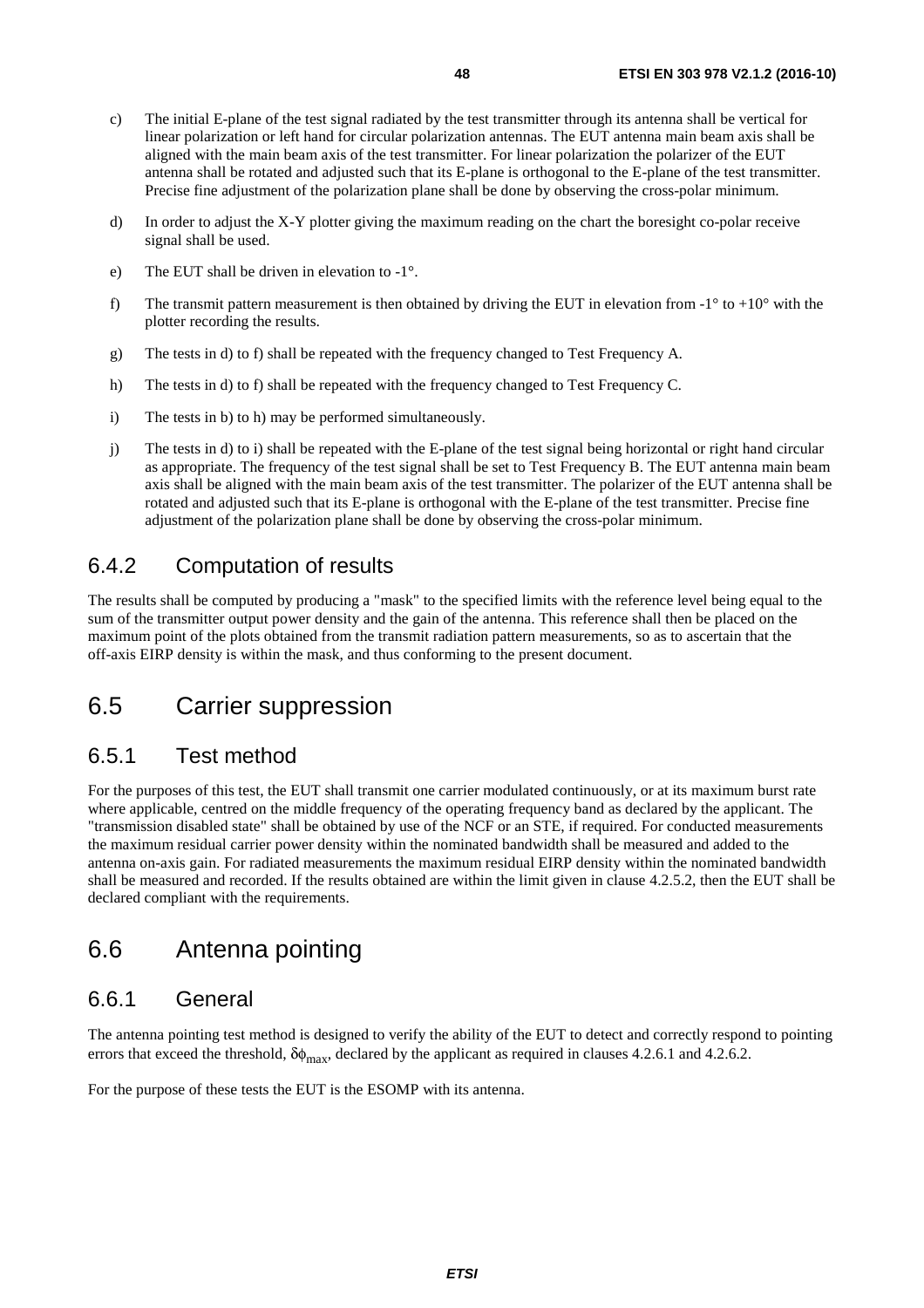## 6.6.2 Test method

There shall be a means for measuring and analysing true pointing error values declared by the applicant. The means of measuring and analysing pointing errors shall be included in the test report.

There shall be a means of inducing pointing errors that exceed the threshold declared by the applicant. Pointing errors shall be induced in at least two orthogonal directions; but not necessarily during the same test sequence. The means of inducing pointing errors shall be included in the test report.

It shall be verified that the EUT correctly detects that the induced pointing error has exceeded the pointing error threshold and enters the "Carrier-off" radio state no later than T seconds after the pointing error threshold is exceeded, where T is the response time declared by the applicant.

After the pointing error has been decreased below the pointing error threshold, it shall be verified that the EUT does not re-enter the "Carrier-on" radio state for at least  $2 \times T$  seconds.

The tests shall be repeated a sufficient number of times to ensure the statistical reliability of pointing error detection and response time measurements.

## 6.7 Polarization angle alignment capability

### 6.7.0 General

The polarization angle alignment test method is designed to verify the ability of the EUT to detect and correct polarization alignment errors as required in clauses 4.2.6.1 and 4.2.6.2.

For the purpose of these tests the EUT is the ESOMP with its antenna.

## 6.7.1 Test method

The applicant shall declare the methodology used to test and verify compliance with the requirements for polarization alignment.

## 6.8 Cessation of emissions of the ESOMP

## 6.8.0 General

There shall be a means of simulating a condition where cessation of emissions is required. The spectrum analyser or the oscilloscope may be used to measure the time difference between the occurrence of the condition and the cessation of emissions. In all test methods, it shall be verified that the time difference does not exceed 1 second as specified in clause 4.2.7.2.3.

Where the EUT adds an operational margin around areas where cessation of emissions is required to account for the position determination accuracy and latency, the test procedure may simulate the actual behaviour of an EUT as its enters into an area where cessation of emissions is required. For example, if the EUT adds a margin of X metres around areas where cessation of emissions is required, then the test may begin with the EUT being simulated at a position more than X metres outside of an area where cessation of emissions is required. The test may then simulate the motion of the EUT towards the area where cessation of emissions is required. In any event, the EUT shall enter the "emission disabled" radio state within 1 second of entering the actual area where cessation of emissions is required.

For the purpose of these tests the EUT is the ESOMP either with, or without its antenna.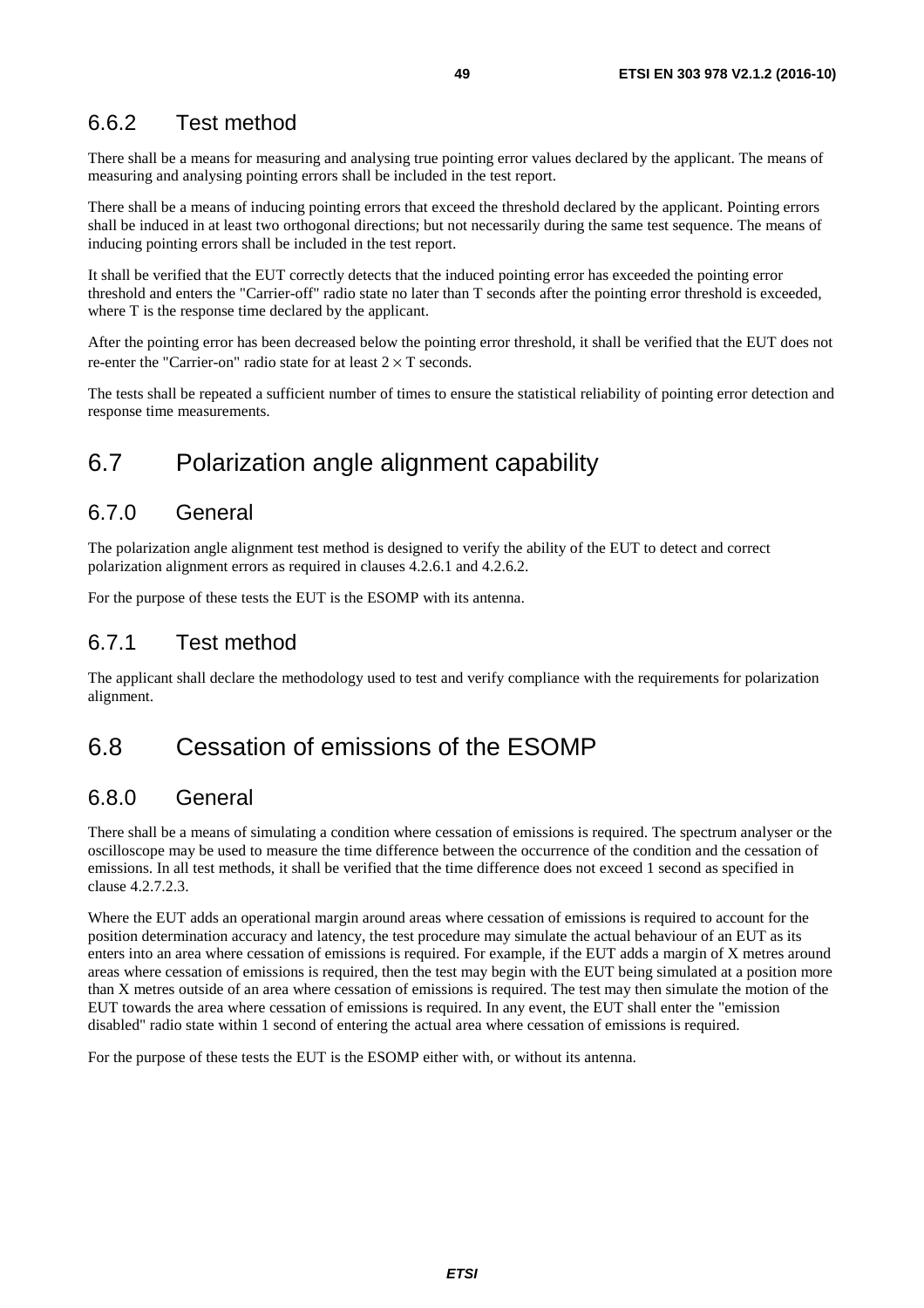## 6.8.1 Test Method

### 6.8.1.1 Required documentation

The applicant shall declare the mode(s) of cessation of emissions implemented in the EUT and the ESOMP interfaces involved in the cessation of emissions as specified in clause 4.2.7.2.1.

The applicant shall demonstrate by documentary evidence compliance with specification 2 in clause 4.2.7.2.2 for the determination of the conditions under which the ESOMP shall cease emissions.

### 6.8.1.2 Cessation of emissions from the "Transmission enabled" state

- a) The EUT shall be set in the "Transmission enabled" ESOMP state.
- b) The EUT shall be set in the "Carrier on" radio state.
- c) A condition requiring the cessation of emission shall be initiated either by the STE or the EUT.
- d) It shall be verified that the EUT enters the "Emissions disabled" radio state.
- e) In order to verify that the EUT is in the "Transmission disabled" ESOMP state, it shall be verified that the EUT remains in the "Emissions disabled" radio state when the EUT is requested to transmit data.

### 6.8.1.3 Cessation of emission from the "Transmission disabled" state

- a) The EUT shall be set in the "Transmission disabled" state.
- b) A condition requiring the cessation of emission shall be initiated either by the STE or the EUT.
- c) In order to verify that the EUT remains in the "Transmission disabled" ESOMP state, it shall be verified that the EUT remains in the "Emissions disabled" radio state when the EUT is requested to transmit data.
- d) The STE shall send a TxE command to the EUT.
- e) In order to verify that the EUT remains in the "Transmission disabled" ESOMP state, it shall be verified that the EUT remains in the "Emissions disabled" radio state when the EUT is requested to transmit data.
- f) The STE shall send a TxD command to the EUT.
- g) The condition requiring the cessation of emissions shall be removed.
- h) In order to verify that the EUT remains in the "Transmission disabled" ESOMP state, it shall be verified that the EUT remains in the "Emissions disabled" radio state when the EUT is requested to transmit data.

### 6.8.1.4 Cessation of emission from the "Initial Phase" state

### 6.8.1.4.1 EUTs transmitting initial bursts

This applies only to EUTs transmitting initial bursts (i.e. where "Initial phase-BurstOn" and "Initial phase-BurstOff" are implemented).

- a) The EUT shall be set in "Initial phase-BurstOn" state.
- b) The STE shall not send the TxE command and the EUT shall be allowed to cycle between "Initial phase-BurstOn" and "Initial phase-BurstOff" as it would under normal operations.
- c) A condition requiring the cessation of emission shall be initiated either by the STE or the EUT.
- d) It shall be verified that the EUT enters the "Emissions disabled" radio state.
- e) In order to verify that the EUT is in the "Initial phase-Standby" ESOMP state, it shall be verified that the EUT remains in the "Emissions disabled" radio state when the EUT is requested to transmit data.
- f) The STE shall send a TxE command to the EUT.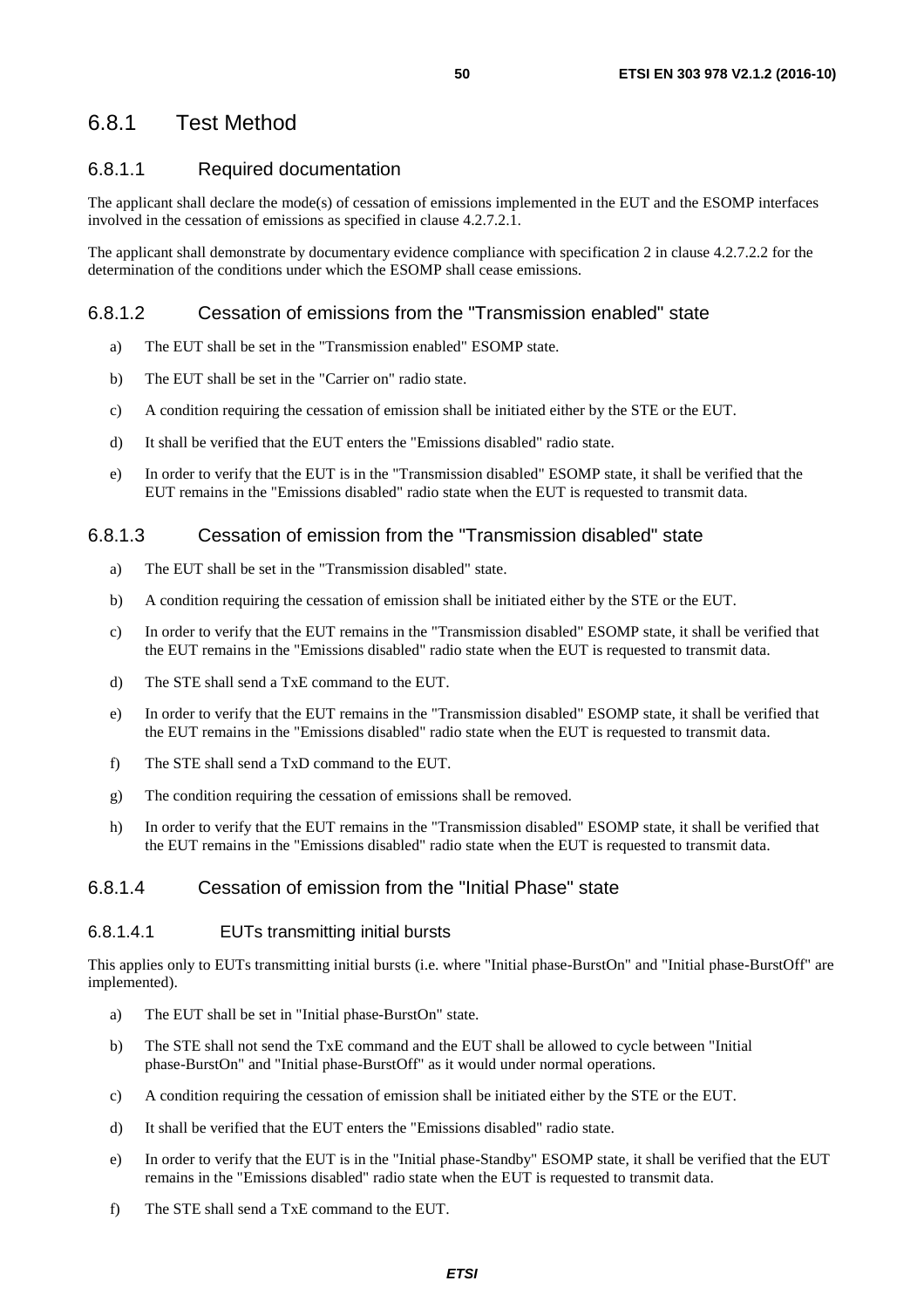- g) In order to verify that the EUT remains in the "Initial phase-Standby" ESOMP state or enters the "Transmission disabled" ESOMP state, it shall be verified that the EUT remains in the "Emissions disabled" radio state when the EUT is requested to transmit data.
- h) Repeat the test steps a) through g) using a TxD command in step f) instead of the TxE command.

#### 6.8.1.4.2 EUTs not transmitting initial bursts

This applies only to EUTs that do not transmit initial bursts (i.e. where only "Initial phase-Standby" is implemented).

- a) The EUT shall be set in "Initial phase-Standby" ESOMP state.
- b) The STE shall not send the TxE command to maintain the EUT in "Initial phase-Standby" ESOMP state.
- c) A condition requiring the cessation of emission shall be initiated either by the STE or the EUT.
- d) In order to verify that the EUT remains in the "Initial phase-Standby" ESOMP state, it shall be verified that the EUT remains in the "Emissions disabled" radio state when the EUT is requested to transmit data.
- e) The STE shall send a TxE command to the EUT.
- f) In order to verify that the EUT remains in the "Initial phase-Standby" ESOMP state or enters the "Transmission disabled" ESOMP state, it shall be verified that the EUT remains in the "Emissions disabled" radio state when the EUT is requested to transmit data.
- g) Repeat the test steps a) through f) using a TxD command in step e) instead of the TxE command.

#### 6.8.1.5 "Single action" means of cessation of emissions

- a) It shall be verified that there is a "single action" means of ceasing emissions of the EUT (e.g. the switch thrown).
- b) The EUT shall be set in the "Transmission enabled" ESOMP state.
- c) The EUT shall be set in the "Carrier on" radio state.
- d) The "single action" means of cessation of emissions shall be activated.
- e) It shall be verified that the EUT enters the "Emissions disabled" radio state.
- f) In order to verify that the EUT is in the "Transmission disabled" ESOMP state, it shall be verified that the EUT remains in the "Emissions disabled" radio state when the EUT is requested to transmit data.
- g) The STE shall send a TxE command to the EUT.
- h) In order to verify that the EUT remains in the "Transmission disabled" ESOMP state, it shall be verified that the EUT remains in the "Emissions disabled" radio state when the EUT is requested to transmit data.
- i) The EUT shall be switched off and then switched on and the EUT shall enter the "Initial phase" ESOMP state without receiving a TxE from the STE.
- j) The "single action" means of cessation of emissions shall be activated.
- k) The STE shall send a TxE command to the EUT.
- l) In order to verify that the EUT remains in the "Initial phase" ESOMP state or enters the "Transmission disabled" ESOMP state, it shall be verified that the EUT remains in the "Emissions disabled" radio state when the EUT is requested to transmit data.
- m) The EUT shall be switched off and then switched on and the EUT shall enter the "Initial phase" ESOMP state without receiving a TxE from the STE.
- n) The STE shall send a TxD command to the EUT so that it enters the "Transmission disabled" ESOMP state.
- o) The "single action" means of cessation of emissions shall be activated.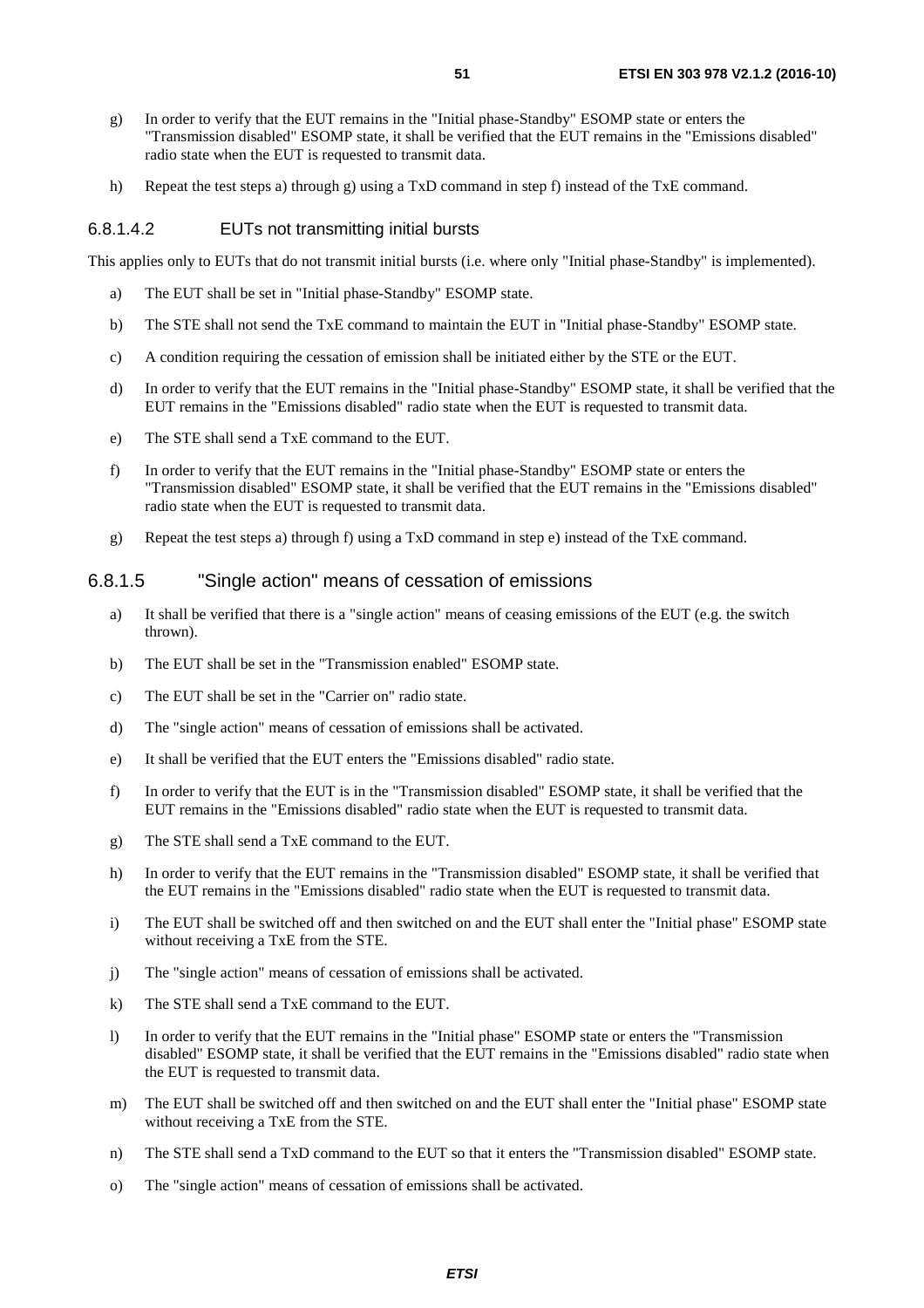- p) The STE shall send a TxE command to the EUT.
- q) In order to verify that the EUT remains in the "Transmission disabled" ESOMP state, it shall be verified that the EUT remains in the "Emissions disabled" radio state when the EUT is requested to transmit data.

### 6.8.1.6 Fault conditions

The applicant shall declare the means of generating fault conditions.

- a) The EUT shall be set in the "Transmission enabled" ESOMP state.
- b) The EUT shall be set in the "Carrier on" radio state.
- c) A fault condition requiring the cessation of emission shall be generated either by the STE or directly on the EUT.
- d) It shall be verified that the EUT enters the "Emissions disabled" radio state as long as the fault condition persists.
- e) Steps a) through d) shall be repeated for each fault condition declared by applicant.

## 6.9 Identification of ESOMP

## 6.9.1 Test arrangement

The test shall be arranged such that EUT can determine its own location, or if external means are employed, the test shall be arranged so that the EUT can be located by the means declared by the applicant. The STE shall be arranged to simulate the NCF. The actual location of the EUT shall be known within the resolution declared by the applicant as required in clause 4.1.3.

## 6.9.2 Test method

- a) The EUT shall be in the "Transmission enabled" state.
- b) The EUT shall report its location to the STE.
- c) The difference between the reported EUT location and actual location of the EUT (as simulated in the test) shall be within twice the resolution declared by the applicant as required in clause 4.1.3.

## 6.10 Control and monitoring functions

## 6.10.0 General

The applicant may modify an ESOMP for the purpose of these tests provided that full documentation is given to prove that the modifications accurately simulate the required test conditions.

The EUT shall transmit at  $EIRP<sub>max</sub>$ .

For the purpose of these tests the EUT is the ESOMP either with, or without its antenna connected.

The measurement of the EIRP spectral density shall be limited within either the nominated bandwidth or to a 10 MHz bandwidth centred on the carrier frequency, whichever is the greater.

## 6.10.1 Test arrangement

The EUT shall be authorized to transmit and shall be in the "Transmission enabled" state at the commencement of each test, unless otherwise stated. The time difference between the command, or failure, and the occurrence of the expected event (e.g. the transmission suppression) shall be measured and recorded.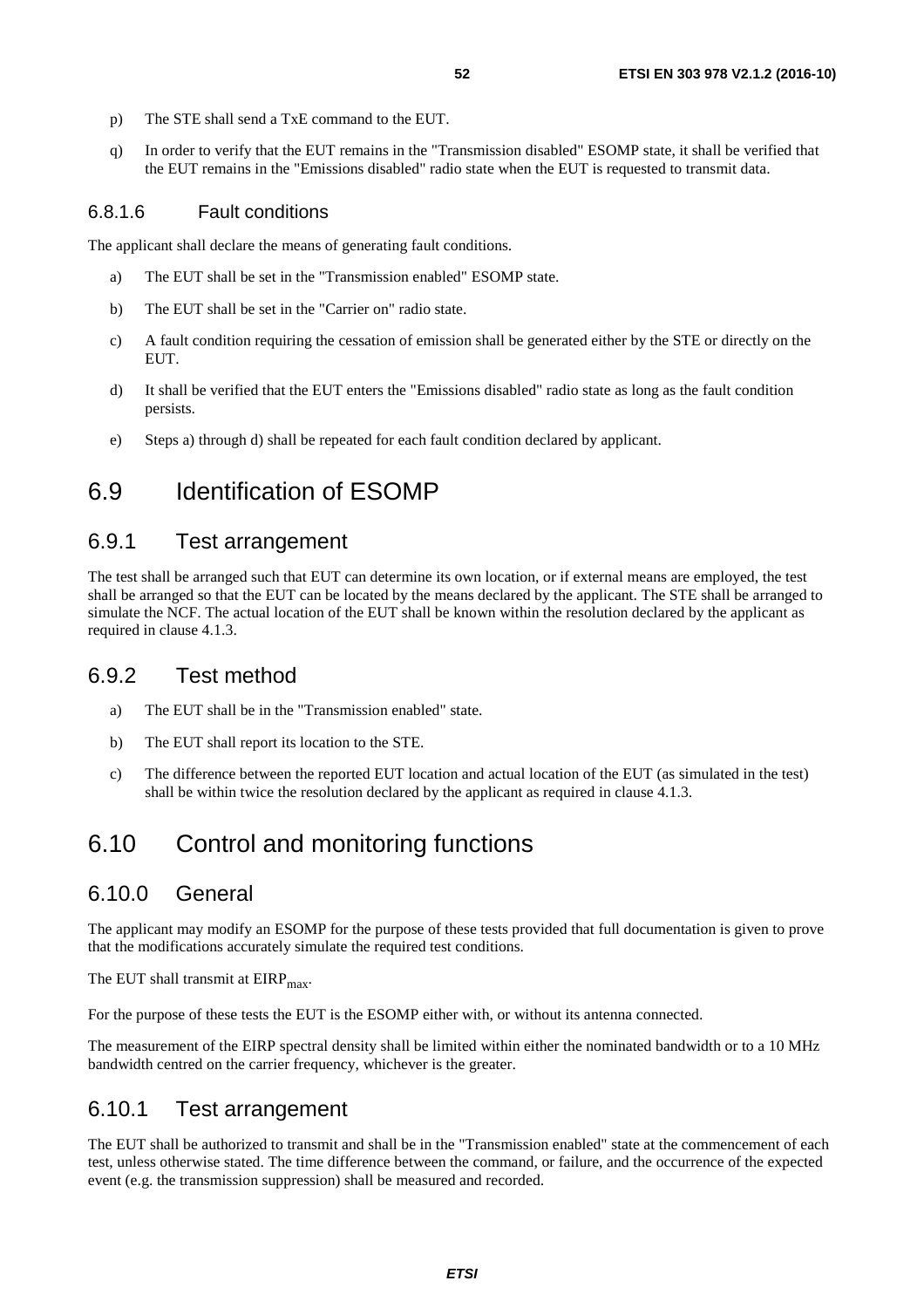### 6.10.2 Processor monitoring- Test method

- a) Each of the processors within the EUT shall, in turn, be caused to fail.
- b) Within 1 second of such failure the EUT shall cease to transmit.
- c) It shall be confirmed that the transmissions have been suppressed within the limits of the "Carrier-off" radio state emission levels.
- d) Within 30 seconds of such failure it shall be confirmed that the transmissions have been suppressed within the limits of the "Emissions disabled" radio state emission levels.
- e) The failed processor shall be restored to normal working condition and the EUT shall restore automatically to normal working before the next processor shall be induced to fail.

## 6.10.3 Transmit subsystem monitoring-Test method

- a) The frequency generation subsystem within the EUT shall be caused to fail in respect of:
	- loss of frequency lock (if applicable);
	- absence of local oscillator (LO) output signal.
- b) Recognition of each failure in turn by the subsystem monitor shall constitute an SMF event.
- c) Within 1 second of such failure the EUT shall cease to transmit.
- d) It shall be observed that the transmissions have been suppressed within the limits of the "Emissions disabled" radio state emission levels.
- e) The failed elements shall be restored to normal working state and the EUT shall be restored to normal working condition before the next induced failure.

## 6.10.4 Power-on/Reset-Test method

- a) The EUT shall be switched off and the STE shall not transmit the CC.
- b) The EUT shall be switched on.
- c) The EUT shall not transmit during and after switching-on, and shall enter the "Non valid" state.

If a manual reset function is implemented the following test shall be performed:

- d) The EUT shall be restored to the "Initial phase" state and the STE shall transmit the CC.
- e) The EUT shall remain in the "Initial phase" state.
- f) The reset function shall be initiated.
- g) The EUT shall enter the "Non valid" state.
- h) The EUT shall be restored to the "Initial phase" state and the STE shall transmit the CC as well as a TxE.
- i) The EUT shall enter the "Transmission enabled" state.
- j) The reset function shall be initiated.
- k) The EUT shall enter the "Non valid" state.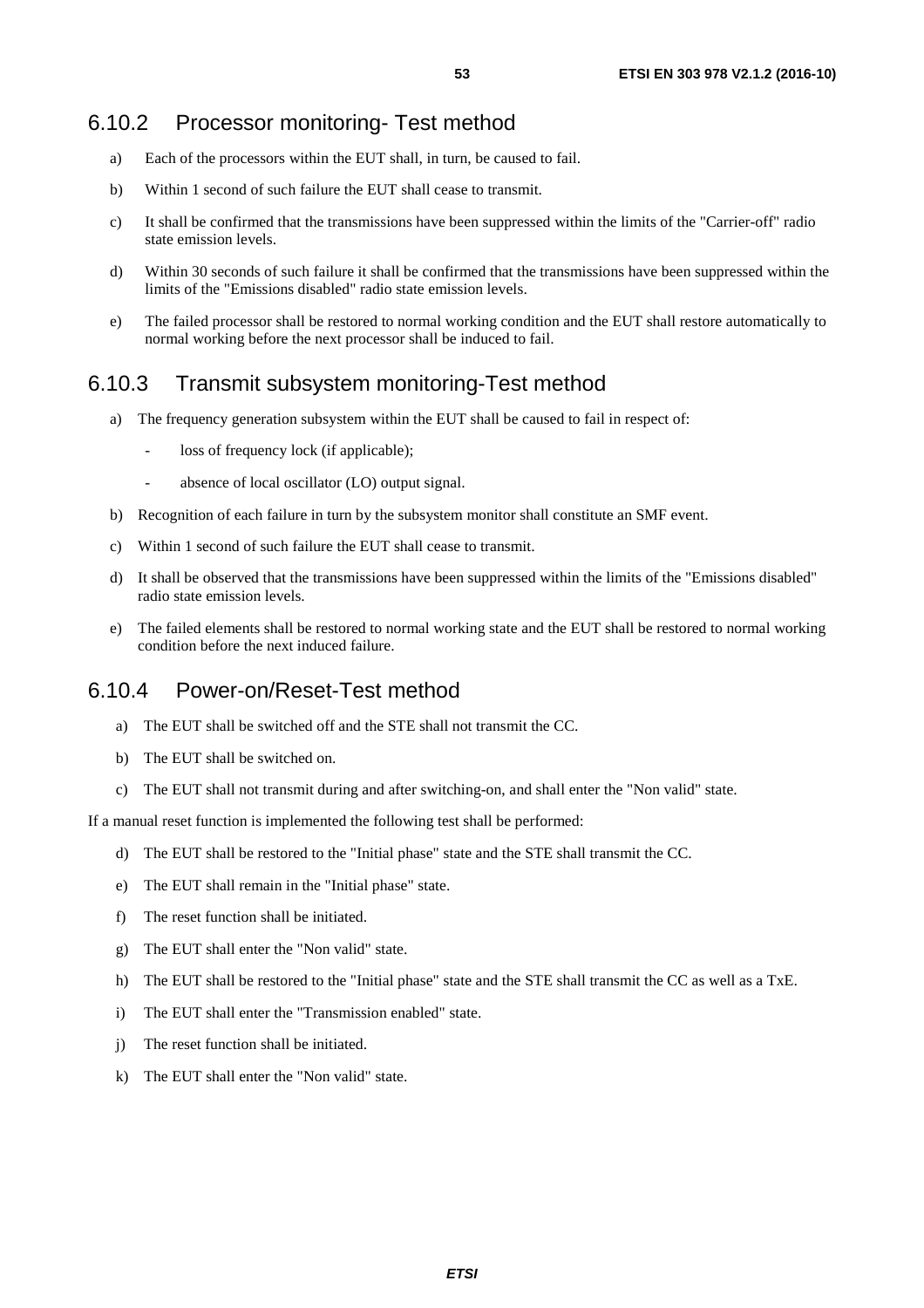## 6.10.5 Control Channel and Response Channel -Test method

For the purposes of these test, the period without correct reception of the CC (T1) shall be as specified in clause 4.2.9.5.2.2.

These test procedures require simulation of the following events:

- The CC has never been received by the EUT after power-on.
- The CC is lost by the EUT after reception of a Transmission Enable command.
- The CC is lost by the EUT without reception of a Transmission Enable command.
- The CC is being lost by the EUT and a call is initiated within the period T1.
- a) Case where the CC has never been received by the EUT after power-on:
	- a1) the EUT shall be switched off and the STE shall not transmit the CC;
	- a2) the EUT shall be switched on;
	- a3) the EUT shall remain in the "Non valid" state.
- b) Case where the CC is lost by the EUT after reception of a Transmission Enable command:
	- b1) the EUT shall be switched-on and the STE shall transmit the CC and a Transmission Enable command;
	- b2) the EUT shall enter the "Initial phase" state and go, if applicable, to the "Transmission enabled" state;
	- b3) a transmission request shall be initiated from the EUT;
	- b4) the STE shall stop transmitting the CC;
	- b5) within the period T1 from event b4), the EUT shall enter the "Non valid" state.
- c) Case where the CC is lost by the EUT without reception of a Transmission Enable command:
	- c1) the EUT shall be switched on and the STE shall transmit the CC;
	- c2) the EUT shall enter the "Initial phase" state;
	- c3) the STE shall stop transmitting the CC;
	- c4) the EUT shall enter in the "Non valid" state not later than T1;
	- c5) a transmission request shall be initiated and the EUT shall remain in the "Non valid" state.
- d) Case where the CC is being lost by the EUT and a call is initiated within the T1 period:
	- d1) the EUT shall be switched on and the STE shall transmit the CC;
	- d2) the STE shall stop transmitting the CC;
	- d3) within the period T1 from d2), a transmission request shall be initiated from the EUT;
	- d4) the EUT may transmit but within the T1 period the EUT shall enter the "Non valid" state.

### 6.10.6 Network Control commands-Test method

The tests shall be performed in the following sequence:

- Transmission Enable command;
- Transmission Disable command received in the "Transmission enabled" state:
- Transmission Disable command received in the "Initial phase" state.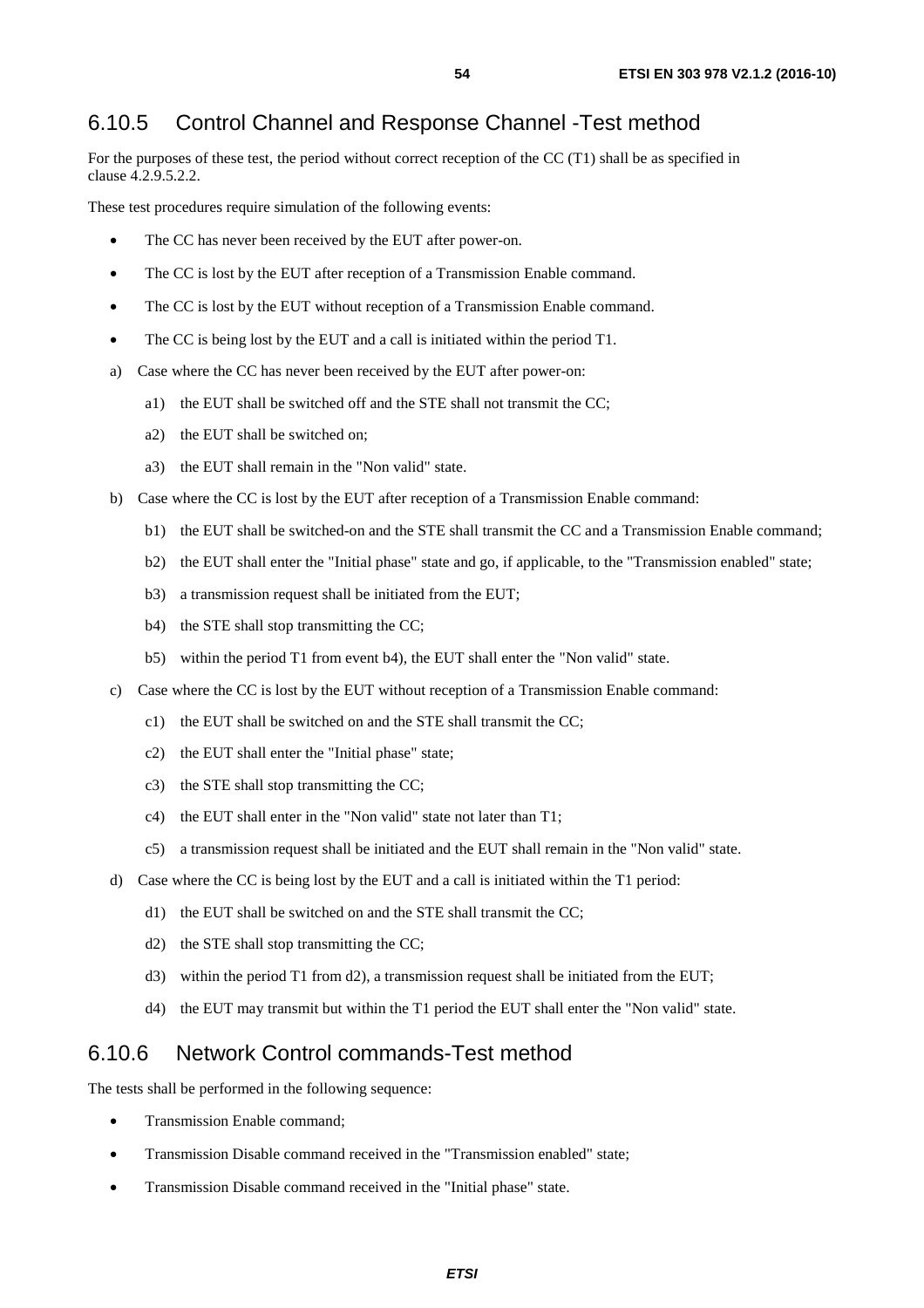- a) Transmission Enable command:
	- a1) the EUT shall be switched-on and the STE shall transmit the CC;
	- a2) the EUT shall enter the "Initial phase" state;
	- a3) a transmission request shall be initiated from the EUT, the EUT shall remain in the "Initial phase" state;
	- a4) the STE shall transmit a transmit enable command to the EUT;
	- a5) a transmission request shall be initiated from the EUT;
	- a6) the EUT shall enter the "Transmission enabled" state and shall transmit.
- b) Transmission Disable command received in the "Transmission enabled" state:
	- b1) continue from a6);
	- b2) the STE shall transmit a disable command to the EUT;
	- b3) the EUT shall enter the "Transmission disabled" state within 1 second;
	- b4) a transmission request shall be initiated from the EUT;
	- b5) the EUT shall remain in the "Transmission disabled" state;
	- b6) the STE shall transmit an enable command;
	- b7) the EUT shall enter either the "Transmission enabled" state or the "Initial phase" state;
	- b8) if the EUT is in the "Transmission enable" state then the test continues with b11);
	- b9) the STE shall transmit a TxE command;
	- b10) the EUT shall enter the "Transmission enable" state;
	- b11) if a transmission request is not active any more than a new transmission request shall be initiated;
	- b12) the EUT shall transmit;
	- b13) the EUT transmission shall be terminated.
- c) Transmission disable command received in the "Initial phase" state:
	- c1) the EUT shall be switched-on and the STE shall transmit the CC;
	- c2) the EUT shall enter the "Initial phase" state;
	- c3) the STE shall transmit a Transmission Disable command to the EUT;
	- c4) the EUT shall enter the "Transmission disabled" state within 1 second;
	- c5) a transmission request shall be initiated from the EUT;
	- c6) the EUT shall remain in the "Transmission disabled" state;
	- c7) the STE shall transmit a Transmission Enable command;
	- c8) the EUT shall enter either the "Transmission enabled" state or the "Initial phase" state;
	- $c$ 9) if the EUT is in the "Transmission enable" state then the test continues with c12);
	- c10) the STE shall transmit a TxE command;
	- c11) the EUT shall enter the "Transmission enable" state;
	- c12) if a transmission request is not active any more than a new transmission request shall be initiated;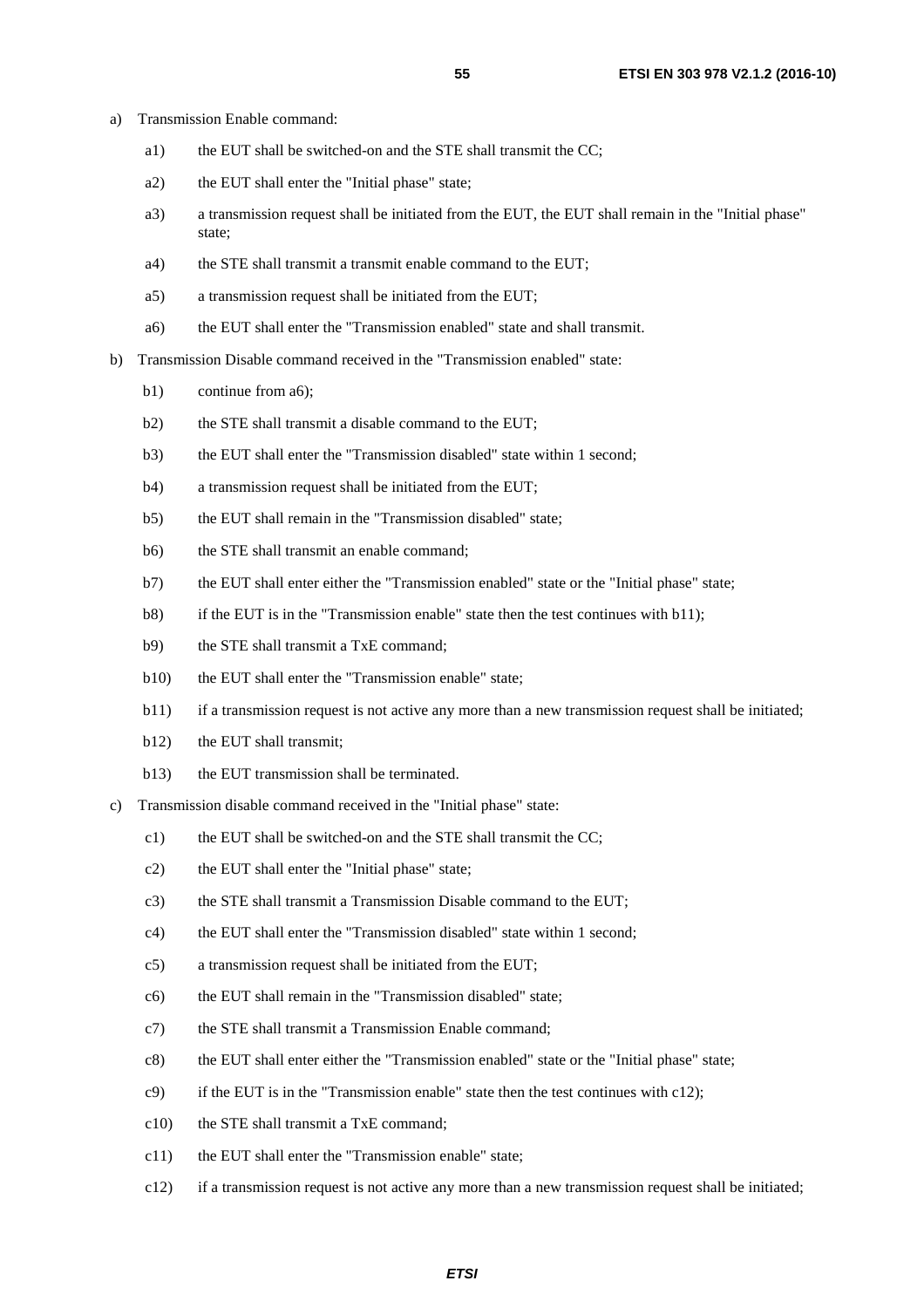- c13) the EUT shall transmit;
- c14) the EUT transmission shall be terminated.

### 6.10.7 Initial burst transmission-Test method

The applicant shall declare the initial burst duration.

The following test shall be performed in sequence:

- a) the EUT shall be switched-off and the STE shall transmit the CC;
- b) the EUT shall be switched-on;
- c) the EUT shall not transmit, except the initial bursts;
- d) it shall be verified that the specifications given in clause 4.2.9.7.2 are fulfilled.

### 6.10.8 Inhibition of transmission-Test method

The applicant shall declare the values for  $IT_{max}$  and  $IT_{trans}$ , as specified in clauses 4.2.6.2.1 and 4.2.9.8.

The receive carrier to the EUT shall be removed:

- a) Within 1 second of such failure the EUT shall cease to transmit.
- b) It shall be observed that the EUT remains in the "Transmission enabled" state and that transmissions have been suppressed within the limits of the "Carrier off" radio state emission levels given in clause 4.2.1.2, table 3.
- c) The receive carrier to the EUT shall be restored within  $IT<sub>max</sub>$ .
- d) It shall be observed that the EUT enters the "Carrier on" radio state and begins transmission within  $IT<sub>trans</sub>$ .
- e) The receive carrier to the EUT shall be removed.
- f) It shall be observed that after  $IT_{\text{max}}$  the EUT enters the "Initial phase" state.

## 6.11 Receive antenna off-axis gain pattern

## 6.11.1 Test method

### 6.11.1.1 Test site

This test shall be performed on either an outdoor far field test site or compact test range. However if the near field scanner technology to convert near field measurements to far field results is proven and sufficiently accurate by reference to tests taken in both regions then antenna measurements may be taken in the near field. Fully automated systems can be used for these tests providing that the results can be proven to be as accurate as if they were done according to the specified method.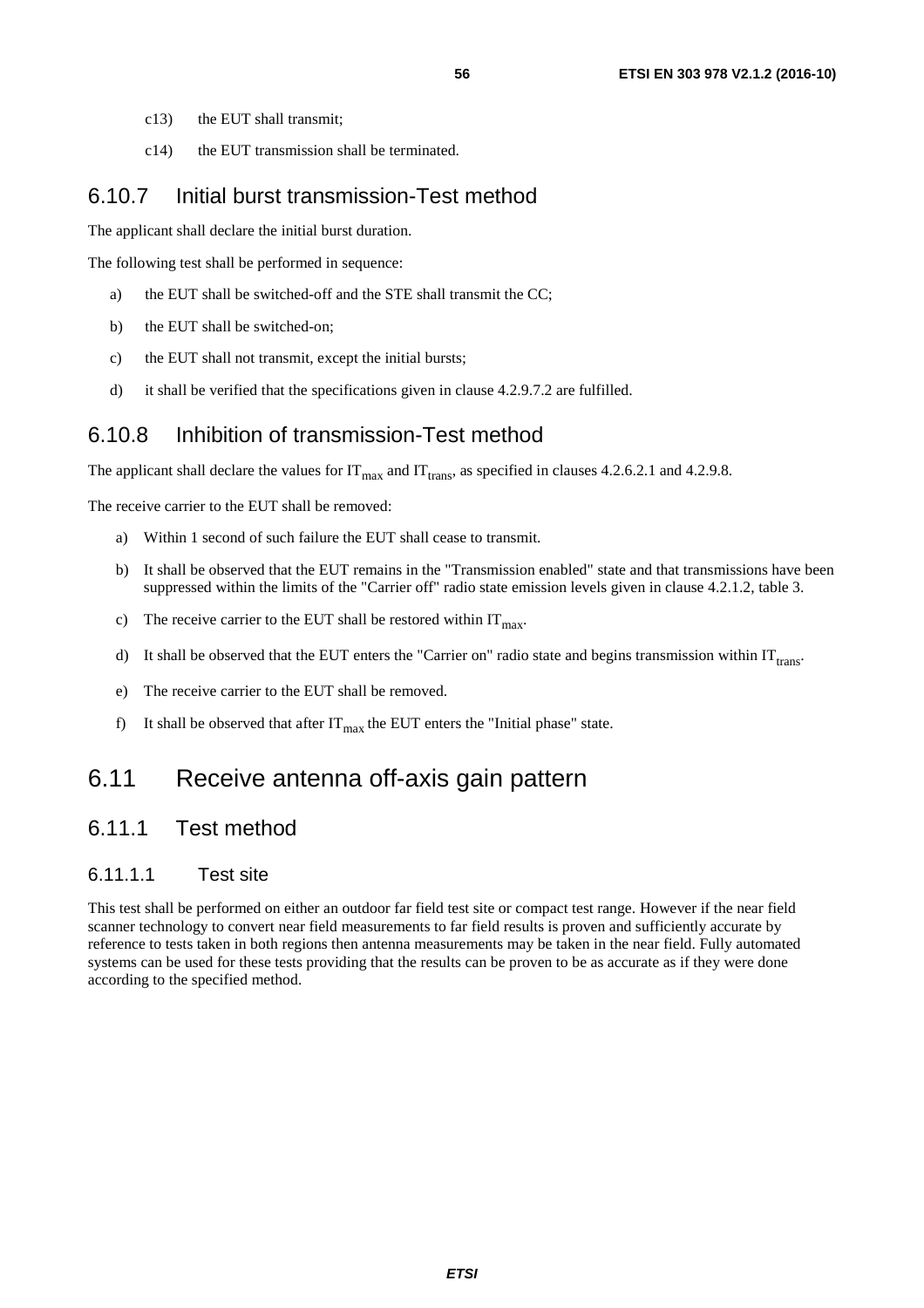### 6.11.1.2 Method of measurement



**Figure 10: Test arrangement - antenna receive pattern measurement** 

- a) The test arrangement shall be as shown in Figure 10 with the EUT connected to the test receiver.
- b) A signal proportional to the angular position from the servo mechanism shall be applied to the X-axis and the signal level from the test receiver shall be applied to the Y-axis of the plotter.
- c) The test frequencies shall be the centre frequency of each applicable frequency range. The E-plane shall be vertical.
- d) The EUT shall be aligned to maximize the received signal level and the X-Y plotter shall be adjusted to give the maximum reading on the chart.
- e) The EUT shall be driven in azimuth through 180°.
- f) The pattern measurement is then obtained by driving the EUT in azimuth through  $360^{\circ}$  with the plotter recording the results.
- g) The tests in b) to e) shall be repeated with the frequency changed to the lower limit of the applicable band as declared by the manufacturer.
- h) The tests in b) to e) shall be repeated with the frequency changed to the upper limit of the applicable band as declared by the manufacturer.
- i) The tests in b) to h) shall be repeated with the frequencies changed to the others specified if the design of the equipment is such that operation is possible, but not necessarily simultaneously, in all bands.
- j) The tests in b) to h) shall be repeated with the test signal being transmitted in the H-plane instead of the E-plane.
- k) The tests in b) to h) shall be repeated with the test signal being transmitted in a plane at  $45^{\circ}$  to the H-plane.
- l) The tests in b) to h) shall be repeated with the test signal being transmitted in a plane at  $90^\circ$  to that in k).
- m) The tests in b) to l) shall be repeated between the angles of φ, and 7° with the EUT rotated through 90°, or the test antenna or the polarization subsystem of the EUT rotated by 90°, to give the cross-polar measurement.

#### 6.11.1.3 Computation

The computation of results shall be carried out by producing a "mask" to the specified limits with the reference level being equal to the gain of the antenna. This reference shall then be placed on the maximum point of the plot obtained from the pattern measurements.

## 6.12 Blocking performance

### 6.12.1 Test method

- a) The output signals of two signal generators shall be combined with equal weight. The combined signal shall be coupled to the LNB input in a reasonable and appropriate way.
- b) A spectrum analyser shall be connected to the LNB output in a way that allows to supply the LNB with power.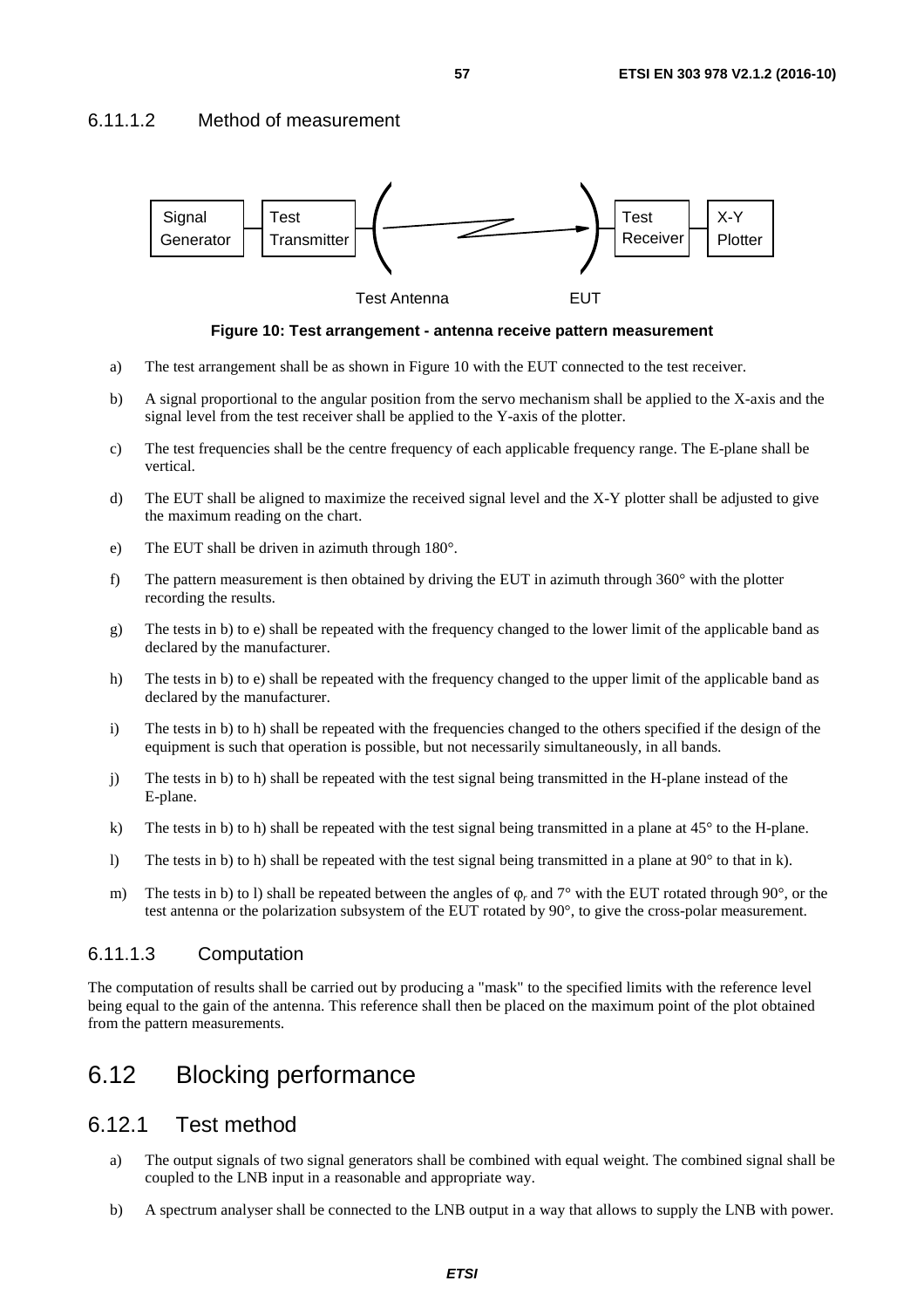- c)  $f_c$  is the center frequency of the receive frequency band.
- d) The first signal generator frequency shall be set to  $f_c$ .
- e) The first signal generator level shall be set to a level in the LNB operational input level range.
- f) The spectrum analyser shall be set for measuring the level of the converted first signal at the LNB output.
- g) The second signal generator frequency shall be set to  $f_c$  20 MHz.
- h) The second signal generator level shall be adjusted so that the measured level is 1 dB less than in absence of the second signal.
- i) The second signal generator level shall be noted down as reference level.
- j) The second signal generator frequency shall be set to the frequency of interest.
- k) The second signal generator level shall be adjusted so that the measured level is 1 dB less than in absence of the second signal.
- l) The rejection at the frequency of interest is equal to the second signal generator level minus the reference level determined in step i).
- m) Steps j to l shall be repeated for frequencies in the ranges of table 6.
- NOTE: The worst case rejection in a particular frequency range can be determined after step i) by sweeping the second signal generator frequency over the frequency range and observe the gain compression, then perform steps j) to l) with the frequency where gain compression is highest.

## 6.13 Adjacent Signal Selectivity

### 6.13.1 Test method

- a) Two test signal generators shall be used. Each signal generator shall generate a modulated signal in the IDU input frequency range and thermal noise.
- b) The signal generators shall be connected to the IDU input through a splitter (combiner).
- c) The test signal generators shall be set to the frequencies and levels according to table 7.
- d) The IDU shall be set to receive the signal of the first test signal generator.
- e) The second test signal generator shall be set to signal off.
- f) The noise level (or signal to noise ratio) of the first test signal generator shall be varied in order to determine the threshold reference sensitivity level.
- g) The second signal generator shall be set to signal on.
- h) The noise level (or signal to noise ratio) of the first test signal generator shall be varied in order to determine the threshold reference sensitivity level.
- i) The degradation is equal to the noise level (or signal to noise ratio) determined in step d minus that determined in step b).
- j) The result is the highest degradation found.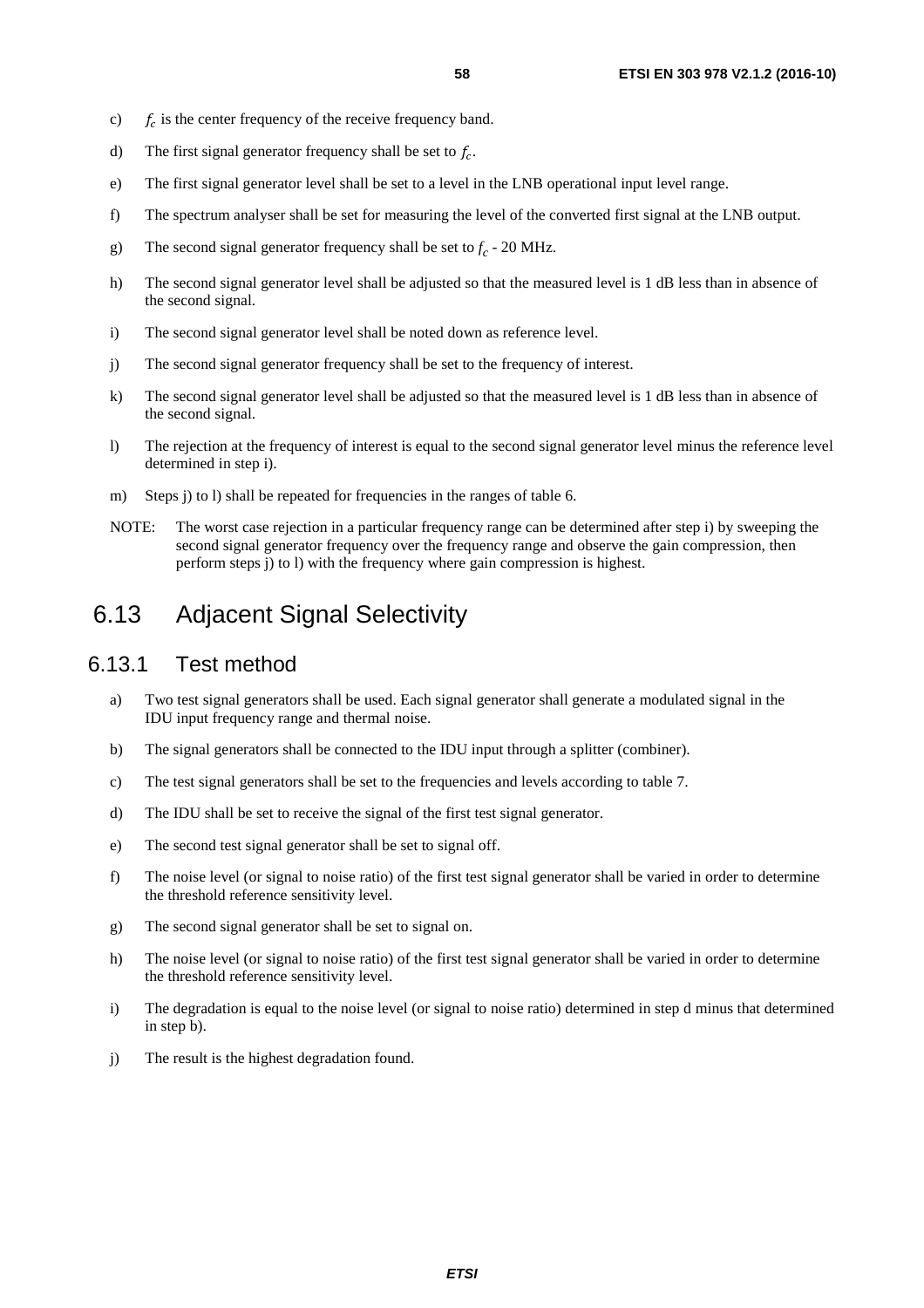# Annex A (normative): Relationship between the present document and the essential requirements of Directive 2014/53/EU

The present document has been prepared under the Commission's standardisation request C(2015) 5376 final [\[i.9](#page-11-0)] to provide one voluntary means of conforming to the essential requirements of Directive 2014/53/EU on the harmonisation of the laws of the Member States relating to the making available on the market of radio equipment and repealing Directive 1999/5/EC [\[i.11](#page-11-0)].

Once the present document is cited in the Official Journal of the European Union under that Directive, compliance with the normative clauses of the present document given in table A.1 confers, within the limits of the scope of the present document, a presumption of conformity with the corresponding essential requirements of that Directive, and associated EFTA regulations.

| <b>Harmonised Standard ETSI EN 303 978</b>                               |                                                   |                                |                                   |                                                                                                                                                                                                                                                                                                                                                                                                                                                                                                                                                                                                                  |  |  |
|--------------------------------------------------------------------------|---------------------------------------------------|--------------------------------|-----------------------------------|------------------------------------------------------------------------------------------------------------------------------------------------------------------------------------------------------------------------------------------------------------------------------------------------------------------------------------------------------------------------------------------------------------------------------------------------------------------------------------------------------------------------------------------------------------------------------------------------------------------|--|--|
| The following requirements are relevant to the presumption of conformity |                                                   |                                |                                   |                                                                                                                                                                                                                                                                                                                                                                                                                                                                                                                                                                                                                  |  |  |
| under the article 3.2 of Directive 2014/53/EU [i.11]                     |                                                   |                                |                                   |                                                                                                                                                                                                                                                                                                                                                                                                                                                                                                                                                                                                                  |  |  |
|                                                                          | <b>Requirement</b>                                |                                | <b>Requirement Conditionality</b> |                                                                                                                                                                                                                                                                                                                                                                                                                                                                                                                                                                                                                  |  |  |
| <b>No</b>                                                                | <b>Description</b>                                | Reference:<br><b>Clause No</b> | U/C                               | <b>Condition</b>                                                                                                                                                                                                                                                                                                                                                                                                                                                                                                                                                                                                 |  |  |
| 1                                                                        | Off-axis spurious radiation                       | 4.2.1                          | U                                 |                                                                                                                                                                                                                                                                                                                                                                                                                                                                                                                                                                                                                  |  |  |
| $\overline{c}$                                                           | On-axis spurious emissions                        | 4.2.2                          | $\cup$                            |                                                                                                                                                                                                                                                                                                                                                                                                                                                                                                                                                                                                                  |  |  |
| $\overline{3}$                                                           | Off-axis EIRP emission density within<br>the band | 4.2.3                          | $\cup$                            |                                                                                                                                                                                                                                                                                                                                                                                                                                                                                                                                                                                                                  |  |  |
| $\overline{4}$                                                           | Uplink power control                              | 4.2.4                          | U                                 |                                                                                                                                                                                                                                                                                                                                                                                                                                                                                                                                                                                                                  |  |  |
| $\overline{5}$                                                           | Carrier suppression                               | 4.2.5                          | U                                 |                                                                                                                                                                                                                                                                                                                                                                                                                                                                                                                                                                                                                  |  |  |
| 6                                                                        | Antenna pointing                                  | 4.2.6                          | $\cup$                            |                                                                                                                                                                                                                                                                                                                                                                                                                                                                                                                                                                                                                  |  |  |
| $\overline{7}$                                                           | Antenna polarization alignment                    | 4.2.6                          | U                                 |                                                                                                                                                                                                                                                                                                                                                                                                                                                                                                                                                                                                                  |  |  |
| 8                                                                        | Cessation of emissions                            | 4.2.7                          | U                                 |                                                                                                                                                                                                                                                                                                                                                                                                                                                                                                                                                                                                                  |  |  |
| $\overline{9}$                                                           | <b>Identification of ESOMP</b>                    | 4.2.8                          | $\overline{U}$                    |                                                                                                                                                                                                                                                                                                                                                                                                                                                                                                                                                                                                                  |  |  |
| 10                                                                       | Control and Monitoring Functions<br>(CMFs)        | 4.2.9                          | $\cup$                            |                                                                                                                                                                                                                                                                                                                                                                                                                                                                                                                                                                                                                  |  |  |
| 11                                                                       | Receive antenna off-axis gain pattern             | 4.2.10                         | $\mathsf{C}$                      | Satellite communications networks may<br>contain a central control unit that keeps<br>received interference low by taking into<br>account the actual antenna gain pattern of<br>earth stations. The requirement is not relevant<br>for earth stations that are always operated as<br>part of such a network. The requirement is<br>relevant in all other cases.<br>If the receive antenna performance does not<br>meet the requirement in clause 4.2.10, then<br>the earth station shall accept an additional<br>co-frequency interference caused by its<br>off-axis gain which is not compliant to the<br>mask. |  |  |
| 12                                                                       | <b>Blocking performance</b>                       | 4.2.11                         | U                                 |                                                                                                                                                                                                                                                                                                                                                                                                                                                                                                                                                                                                                  |  |  |
| 13                                                                       | <b>Adjacent Signal Selectivity</b>                | 4.2.12                         | U                                 |                                                                                                                                                                                                                                                                                                                                                                                                                                                                                                                                                                                                                  |  |  |

### **Table A.1: Relationship between the present document and the essential requirements of Directive 2014/53/EU**

#### **Key to columns:**

#### **Requirement:**

**No** A unique identifier for one row of the table which may be used to identify a requirement.

**Description** A textual reference to the requirement.

**Clause Number** Identification of clause(s) defining the requirement in the present document unless another document is referenced explicitly.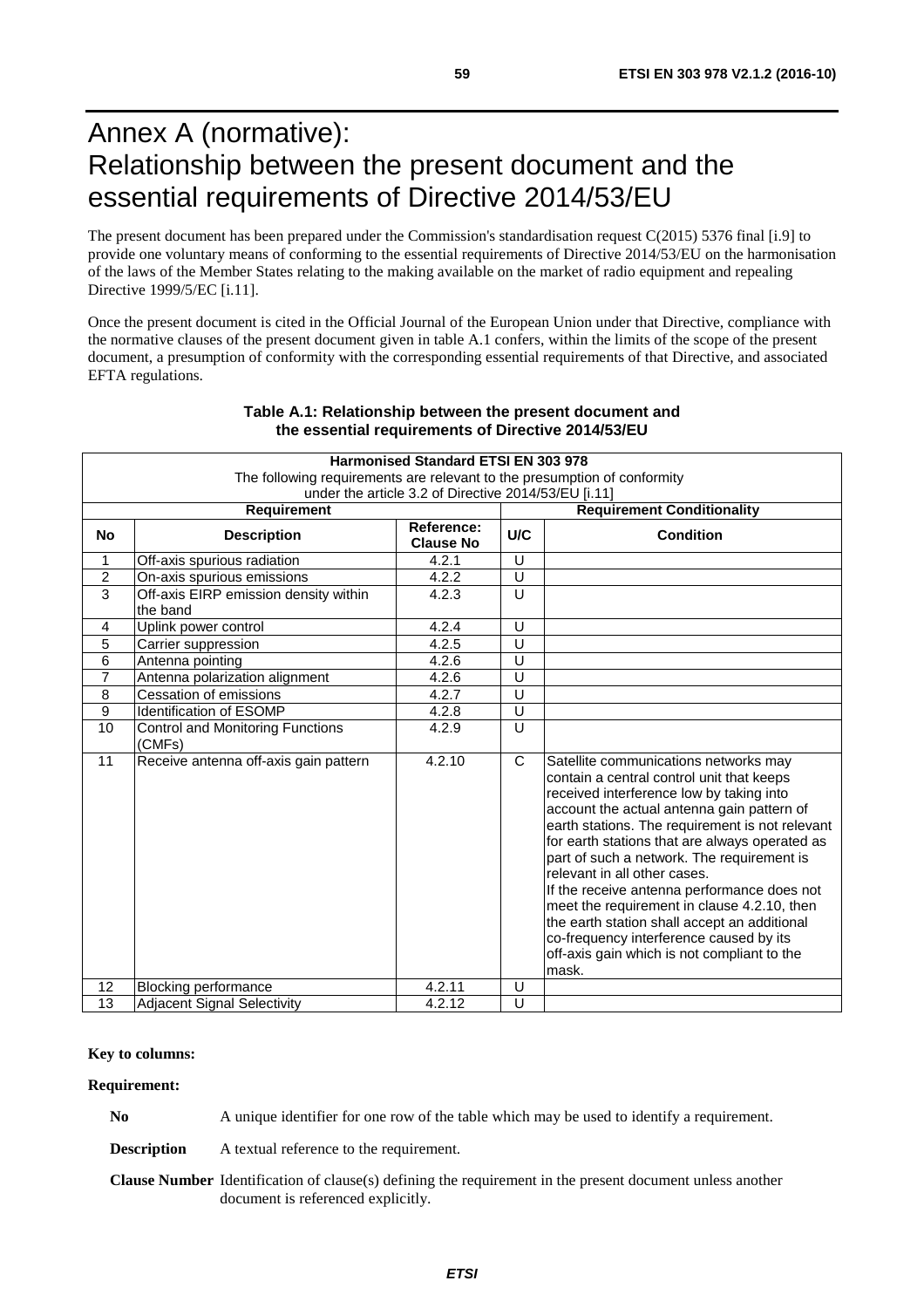- **U/C** Indicates whether the requirement shall be unconditionally applicable (U) or is conditional upon the manufacturers claimed functionality of the equipment (C).
- **Condition** Explains the conditions when the requirement shall or shall not be applicable for a requirement which is classified "conditional".

Presumption of conformity stays valid only as long as a reference to the present document is maintained in the list published in the Official Journal of the European Union. Users of the present document should consult frequently the latest list published in the Official Journal of the European Union.

Other Union legislation may be applicable to the product(s) falling within the scope of the present document.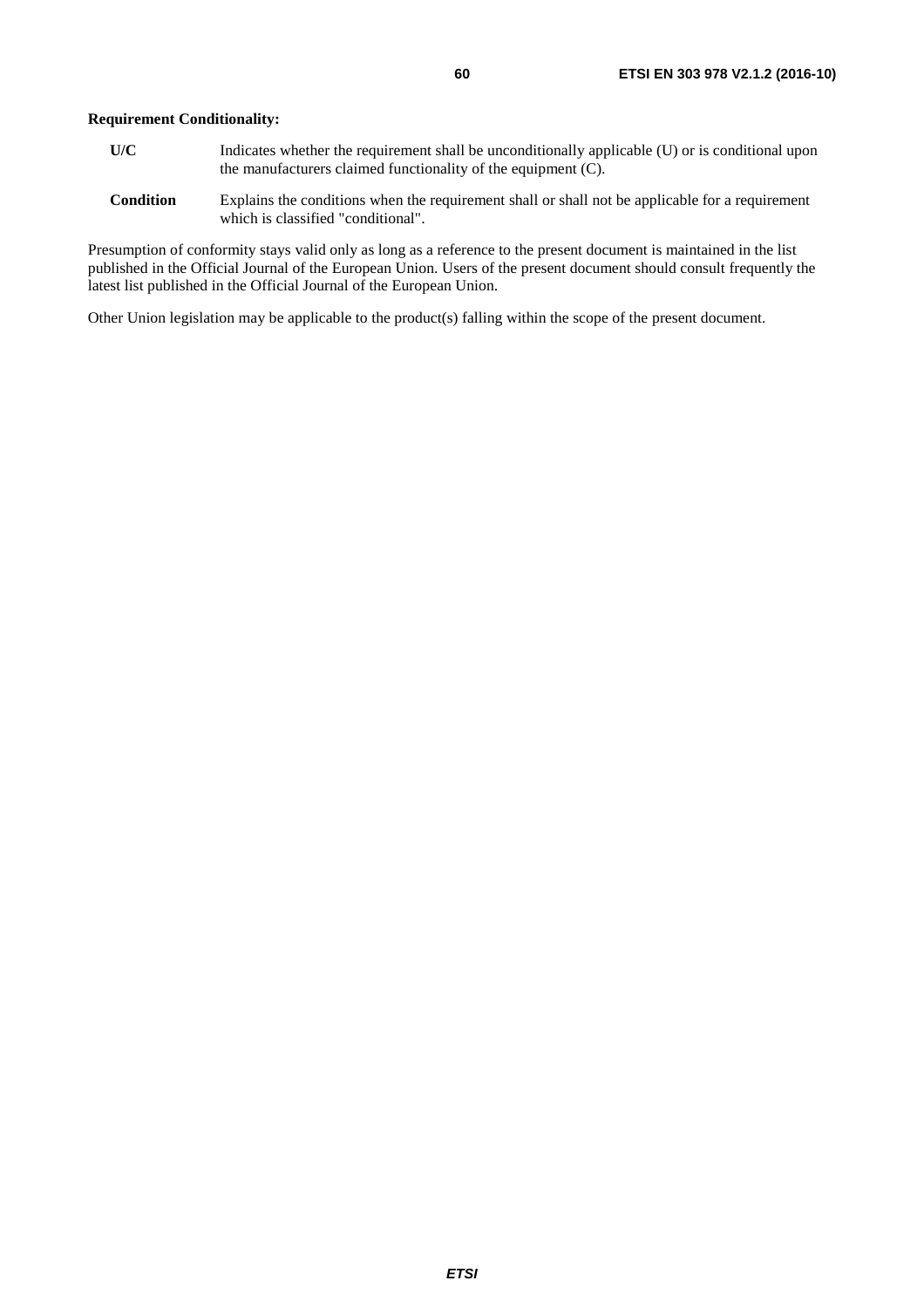# Annex B (informative): Linear Polarization Alignment Error Calculation

The maximum polarization alignment error for linearly polarized systems can be calculated as follows:

$$
\alpha_{\text{max}} = \text{ArcTan}\left(\sqrt{\frac{XPD_{\text{antenna}} - XPD_{\text{ESOMP}}}{XPD_{\text{antenna}}XPD_{\text{ESOMP}}-1}}\right)
$$

where:

- XPD<sub>ESOMP</sub> is the equivalent cross polarization discrimination (XPD) of the ESOMP, expressed as a ratio, as declared by the applicant;
- XPD<sub>antenna</sub> is the antenna XPD at the centre frequency of the transmit band, expressed as a ratio.
- NOTE 1: Satellite operators may require specific values for XPD<sub>ESOMP</sub> and they may also require the ESOMP to stop its transmissions (e.g. to enter the "Carrier-off" radio state) if the value falls below  $XPD_{\text{ESOMP}}$ .
- NOTE 2: The lower bound XPD<sub>er</sub> of the global XPD of the ESOMP antenna with a receiving antenna is given by the following formula:

$$
XPD_{er} \geq \frac{1+XPD_{ESOMP}XPD_r-2\sqrt{XPD_{ESOMP}}\sqrt{XPD_r}}{XPD_{ESOMP}+XPD_r+2\sqrt{XPD_{ESOMP}}\sqrt{XPD_r}} = \left(\frac{1+\sqrt{XPD_{ESOMP}}\sqrt{XPD_r}}{\sqrt{XPD_{ESOMP}}+\sqrt{XPD_r}}\right)^2
$$

where  $XPD_r$  is the  $XPD$  of the receiving antenna.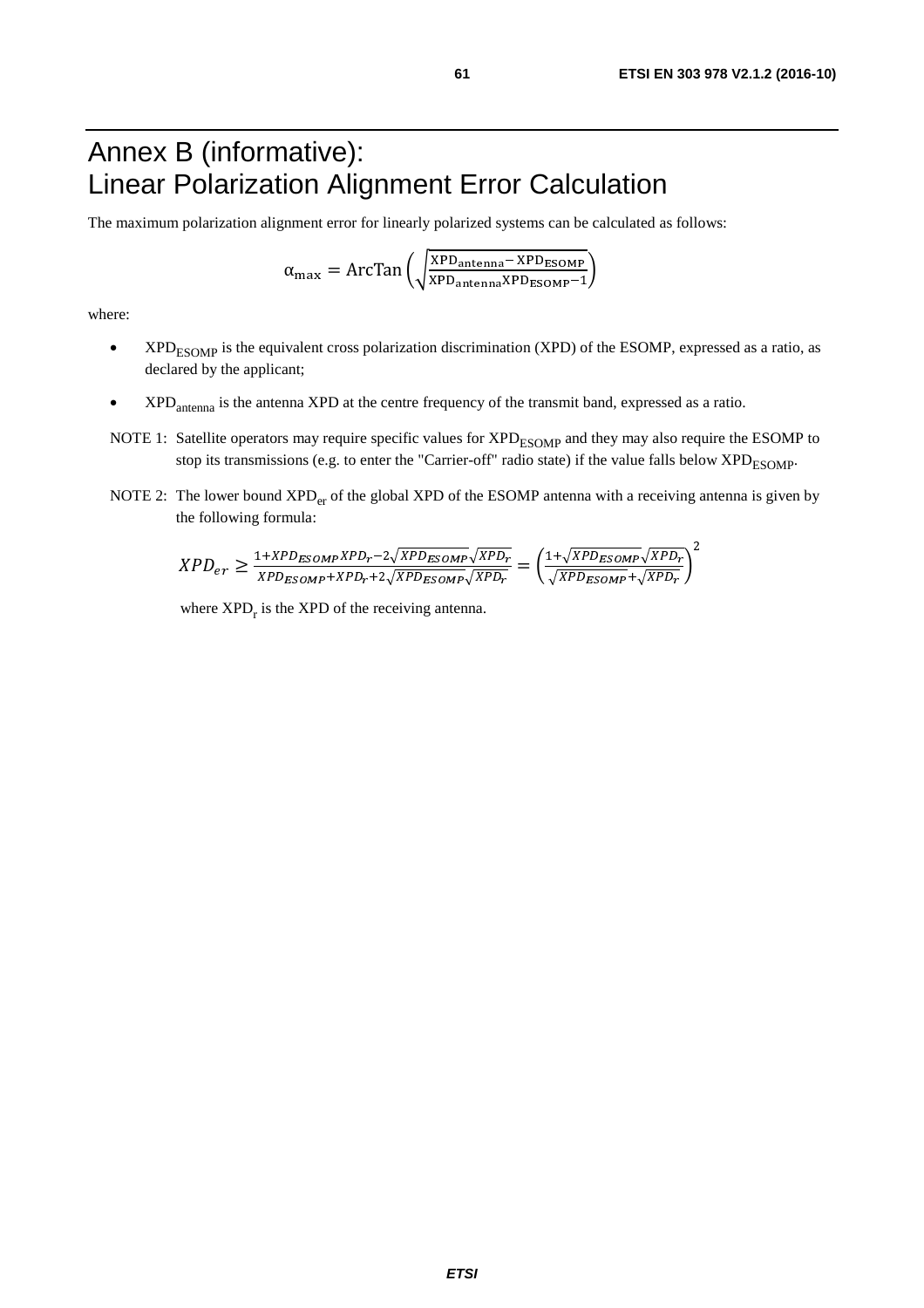# Annex C (normative): Radiated measurement

# C.1 Test sites and general arrangements for measurements involving the use of radiated fields

# C.1.0 General

This annex introduces three most commonly available test sites, an anechoic chamber, an anechoic chamber with a ground plane and an Open Area Test Site (OATS), which may be used for radiated tests. These test sites are generally referred to as free field test sites. Both absolute and relative measurements can be performed in these sites. Where absolute measurements are to be carried out, the chamber should be verified. A detailed verification procedure is described in the relevant parts of ETSI TR 102 273 [\[2](#page-10-0)] or equivalent.

NOTE: To ensure reproducibility and tractability of radiated measurements only these test sites should be used in measurements in accordance with the present document.

## C.1.1 Anechoic Chamber

An anechoic chamber is an enclosure, usually shielded, whose internal walls, floor and ceiling are covered with radio absorbing material, normally of the pyramidal urethane foam type. The chamber usually contains an antenna support at one end and a turntable at the other. A typical anechoic chamber is shown in figure C.1.



**Figure C.1: A typical Anechoic Chamber**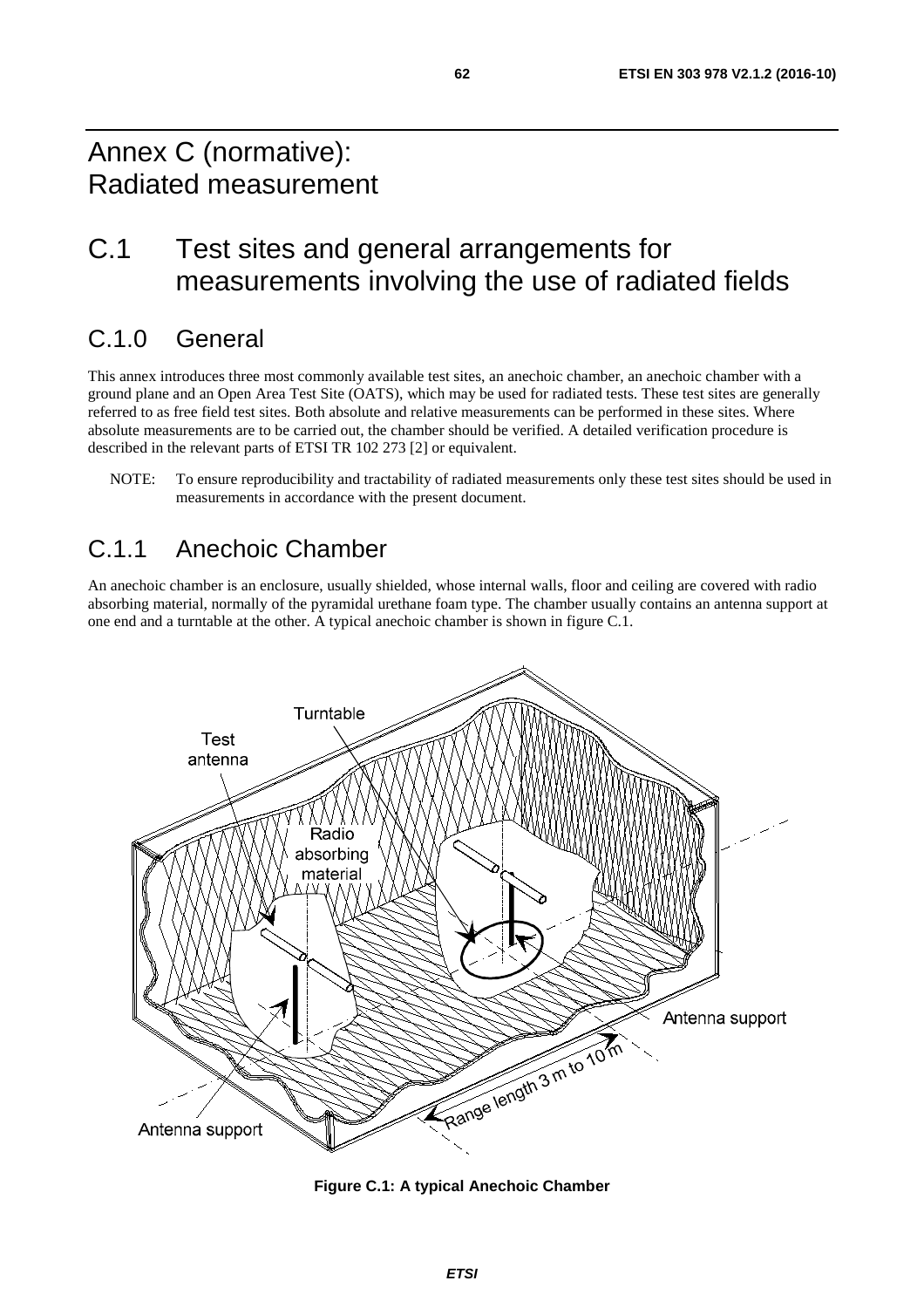The chamber shielding and radio absorbing material work together to provide a controlled environment for testing purposes. This type of test chamber attempts to simulate free space conditions.

The shielding provides a test space, with reduced levels of interference from ambient signals and other outside effects, whilst the radio absorbing material minimizes unwanted reflections from the walls and ceiling which can influence the measurements. In practice it is relatively easy for shielding to provide high levels (80 dB to 140 dB) of ambient interference rejection, normally making ambient interference negligible.

A turntable is capable of rotation through 360° in the horizontal plane and it is used to support the test sample (EUT) at a suitable height (e.g. 1 m) above the ground plane. The chamber shall be large enough to allow the measuring distance of at least 3 m or  $2(d_1 + d_2)^2/\lambda$  (m), whichever is greater (see clause C.2.4). For further information on measurements at shorter distances see annex E. The distance used in actual measurements shall be recorded with the test results.

The anechoic chamber generally has several advantages over other test facilities. There is minimal ambient interference, minimal floor, ceiling and wall reflections and it is independent of the weather. It does however have some disadvantages which include limited measuring distance and limited lower frequency usage due to the size of the pyramidal absorbers. To improve low frequency performance, a combination structure of ferrite tiles and urethane foam absorbers is commonly used.

All types of emission, sensitivity and immunity testing can be carried out within an anechoic chamber without limitation.

## C.1.2 Anechoic Chamber with a conductive ground plane

An anechoic chamber with a conductive ground plane is an enclosure, usually shielded, whose internal walls and ceiling are covered with radio absorbing material, normally of the pyramidal urethane foam type. The floor, which is metallic, is not covered and forms the ground plane. The chamber usually contains an antenna mast at one end and a turntable at the other. A typical anechoic chamber with a conductive ground plane is shown in figure C.2.

This type of test chamber attempts to simulate an ideal Open Area Test Site whose primary characteristic is a perfectly conducting ground plane of infinite extent.



**Figure C.2: A typical Anechoic Chamber with a conductive ground plane**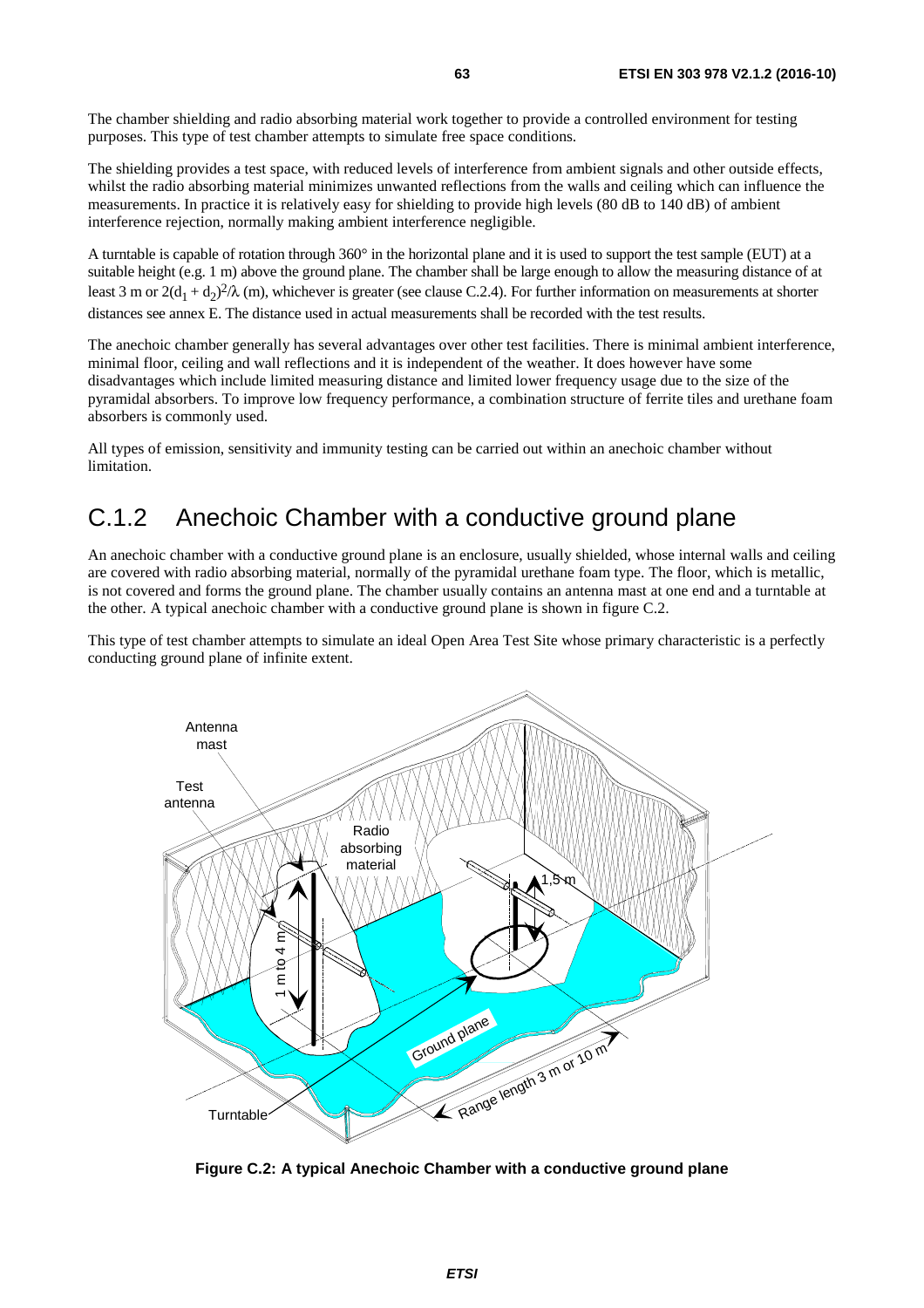In this facility the ground plane creates the wanted reflection path, such that the signal received by the receiving antenna is the sum of the signals from both the direct and reflected transmission paths. This creates a unique received signal level for each height of the transmitting antenna (or EUT) and the receiving antenna above the ground plane.

The antenna mast provides a variable height facility (from 1 m to 4 m) so that the position of the test antenna can be optimized for maximum coupled signal between antennas or between an EUT and the test antenna.

A turntable is capable of rotation through 360° in the horizontal plane and it is used to support the test sample (EUT) at a specified height, usually 1,5 m above the ground plane. The chamber shall be large enough to allow the measuring distance of at least 3 m or  $2(d_1 + d_2)^2/\lambda$  (m), whichever is greater (see clause C.2.4). For further information on measurements at shorter distances see annex E. The distance used in actual measurements shall be recorded with the test results.

Emission testing involves firstly "peaking" the field strength from the EUT by raising and lowering the receiving antenna on the mast (to obtain the maximum constructive interference of the direct and reflected signals from the EUT) and then rotating the turntable for a "peak" in the azimuth plane. At this height of the test antenna on the mast, the amplitude of the received signal is noted. Secondly the EUT is replaced by a substitution antenna (positioned at the EUT's phase or volume centre) which is connected to a signal generator. The signal is again "peaked" and the signal generator output adjusted until the level, noted in stage one, is again measured on the receiving device.

Receiver sensitivity tests over a ground plane also involve "peaking" the field strength by raising and lowering the test antenna on the mast to obtain the maximum constructive interference of the direct and reflected signals, this time using a measuring antenna which has been positioned where the phase or volume centre of the EUT will be during testing. A transform factor is derived. The test antenna remains at the same height for stage two, during which the measuring antenna is replaced by the EUT. The amplitude of the transmitted signal is reduced to determine the field strength level at which a specified response is obtained from the EUT.

# C.1.3 Open Area Test Site (OATS)

An Open Area Test Site comprises a turntable at one end and an antenna mast of variable height at the other end above a ground plane, which in the ideal case, is perfectly conducting and of infinite extent. In practice, whilst good conductivity can be achieved, the ground plane size has to be limited. A typical OATS is shown in figure C.3.



**Figure C.3: A typical Open Area Test Site** 

The ground plane creates a wanted reflection path, such that the signal received by the receiving antenna is the sum of the signals received from the direct and reflected transmission paths. The phasing of these two signals creates a unique received level for each height of the transmitting antenna (or EUT) and the receiving antenna above the ground plane.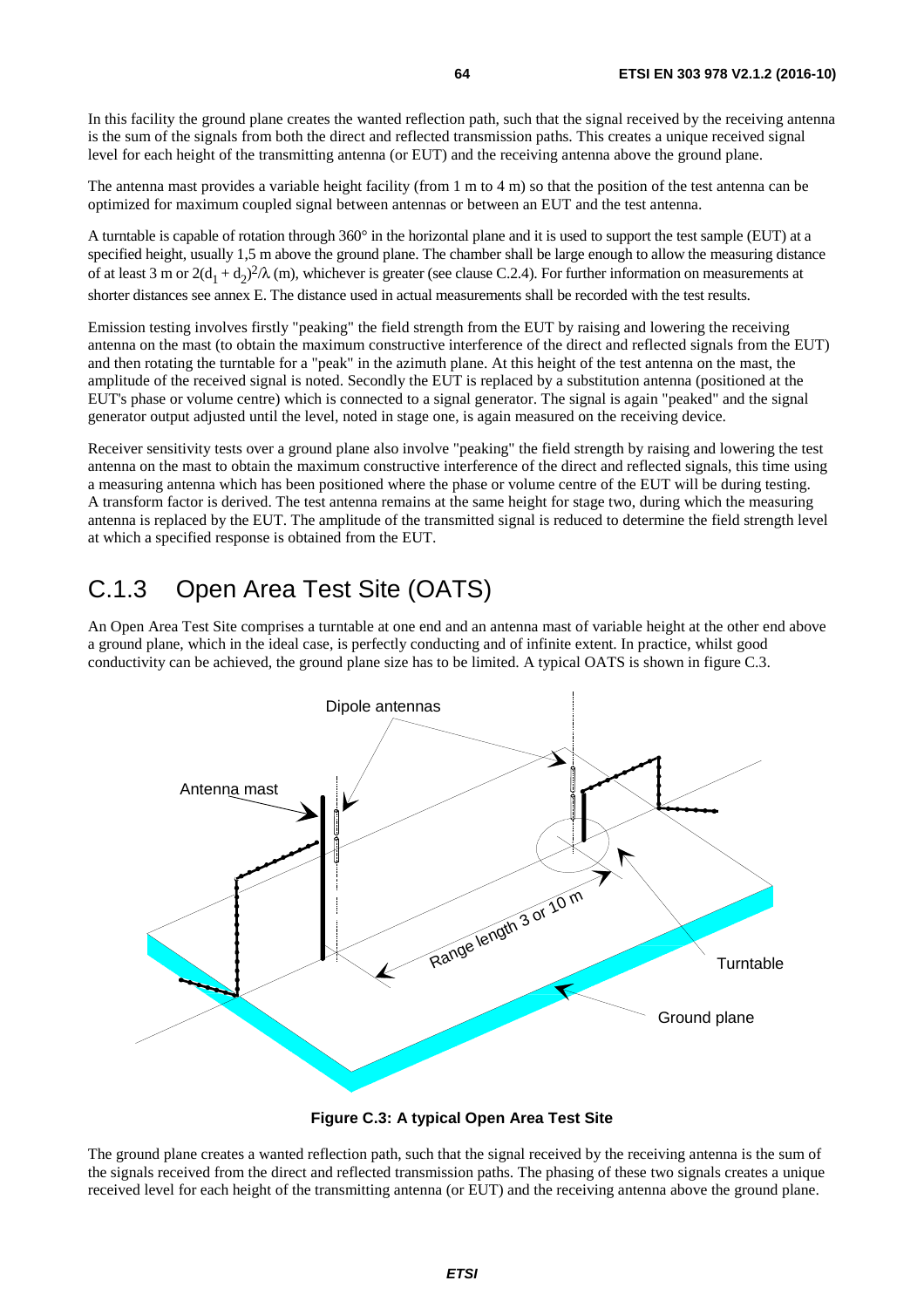Site qualification concerning antenna positions, turntable, measurement distance and other arrangements are same as for anechoic chamber with a ground plane. In radiated measurements an OATS is also used by the same way as anechoic chamber with a ground plane.

Typical measuring arrangement common for ground plane test sites is presented in the figure C.4.



**Figure C.4: Measuring arrangement on ground plane test site (OATS set-up for spurious emission testing)** 

## C.1.4 Minimum requirements for test sites for measurements above 18 GHz

Generally the test site shall be adequate to allow for testing in the far field of the EUT. The test site should therefore consist of an electromagnetic anechoic room where either at least the ground surface is covered with radio absorbing material or up to six surrounding surfaces are covered with radio absorbing material. The absorbing material shall have a minimum attenuation of 30 dB. It shall be verified that reflections are sufficiently reduced.

## C.1.5 Test antenna

A test antenna is always used in radiated test methods. In emission tests (i.e. frequency error, effective radiated power, spurious emissions and adjacent channel power) the test antenna is used to detect the field from the EUT in one stage of the measurement and from the substitution antenna in the other stage. When the test site is used for the measurement of receiver characteristics (i.e. sensitivity and various immunity parameters) the antenna is used as the transmitting device.

The test antenna should be mounted on a support capable of allowing the antenna to be used in either horizontal or vertical polarization which, on ground plane sites (i.e. anechoic chambers with ground planes and Open Area Test Sites), should additionally allow the height of its centre above the ground to be varied over the specified range (usually 1 metre to 4 metres).

In the frequency band 30 MHz to 1 000 MHz, dipole antennas (constructed in accordance with ANSI C63.5 [\[3](#page-10-0)]) are generally recommended. For frequencies of 80 MHz and above, the dipoles should have their arm lengths set for resonance at the frequency of test. Below 80 MHz, shortened arm lengths are recommended. A combination of bicones and log periodic dipole array antennas (commonly termed "log periodics") could be used to cover the entire 30 MHz to 1 000 MHz band. Above 1 000 MHz, waveguide horns are recommended although, again, log periodics could be used.

NOTE: The gain of a horn antenna is generally expressed relative to an isotropic radiator.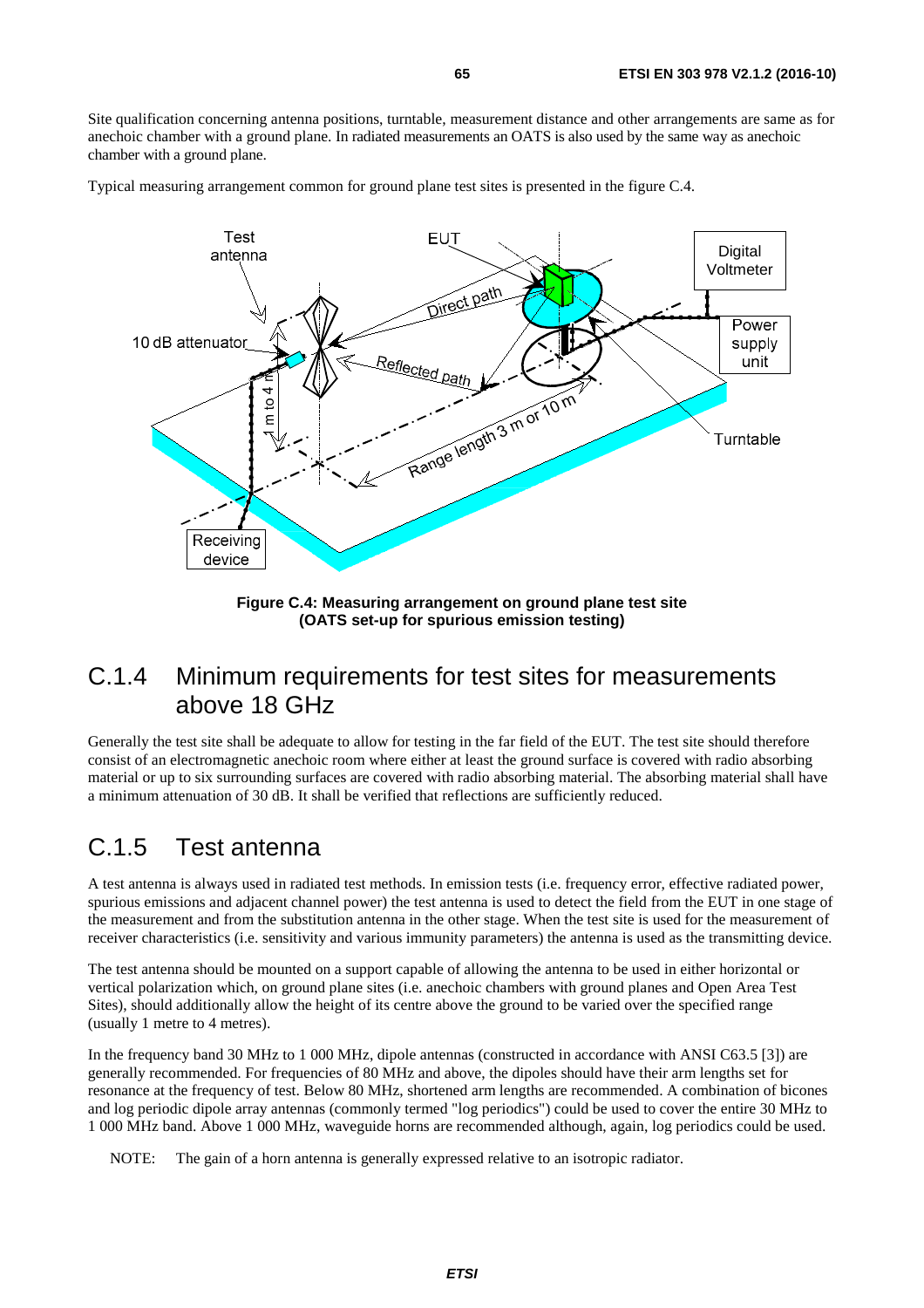# C.1.6 Substitution antenna

The substitution antenna is used to replace the EUT for tests in which a transmitting parameter (i.e. frequency error, effective radiated power, spurious emissions and adjacent channel power) is being measured. For measurements in the frequency band 30 MHz to 1 000 MHz, the substitution antenna should be a dipole antenna (constructed in accordance with ANSI C63.5 [\[3](#page-10-0)]). For frequencies of 80 MHz and above, the dipoles should have their arm lengths set for resonance at the frequency of test. Below 80 MHz, shortened arm lengths are recommended. For measurements above 1 000 MHz, a waveguide horn is recommended. The centre of this antenna should coincide with either the phase centre or volume centre.

# C.1.7 Measuring antenna

The measuring antenna is used in tests on an EUT in which a receiving parameter (i.e. sensitivity and various immunity tests) is being measured. Its purpose is to enable a measurement of the electric field strength in the vicinity of the EUT. For measurements in the frequency band 30 MHz to 1 000 MHz, the measuring antenna should be a dipole antenna (constructed in accordance with ANSI C63.5 [\[3](#page-10-0)]). For frequencies of 80 MHz and above, the dipoles should have their arm lengths set for resonance at the frequency of test. Below 80 MHz, shortened arm lengths are recommended. The centre of this antenna should coincide with either the phase centre or volume centre (as specified in the test method) of the EUT.

# C.2 Guidance on the use of radiation test sites

# C.2.0 General

This clause details procedures, test equipment arrangements and verification that should be carried out before any of the radiated test are undertaken. These schemes are common to all types of test sites described in annex C.

# C.2.1 Verification of the test site

No test should be carried out on a test site, which does not possess a valid certificate of verification. The verification procedures for the different types of test sites described in annex A (i.e. anechoic chamber, anechoic chamber with a ground plane and Open Area Test Site) are given in the relevant parts of ETSI TR 102 273 [\[2](#page-10-0)] or equivalent.

# C.2.2 Preparation of the EUT

The provider should supply information about the EUT covering the operating frequency, polarization, supply voltage(s) and the reference face. Additional information, specific to the type of EUT should include, where relevant, output power, whether different operating modes are available (e.g. high and low power modes) and if operation is continuous or is subject to a maximum test duty cycle (e.g. 1 minute on, 4 minutes off).

Where necessary, a mounting bracket of minimal size should be available for mounting the EUT on the turntable. This bracket should be made from low conductivity, low relative dielectric constant (i.e. less than 1,5) material(s) such as expanded polystyrene, balsa wood, etc.

# C.2.3 Power supplies to the EUT

All tests should be performed using power supplies wherever possible, including tests on EUT designed for battery-only use. In all cases, power leads should be connected to the EUT's supply terminals (and monitored with a digital voltmeter) but the battery should remain present, electrically isolated from the rest of the equipment, possibly by putting tape over its contacts.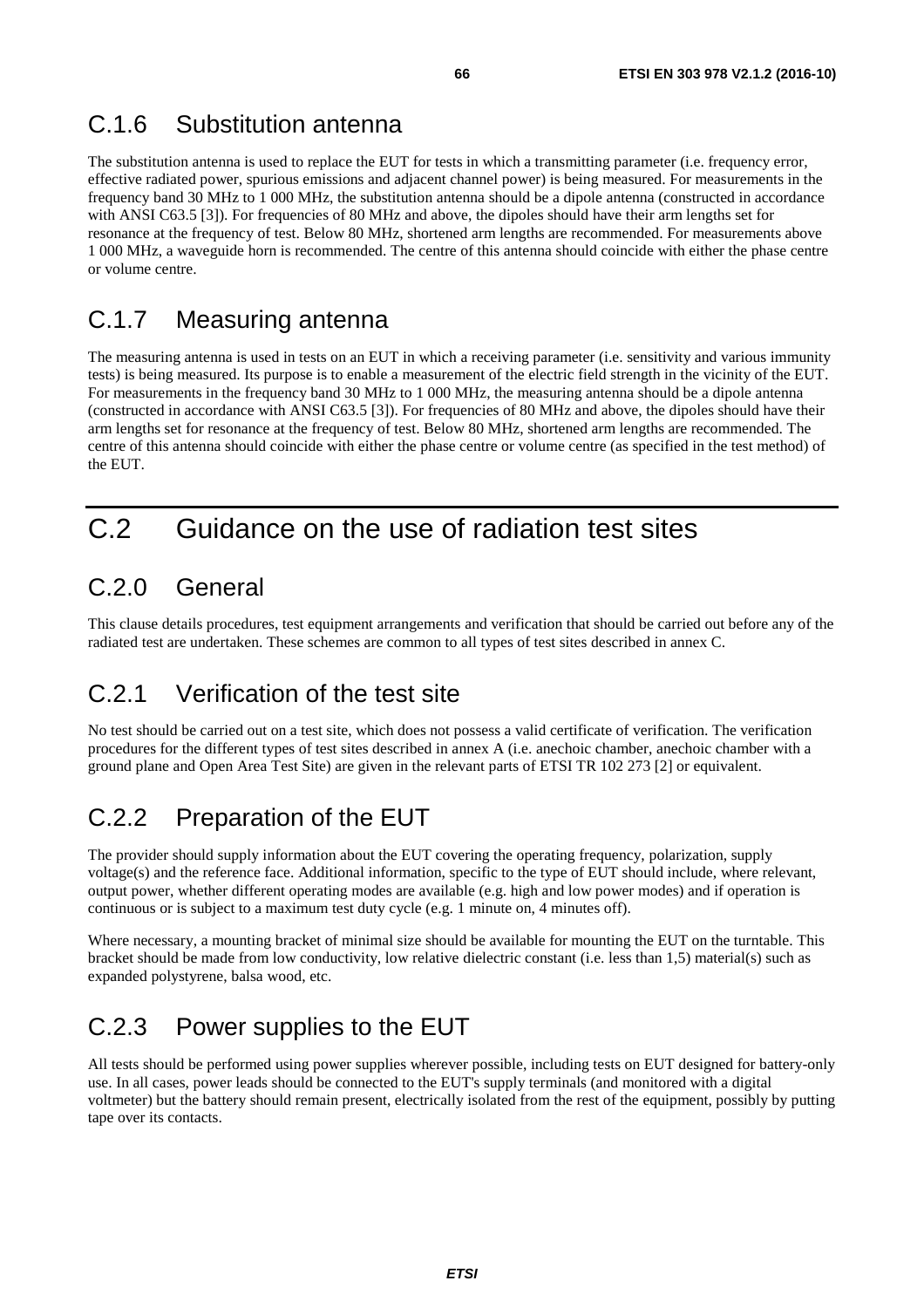The presence of these power cables can, however, affect the measured performance of the EUT. For this reason, they should be made to be "transparent" as far as the testing is concerned. This can be achieved by routing them away from the EUT and down to either the screen, ground plane or facility wall (as appropriate) by the shortest possible paths. Precautions should be taken to minimize pick-up on these leads (e.g. the leads could be twisted together, loaded with ferrite beads at 0,15 m spacing or otherwise loaded).

## C.2.4 Range length

The range length for all these types of test facility should be adequate to allow for testing in the far-field of the EUT i.e. it should be equal to or exceed:

$$
\frac{2(d_1+d_2)^2}{\lambda}
$$

where:

- $d_1$  is the largest dimension of the EUT/dipole after substitution (m);
- $d_2$  is the largest dimension of the test antenna (m);
- $\lambda$  is the test frequency wavelength (m).

It should be noted that in the substitution part of this measurement, where both test and substitution antennas are half wavelength dipoles, this minimum range length for far-field testing would be:

 $2λ$ 

It should be noted in the test report when either of these conditions is not met so that the additional measurement uncertainty can be incorporated into the results.

For further information on measurements at shorter distances see annex E.

- NOTE 1: For the fully anechoic chamber, no part of the volume of the EUT should, at any angle of rotation of the turntable, fall outside the "quiet zone" of the chamber at the nominal frequency of the test.
- NOTE 2: The "quiet zone" is a volume within the anechoic chamber (without a ground plane) in which a specified performance has either been proven by test, or is guaranteed by the designer/manufacture. The specified performance is usually the reflectivity of the absorbing panels or a directly related parameter (e.g. signal uniformity in amplitude and phase). It should be noted however that the defining levels of the quiet zone tend to vary.
- NOTE 3: For the anechoic chamber with a ground plane, a full height scanning capability, i.e. 1 m to 4 m, should be available for which no part of the test antenna should come within 1 m of the absorbing panels. For both types of Anechoic Chamber, the reflectivity of the absorbing panels should not be worse than -5 dB.
- NOTE 4: For both the anechoic chamber with a ground plane and the Open Area Test Site, no part of any antenna should come within 0,25 m of the ground plane at any time throughout the tests. Where any of these conditions cannot be met, measurements should not be carried out.

## C.2.5 Site preparation

The cables for both ends of the test site should be routed horizontally away from the testing area for a minimum of 2 m (unless, in the case either type of anechoic chamber, a back wall is reached) and then allowed to drop vertically and out through either the ground plane or screen (as appropriate) to the test equipment. Precautions should be taken to minimize pick up on these leads (e.g. dressing with ferrite beads or other loading). The cables, their routing and dressing should be identical to the verification set-up.

NOTE: For ground reflection test sites (i.e. anechoic chambers with ground planes and Open Area Test Sites) which incorporate a cable drum with the antenna mast, the 2 m requirement may be impossible to comply with.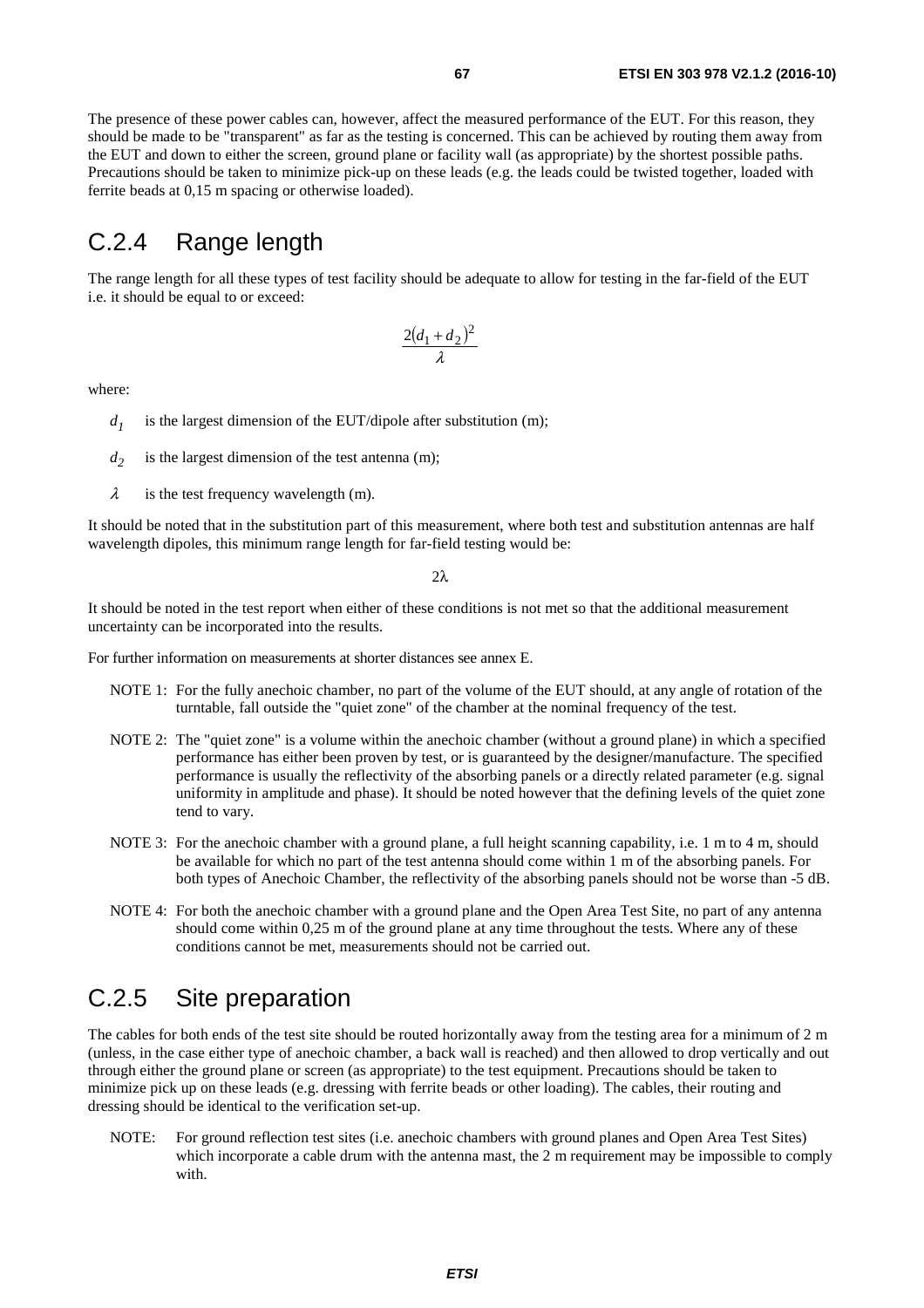Calibration data for all items of test equipment should be available and valid. For test, substitution and measuring antennas, the data should include gain relative to an isotropic radiator (or antenna factor) for the frequency of test. Also, the VSWR of the substitution and measuring antennas should be known.

The calibration data on all cables and attenuators should include insertion loss and VSWR throughout the entire frequency range of the tests. All VSWR and insertion loss figures should be recorded in the log book results sheet for the specific test.

Where correction factors/tables are required, these should be immediately available.

For all items of test equipment, the maximum errors they exhibit should be known along with the distribution of the error e.g.:

- cable loss:  $\pm 0.5$  dB with a rectangular distribution;
- measuring receiver: 1,0 dB (standard deviation) signal level accuracy with a Gaussian error distribution.

At the start of measurements, system checks should be made on the items of test equipment used on the test site.

# C.3 Coupling of signals

## C.3.1 General

The presence of leads in the radiated field may cause a disturbance of that field and lead to additional measurement uncertainty. These disturbances can be minimized by using suitable coupling methods, offering signal isolation and minimum field disturbance (e.g. optical and acoustic coupling).

# C.4 Standard test methods

## C.4.0 General

Two methods of determining the radiated power of a device are described in clauses C.4.1 and C.4.2.

## C.4.1 Calibrated setup

The measurement receiver, test antenna and all associated equipment (e.g. cables, filters, amplifiers, etc.) shall have been recently calibrated against known standards at all the frequencies on which measurements of the equipment are to be made.

On a test site according to clause C.1, the equipment shall be placed at the specified height on a support, and in the position closest to normal use as declared by the provider.

The test antenna shall be oriented initially for vertical polarization and shall be chosen to correspond to the frequency of the transmitter.

The output of the test antenna shall be connected to the spectrum analyser via whatever (fully characterized) equipment is required to render the signal measurable (e.g. amplifiers).

The transmitter shall be switched on, if possible without modulation, and the spectrum analyser shall be tuned to the frequency of the transmitter under test.

The test antenna shall be raised and lowered through the specified range of height until a maximum signal level is detected by the spectrum analyser.

The transmitter shall then be rotated through  $360^\circ$  in the horizontal plane, until the maximum signal level is detected by the spectrum analyser.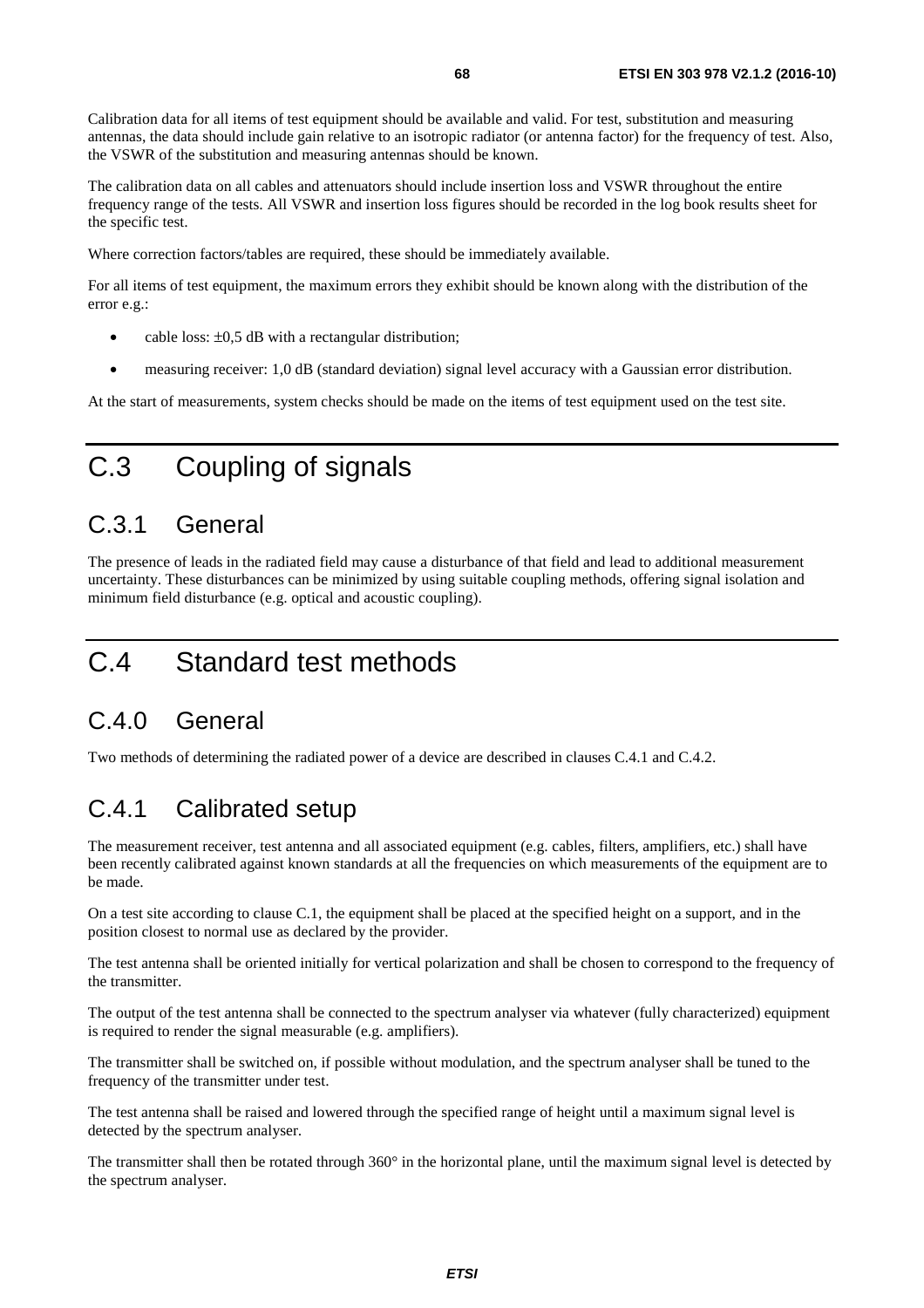The maximum signal level detected by the spectrum analyser shall be noted and converted into the radiated power by application of the pre-determined calibration coefficients for the equipment configuration used.

# C.4.2 Substitution method

On a test site, selected from clause C.1, the equipment shall be placed at the specified height on a support, as specified in clause C.1, and in the position closest to normal use as declared by the provider.

The test antenna shall be oriented initially for vertical polarization and shall be chosen to correspond to the frequency of the transmitter.

The output of the test antenna shall be connected to the spectrum analyser.

The transmitter shall be switched on, if possible without modulation, and the measuring receiver shall be tuned to the frequency of the transmitter under test.

The test antenna shall be raised and lowered through the specified range of height until a maximum signal level is detected by the spectrum analyser.

The transmitter shall then be rotated through  $360^\circ$  in the horizontal plane, until the maximum signal level is detected by the spectrum analyser.

The test antenna shall be raised and lowered again through the specified range of height until a maximum signal level is detected by the spectrum analyser.

The maximum signal level detected by the spectrum analyser shall be noted.

The transmitter shall be replaced by a substitution antenna as defined in clause C.1.5.

The substitution antenna shall be orientated for vertical polarization and the length of the substitution antenna shall be adjusted to correspond to the frequency of the transmitter.

The substitution antenna shall be connected to a calibrated signal generator.

If necessary, the input attenuator setting of the spectrum analyser shall be adjusted in order to increase the sensitivity of the spectrum analyser.

The test antenna shall be raised and lowered through the specified range of height to ensure that the maximum signal is received. When a test site according clause C.1.1 is used, the height of the antenna shall not be varied.

The input signal to the substitution antenna shall be adjusted to the level that produces a level detected by the spectrum analyser, that is equal to the level noted while the transmitter radiated power was measured, corrected for the change of input attenuator setting of the spectrum analyser.

The input level to the substitution antenna shall be recorded as power level, corrected for any change of input attenuator setting of the spectrum analyser.

The measurement shall be repeated with the test antenna and the substitution antenna orientated for horizontal polarization.

The measure of the radiated power of the device is the larger of the two levels recorded at the input to the substitution antenna, corrected for gain of the substitution antenna if necessary.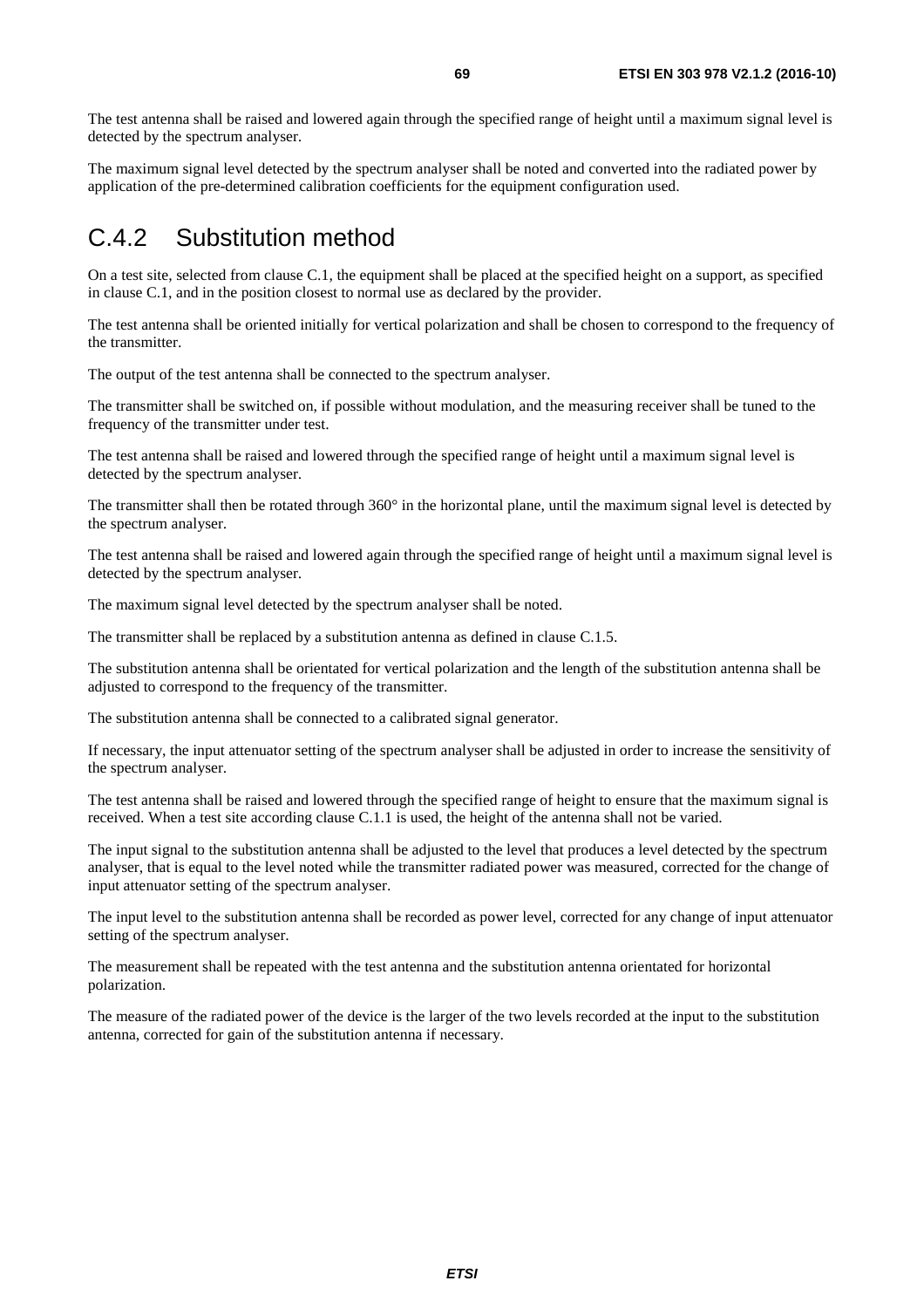# Annex D (normative): Conducted measurements

In view of the low power levels of the equipment to be tested under the present document, conducted measurements may be applied to equipment provided with an antenna connector. Where the equipment to be tested does not provide a suitable termination, a coupler or attenuator that does provide the correct termination value shall be used.

The equivalent isotropically radiated power is then calculated from the measured value, the known antenna gain, relative to an isotropic antenna, and if applicable, any losses due to cables and connectors in the measurement system.

The Voltage Standing Wave Ratio (VSWR) shall not be greater than 1,5:1 over the frequency range of the measurement.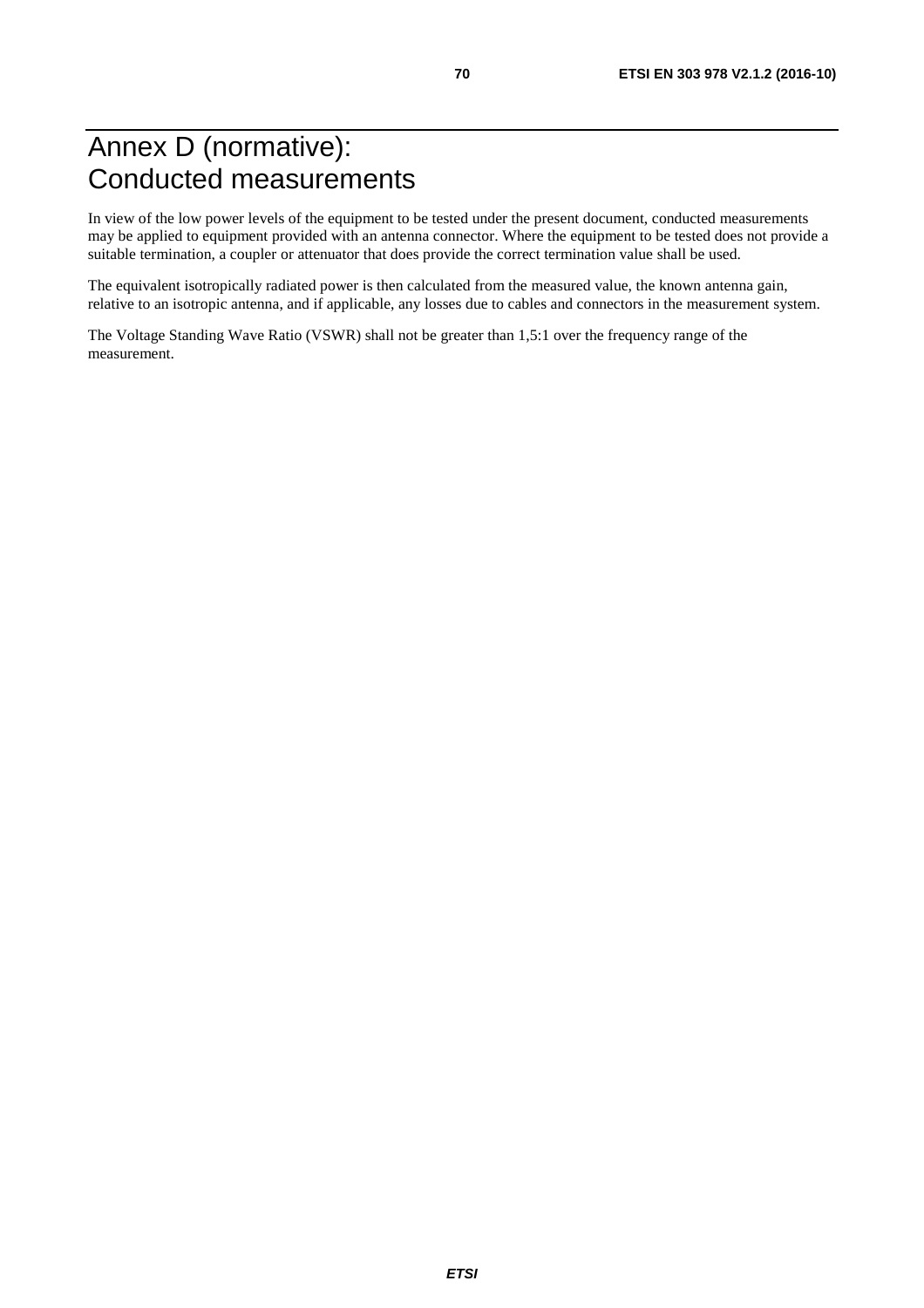# Annex E (informative): General Requirements for RF Cables

All RF cables including their connectors at both ends used within the measurement arrangements and set-ups should be of coaxial or waveguide type featuring within the frequency range they are used:

- a VSWR of less than 1,2 at either end;
- a shielding loss in excess of 60 dB.

When using coaxial cables for frequencies above 40 GHz attenuation features increase significantly and decrease of return loss due to mismatching caused by joints at RF connectors and impedance errors should be considered.

All RF cables and waveguide interconnects should be routed suitably in order to reduce impacts on antenna radiation pattern, antenna gain, antenna impedance. Table E.1 provides some information about connector systems that can be used in connection with the cables.

| <b>Connector System</b> | <b>Frequency</b>    | Recommended coupling torque |
|-------------------------|---------------------|-----------------------------|
| N                       | 18 GHz              | 0.68 Nm to 1.13 Nm          |
| <b>SMA</b>              | 18 GHz              | $~1$ - 0.56 Nm              |
|                         | (some up to 26 GHz) |                             |
| $3,50$ mm               | 26.5 GHz            | 0.8 Nm to 1.1 Nm            |
| 2,92 mm                 | 40 GHz              | 0.8 Nm to 1.1 Nm            |
|                         | (some up to 46 GHz) |                             |
| 2,40 mm                 | 50 GHz              | 0.8 Nm to 1.1 Nm            |
|                         | (some up to 60 GHz) |                             |
| 1,85 mm                 | 65 GHz              | 0.8 Nm to 1.1 Nm            |
|                         | (some up to 75 GHz) |                             |

#### **Table E.1: Connector systems**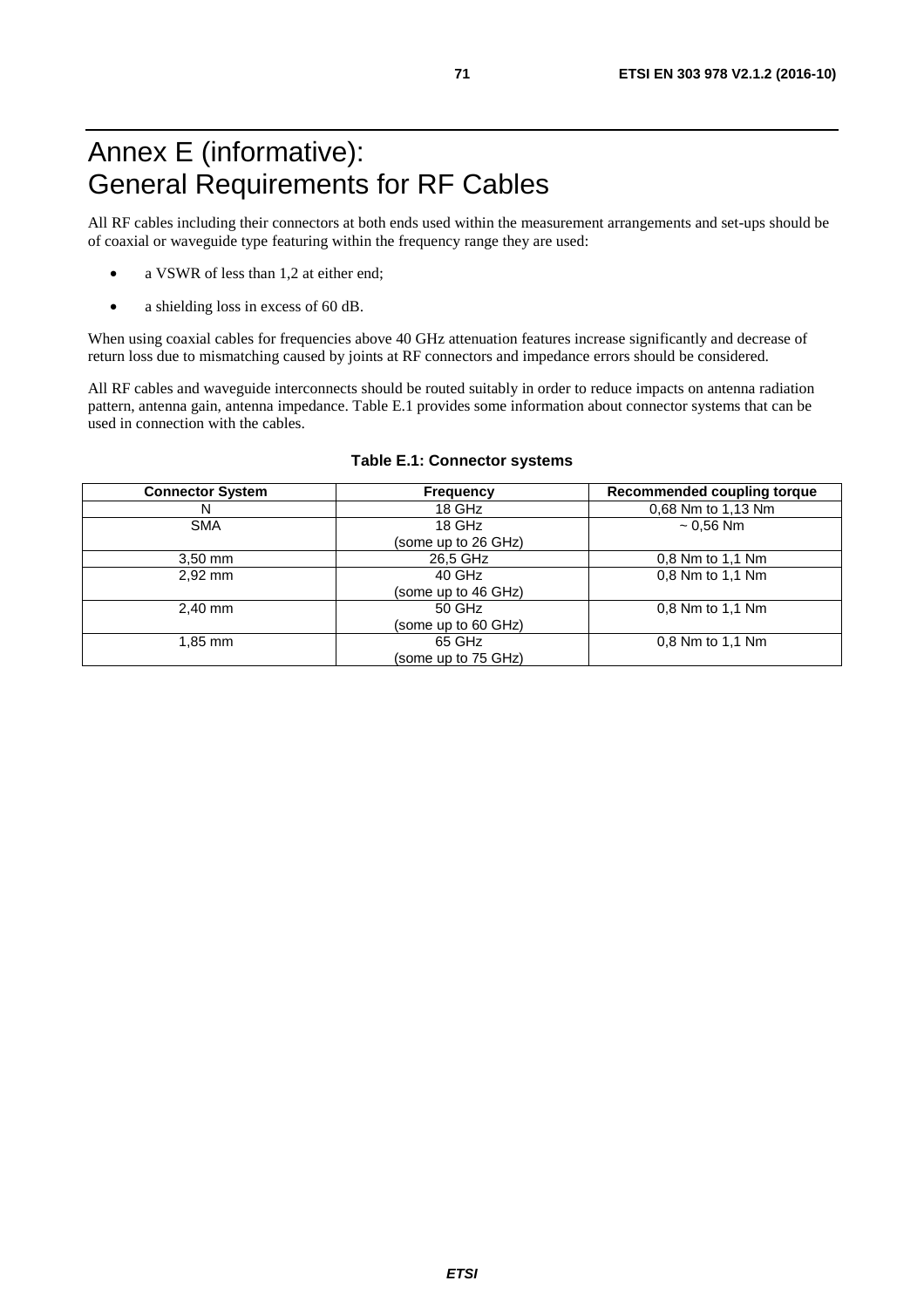# Annex F (informative): RF Waveguides

Wired signal transmission in the millimetre range is preferably realized by means of waveguides because they offer low attenuation and high reproducibility. Unlike coaxial cables, the frequency range in which waveguides can be used is limited also towards lower frequencies (highpass filter characteristics). Wave propagation in the waveguide is not possible below a certain cutoff frequency where attenuation of the waveguide is very high. Beyond a certain upper frequency limit, several wave propagation modes are possible so that the behaviour of the waveguide is no longer unambiguous. In the unambiguous range of a rectangular waveguide, only H10 waves are capable of propagation.

The dimensions of rectangular and circular waveguides are defined by international standards such as IEC 153 [\[i.10](#page-11-0)] for various frequency ranges. These frequency ranges are also referred to as waveguide bands. They are designated using different capital letters depending on the standard. Table F.1 provides an overview of the different waveguide bands together with the designations of the associated waveguides and flanges.

For rectangular waveguides, which are mostly used in measurements, harmonic mixers with matching flanges are available for extending the frequency coverage of measuring receivers. Table F.1 provides some information on waveguides.

| <b>Band</b> | <b>Frequency</b> | <b>Designations</b> |              |                       | <b>Internal</b><br>dimensions of<br>wavequide |                 | Designations of frequently used<br>flanges |                             |                                       |                                     |
|-------------|------------------|---------------------|--------------|-----------------------|-----------------------------------------------|-----------------|--------------------------------------------|-----------------------------|---------------------------------------|-------------------------------------|
|             | in GHz           | MIL-<br>$W-85$      | <b>EIA</b>   | $153 -$<br><b>IEC</b> | <b>RCSC</b><br>(British)                      | in mm           | in<br><i>inches</i>                        | MIL-F-<br>3922              | UG-XXX/U<br>equivalent<br>(reference) | <b>Remarks</b>                      |
| Ka          | $26,5 - 40,0$    | $3 - 006$           | <b>WR-28</b> | R320                  | <b>WG-22</b>                                  | 7.11x<br>3,56   | 0,280x<br>0,140                            | 54-006<br>68-002<br>67B-005 | <b>UG-559/U</b><br><b>UG-381/U</b>    | Rectangular<br>Rectangular<br>Round |
| Q           | $33,0 - 55,0$    | $3 - 010$           | <b>WR-22</b> | R400                  | <b>WG-23</b>                                  | 5,69x<br>2,84   | 0,224x<br>0,112                            | 67B-006                     | <b>UG-383/U</b>                       | Round                               |
| U           | $40.0 - 60.0$    | $3 - 014$           | <b>WR-19</b> | R <sub>500</sub>      | <b>WG-24</b>                                  | 4.78x<br>2,388  | 0,188x<br>0.094                            | 67B-007                     | <b>UG-383/U-M</b>                     | Round                               |
| $\vee$      | $50.0 - 75.0$    | $3 - 017$           | <b>WR-15</b> | R620                  | <b>WG-25</b>                                  | 3,759x<br>1.879 | 0,148x<br>0,074                            | 67B-008                     | <b>UG-385/U</b>                       | Round                               |
| E           | $60.0 - 90.0$    | $3 - 020$           | <b>WR-12</b> | R740                  | <b>WG-26</b>                                  | 3,099x<br>1.549 | 0,122x<br>0,061                            | 67B-009                     | <b>UG-387/U</b>                       | Round                               |

### **Table F.1: Waveguide bands and associated waveguides**

As waveguides are rigid, it is impractical to set up connections between antenna and measuring receiver with waveguides. Either a waveguide transition to coaxial cable is used or - at higher frequencies - the harmonic mixer is used for frequency extension of the measuring receiver and is directly mounted at the antenna.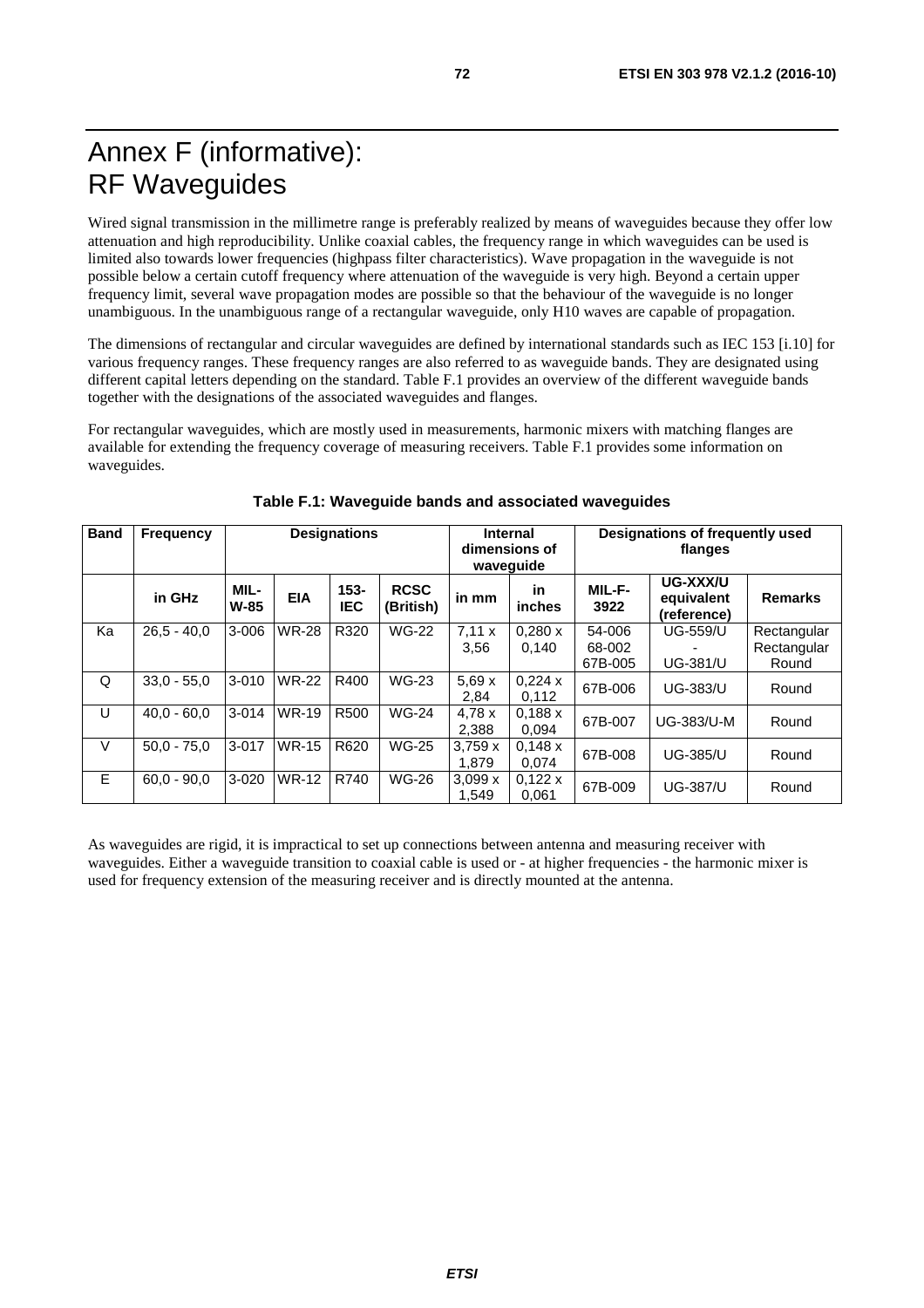## Annex G (informative): Bibliography

- Council Directive 73/23/EEC of 19 February 1973 on the harmonisation of the laws of Member States relating to Electrical Equipment designed for use within certain voltage limits (LV Directive).
- Council Directive 89/336/EEC of 3 May 1989 on the approximation of the laws of the Member States relating to electromagnetic compatibility (EMC Directive).
- Directive 2004/40/EC of the European Parliament and of the Council of 29 April 2004 on the minimum health and safety requirements regarding the exposure of workers to the risks arising from physical agents (electromagnetic fields) (18th individual Directive within the meaning of Article 16(1) of Directive 89/391/EEC).
- ETSI ETR 169 (1995): "Satellite Earth Stations and Systems (SES); Common Technical Regulations (CTRs) in the satellite earth station equipment field".
- CENELEC BS EN 60068: "Environmental testing. Test methods for vibration and shock".
- CENELEC EN 55022: "Limits and methods of measurement of radio disturbance characteristics of information technology equipment".
- SAE J1211: "Recommended Environmental Practices for Electronic Equipment Design, Recommended Practice".
- CEPT/ERC/Recommendation 74-01: "Unwanted emissions in the spurious domain".
- CENELEC EN 60529 (1991): "Degrees of protection provided by enclosures (IP code)".
- CENELEC EN 60068-2-6 (2008): "Environmental testing Part 2-6: Test Test Fc: Vibration (sinusoidal)".
- CENELEC EN 60068-2-11 (1999): "Environmental testing Part 2-11: Tests Test KA: Salt mist".
- CENELEC EN 60068-2-27 (2007): "Environmental testing Part 2-27: Tests Test Ea and guidance: Shock".
- Directive 98/34/EC of the European Parliament and of the Council of 22 June 1998 laying down a procedure for the provision of information in the field of technical standards and regulations.
- Directive 98/48/EC of the European Parliament and of the Council of 20 July 1998 amending Directive 98/34/EC laying down a procedure for the provision of information in the field of technical standards and regulations.